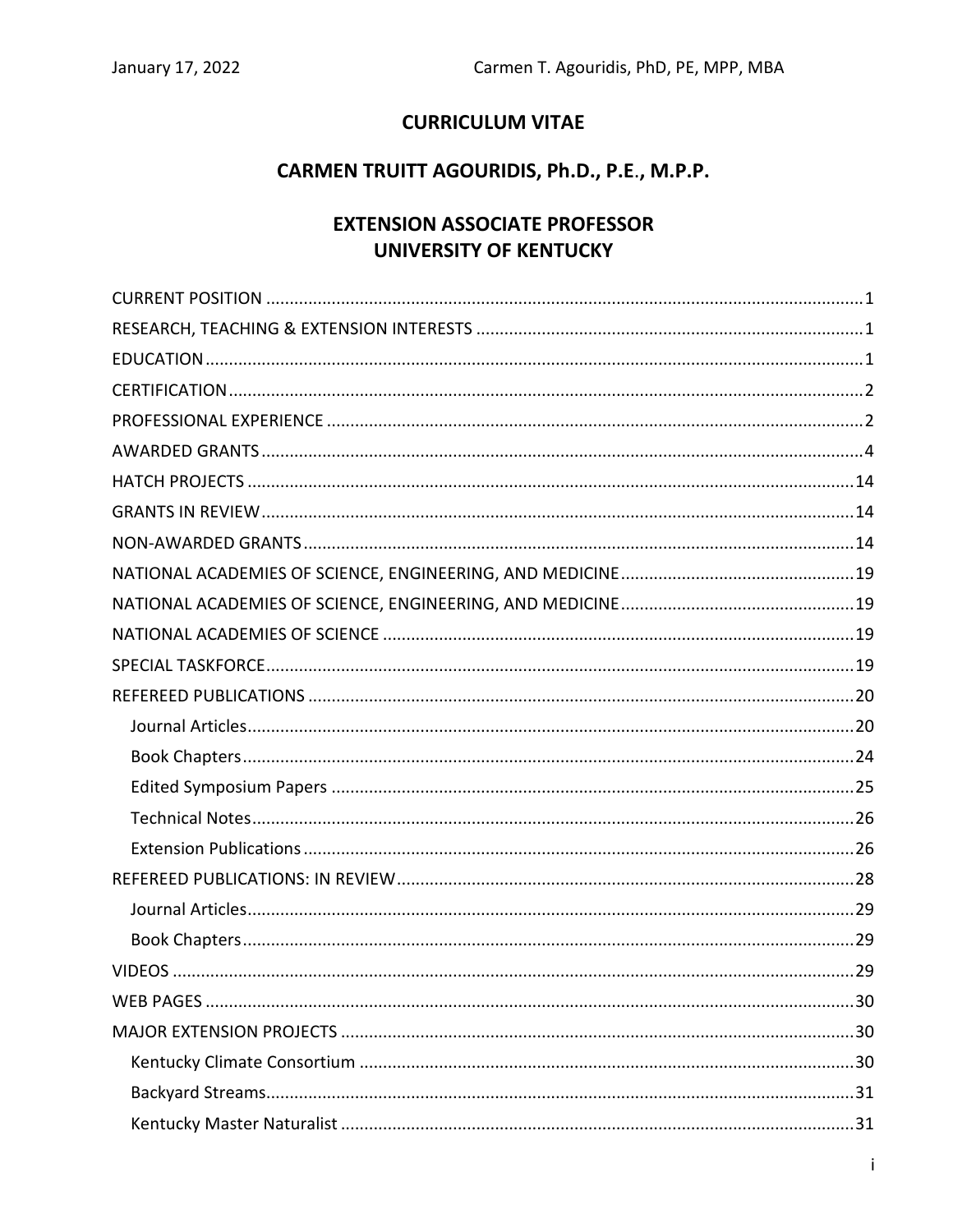| Innovations at the Nexus of Food, Energy and Water Graduate Certificate74 |  |
|---------------------------------------------------------------------------|--|
|                                                                           |  |
|                                                                           |  |
|                                                                           |  |
|                                                                           |  |
|                                                                           |  |
|                                                                           |  |
|                                                                           |  |
|                                                                           |  |
|                                                                           |  |
|                                                                           |  |
|                                                                           |  |
|                                                                           |  |
|                                                                           |  |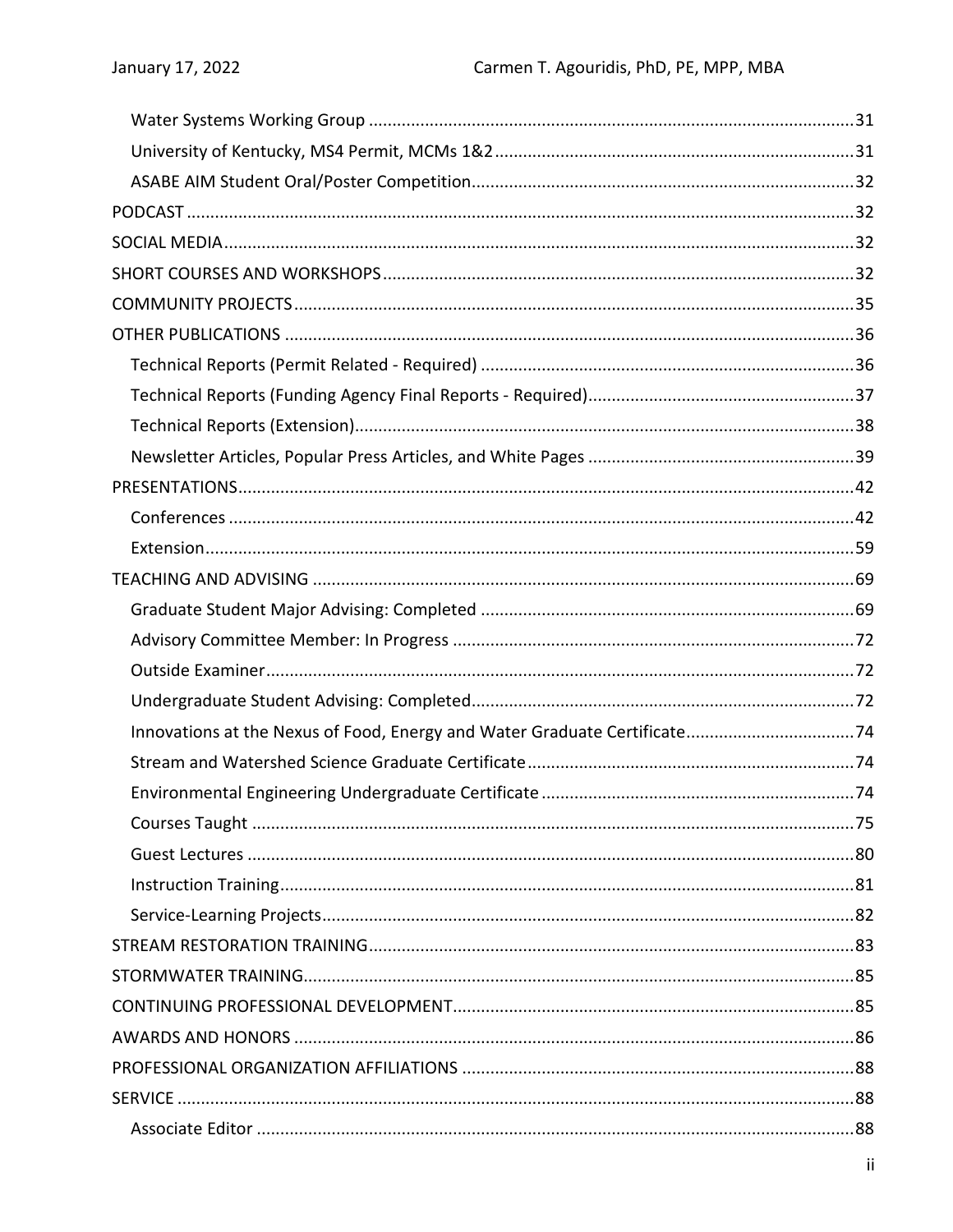| University of Kentucky College of Agriculture, Food and Environment News (UK AgNews)99      |  |
|---------------------------------------------------------------------------------------------|--|
|                                                                                             |  |
| University of Kentucky, College of Agriculture, Natural Resources and Environmental Science |  |
|                                                                                             |  |
|                                                                                             |  |
|                                                                                             |  |
|                                                                                             |  |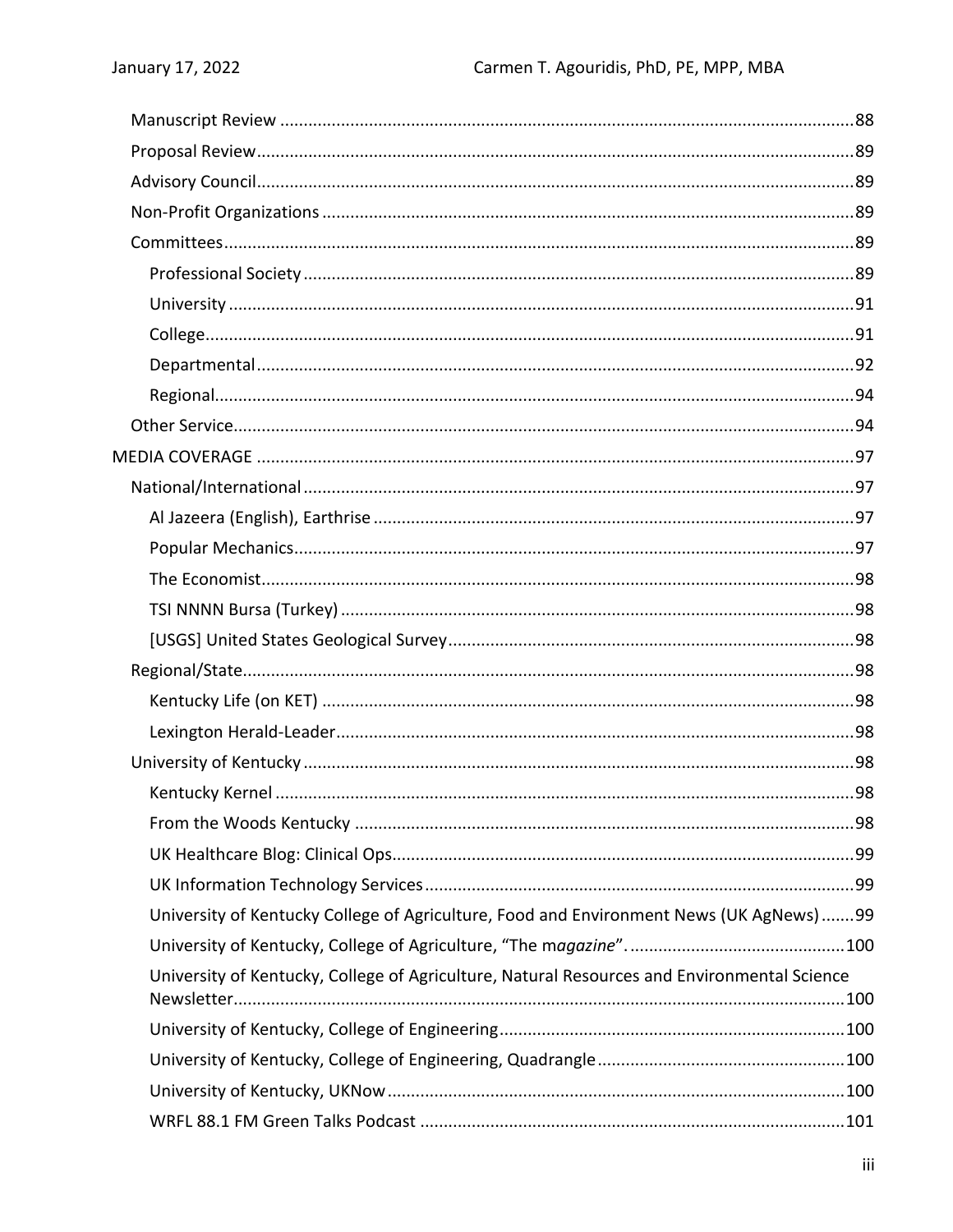#### **CURRICULUM VITAE**

#### **CARMEN TRUITT AGOURIDIS, PhD, PE, MPP, MBA**

University of Kentucky Center for Student Success N6 Agricultural Science Center 1100 South Limestone Lexington KY 40546 USA Phone: +01 859.257.7203 Fax: +01 859.257.5212 Mobile: +01 859.533.4373 Email: carmen.agouridis@uky.edu

#### <span id="page-3-0"></span>**CURRENT POSITION**

**Associate Dean for Instruction**, University of Kentucky, College of Agriculture, Food and Environment, Lexington, KY: August 2019 to present

**Extension Professor**, University of Kentucky, Biosystems and Agricultural Engineering Department, Lexington, KY: July 2020 to present.

#### <span id="page-3-1"></span>**RESEARCH, TEACHING & EXTENSION INTERESTS**

Stream restoration, stormwater management, riparian zone (streamside) management, mined land reclamation, hydrology of surface waters, water quality assessment, environmental impacts of animal agriculture, environmental policy, STEM and environmental education

#### <span id="page-3-2"></span>**EDUCATION**

**Doctor of Philosophy**, Biosystems and Agricultural Engineering, University of Kentucky, 2000- 2004

Dissertation: *Cattle production practices in a small, grazed watershed of central Kentucky*, 485 p. Advisor: Dr. Dwayne R. Edwards GPA: 3.92/4.0 **Graduate Certificate:** Environmental Systems

**Master of Business Administration**, Gatton College of Business and Economics, University of Kentucky, 2017-2020

Emphasis: Professional MBA Global Commerce and Strategy Certificate (2019) Six Sigma Green Belt Certificate (2019) GPA: 4.0/4.0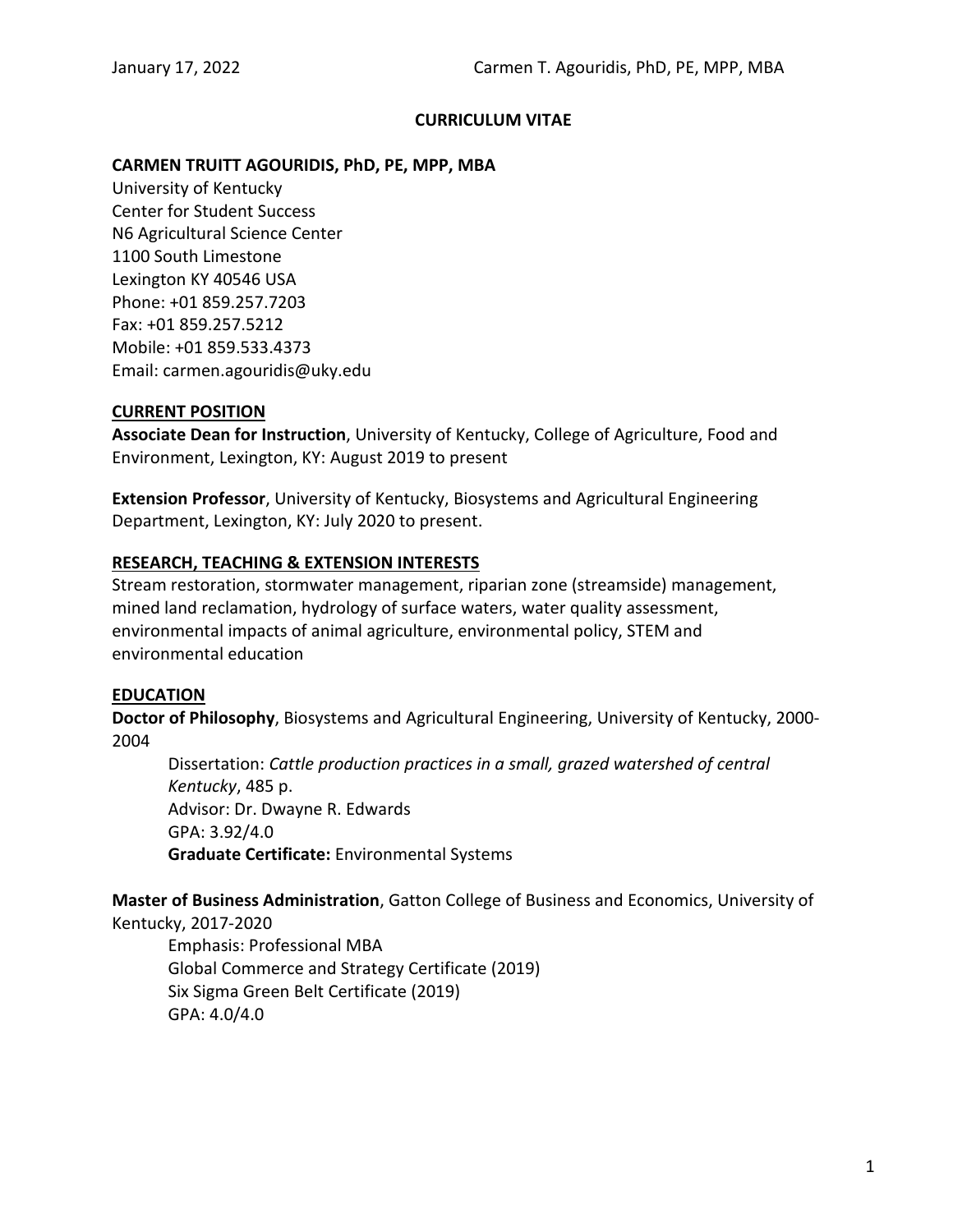**Master of Public Policy**, Martin School of Public Policy and Administration,

University of Kentucky, 2005-2012

Emphasis: Environmental Policy Capstone: *Characteristics of Kentucky agricultural operations participating in NRCS conservation programs*, 103 p. GPA: 3.94/4.0

**Master of Science**, Agricultural and Biosystems Engineering, University of Tennessee, 1998- 2000

Thesis: *Examination of hydrological, chemical, and biological gradients along the hyporheic zone of an upland agricultural stream in East Tennessee*, 228 p. Advisor: Dr. Ronald Yoder GPA: 3.94/4.0

**Bachelor of Science**, Agricultural Engineering, University of Tennessee, 1993-1998

Emphasis: Biological Systems **Minor:** Business Administration GPA: 3.55/4.0 Cum Laude, Major GPA: 3.93/4.0

# <span id="page-4-0"></span>**CERTIFICATION**

- − Global Engagement Academy (University of Kentucky International Center, 2021)
- − Six Sigma Green Belt Certificate (University of Kentucky Gatton College of Business and Economics and LeanCor Supply Chain Group, 2020)
- − Global Commerce and Strategy Certificate (University of Kentucky Gatton College of Business and Economics and the World Trade Center of Kentucky, 2020)
- − Mental Health First Aid (December 16, 2019)
- − Professional Engineer, Commonwealth of Kentucky (License No. 25431, July 13, 2007)
- − Professional Engineer (Inactive), State of West Virginia (License No. 018003, January 13, 2009)
- − Engineer-In-Training, State of Tennessee (Certificate No. 17858, December 17, 1997)
- − Kentucky Association for Environmental Education Facilitator (Project Learning Tree, Project WET, Project Wild, Project Underground, and Leopold Education Project) (December 10, 2016)
- − Kentucky Certified Professional Environmental Educator (June 1, 2017)

# <span id="page-4-1"></span>**PROFESSIONAL EXPERIENCE**

**Extension Associate Professor**, University of Kentucky, Biosystems and Agricultural Engineering Department, Lexington, KY: July 2016 to present, Supervisor: Dr. Michael Montross, P.E.; FY 2019 DOE: 14.9% research; 27.5% teaching; 52.6% extension; 5% administration

**Director**, Stream and Watershed Science Graduate Certificate, University of Kentucky, May 2012-August 2019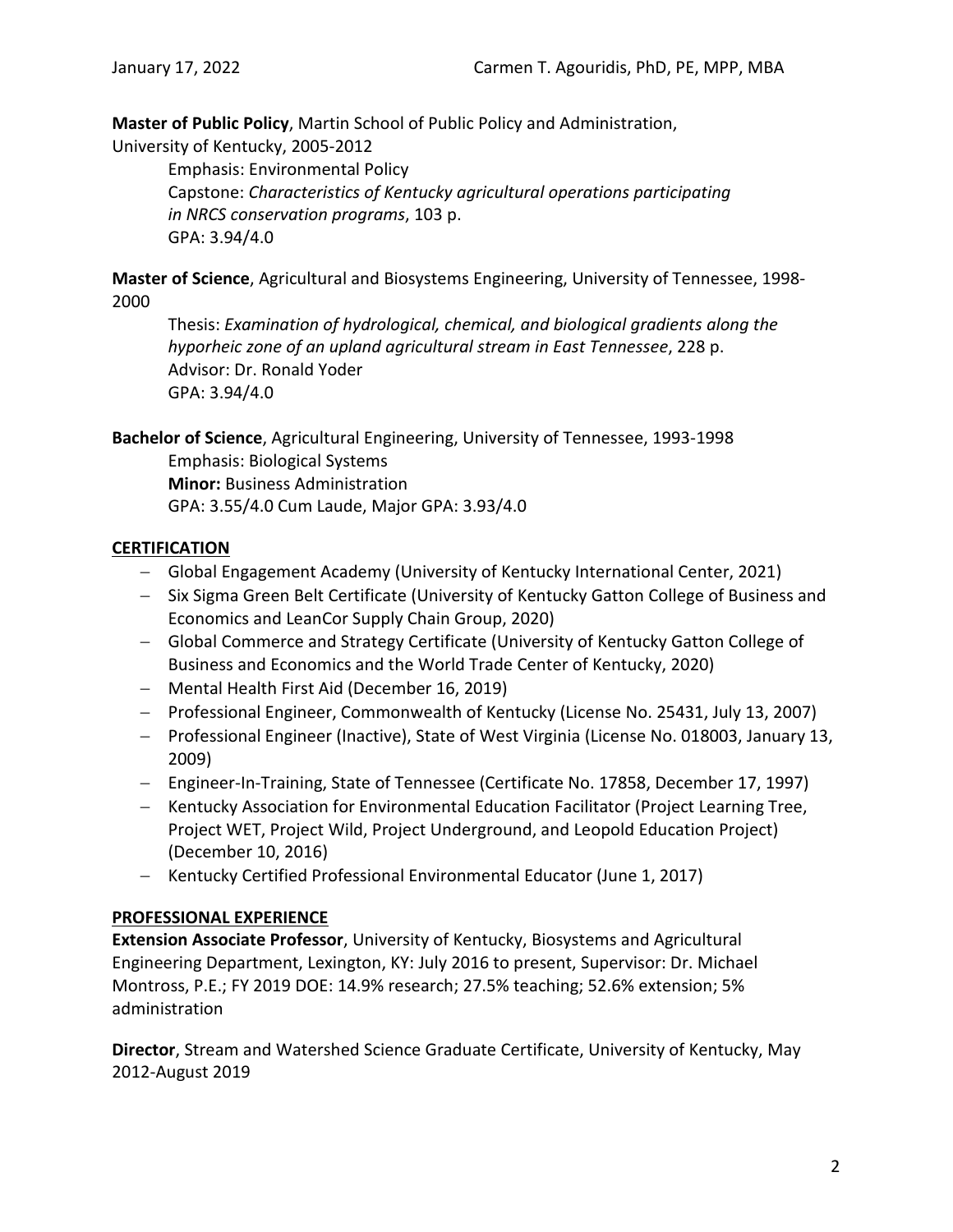**Co-Director**, Environmental Engineering Undergraduate Certificate, University of Kentucky, September 2018-August 2019

**Associate Professor**, University of Kentucky, Biosystems and Agricultural Engineering Department, Lexington, KY: July 2014 to July 2016, Supervisor: Dr. Sue E. Nokes, P.E.

**Co-Director**, Greenhouse: Environment and Sustainability Residential College, University of Kentucky, August 2013-June 2016

**Assistant Professor**, University of Kentucky, Biosystems and Agricultural Engineering Department, Lexington, KY: January 2010 to June 2014, Supervisor: Dr. Sue E. Nokes, P.E.

**Assistant Research Professor**, University of Kentucky, Biosystems and Agricultural Engineering Department, Lexington, KY: March 2006 to December 2009, Supervisor: Dr. Scott A. Shearer, P.E.

**Engineer Associate IV/Research for Water Resources**, University of Kentucky, Biosystems and Agricultural Engineering Department, Lexington, KY: August 2004 to March 2006, Supervisor: Dr. Richard C. Warner

**Engineer Associate**, University of Kentucky, Biosystems and Agricultural Engineering Department, Lexington, KY: March 2003 to August 2004, Supervisor: Dr. Richard C. Warner

**Graduate Research Assistant**, University of Kentucky, Biosystems and Agricultural Engineering Department, Lexington, KY: August 2000 to March 2003, Supervisor: Dr. Dwayne R. Edwards, P.E.

**Instructor**, University of Kentucky, Biosystems and Agricultural Engineering Department, Lexington, KY: August 2001 to December 2001 and August 2002 to December 2002, Supervisor: Dr. Richard S. Gates, P.E.

**UKSMASH Counselor**, University of Kentucky, Biosystems and Agricultural Engineering Department, Lexington, KY: July 2001, Supervisor: Dr. Stephen R. Workman, P.E.

**Graduate Research Assistant**, University of Tennessee, Agricultural and Biosystems Engineering Department, Knoxville, TN: June 1998 to August 2000, Supervisor: Dr. Ronald E. Yoder, P.E.

**Undergraduate Research Assistant**, University of Tennessee, Agricultural and Biosystems Engineering Department, Knoxville, TN: June 1997 to February 1998, Supervisor: Dr. Luther R. Wilhelm, P.E.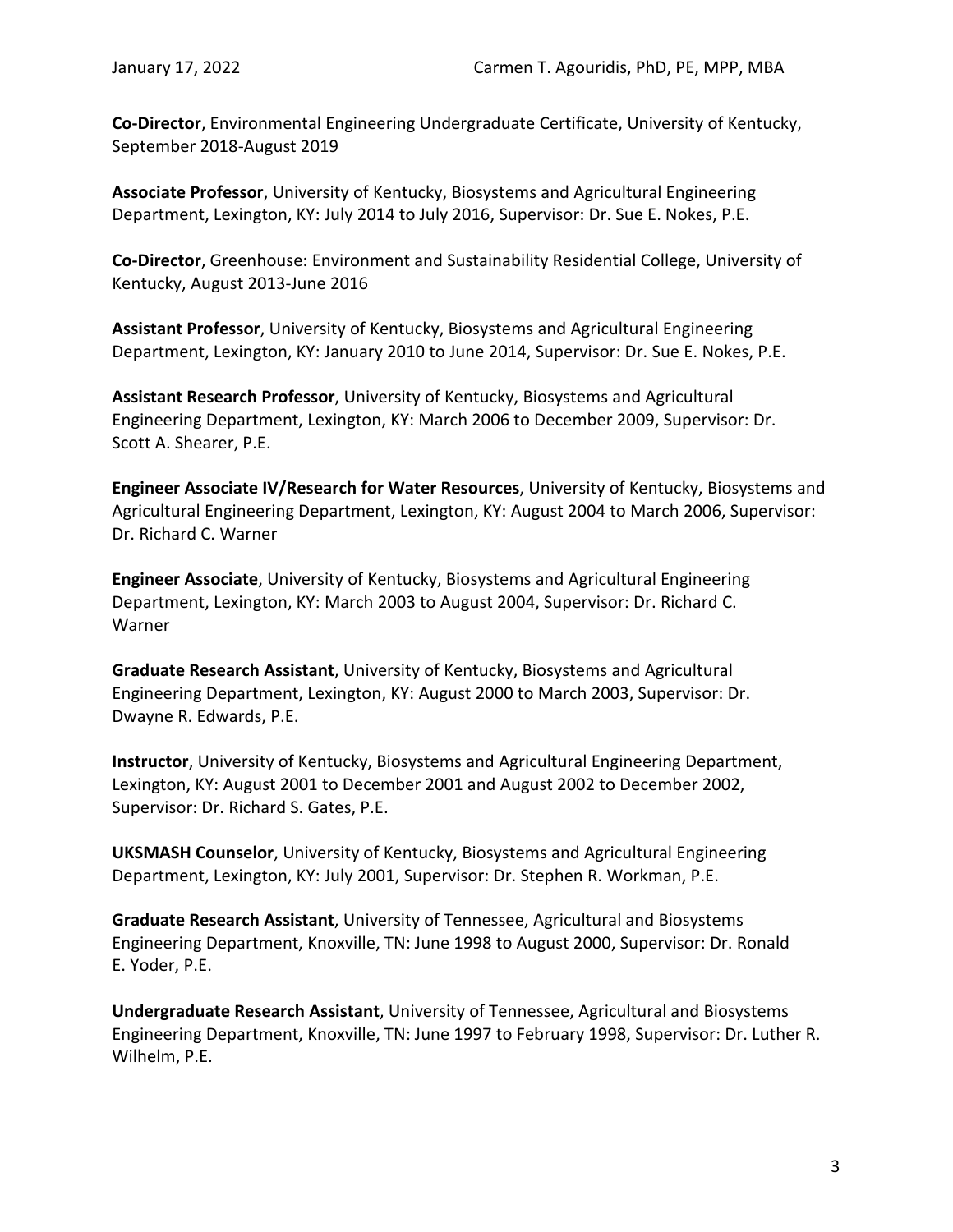**Agricultural Assistant**, Truitt Farms, Knoxville, TN: June 1994 to August 2000, Supervisor: Richard L. Truitt

**Technical Support Representative (CO-OP)**, Lexmark International, Lexington, KY: December 1995 to June 1996 and August 1996 to October 1996

# <span id="page-6-0"></span>**AWARDED GRANTS**

**\$9,423,764 total** (underline denotes supervised graduate student or technician; *italics* denotes supervised undergraduate student; jif is reported as 5-year average for year of publication, and if not available, single year of publication is used; % effort is in context of PIs, students, and support staff involved with the project)

| <b>Funding Summary</b>    |             |
|---------------------------|-------------|
| Principal investigator    | \$2,680,741 |
| Co-Investigator           | \$6,743,023 |
|                           |             |
| Nationally competitive    | \$3,939,377 |
| Regionally competitive    | \$5,253,749 |
| UK internally competitive | \$74,987    |
| Industry                  | \$154,851   |
| Non-competitive           | \$80        |
|                           |             |

1. **Agouridis, C.** and G. Munshaw. 2019. Demonstration and development of education materials related to non-chemical week management techniques. Lexington-Fayette Urban County Government Stormwater Quality Projects Incentive Grant: Class B Educational Project, **\$21,045**, January 2020 to June 2021, Principal Investigator.

*\*As PI, I led the development of the grant application, IRB process, and acquisition of all equipment. I am co-leading the research and workshop development and delivery.*

2. Crocker, M., E. Santillan-Jimenez, **C. Agouridis**, S. DeBolt, and C. Barton. 2019. NRT-INFEWS: IN FElloWS & an academy of innovators at the nexus of food, energy & water systems. National Science Foundation, **\$2,998,456**, Agouridis Co-Investigator.

*\*As Co-PI, I helped develop the graduate certificate (Innovations at the Nexus of Food, Energy and Water), am co-teaching a certificate course, am assisting with a graduate symposium, and am mentoring graduate students.*

3. **Agouridis, C.T**., E. Crocker, R. Hirsch, S. Odom, F. Williams, and R. Andrews. 2018. Expanding Your Horizons – a STEM conference for middle school girls. KY NSF EPSCoR, **\$9,871**, September 2018 to June 2019, Principal Investigator. (40% effort, regionally competitive) *\*As PI, I led the team, developed and managed the website and registration platform, managed the budget and all logistical components, assisted with marketing the conference, assisted in workshop development and student evaluation, and led the icebreaker activity. I co-advised the graduate students working on the project.*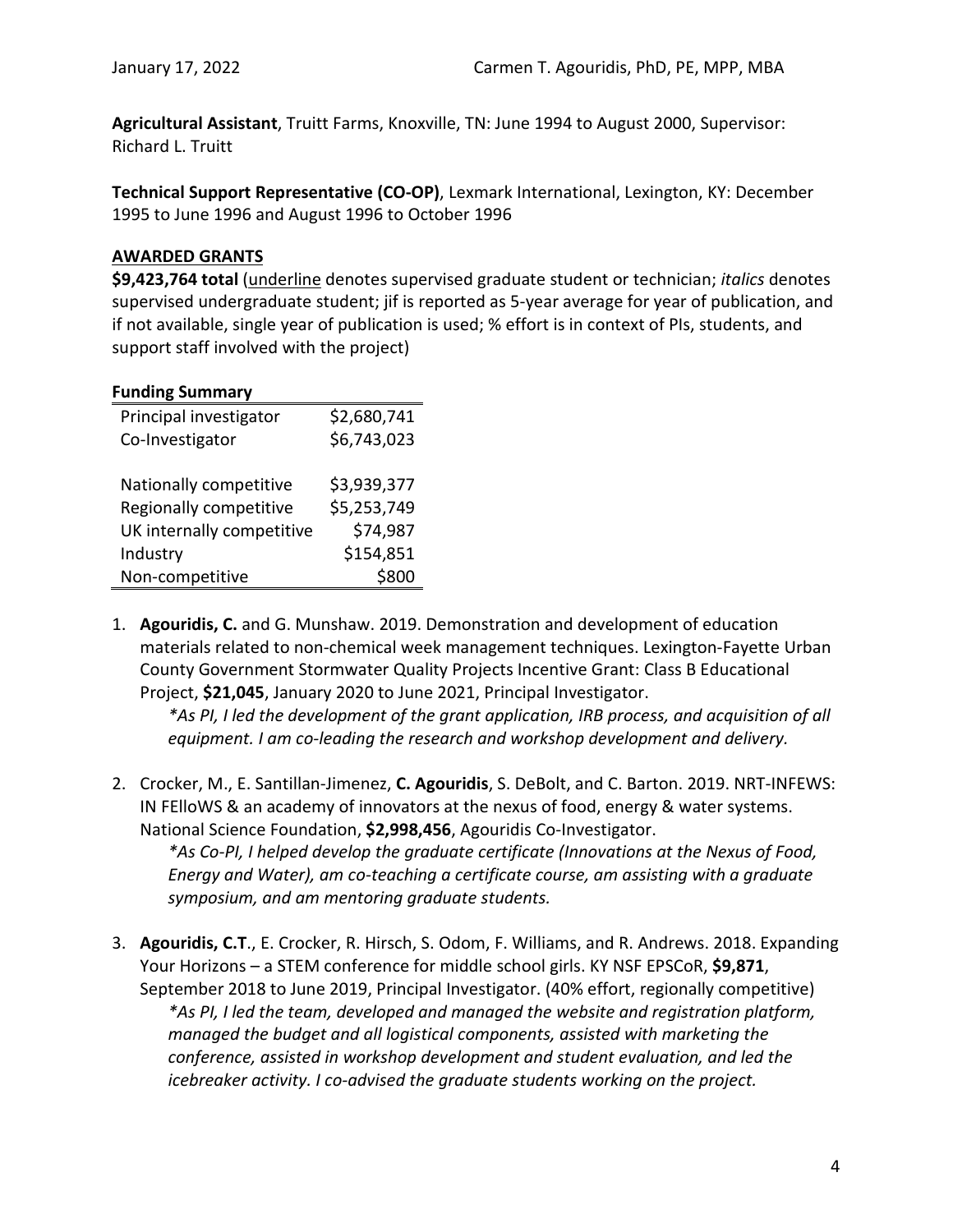4. Ormsbee, L., **C. Agouridis**, S. Evans, and A. Gumbert. 2018. Summer service-learning internships. Beam Suntory, Inc., **\$76,046**, May 2018 to August 2018, Co-Investigator. (20% effort, industry)

*\*As Co-PI, I led the subproject focused on watershed assessment. I mentored two undergraduate students and assisted with data collection, data analysis, presentations, reports, and client interactions.*

5. **Agouridis, C.T.** and L. Cagle. 2018. Evaluating and addressing climate awareness and water in Kentucky. U.S. Geological Survey, State Water Institute Program, **\$4,820** (project scope out of \$277,055), March 2018 to June 2019, Principal Investigator. (35% effort, regionally competitive)

*\*As PI, I led the team and assisted with the IRB process, subject matter expert interviews, survey development and deployment, and data analysis. I lead the development and implementation of county agent workshops. I co-advised the undergraduate students funded by the project.*

6. **Agouridis, C.T.**, M. Hayes, J. Dvorak, and G. Fox. 2018. ASABE Student Oral/Poster Presentation Competition. ASABE Initiative Fund, **\$41,250**, February 2018 to December 2022, Principal Investigator. (#% effort, nationally competitive)

*\*As PI, I lead the team. I developed the competition guidelines (SOP) and help all ASABE technical communities administer the competition. I am working with ASABE to endow the competition.*

7. **Agouridis, C.T.** and S. Tedder. 2017. University of Kentucky stormwater quality improvement and stream restoration project. Lexington-Fayette Urban County Government Stormwater Quality Projects Incentive Grant: Class B Infrastructure Project, **\$299,400**, January 2018 to June 2020, Principal Investigator. (75% effort, regionally competitive)

*\*As PI, I lead the team. I wrote the permits (federal, state, and local). I assist with the design, coordinate with internal and external stakeholders, and manage ongoing research, extension, and instructional efforts associated with the project.*

8. **Agouridis, C.T.**, E. Crocker, L. Thomas, M. Springer, W. Sanderson, A. Gumbert, C. Barton, C. Belton, P. Long, and D. Stamper. 2017. Kentucky Master Naturalist: Promoting environmental stewardship through student volunteer training. University of Kentucky, Sustainability Challenge Grant, **\$14,257**, January 2018 to December 2018, Principal Investigator. (40% effort, UK internally competitive)

*\*As PI, led the team in developing and administering the Kentucky Master Naturalist program. I serve as primary contact for the state for the program and am leading website, text, and video development for the program. I develop and deliver conference presentations on the program.*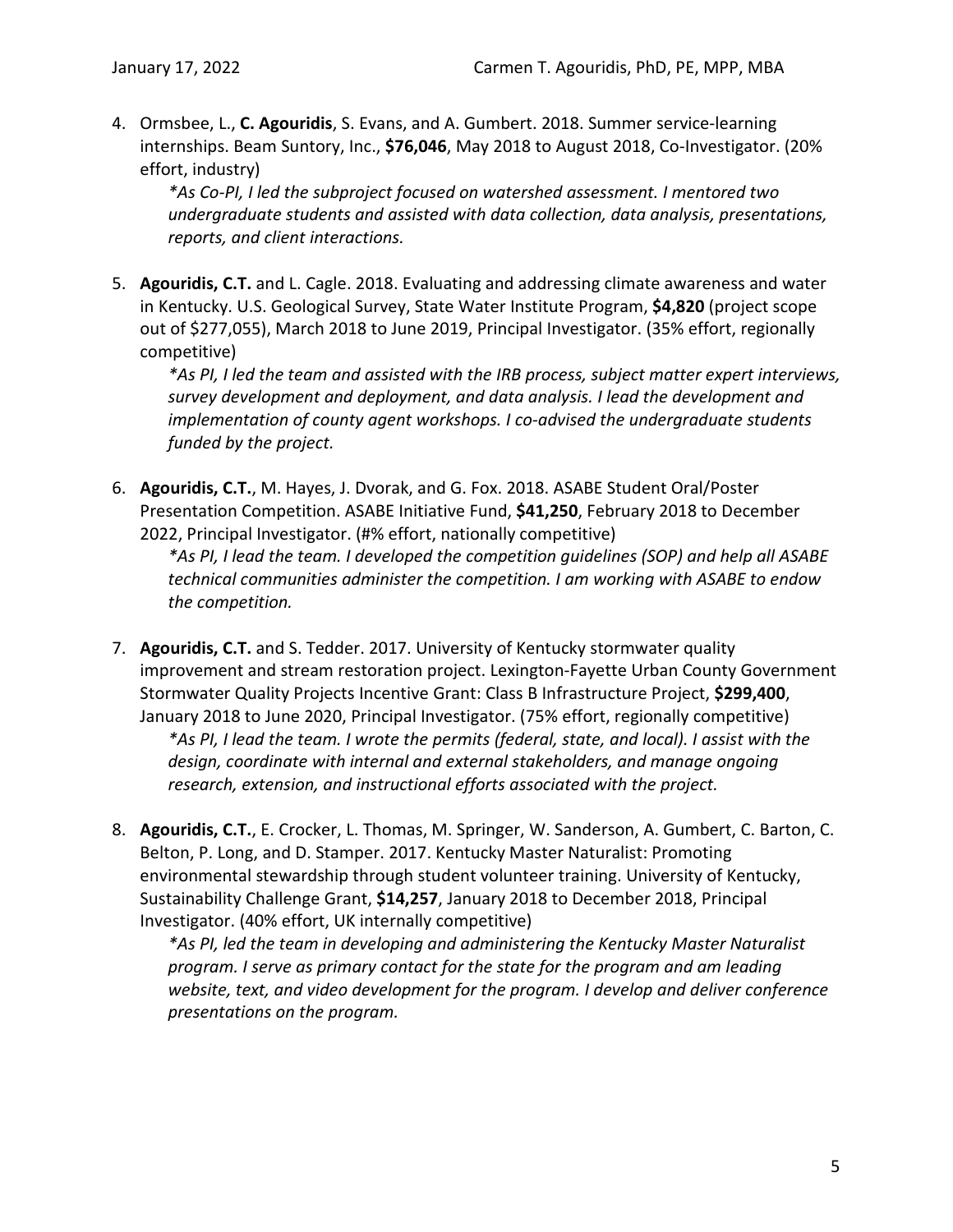- 9. **Agouridis, C.T.** and A.A. Gumbert. 2017. KYH2O Podcast Series. Kentucky Division of Water 2017 Watershed Mini-Grant, **\$4,825**, January 2017 to December 2017, Principal Investigator. August 2017 to June 2018. (40% effort, regionally competitive) *\*As PI, I led the team. I assisted with podcast topic development, expert interviews, instudio work, and marketing. I developed and manage the podcast website.*
- 10. Barton, C.D. and **C.T. Agouridis**. 2017. Restoring headwater streams and riparian corridors at the Savannah River Site, SC: Part B-Restoration proposal and permit application. U.S. Forest Service, **\$16,848**, July 2017 to December 2018, Co-Investigator. (15% effort, nationally competitive)

*\*As Co-PI, I assisted with permit requirements and design concepts.*

11. **Agouridis, C.T.**, A. Fryar, and R. McCulley. 2017. Fostering dialogue and collaboration on climate change. University of Kentucky, College of Arts & Sciences, Year of Civics and Citizenship in the 21st Century, **\$1,000**, September 2017 to June 2018, Principal-Investigator. (60% effort, UK internally competitive)

*\*As PI, I led the team. I developed the program, managed logistics, and helped develop the project website.*

12. **Agouridis, C.T**., E. Crocker, S. Odom, R. Hirsch, J. Van Cleve, and S. Kim. 2017. Expanding Your Horizons – a STEM conference for middle school girls. KY NSF EPSCoR, **\$5,600**, August 2017 to June 2018, Principal Investigator. (40% effort, regionally competitive) *\*As PI, I lead the team, developed and managed the website and registration platform, managed the budget and all logistical components, assisted with marketing the conference, assisted in workshop development and student evaluation, and led the icebreaker activity.*

13. **Agouridis, C.T.** and A.A. Gumbert. 2017. KYH2O Podcast. Charles E. Barnhart Fund for Excellence, **\$600**, July 2017 to June 2018, Principal Investigator. (40% effort, UK internally competitive)

*\*As PI, I led the team. I assisted with podcast topic development, expert interview, instudio work, and marketing. I developed and manage the podcast website.*

14. **Agouridis, C.T.** and S. Austen. 2017. Effects of stream restoration on pollutant load reductions in an urban watershed. U.S. Geological Survey, State Water Institute Program, **\$4,825** (project scope out of \$277,055), March 2017 to February 2018, Principal Investigator. (30% effort, regionally competitive)

*\*As PI, I led the team, developed the monitoring plan, coordinated with internal and external stakeholders, and assisted with conference presentations. I advise the M.S. student funded by the project.*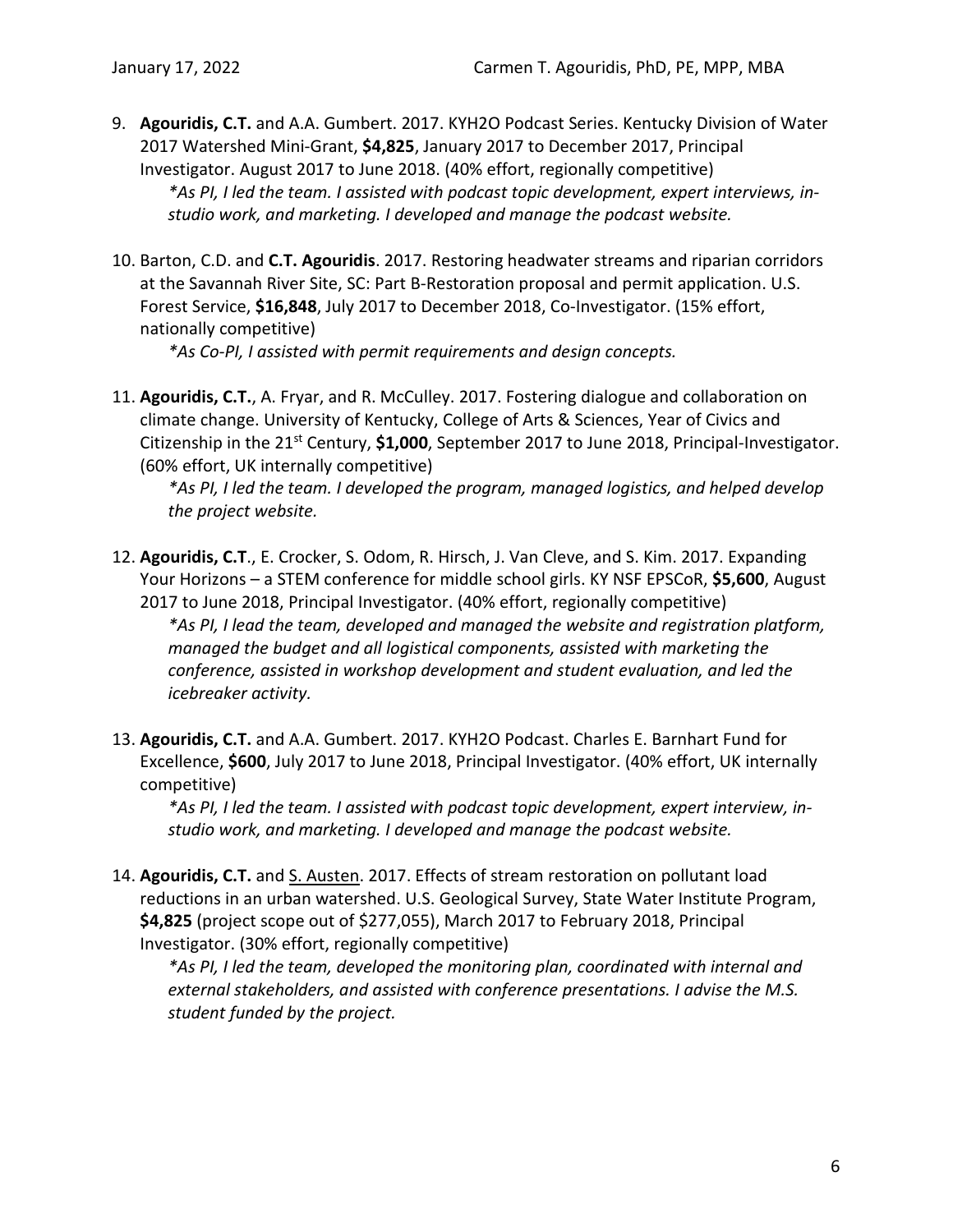15. **Agouridis, C.T.** 2017. Hydraulic flume demonstration of backwater effects, Part 2. Hopkinsville Surface and Stormwater Utility, **\$4,750**, February 2017 to June 2017, Principal Investigator. (70% effort, industry)

*\*As PI, I led the project, developed and implemented the design plan, conducted the analysis, wrote the final report, and coordinated with stakeholders.*

16. Barton, C., T. Williamson, **C. Agouridis**, and K. Yeager. 2016. Evaluating the influence of the Forestry Reclamation Approach on water quality and hydrology on Appalachian coal mines. United States Department of Interior, Office of Surface Mining Reclamation and Enforcement, **\$319,832** (\$195,490 from sponsor), Co-Investigator. (25% effort, nationally competitive)

*\*As Co-PI, I led the throughfall evaluation component of the project including study design, equipment installation, data analysis, and manuscript writing. I advised the M.S. student funded by the project.*

17. **Agouridis, C.T.** 2016. University of Kentucky butterfly garden maintenance. University of Kentucky Student Sustainability Council, **\$1,500**, May 2016 to May 2017, Principal Investigator. (75% effort, UK internally competitive)

*\*As PI, I led the maintenance team, coordinated with stakeholders, managed logistics, and helped develop the project website.*

18. Edwards, D.R. and **C.T. Agouridis**. 2016. Influence of land use on soil bulk density, infiltration and NRCS runoff curve number for Fayette County, Kentucky. Kentucky Water Resources Research Institute (KWRRI), **\$10,958** (project scope out of \$277,055), March 2016 to March 2017, Co-Investigator. (25% effort, regionally competitive)

*\*As Co-PI, I coordinated with internal and external stakeholders, identified study sites, assisted with data analysis, and developed and delivered conference presentations. advised the M.S. student funded by the project.*

19. **Agouridis, C.T.** 2016. Hydraulic flume demonstration of backwater effects. Hopkinsville Surface and Stormwater Utility, **\$4,055**, February 2016 to March 2016, Principal Investigator. (70% effort, industry)

*\*As PI, I led the project, developed and implemented the design plan, conducted the analysis, wrote the final report, and coordinated with stakeholders.*

20. Agouridis, C.T. and A. Clark. 2016. Bankfull regional curves and hydraulic geometry curves for the eastern Kentucky coalfield. U.S. Geological Survey, State Water Institute Program, **\$4,178** (project scope out of \$277,055), March 2016 to February 2017, Principal Investigator. (30% effort, regionally competitive)

*\*As PI, I led the team, selected the study sites, coordinated with external stakeholders, and assisted with data collection and analysis. I advised the M.S. student funded by this project.*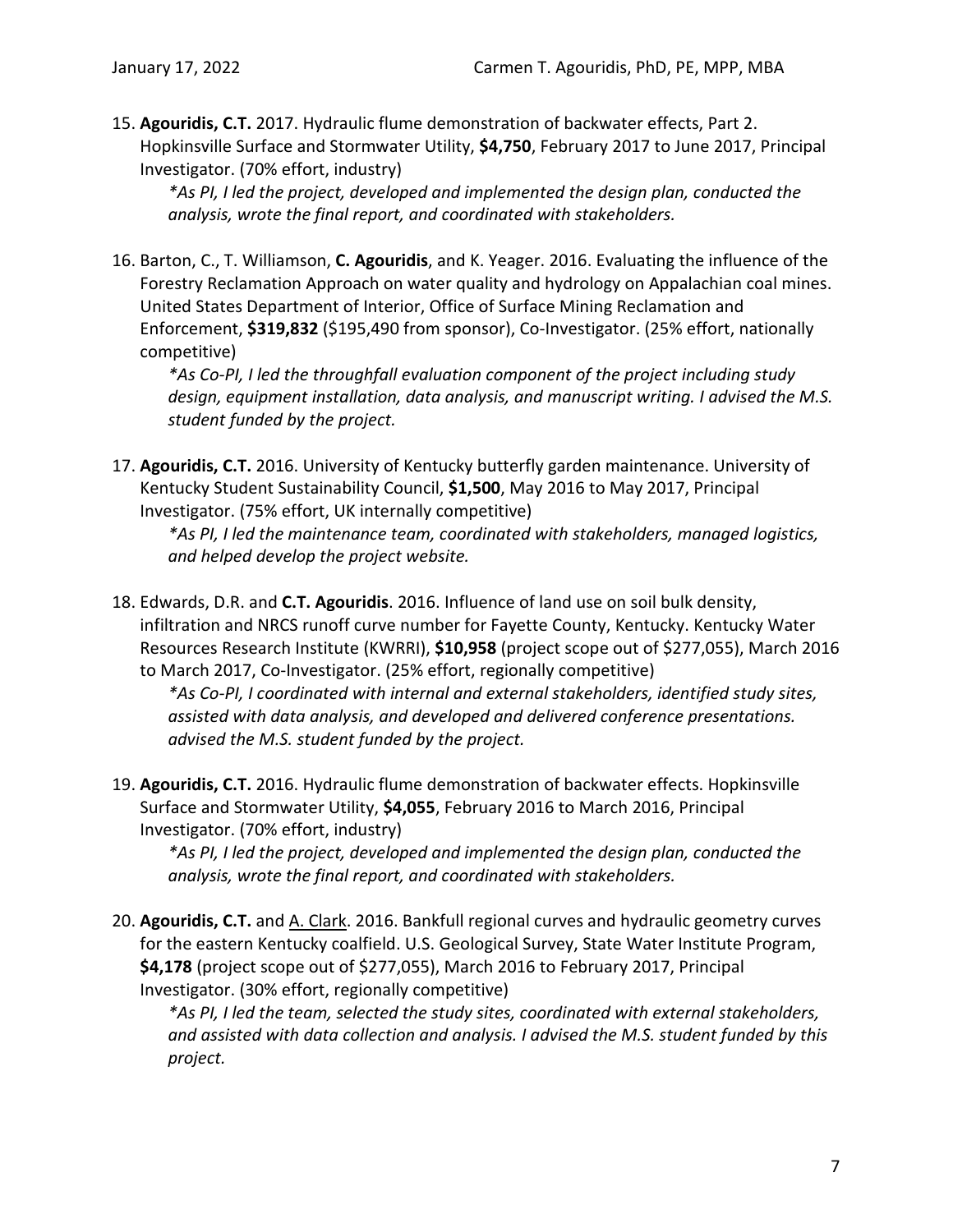21. **Agouridis, C.T.** and M.C. Burnette. 2015. Relative control of sediment gas content and changes in sediment surface elevation on streambed hydraulic conductivity and hyporheic exchange volumes. U.S. Geological Survey, State Water Institute Program, **\$2,550** (project scope), March 2015 to February 2016, Principal-Investigator. (30% effort, regionally competitive)

*\*As PI, I led the team, selected the study sites, and assisted with data collection and analysis. I advised the M.S. student funded by this project.*

- 22. **Agouridis, C.T.** 2014. University of Kentucky eLearning Innovation Initiative (eLII) Faculty Skill Development: Community 1 (Online Learning), Cohort 1.5, **\$4,000**, September 2014- August 2015, Principal Investigator. (100% effort, UK internally competitive) *\*As PI, I attended cohort workshops, redeveloped BAE 532/CE 542 Introduction to Stream Restoration, and redesigned BAE 535/MNG 564 Environmental Controls System Design and Reclamation.*
- 23. **Agouridis, C**., J. Fox, and J. Currens. Surface water and sediment monitoring in the Cane Run Watershed. SB-271, **\$12,000**, July 2014 to June 2015, Principal Investigator. (25% effort, regionally competitive)

*\*As PI, I led the team and the surface water data acquisition component of the project. I assisted with manuscript development.*

- 24. Warner, R.C. and **C.T. Agouridis**. Ensuring restoration success and management effectiveness for the imperiled Blackside Dace. U.S. Geological Survey, **\$75,900**, February 2014-October 2016, Co-Investigator. (40% effort, nationally competitive) *\*As Co-PI, I coordinated with internal and external stakeholders, lead the stream assessment portion of the project, and advised the undergraduate intern.*
- 25. **Agouridis, C.T.** and R.C. Warner. BAE 5XX/MNG 5XX Reclamation and Environmental Systems, University of Kentucky, College of Agriculture, Instructional Incentive Grant, **\$10,000**, January 2014 to June 2016, Principal Investigator. (50% effort, UK internally competitive)

*\*As PI, assisted with the design of the course, led the development of the course material, completed university paperwork associated with creating a course, and led implementation of the course.*

26. **Agouridis, C.T.** 2013-2014 Research Activity Award. College of Agriculture, Food and Environment, University of Kentucky, **\$800**, August 2013-May 2014, Principal Investigator. (100% effort, non-competitive)

*\*As PI, I created publishable refereed material related to BMPs.*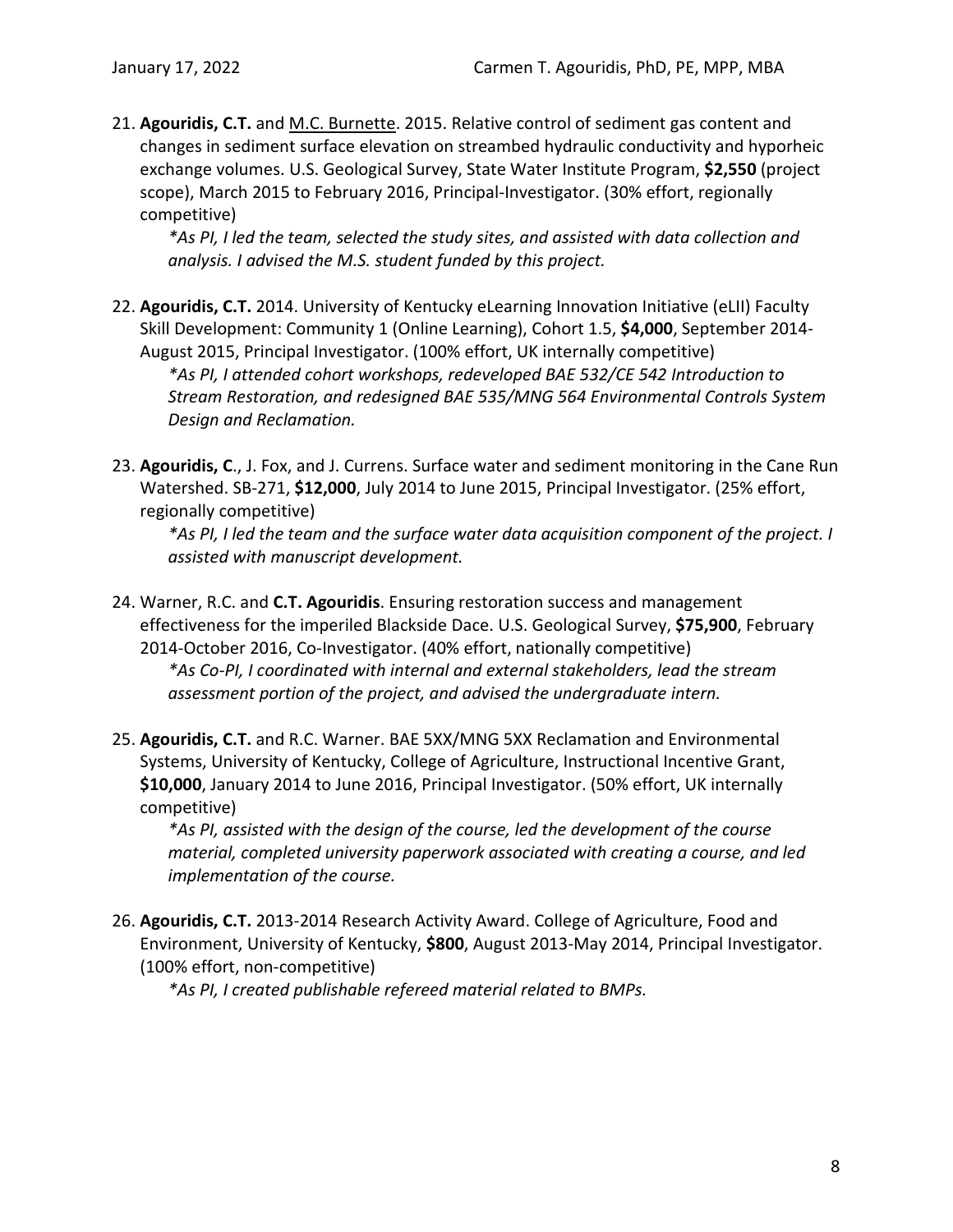27. **Agouridis, C.T.** and H. Enlow. Effect of sward height on antibiotic transport in runoff. U.S. Geological Survey, State Water Institute Program, **\$4,860**, March 2013 to February 2014, Principal Investigator. (30% effort, regionally competitive)

*\*As PI, I led the team, designed the study, and helped analyze data. I advised the M.S. student funded by this project.*

28. D'Angelo, E., D.H. McNear, J.C. Hower, J. Unrine, R. Warner, and **C.T. Agouridis**. Remediation of coal slurry impoundment liquids using a multi-stage constructed treatment wetland system. Kentucky Energy and Environment Cabinet, Department for Energy Development and Independence, **\$61,355**, February 2013 to April 2015, Co-Investigator. (5% effort, regionally competitive)

*\*As Co-PI, I helped design the experiment and help coordination efforts.*

29. **Agouridis, C.T.**, C.D. Barton, and R.C. Warner. 2012. Stream restoration in Guy Cove II, Laurel Fork Fees in Lieu Of stream restoration project, Kentucky Department of Fish and Wildlife Resources, **\$4,949**, October 2012 to June 2014, Principal Investigator. (70% effort, regionally competitive)

*\*As PI, I led the monitoring efforts and wrote the monitoring reports. I advised graduate and undergraduate students funded by the project.*

30. Warner, R.C., **C.T. Agouridis**, J. Unrine, and C.D. Barton. Appalachian Research Initiative for Environmental Science (ARIES), Virginia Tech Foundation, Inc., **\$780,883**, July 2011 to June 2016, Co-Investigator. (30% effort, regionally competitive)

*\*As Co-PI, I led the portion of the project associated with stream restoration on mined lands and assisted with the portions associated with reforestation and low permeability barriers. I advised an M.S. student and an undergraduate student funded by the project.*

31. Fryar, A., C. Hanley, K. Tanaka, **C. Agouridis**, and M. Reed. BOOST H2O (Helping Hydrologic Outreach) in Indonesia and Turkey. U.S. Department of State, **\$197,299**, September 2012 to March 2014, Co-Investigator. (20% effort, nationally competitive) *\*As Co-PI, I developed and implemented the portion of the project associated with stream assessment and monitoring.* 

32. Fox, J., **C.T. Agouridis**, and G. Brion. DIN waste management tool for estimating nitrogen removal by sediments. Kentucky Science and Technology Co Inc., **\$49,951**, July 2012 to June 2013, Co-Investigator. (15% effort, regionally competitive)

*\*As Co-PI, I led the surface water data acquisition component of the project. I assisted with manuscript development.*

33. Hanley, C.D. and **C.T. Agouridis**. Engaging partners in a comprehensive urban watershed project. U.S. Environmental Protection Agency Urban Waters Small Grant, **\$59,934**, August 2012 to July 2015, Co-Investigator. (20% effort, nationally competitive) *\*As Co-PI, I created extension materials and engaged with external stakeholders.*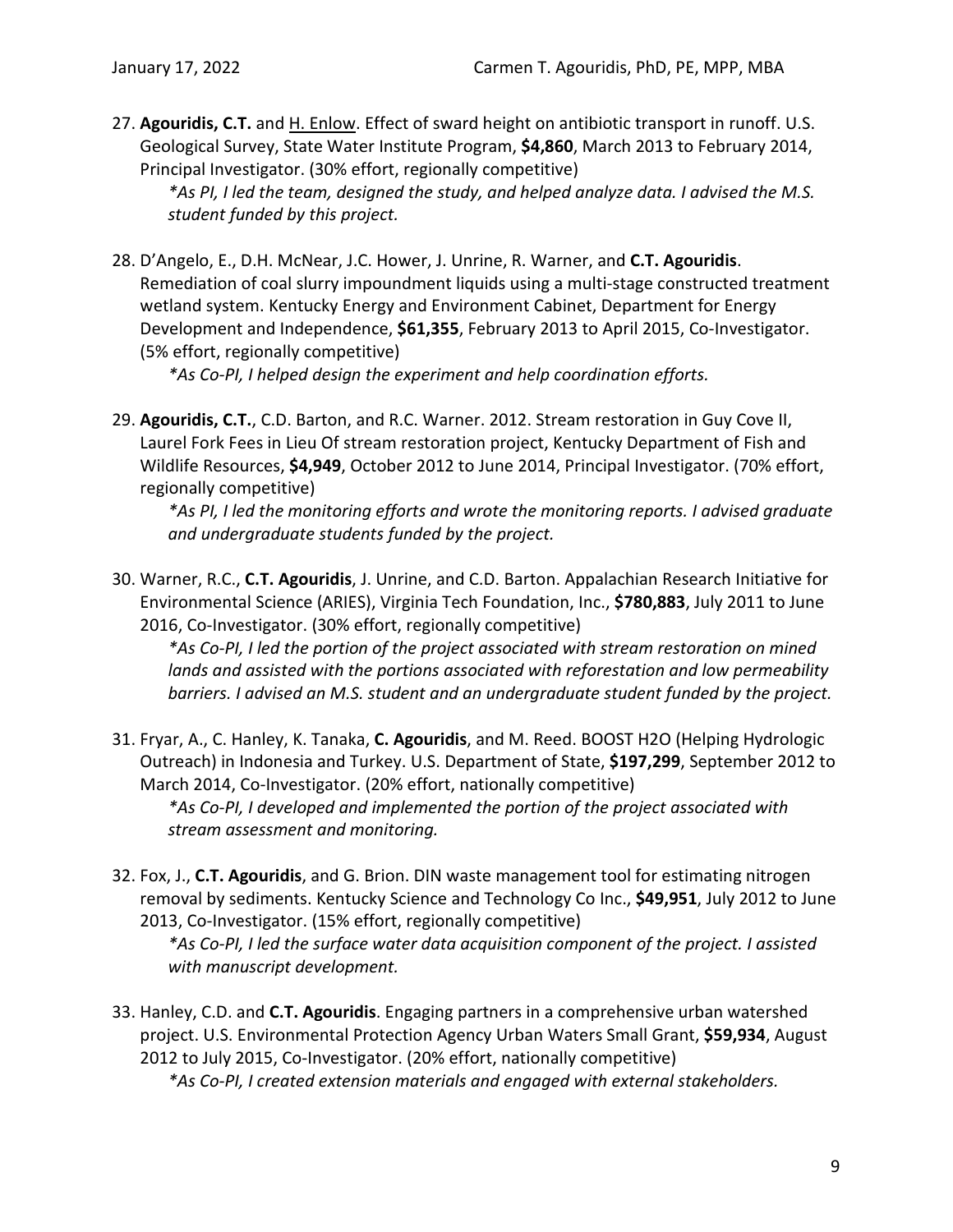34. **Agouridis, C.T.** and J. McMaine. Hydrologic characterization of a tree- and shrub-vegetated rain garden. U.S. Geological Survey, State Water Institute Program, **\$4,985** (State Water Institute Program Scope 7), March 2012 to February 2013, Principal-Investigator. (30% effort, regionally competitive)

*\*As PI, I led the team, designed the study, and helped analyze data. I advised the M.S. student funded by this project.*

35. **Agouridis, C**., J. Fox, and J. Currens. Surface water and sediment monitoring in the Cane Run Watershed. SB-271, **\$135,000**, July 2011 to June 2014, Principal-Investigator. (25% effort, regionally competitive)

*\*As PI, I led the team and the surface water data acquisition component of the project. I assisted with manuscript development.*

- 36. **Agouridis, C.T.** Online Version of BAE 532/CE 542 Introduction to Stream Restoration. University of Kentucky, College of Agriculture, Instructional Incentive Grant, **\$15,220**, March 2011 to June 2012, Principal-Investigator. (100% effort, UK internally competitive) *\*As PI, I attended cohort workshops and developed an online version of BAE 532/CE 542 Introduction to Stream Restoration.*
- 37. Hanley, C.D. and **C.T. Agouridis**. FY 2011 Class B Education Incentive Grant Project: Improving water quality through public outreach and K-12 Schools in Fayette County, Lexington Fayette Urban County Government Class B Education Incentive Grants Program, **\$113,375**, December 2010 to May 2012, Co-Investigator. (20% effort, regionally competitive)

*\*As Co-PI, I created extension materials and engaged with external stakeholders.*

38. **Agouridis, C.T.**, R.C. Warner, C.D. Barton, and T.C. Dowdy. Use of GIS and WATER to identify and delineate stream types in eastern Kentucky. Precision Resource Management, USDA-CSREES Special Grants, **\$48,200** (project scope out of \$624,478), September 2010 to August 2013, Principal-Investigator. (30% effort, nationally competitive)

*\*As PI, I led the team, study site identification, data collection, and data analysis efforts. I advised the M.S. student funded by the project.*

39. **Agouridis, C.T.**, R.C. Warner, and C.D. Barton. Guy Cove Stream Restoration II: Years 1-3 Monitoring, Kentucky Department of Fish and Wildlife Resources, **\$41,915**, July 2010 to June 2012, Principal-Investigator (monies from this grant were originally included in Guy Cove Stream Restoration II: Increase). (50% effort, regionally competitive)

*\*As PI, I led the monitoring efforts and wrote the monitoring reports. I advised graduate and undergraduate students funded by the project.*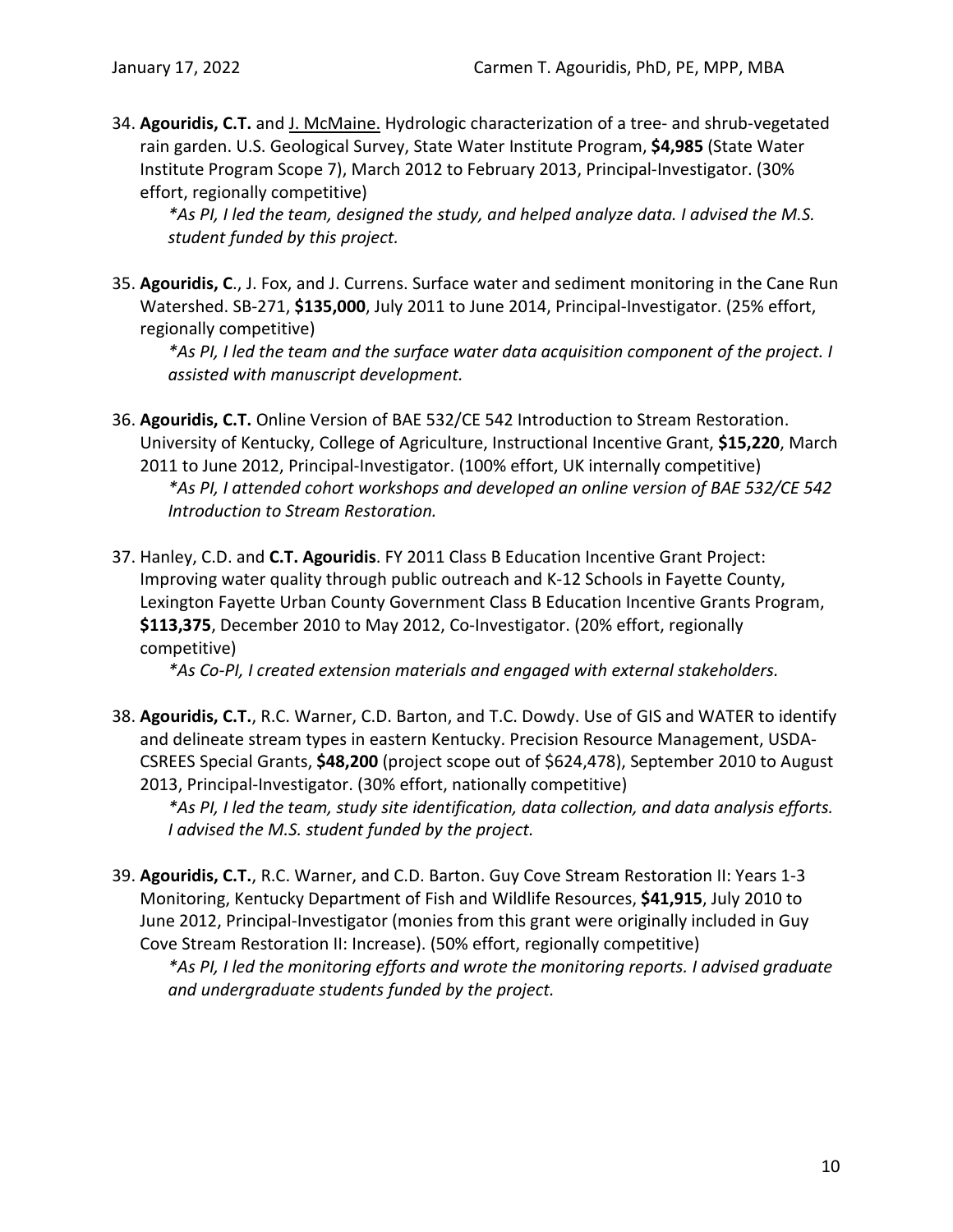40. **Agouridis, C.T.**, C.D. Barton, R.C. Warner, S.F. Higgins, and A.A. Gumbert. Development and implementation of stream restoration and riparian corridor techniques for enhancing water quality in the Cane Run Watershed, USDA-NRCS, **\$360,000**, April 2010 to April 2012, Principal-Investigator. (40% effort, regionally competitive)

*\*As Co-PI, I led the team and coordinated with internal and external stakeholders. I led the design, permitting, construction, and monitoring of a stream restoration project. I led the BEHI/NBS assessment of streams in the watershed. I co-lead research into weep berms. I advised an M.S. student funded by the project. I assisted with manuscript development.*

- 41. Higgins, S.F., **C.T. Agouridis**, A.A. Gumbert, S.R. Workman, L. Ormsbee, A. Fogle, J. Currens, J. Cobb, and J. Stringer. University of Kentucky Commonwealth Collaborative Award for Cane Run Watershed Assessment and Restoration, University of Kentucky, **\$10,000**, February 2010 to June 2011, Co-Investigator. (10% effort, UK internally competitive) *\*As Co-PI, I assisted with the development of extension materials and a watershedbased plan.*
- 42. Barton, C.D. and **C.T. Agouridis**. Characterization of headwater seep wetlands in southeastern Kentucky. Precision Resource Management, USDS-CSREES Special Grants, **\$49,946** (project scope out of \$439,107), September 2009 to August 2012, Co-Investigator. (20% effort, regionally competitive)

*\*As Co-PI, I led the survey and GIS analysis portion of the project. I designed the lowhead earthen dams to help restore the seeps. I assisted with manuscript development.*

43. Sither, A., R.C. Warner, and **C.T. Agouridis**. Kentucky Water Resources Institute, Kentucky River Authority Watershed Grant, **\$2,950**, December 2007 to December 2008, Co-Investigator. (20% effort, regionally competitive)

*\*As Co-PI, I specified the survey equipment and designed lessons on differential surveying for middle school students.*

44. Barton, C.D., J.M. Lhotka, R.C. Warner, **C.T. Agouridis**, D.H. Graves and S. Fei. R&D Seed Grant: Demonstrating techniques for establishing woody bioenergy plantations on reclaimed surface mined lands, Kentucky Governor's Office of Energy Policy: Energy R&D Program, **\$174,166**, November 2007 to November 2009, Co-Investigator. (10% effort, regionally competitive)

*\*As Co-PI, I helped design and install an irrigation system for the project. I assisted with manuscript development.*

45. Higgins, S.F., and A.A. Gumbert, **C.T. Agouridis**, J. Stringer, and L. Ormsbee. 2007. Cane Run and Royal Springs Watershed Based Plan Project, Kentucky Environmental and Public Protection Cabinet, Division of Water, **\$666,564**, December 2007 to October 2012, Co-Investigator. (15% effort, regionally competitive)

*\*As Co-PI, I assisted with the development of extension materials and a watershedbased plan.*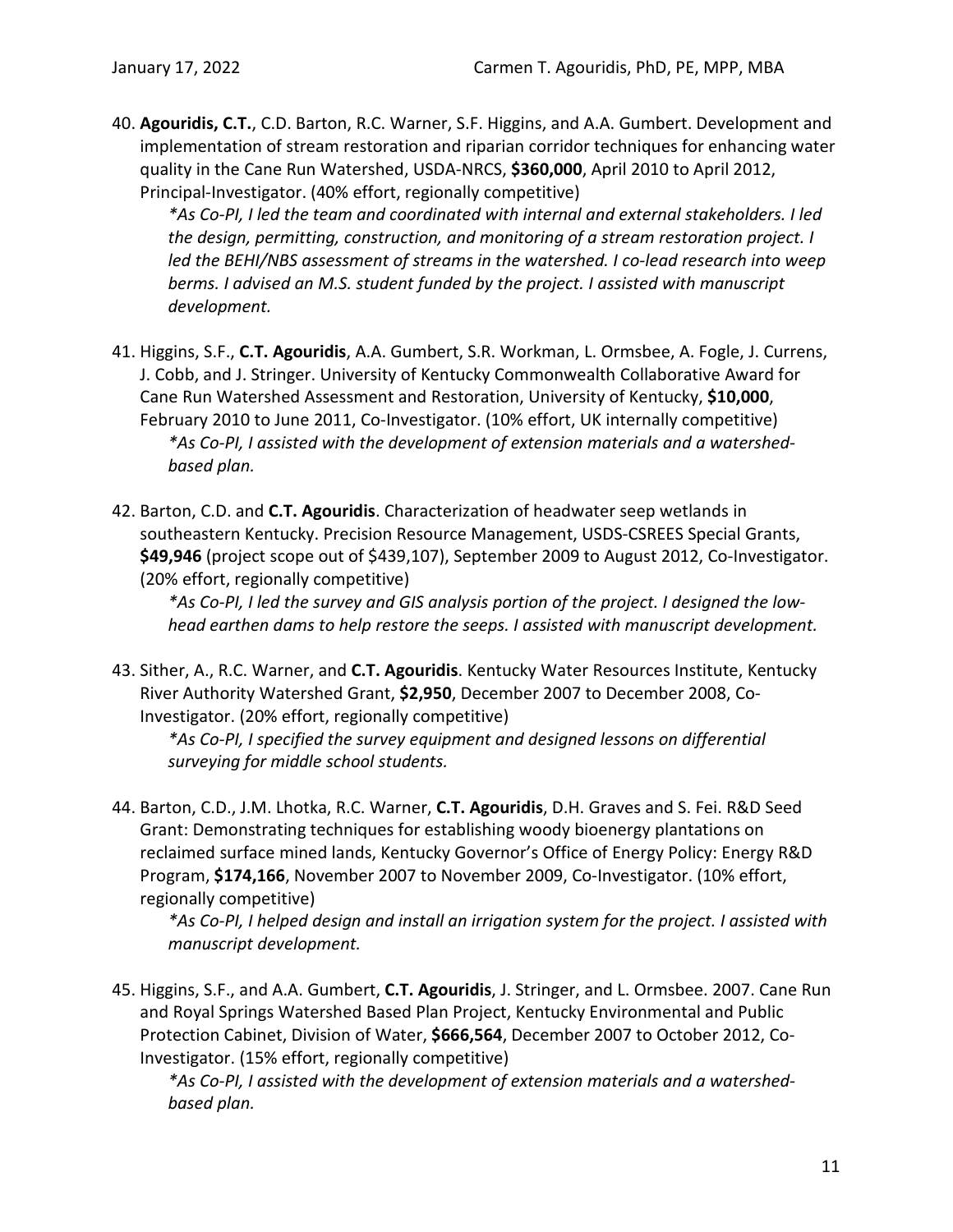46. Higgins, S.F., **C.T. Agouridis**, A.A. Gumbert, and J. Stringer. 2009. Cane Run and Royal Springs Watershed Based Plan, Kentucky Environmental and Public Protection Cabinet, Division of Water, **\$454,343**, June 2009 to December 2013, Co-Investigator. (15% effort, regionally competitive)

*\*As Co-PI, I assisted with the development of extension materials and a watershedbased plan.*

47. **Agouridis, C.T.**, R.C. Warner, and C.D. Barton. Guy Cove Stream Restoration II: Increase, Kentucky Department of Fish and Wildlife Resources, **\$516,824**, June 2007 to June 2010, Principal Investigator. (50% effort, regionally competitive)

*\*As PI, I led the team including design, permitting, implementation, and monitoring efforts. I advised graduate and undergraduate students funded by the project. I assisted with manuscript development.*

48. Sither, A., R.C. Warner, and **C.T. Agouridis**. Kentucky Water Resources Institute, Kentucky River Authority Watershed Grant, **\$2,500**, January 2007 to December 2008, Agouridis Co-Investigator. (20% effort, regionally competitive)

*\*As Co-PI, I specified the survey equipment and designed lessons on stream crosssectional surveying for middle school students.*

49. **Agouridis, C.T.**, R.C. Warner, and C.D. Barton. Guy Cove Stream Restoration II, Kentucky Department of Fish and Wildlife Resources, **\$1,069,776**, June 2006 to June 2010, Agouridis Principal Investigator. (50% effort, regionally competitive)

*\*As PI, I led the team including design, permitting, implementation, and monitoring efforts. I advised graduate and undergraduate students funded by the project. I assisted with manuscript development.*

50. Barton, C.D. and **C.T. Agouridis.** Evaluating post-mined land reforestation through the spatial assessment of soil genesis, Precision Resource Management, USDS-CSREES Special Grants, **\$65,272** (project scope out of \$623,849), October 2006 to October 2009, Co-Investigator. (20% effort, regionally competitive)

*\*As Co-PI, I developed the land survey methodology for the project. I advised staff on survey and GIS analysis techniques. I helped with data analysis and assisted with manuscript development.*

51. Graves, D.H., C.D. Barton, R.C. Warner, **C.T. Agouridis**, R. J. Sweigard, and D. S. Maehr. University of Kentucky Commonwealth Collaborative Award for Reforestation of Surface Mined Lands, University of Kentucky, **\$10,000**, November 2005 to June 2007, Co-Investigator. (15% effort, UK internally competitive)

*\*As Co-PI, I helped with the development of material for a reforestation DVD. I led the development of the project website.*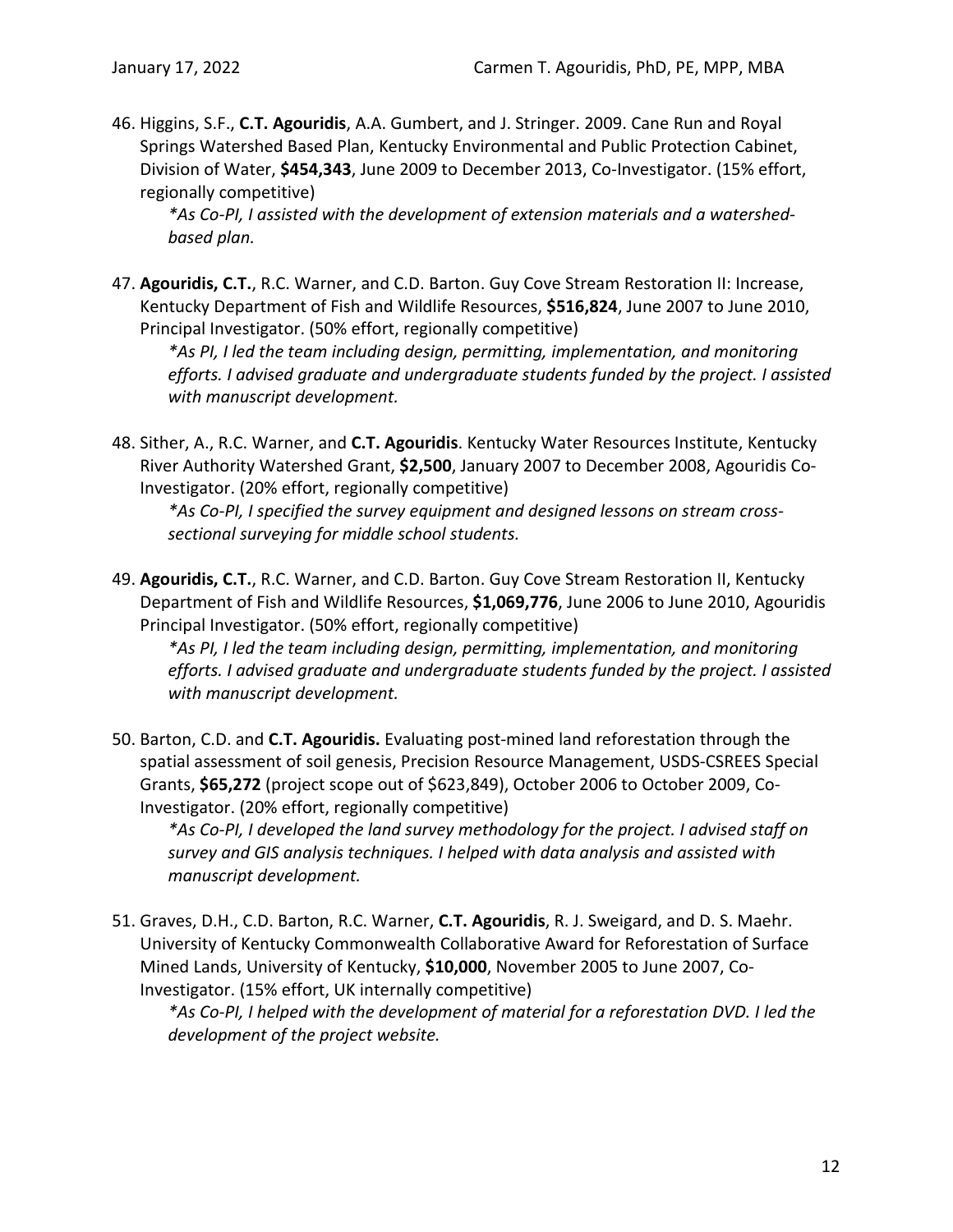52. Warner, R.C., **C.T. Agouridis**, D.H. Graves, C.D. Barton, T.W. Sturm, and T.J. Taylor. Investigations of Alternatives for Restoring Headwater Streams via Sediment Pond Removal in the Appalachian Coal Belt Region, Kentucky Public Protection and Regulation Cabinet. **\$44,278**, October 2005 to September 2007 (no-cost extension until June 2010), Co-Investigator. (20% effort, regionally competitive)

*\*As Co-PI, I helped design the study and the restoration plans. I coordinated with internal and external stakeholders. I managed the project budget. I assisted with data analysis.*

53. **Agouridis, C.T.**, R.C. Warner, and C.D. Barton. Guy Cove Stream Restoration, Kentucky Department of Fish and Wildlife Resources, **\$175,560**, August 2005 to June 2006, Principal Investigator (\$87,780 of grant was included in Guy Cove Stream Restoration II). (50% effort, regionally competitive)

*\*As PI, I led the team including design, permitting, implementation, and monitoring efforts. I advised an M.S. student and a Ph.D. student funded by the project.*

- 54. Warner, R.C., T.C. Dowdy, R. Kelly, S.R. Workman, R. L. Fehr, and **C.T. Agouridis**. HP Technology for Teaching Grant Initiative - 2004 Higher Education Edition, **\$70,000**, May 2004 to December 2005, Hewlett Packard, Co-Investigator. (10% effort, industry) *\*As Co-PI, I designed lessons to integrate mobile technology (tablets) into stream restoration curricula.*
- 55. Warner, R.C. and **C.T. Agouridis**. Demonstration of a performance-based system of storm water and erosion controls on small residential/commercial sites in the Georgia Piedmont, **\$52,259** (project scope out of \$254,645), April 2004 to September 2007, EPA 319(h), Co-Investigator. (20% effort, regionally competitive)

*\*As Co-PI, I helped design the study. I coordinated with internal and external stakeholders. I managed the project budget. I assisted with data analysis and development of workshop materials.*

56. **Agouridis, C.T.** Major Research Equipment Initiative, Lexington Campus Facility, University of Kentucky, **\$8,410**, December 2002 to June 30, 2003, Principal Investigator. (80% effort, UK internally competitive)

*\*As PI, I specified the equipment for the wet chemistry laboratory and coordinated with internal stakeholders.*

57. **Agouridis, C.T.** and D.R. Edwards. Streambank erosion associated with grazing activities in Kentucky, **\$9,836**, Southern Region SARE, April 2002 to April 2005, Principal Investigator. (70% effort, regionally competitive)

*\*As PI, I designed the study and collected and analyzed the data. I led manuscript development.*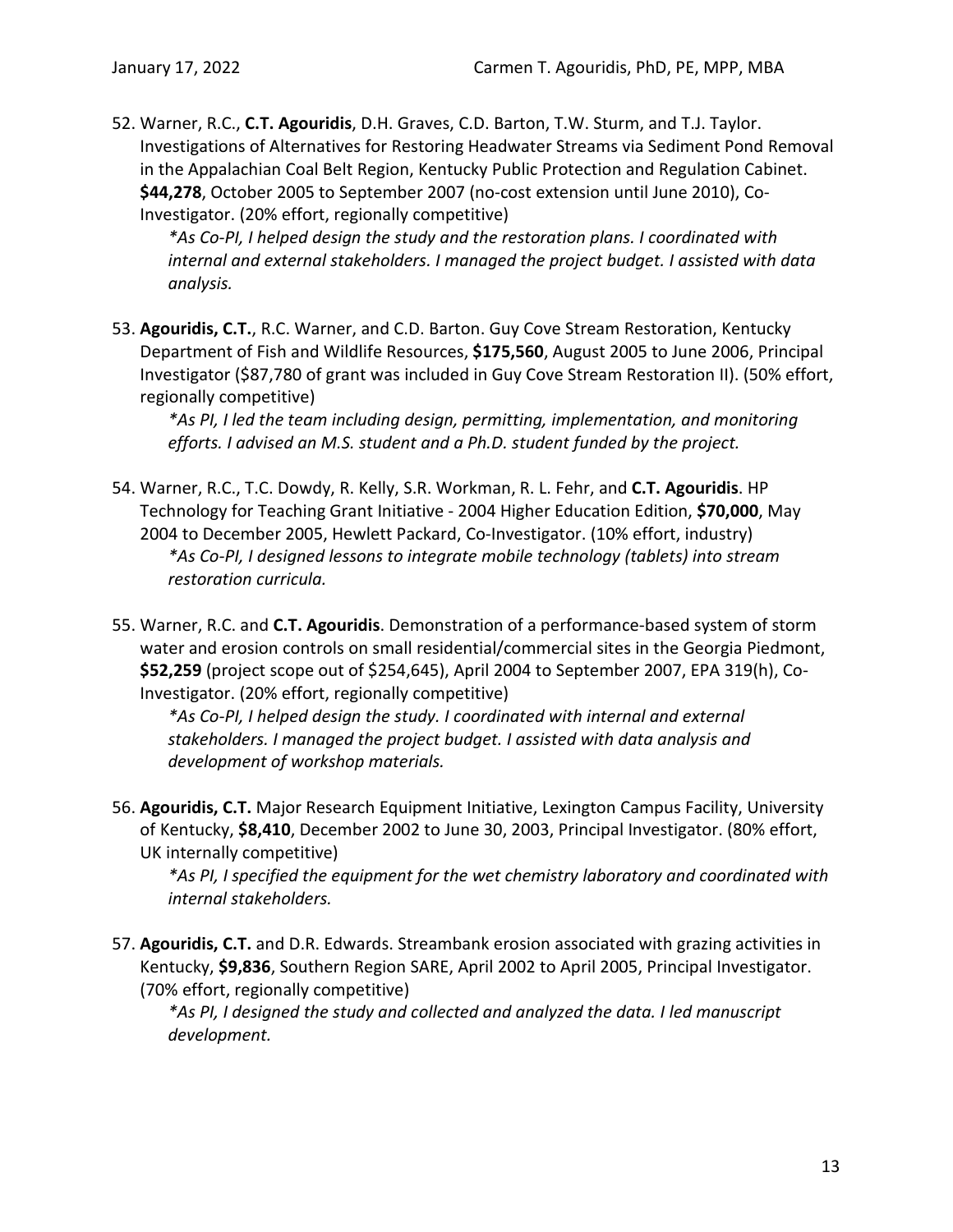58. Workman, S.R., J. Bicudo, E.S. Vanzant, and D.R. Edwards. Cattle production practices in grazed watersheds of the humid region, **\$306,000**, October 2001 to September 2003, USDA Integrated Research, Education, and Extension-Section 406. (50% effort, nationally competitive)

*\*I was the principal grant developer for this project. The grant was based largely on my Ph.D. research proposal. Dollar amounts are listed as Co-Investigator in totals. I led data collection, data analysis, and manuscript development*

59. Edwards, D.R., L.W. Turner, E.S. Vanzant and **C.T. Agouridis**. Effects of best management practice implementation on quality of grazed pasture streamflow, **\$157,000**, SB271, July 2001 to July 2004, Co-Investigator. (60% effort, regionally competitive) *\*As Co-PI, I helped design the study. I collected and analyzed data and wrote manuscripts.*

### <span id="page-16-0"></span>**HATCH PROJECTS**

- 1. Member Multistate Research Project, S1063 Quantification of best management practice effectiveness for water quality protection at the watershed scale.
- 2. Past Chair (2014-2015), Southern Extension and Research Activity (SERA) for Water Resources, SERA 43.
- 3. **Agouridis, C.T.** and R.C. Warner. Development of stream assessment tools and riparian corridor techniques for enhancing water quality in karst watersheds in central Kentucky, **\$180,000**, January 2010 to September 2015, Agouridis Principal-Investigator.
- 4. Member Multistate Research Project, NC1190 Catalysts for water resources protection and restoration: Applied social science research.

#### <span id="page-16-1"></span>**GRANTS IN REVIEW**

None currently.

#### <span id="page-16-2"></span>**NON-AWARDED GRANTS**

- 1. Pennell, K, S. Evans, **C. Agouridis**, and A. Gumbert. 2019. Water stewardship projects and research internships. Beam Suntory, Inc., **\$91,285**, May 2020 to February 2021, Co-Investigator.
- 2. Sena, K., M. Campbell, H. Norman-Burgdolf, C. Barton, and **C. Agouridis**. 2018. Hemlock Hustle: Facilitating human and environmental health education at Robinson Forest. University of Kentucky, Sustainability Challenge Grant, **\$47,801**, Co-Investigator.
- 3. Crocker, M., E. Santillan-Jimenez, M. Meier, S. DeBolt, I. Escobar, C. Barton, **C. Agouridis**, J. Landon, B. Lynn, and J. Dariotis. 2018. NRT-INFEWS: IN FElloWS & an academy of innovators at the nexus of food, energy & water systems. National Science Foundation, **\$3,000,000**, Co-Investigator.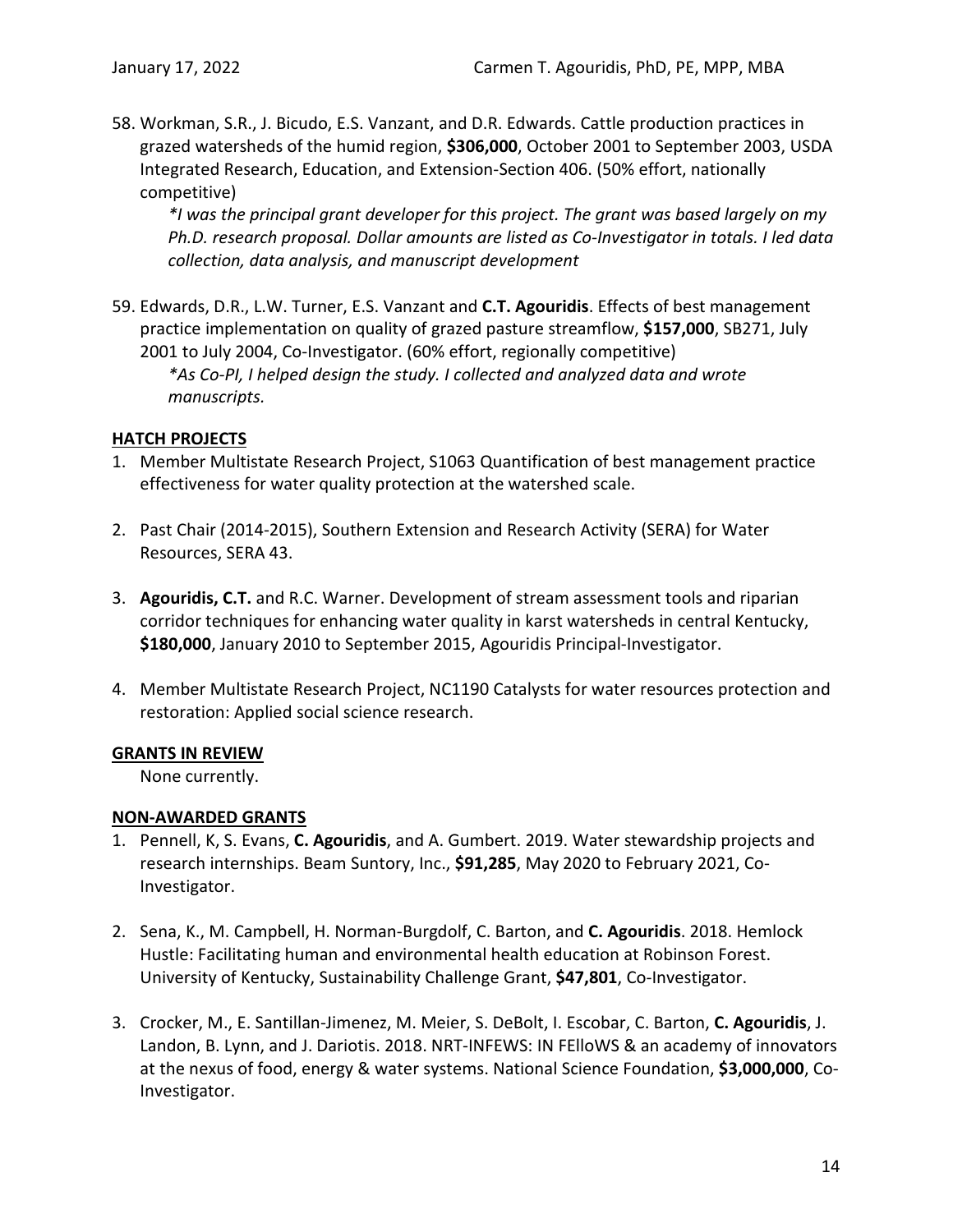- 4. Malzone, J., S. Hendricks, D. White, C. Harnett, **C. Agouridis**, F. Badurdeen, S. Bryson, I.S. Jawahir, B. Ford, and J. Fox. 2017. Kentucky's advanced manufacturing: Infrastructure for embedded-sensor products to repair and sustain agricultural ecosystems. Kentucky NSF EPSCoR Track 1. **\$1,030,000**, Co-Investigator.
- 5. Barton, C.D., C.T. Agouridis, M. Campbell, H. Norman-Burgdolf, K. Sena, and E. Crocker. 2017. Hemlock Hustle: Facilitating human and environmental health education at Robinson Forest. University of Kentucky, Sustainability Challenge Grant, **\$14,257**, Co-Investigator.
- 6. Crowley, P., C.T. Agouridis, A. Fryar, S. Price, and C. Taylor. 2017. A sustainable urban stream system at the UK Ecological Research and Education Center. University of Kentucky, Sustainability Challenge Grant, **\$14,257**, Co-Investigator.
- 7. **Agouridis, C.T.** and L. Cagle. 2017. KY Climate Central. Kentucky University Partnership for Environmental Education (KUPEE), **\$2,963**, Principal Investigator.
- 8. Barton, C.D., **C.T. Agouridis**, R. McCulley, K. Sena, K. Asquith, and J. Newland. 2017. Appalachian Center for Ecological Restoration: Training a new generation of restoration practitioners and evaluators. USDA-NIFA Higher Education Challenge, **\$721,375**, Co-Investigator.
- 9. Barton, C.D., **C. Agouridis**, K. Jacobsen, J. Lhotka, T. Ochuodho, and A. Abbott. 2017. Integrated agroenergy production systems for economic and ecological transition on rural marginal land. NSF – Innovations at the Nexus of Food, Energy and Water Systems (INFEWS), **\$2,498,772**, Co-Investigator.
- 10. Barton, C.D. and **C.T. Agouridis**. 2017. Healthy food, healthy environment and new opportunities for coal mining impacted lands and communities in eastern Kentucky. Department of Interior, AML Pilot, **\$4,060,229**, Co-Investigator.
- 11. Milewski, A. (UGA), A. Fryar, **C. Agouridis**, and C. Hanley. 2017. Capacity building, outreach, and research for a better understanding of the water resources of Pakistan. U.S. Department of State and USAID, **\$97,978** (UK portion), Co-Investigator.
- 12. Crocker, M., **C. Agouridis**, C. Barton, S. DeBolt, I. Escobar, J. Landon, B. Lynn, M. Meier, and E. Santillan-Jimenez. 2017. NRT-INFEWS: IN FElloWS & an academy of innovators at the nexus of food, energy & water systems. National Science Foundation, **\$3,000,000**, Co-Investigator.
- 13. Sama. M., S. Smith, M. Renfro, and **C. Agouridis**. 2016. Hands-On UAS skills training for Kentucky – A Kentucky work ready skills initiative pre-proposal. KWRSI, **\$5,000,000**, Co-Investigator.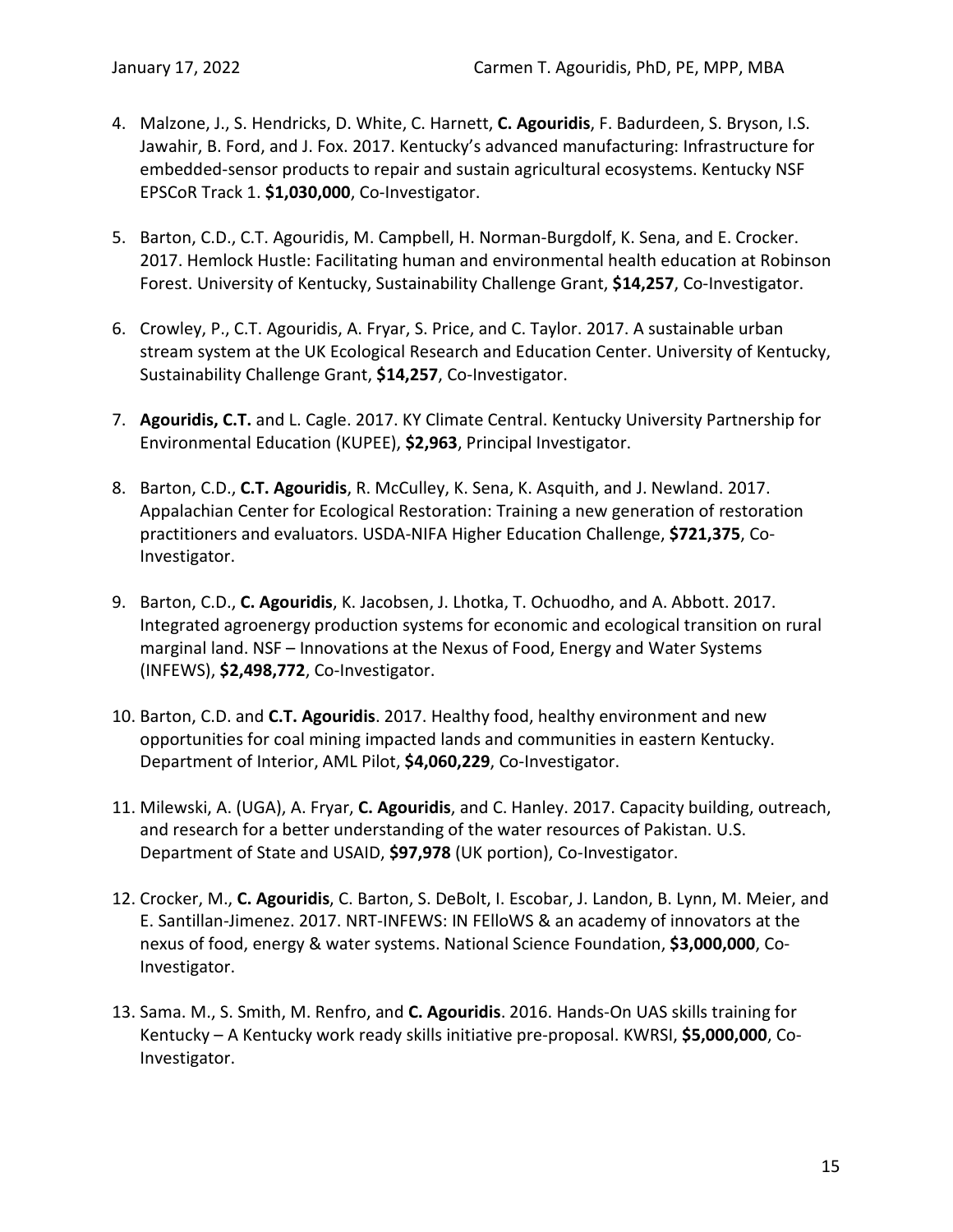- 14. Warner, R., **C. Agouridis**, D. Colliver, and M. Sama. 2016. Mining reclamation and expanded technological capabilities to advance economic development in Appalachia. Kentucky Economic Development Cabinet, **\$1,749,741**, Co-Investigator.
- 15. Ormsbee, L., G. Brion, C. Hanley, **C. Agouridis**, and B. Criswell. 2015. Pathogen assessment and management through a collaborative partnership, U.S. Environmental Protection Agency Urban Waters Small Grant, **\$63,964**, Co-Investigator.
- 16. Fox, J.F., **C.T. Agouridis**, and Y.T. Wang. 2016. FASE strengthening seed: developing schedules for the use of karst water in agriculture. USDA-NIFA Water for Agriculture Challenge Area, **\$150,000**, Co-Investigator.
- 17. Downey, J.P., **C. Agouridis**, J. Hubbart, and E. Meredeth. 2016. RII Track-2 FEC: Developing a sustainable woody bioenergy system for the Appalachian coal basins, NSF EPSCoR, **\$5,999,579**, Co-Investigator.
- 18. Barton, C., **C. Agouridis**, and S. Price. 2015. Restoring shortleaf pine and headwater Wetland communities in the Cumberland Plateau. National Fish and Wildlife Foundation, \$74,267, Co-Investigator.
- 19. Fox, J.F., **C.T. Agouridis**, and Y.T. Wang. 2015. Developing schedules for the use of karst water in agriculture. USDA Water for Agriculture Challenge Area, **\$150,000**, Co-Investigator.
- 20. Fox, J.F, **C.T. Agouridis**, and Y.T. Wang. 2015. *TRANSFER* model to optimize nitrogen removal in agricultural streams. USDA-ARFI, **\$499,942**, Co-Investigator.
- 21. Barton, C., T. Williamson, and **C.T. Agouridis.** 2015. Water resources in a changing world: How changes in climate and land-use influence water quality and quantity in the Cumberland Plateau and Central Appalachian regions of the U.S., U.S. Geological Survey 104g, **\$247,475**, Co-Investigator.
- 22. Downey, J.P., J. Hooker, J.C. Hower, and P. Ziemkiewicz. 2015. RII Track-2 FEC: Clean Energy-Energy Material, Sustainability, and Environment Consortium, NSF EPSCoR, **\$5,999,579**, Task Leader.
- 23. Dvorak, T., **C. Agouridis**, R. Epps, C. Hanley, R. McNall Krall. 2015. Equity in environmental education (E3): Taking underrepresented youth to the water. U.S. Environmental Protection Agency, **\$80 447**, Co-Investigator.
- 24. Easton, Z.M., **C.T. Agouridis**, D. Osmond, M. McFarland, M.K. Jha, E. Brantley, M. Dukes, B. Benham, J. Mullen, and A. Lamm. 2014. A model for  $21<sup>st</sup>$  century water: Ensuring security of an increasingly scarce and valuable resource in the Southern U.S. NIFA-USDA, **\$5,000,000**, Co-Investigator.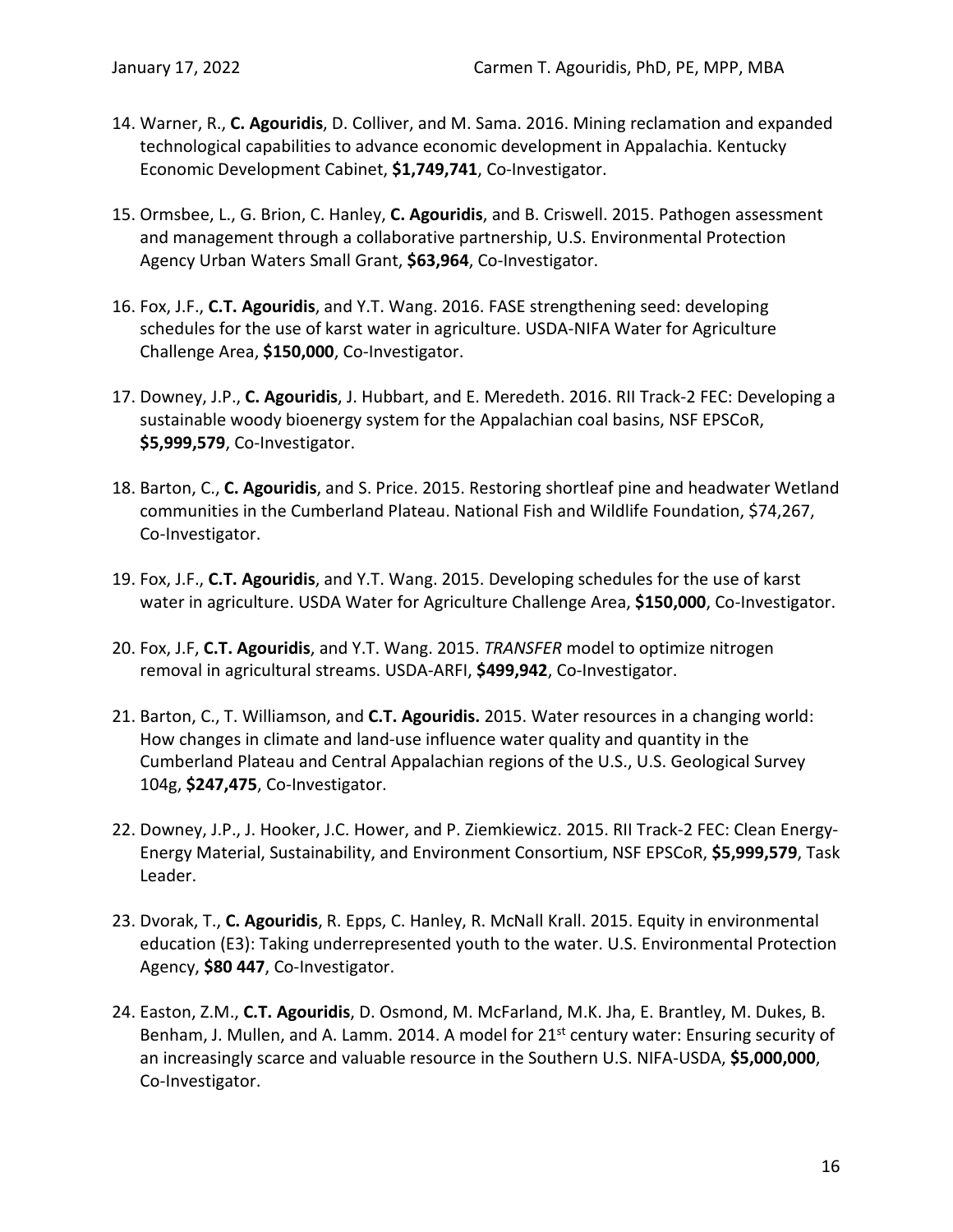- 25. **Agouridis, C.T.**, C.D. Barton, A.A. Gumbert, and T. Sanderson. 2014. Unnamed tributary (UT) to Cane Run stream, riparian and wetland restoration project and outdoor classroom. National Fish and Wildlife Foundation, **\$19,964**, January 2015 to December 2015, Principal Investigator
- 26. Fox, J.F, **C.T. Agouridis**, and Y.T. Wang. 2014. *TRANSFER* model to optimize nitrogen removal in agricultural streams. USDA-NIFA, **\$499,833**, Co-Investigator.
- 27. Ernest, A., M. Elliott, L. Myers, A. Oubeidillah, G. Tootle, L. Ormsbee, R. Andrews, J. Fox, A. Hoover, G. Stainback, and **C. Agouridis**, Collaborative research: Alabama-Kentucky research infrastructure on drought management in the southeastern United States (ARID-SE), EPSCoR, **\$6,000,000**, 2014-2017, Collaborator.
- 28. **Agouridis, C.T.**, C.D. Barton, A.A. Gumbert, and T. Sanderson. 2014. Unnamed tributary (UT) to Cane Run stream, riparian and wetlands restoration project and outdoor classroom, EPA Five Star Restoration Challenge Grant, **\$23,821**, 2014-2015, Principal Investigator.
- 29. Fox, J. and C. Agouridis. 2013. GOALI: Environmental sustainability using TRANSFER. National Science Foundation, Grant Opportunities for Academic Liaison with Industry, **\$299,926**, 2013-2015, Co-Investigator.
- 30. Fox, J., **C. Agouridis**, and R. Rowe. Stable nitrogen isotope model to measure ecological sustainability of agricultural streams, National Science Foundation, **\$151,587**, 2011-2014, Co-Investigator.
- 31. **Agouridis, C.T.**, C.D. Barton, H. Jin, and R.C. Warner. 2010. Evaluating hydrological, water quality, and biological responses to headwater stream restoration on eastern Kentucky surface mines, USEPA Region 04 Wetland Development Grants, **\$427,464**, 2010-2013, Principal Investigator.
- 32. Warner, R.C., C.D. Barton, **C.T. Agouridis**, and T. Coolong. 2010. Development and on-site evaluation of best management practices and mining techniques to enhance environmental protection, USEPA Region 04 Wetland Development Grants, **\$824,481**, 2010-2013, Co-Investigator.
- 33. Lhotka, J.M., C.D. Barton, **C.T. Agouridis**, and R.C. Warner. 2010. Using short-rotation technologies to enhance woody feedstock production on reclaimed surface mines in eastern Kentucky, Kentucky Rural Energy Consortium (KREC), **\$68,115**. Letter of Inquiry Submitted. Selected to Submit Proposal, Co-Investigator.
- 34. Sither, A., R.C. Warner, **C.T. Agouridis**, T. Biebighauser, and B. James. 2009. Kentucky Water Resources Institute, Kentucky River Authority Watershed Grant, **\$2,850**, December 2009 to December 2010, Co-Investigator.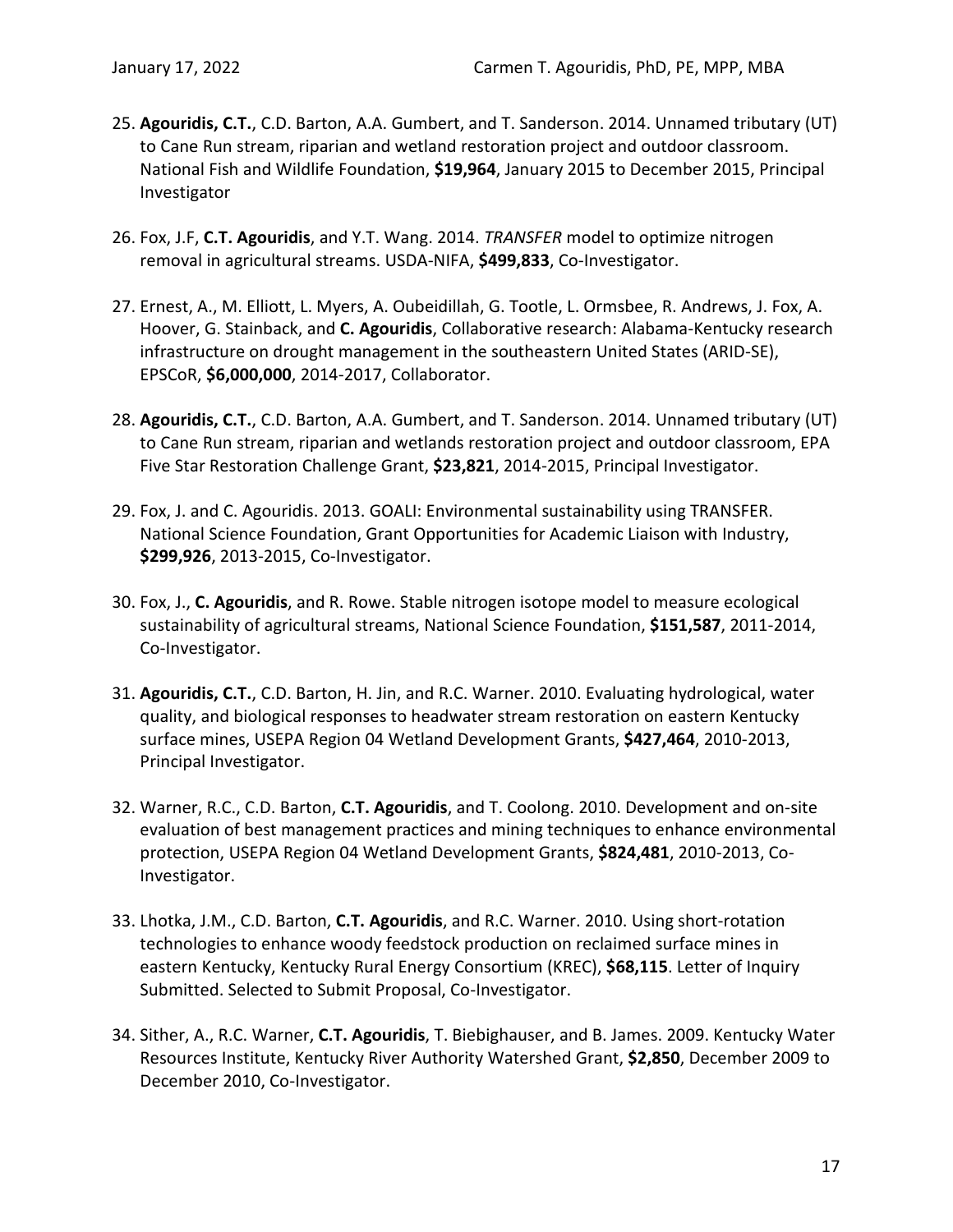- 35. **Agouridis, C.T.**, C.D. Barton, Mark S. Coyne, J. F. Fox, Amanda A. Gumbert, and Laura R. Lhotka. 2009. Techniques for improving stream corridor function in urban and urban-fringe environments, Cooperative State Research, Education, and Extension Service (CSREES) Integrated Programs - Funding Opportunity USDA-CSREES-ICGP-001264, **\$631,957**, 2009- 2011, Principal Investigator.
- 36. Lhotka, J.M., C.D. Barton, R.C. Warner, **C.T. Agouridis** and S. Fei. 2008. Techniques for establishing productivity of woody feedstock plantations on reclaimed surface mined lands, Joint USDA/DOE (RD-RBP-BIOMASS-2007): Biomass Research and Development Initiative, **\$732,**590, 2008-2010, Co-Investigator.
- 37. Fox, J.F., C. Harnett, and S. Lingireddy. 2006. Environmental Center for Watershed Sedimentation Program, KY NSF EPSCoR Research Infrastructure Initiatives Program, **\$6,048,454**, 2006-2012, Collaborator.
- 38. Barton, C.D., J.M. Lhotka, R.C. Warner, **C.T. Agouridis**, D.H. Graves and S. Fei. 2006. Techniques for establishing woody biomass plantations on surface mines as feedstocks for energy production, Kentucky Governor's Office of Energy Policy: Energy R&D Program, **\$169,526**, 2006-2008, Co-Investigator (Awarded in 2007).
- 39. **Agouridis, C.T.**, J.R. Bicudo, E. S. Vanzant, A. Smith, and W.R. Burris. 2004. Developing future leaders: Training central Kentucky youth to be effective cattle producers and environmental stewards, Southern Region SARE and Southern Rural Development Center Sustainable Community Innovation Grant, **\$10,000**, 2004-2006, Principal-Investigator.
- 40. Workman, S.R., J. Bicudo, E.S. Vanzant, and D.R. Edwards. 2004. Cattle production practices in grazed watersheds of the humid region, USDA Integrated Research, Education, and Extension-Section 406, **\$537,421**, Principal grant developer - based on expansion of my Ph.D. research, Co-Investigator.
- 41. Warner, R.C., **C.T. Agouridis**, S.R. Workman, and J.R. Bicudo. 2004. Demonstration of a riparian corridor weep-berm control system for reducing nonpoint source pollution in northern Kentucky, **\$172,336**, 2004-2006, Co-Investigator.
- 42. **Agouridis**, **C.T.,** J. R. Bicudo, S. R. Workman, E.S. Vanzant, and R. Fleming. 2004. Linking drinking water quality to beef cattle performance: Encouraging the use of grazing BMPs through economics and education, SB271, **\$64,500**, 2004-2007, Principal Investigator.
- 43. Warner, R.C., **C. T. Agouridis**, and C.D. Barton. 2004. Demonstration of a combination weep berm-grass filter control system for sinkhole protection, SB271, **\$48,304**, 2004-2007, Co-Investigator.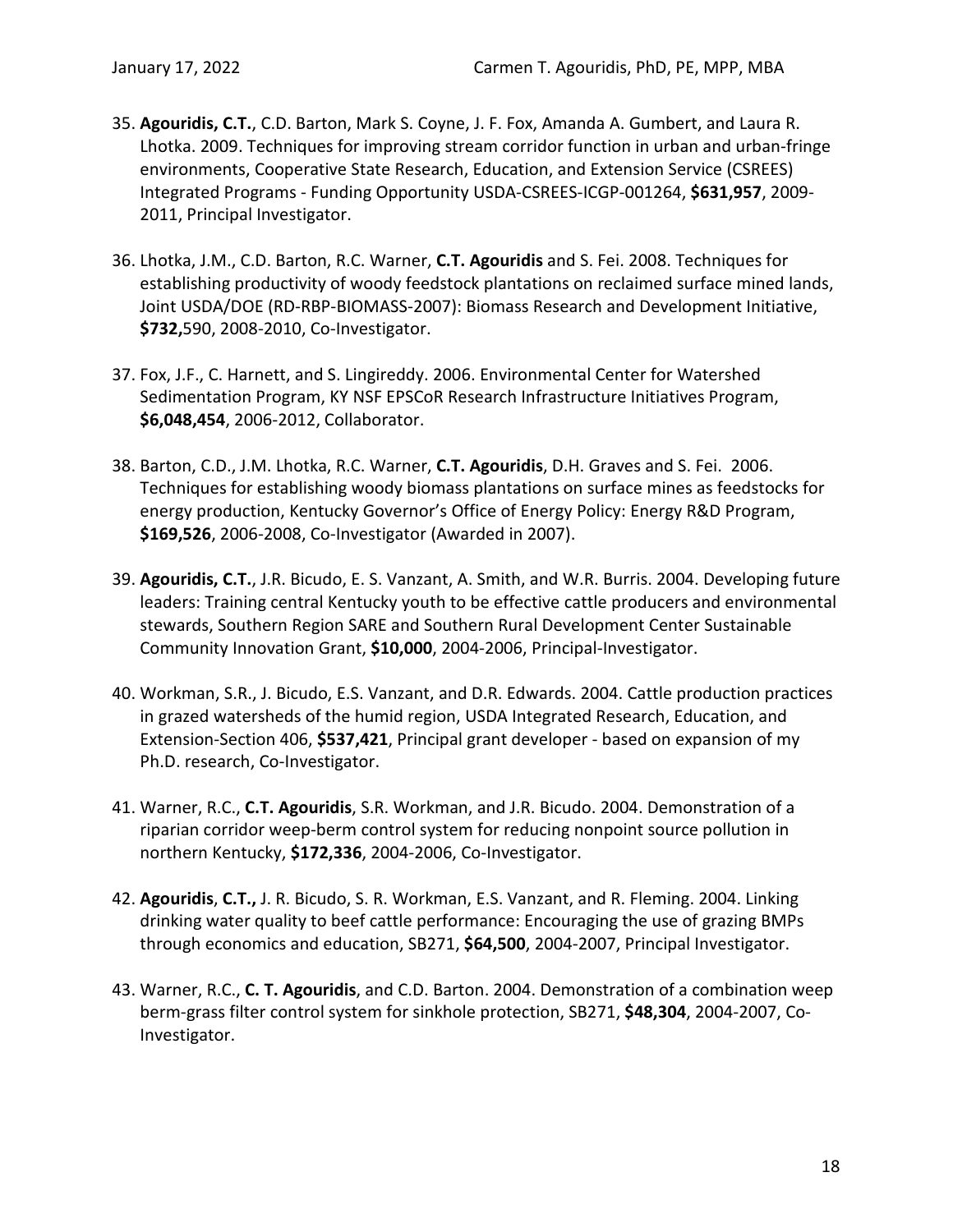44. Crofcheck, C., **C.T. Agouridis**, R.C. Warner, J.R. Bicudo, S.R. Workman, and D.R. Edwards. 2003. Major Research Equipment Initiative, Lexington Campus Facility, **\$7,335**, Co-Investigator

# <span id="page-21-0"></span>**NATIONAL ACADEMIES OF SCIENCE, ENGINEERING, AND MEDICINE Committee on Earth Resources (CER)**

I was invited to serve a three-year term (2018-2020). The CER "serves as the focal point within the Board on Earth Sciences and Resources for activities relevant to mineral and energy resources."

The Committee on Earth Resources (CER) was established in 1991 and serves as the focal point within the Board on Earth Sciences and Resources for activities relevant to mineral and energy resources. The committee is responsible for organizing and overseeing studies on issues relevant to the supply, delivery, and associated impacts of hydrocarbon, metallic, and nonmetallic mineral resources, and mineral and nonmineral energy resource systems. The committee: 1) monitors the status of mineral and energy resource issues; 2) identifies study opportunities and responds to requests from federal agencies; and 3) provides a unique forum for discussion and exchange of information among scientists, engineers, and policy makers from government, universities, and industry.

# <span id="page-21-1"></span>**NATIONAL ACADEMIES OF SCIENCE, ENGINEERING, AND MEDICINE**

**Division on Earth and Life Studies, Board on Earth Sciences and Resources, Board on Environmental Studies and Toxicology, Board on Health Sciences Policy** I was invited to serve on the ad hoc committee **Potential Human Health Effects of Surface Coal Mining Operations in Central Appalachia** as the mined land reclamation and restoration expert (2016-2018).

Summary of statement of task: Conduct a study to examine the potential relationship between increased health risk and living in proximity to sites that have been or are being mined or reclaimed for surface coal deposits. The study will focus on four states in Central Appalachia.

# <span id="page-21-2"></span>**NATIONAL ACADEMIES OF SCIENCE**

# **Board on Earth Sciences and Resources, National Research Council of the National Academies of Science – Invited Presentation**

I was invited to present on work on creating streams on mined lands and alternative mining methods to reduce impacts on streams.

**Agouridis, C.T.** and R.C. Warner. 2010. Integrating Stream Restoration into Mined Land Reclamation: A Focus on Appalachia. Presented in Washington, D.C., October 19.

# <span id="page-21-3"></span>**SPECIAL TASKFORCE**

# **USDA-NRCS Conservation Effects Assessment Project - Invited Participant**

The Conservation Effects Assessment Project (CEAP) is a multi-agency effort to scientifically quantify the environmental benefits of conservation practices used by private landowners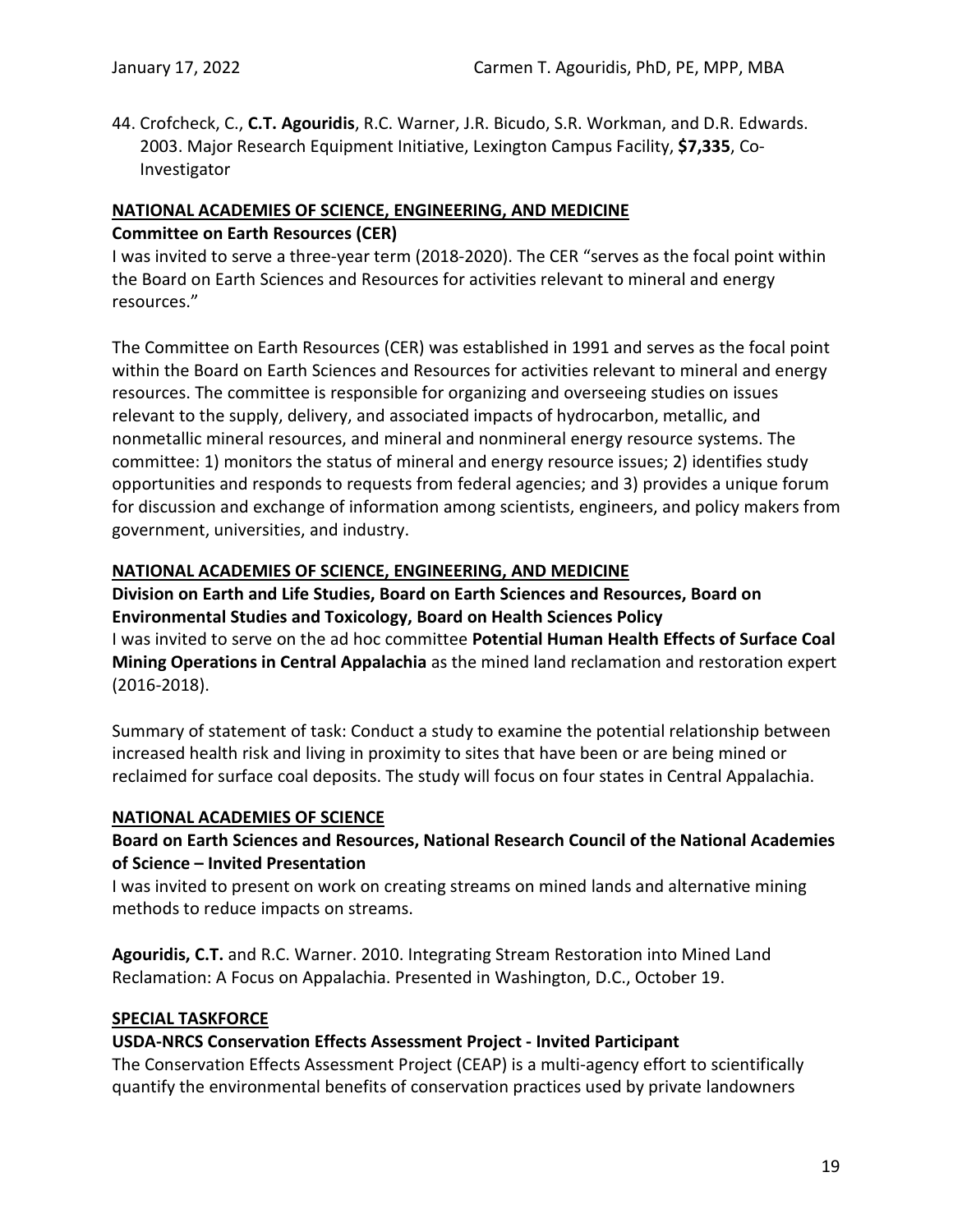participating in U.S. Department of Agriculture (USDA) and other conservation programs. Project findings will guide USDA conservation policy and program development and help farmers and ranchers to make informed conservation choices. Refer to ftp://ftpfc.sc.egov.usda.gov/NHQ/nri/ceap/ceapglcifactsheet.pdf for additional information.

- − Serve as an invited team member on the Prescribed Grazing Writing Group for the Pastureland Literature Synthesis (2009-2011)
- − Lead author on the chapter's major sections regarding surface and subsurface water quality and water quantity as well as riparian and watershed function that pertain to grazing method, grazing intensity, livestock distribution, type and class of livestock, and season and deferment of grazing (each major section is equivalent in effort to a journal article)
- − Team members include L. Sollenberger (University of Florida; group leader), **C. T. Agouridis** (University of Kentucky), E. Vanzant (University of Kentucky), A. Franzluebbers (USDA-ARS), L. Owens (USDA-ARS)

# <span id="page-22-0"></span>**REFEREED PUBLICATIONS**

(underline denotes supervised graduate student or technician; *italics* denotes supervised undergraduate student) – boxed citations refer to samples

# <span id="page-22-1"></span>*Journal Articles*

- 1. Al Aamery, N., E. Adams, J. Fox, A. Husic, J. Zhu, M. Gerlitz, **C. Agouridis**, and L. Bettel. 2021. Numerical model development for investigating hydrologic pathways in shallow fluviokarst. *Journal of Hydrology* 593: 125844. [https://doi.org/10.1016/j.jhydrol.2020.125844.](https://doi.org/10.1016/j.jhydrol.2020.125844) [jif 5.080 (5 year trend), ranking = 6/94 water resources]
- 2. Husic, A., J. Fox, E. Adams, E. Pollock, W. Ford, **C. Agouridis**, and J. Backus. 2020. Quantification of nitrate fate in a karst conduit using stable isotopes and numerical modeling. *Water Research* 170: 115348. doi.org/10.1016/j.watres.2019.115348 [jif 8.424 (5 year), ranking = 1/91 water resources]
- 3. Husic, A., J. Fox, E. Adams, W. Ford, **C. Agouridis**, J. Currens, and J. Backus. 2019. Nitrate pathways, processes, and timing in an agricultural karst system: Development and application of a numerical model. *Water Resources Research* 55(3): 2079-2103. doi.org/10.1029/2018WR023703 [jif 4.967 (5-year), ranking = 8/91 water resources]
- 4. Husic, A., J. Fox, E. Adams, J. Backus, E. Pollock, W. Ford, and **C. Agouridis**. 2019. Inland impacts of atmospheric river and tropical cyclone extremes on nitrate transport and stable isotope measurements. *Environmental Earth Scien*ces 78 (1):36. doi.org/10.1007/s12665- 018-8018-x [jif 2.032 (5-year), ranking = 51/91 water resources]
- 5. Sena, K. **C. Agouridis**, J. Miller, and C. Barton. 2018. Spoil type influences soil genesis and forest development on an Appalachian surface coal mine ten years after placement. *Forests* 9: 780. doi: 10.3390/f9120780 [jif 2.453 (5-year), ranking = 17/67 forestry]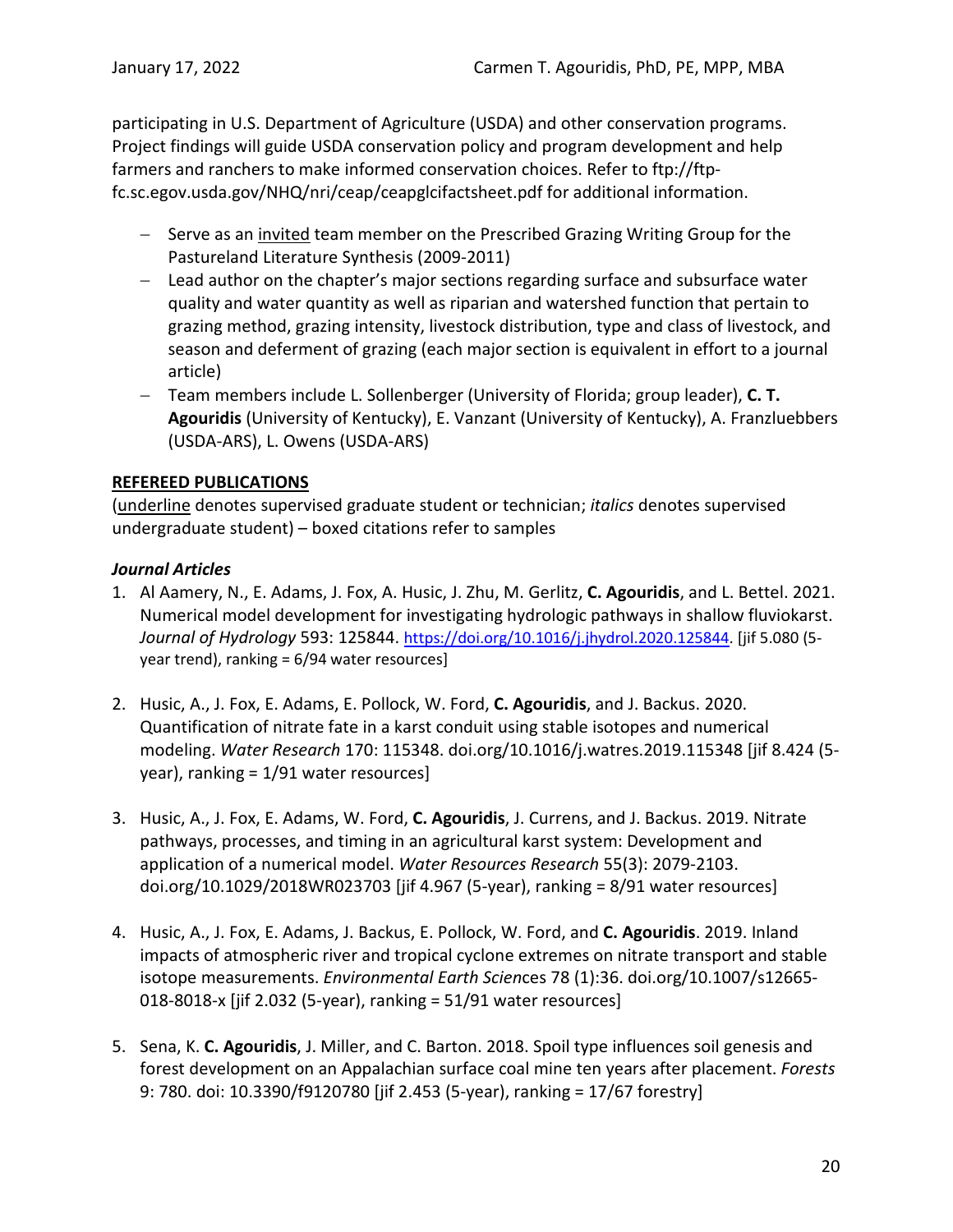- 6. Zipper, C.E., R.J. Krenz, S.E. Sweeten, **C.T. Agouridis**, C.D. Barton, and P.N. Angel. 2018. Establishing riparian woody vegetation for constructed streams on mined lands using the Forestry Reclamation Approach. *Journal of Environmental Solutions for Oil, Gas, and Mining* 4: 53-62. doi.org/10.3992/2377-3545-4.1.53 [NA]
- 7. Blackburn-Lynch, W., **C. Agouridis**, and C. Barton. 2017. Development of regional curves for hydrologic landscape regions (HLR) in the contiguous United States*. Journal of the American Water Resources Association* 53(4): 903-928. doi: 10.1111/1752-1688.12540 [jif 2.338 (5 year), ranking = 29/90 water resources]
- 8. *Qualls, T.*, **C. Agouridis**, and M. Kulshrestha. 2017. Development of a methodology to determine antibiotic concentrations in water samples using high pressure liquid chromatography. *Journal of Young Investigators* 33(1): 19-27. doi: 10.22186/jyi.33.1.19-27 [NA]
- 9. Husic, A., J. Fox, **C. Agouridis**, J. Currens, W. Ford, and C. Taylor. 2017. Sediment carbon source, fate, and transport in a fluviokarst watershed (Part 1): Conceptual model development. *Journal of Hydrology* 549: 179-193. doi: 10.1016/j.jhydrol.2017.03.052 [jif 4.314 (5-year), ranking = 7/90 water resources]
- 10. Husic, A., J. Fox, **C. Agouridis**, J. Currens, W. Ford, and C. Taylor. 2017. Sediment carbon source, fate, and transport in a fluviokarst watershed (Part 2): Numerical model development and application. *Journal of Hydrology* 549: 208-219. doi: 10.1016/j.jhydrol.2017.03.059 [jif 4.314 (5-year), ranking = 7/90 water resources]
- 11. **Agouridis, C.T.**, K.R. Douglas-Mankin, A.C. Linhoss, and A.R. Mittelstet. 2016. Wetlands and coastal systems: Protecting and restoring valuable ecosystems. *Transactions of the ASABE* 59(5): 1301-1303. doi: 10.13031/trans.59.12103 [jif 1.264 (5-year), ranking = 7/14 agricultural engineering]
- 12. **Agouridis, C.** 2016. Book review: Environmental Hydrology. *Groundwater* 54(5): 626. doi: 10.1111/gwat.12446 [jif 2.254 (5-year), ranking = 22/88 water resources]
- 13. Williamson, T.J., **C.T. Agouridis**, C.D. Barton, J.A. Villines, and J.G. Lant. 2015. Classification of ephemeral, intermittent, and perennial reaches using a TOPMODEL based approach. *Journal of the American Water Resources Association* 51(60): 1739-1759. doi: 10.1111/1752-1688.12352 [jif 2.232 (5-year), ranking = 34/85 water resources]
- 14. Villines, J.A., **C.T. Agouridis**, R.C. Warner, and C.D. Barton. 2015. Using GIS to delineate headwater stream origins in the Appalachian coalfields of Kentucky. *Journal of the American Water Resources Association* 51(6): 1667-1687. doi: 10.1111/1752-1688.12350 [jif 2.232 (5 year), ranking = 34/85 water resources]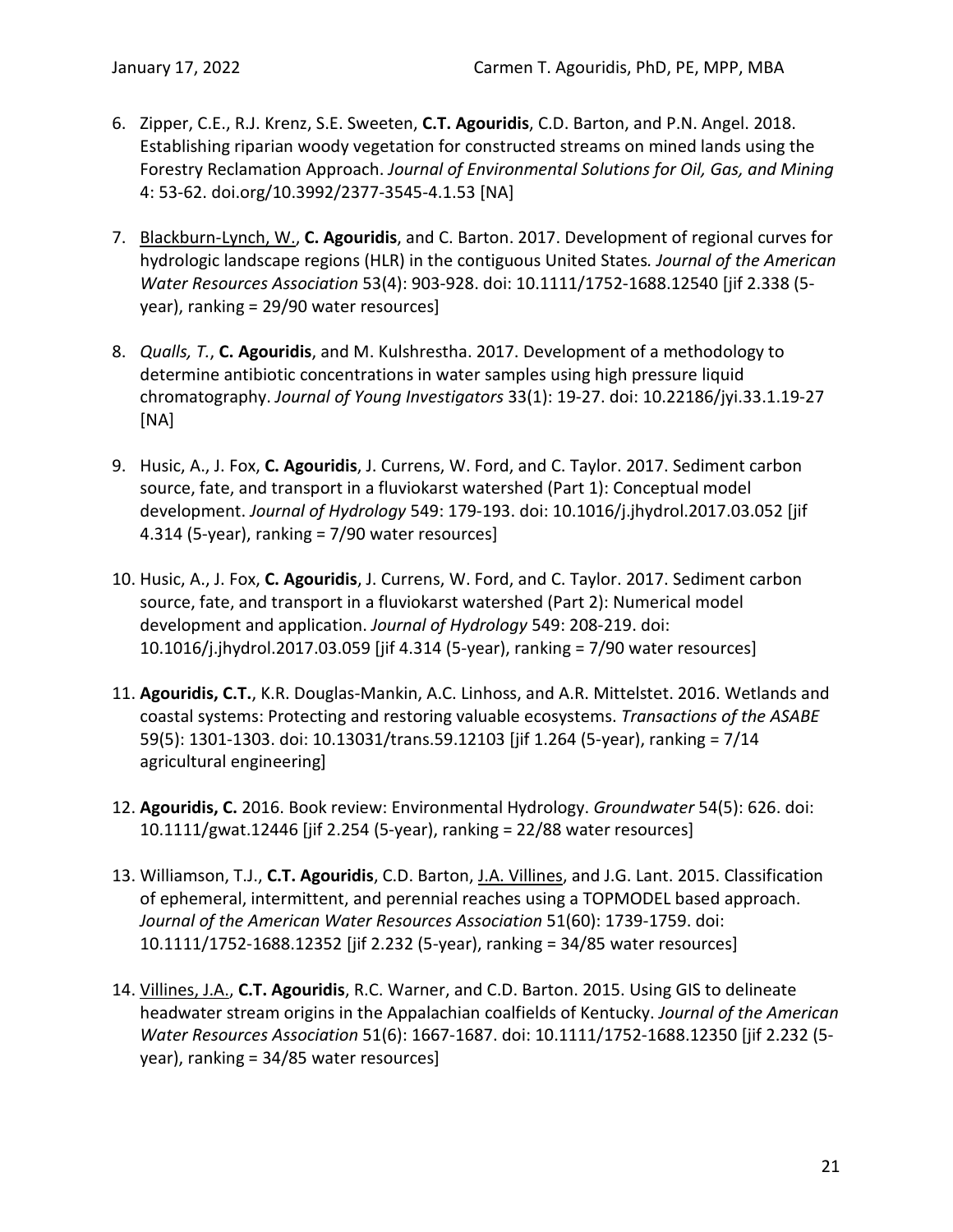- 15. Sena, K., C. Barton, S. Hall, P. Angel, **C. Agouridis**, and R. Warner. 2015. Influence of spoil type on afforestation success and natural vegetative recolonization on a surface coal mine in eastern Kentucky, USA. *Restoration Ecology* 23(2): 131-138. doi: 10.1111/rec.12164 [jif  $2.320$  (5-year), ranking =  $72/150$  ecology]
- 16. Sena, K., C. Barton, P. Angel, **C. Agouridis**, and R. Warner. 2014. Influence of spoil type on chemistry and hydrology of interflow on a surface coal mine in the eastern US Coalfield. *Water, Air and Soil Pollution* 225 (11): 2171. doi: 10.1007/s11270-014-2171-y [jif 1.872 (5 year), ranking = 35/83 water resources]
- 17. Silva, D.P., F.F. Pruski, **C.T. Agouridis**, J.M.A. da Silva, W.D.M.M. Filho. 2014. Model for designing infiltration basins in tropical and sub-tropical climates with a focus on unpaved roads. *Journal of Hydrologic Engineering* 19(9). doi: 10.1061/(ASCE)HE.1943-5584.0001000  $[jif 1.927 (5-year), ranking = 33/83 water resources]$
- 18. Stamper, D.J.*,* **C.T. Agouridis**, D.R. Edwards, and M. A. Purschwitz. 2014. Effect of soil sampling density and landscape characteristics on soil test phosphorus. *Applied Engineering in Agriculture* 30(5):773-781. doi: 10.13031/aea.30.10328 [jif 0.644 (5-year), ranking = 10/12 agricultural engineering]
- 19. *da Rosa, M.*, **C.T. Agouridis**, and R.C. Warner. 2013. Weathered spoil as a low permeable barrier. *Journal of the American Society of Mining and Reclamation* 2(1): 49-67. [NA]
- 20. Warner, R.C., **C.T. Agouridis**, and R.L. Guffey. 2013. Designing contour weep berms to reduce agricultural nonpoint source pollution. *Applied Engineering in Agriculture* 29(4): 521- 528. doi: 10.13031/aea.29.10044 [jif 0.650 (5-year), ranking = 9/13 agricultural engineering]
- 21. Maupin, T.P., **C.T. Agouridis**, C.D. Barton, and R.C. Warner. 2013. Specific conductivity sensor performance: I. Laboratory evaluation. *International Journal of Mining, Reclamation and Environment*: 27(5): 329-344. doi:10.1080/17480930.2013.764701 [jif 0.531, ranking = 16/21 mining and mineral processing]
- 22. Maupin, T.P., **C.T. Agouridis**, D.R. Edwards, C.D. Barton, R.C. Warner, and M.P. Sama. 2013. Specific conductivity sensor performance: II. Field evaluation. *International Journal of Mining, Reclamation and Environment*: 27(5): 345-365. doi: 10.1080/17480930.2013.764702 [jif 0.531, ranking = 16/21 mining and mineral processing]
- 23. Miller, J., C.D. Barton, **C.T. Agouridis**, A. Fogle, T. Dowdy, and P. Angel. 2012. Evaluating soil genesis and reforestation success on a surface coal mine in Appalachia. *Soil Science Society of America Journal* 76(3): 950-960. doi:10.2136/sssaj2010.0400 [jif 2.232 (5-year), ranking = 15/34 soil science]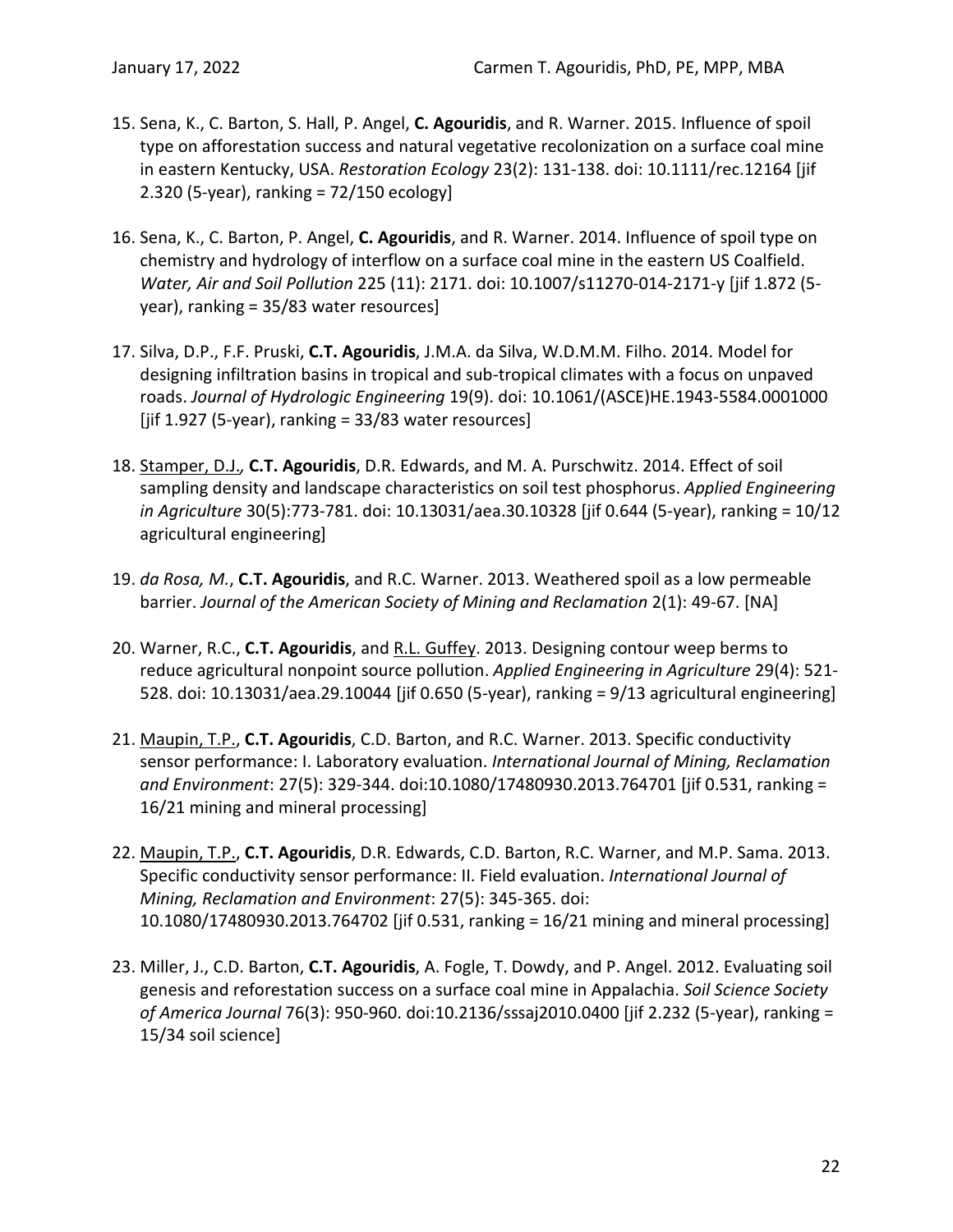- 24. **Agouridis, C.T**., P.N. Angel, T.J. Taylor, C.D. Barton, R.C. Warner, and X.Yu, and C. Wood. 2012. Water quality characteristics of discharge from reforested loose-dumped mine spoil in eastern Kentucky. *Journal of Environmental Quality* 41: 454-468. doi:10.2134/jeq2011.0158 [jif 2.599 (5-year), ranking = 69/212 environmental sciences]
- 25. Brockman, R.A., **C.T. Agouridis**, S.R. Workman, L. Ormsbee, and A.W. Fogle. 2012. Bankfull regional curves for the Bluegrass Region of Kentucky. *Journal of the American Water Resources Association* 42(2): 391-406. doi: 10.1111/j.1752-1688.2011.00621.x [jif 2.132 (5 year), ranking = 21/80 water resources]
- 26. **Agouridis, C.T.**, R.A. Brockman, S.R. Workman, L. Ormsbee, and A.W. Fogle. 2011. Bankfull hydraulic geometry relationships for the Bluegrass Region of Kentucky. *Water* 3(3): 923-948. doi:10.3390/w3030923 [jif 0.973, ranking = 53/80 water resources]
- 27. Brinks, J.S., J.M. Lhotka, C.D. Barton, R.C. Warner, and **C.T. Agouridis**. 2011. Effects of fertilization and irrigation on American Sycamore and Black Locust planted on a reclaimed surface mine in Appalachia. *Forest Ecology and Management* 261(2): 640-648. doi:10.1016/j.foreco.2010.11.018 [jif 2.744 (5-year), ranking = 4/59 forestry]
- 28. Barnett, J.R., R.C. Warner, C.T. Agouridis, and D.R. Edwards. 2010. Ability of a weep berm to enhance grass filter performance in a simulated grazed system: Preliminary results. *Natural and Environmental Sciences* 1(1): 12-20. [NA]
- 29. Warner, R.C., **C.T. Agouridis**, P.B. Vingralek, and A.W. Fogle. 2010. Reclaimed mineland curve number response to temporal distribution of rainfall. *Journal of the American Water Resources Association* 46(4): 724-732. doi: 10.1111/j.1752-1688.2010.00444.x [jif 1.771 (5 year), ranking = 29/76 water resources]
- 30. Taylor, T.J., **C.T. Agouridis**, R.C. Warner, and C.D. Barton. 2009. Hydrologic characteristics of loose dumped spoil in the Cumberland Plateau of eastern Kentucky. *Hydrological Processes* 23(23): 3372-3381. doi: 10.1002/hyp.7443 [jif 2.389 (5-year), ranking = 6/78 water resources]
- 31. Taylor, T.J., **C.T. Agouridis**, R.C. Warner, and C.D. Barton. 2009. Runoff curve numbers for loose-dumped spoil in the Cumberland Plateau of eastern Kentucky. *International Journal of Mining, Reclamation and Environment* 23(2): 103-120. doi: 10.1080/17480930802176389 [jif 0.207, ranking =  $17/23$  mining and mineral processing]
- 32. **Agouridis, C.T.** 2007. Book review of Water Quality Engineering in Natural Systems. *Journal of the American Water Resources Association* 43(2): 559-560. [jif 1.559 (5-year), ranking = 13/59 water resources]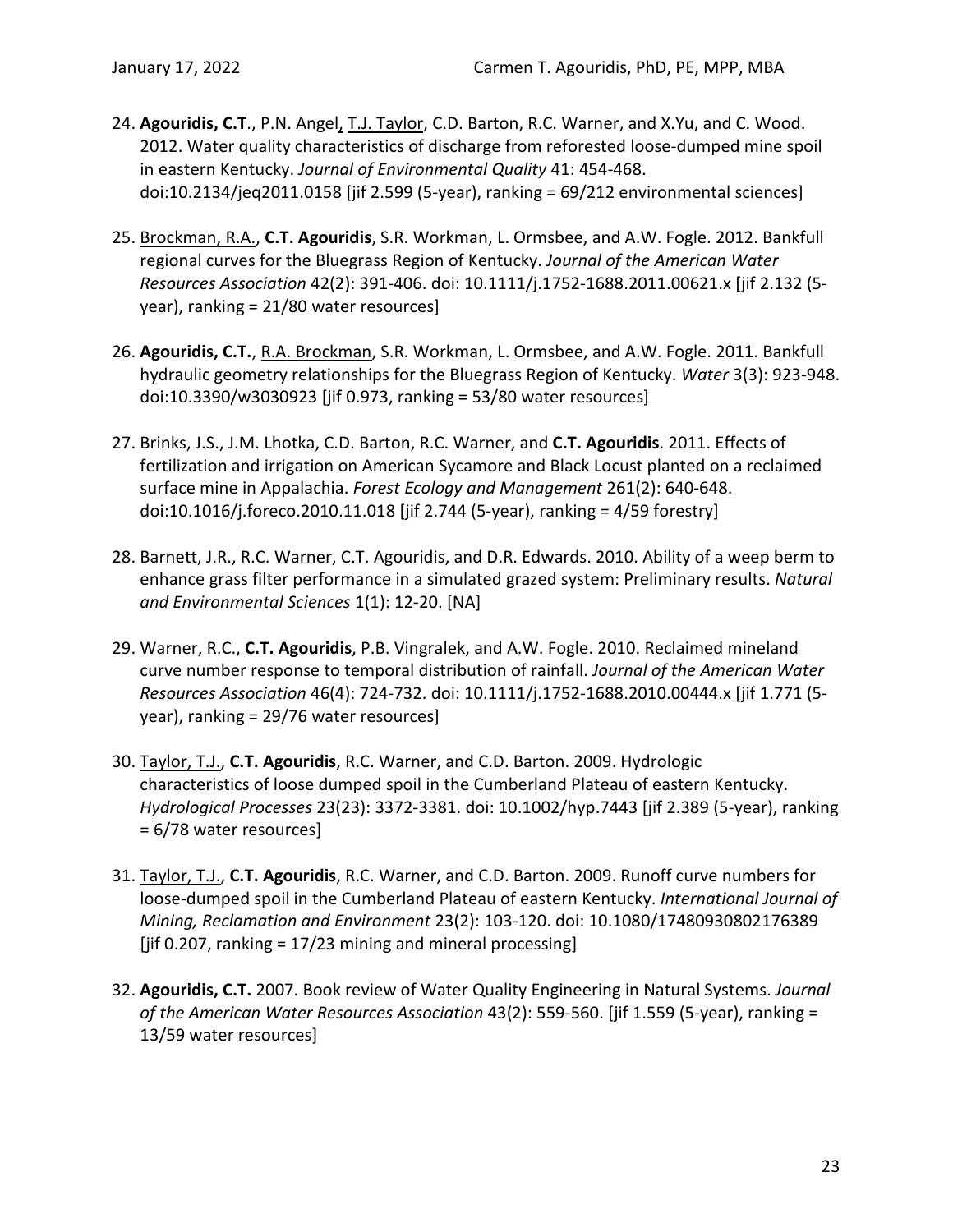- 33. **Agouridis, C.T**., S.R. Workman, R.C. Warner, and G.D. Jennings. 2005. Livestock grazing management impacts on stream water quality: A review. *Journal of the American Water Resources Association* 41(3): 591-606. doi: 10.1111/j.1752-1688.2005.tb03757.x [jif 0.891, ranking = 27/57 water resources]
- 34. **Agouridis, C.T**., D.R. Edwards, S.R. Workman, J.R. Bicudo, J.L. Taraba, and E.S. Vanzant. 2005. Streambank erosion associated with grazing practices in the humid region. *Transactions of the ASAE* 48(1): 181-190. doi: 10.13031/2013.17961 [jif: 0.664, ranking = 8/9 agricultural engineering]
- 35. **Agouridis, C.T**., T.S. Stombaugh, S.R. Workman, B.K. Koostra, D.R. Edwards, and E.S. Vanzant. 2004. Suitability of a GPS collar for grazing studies. *Transactions of the ASAE* 47(4): 1321-1329. doi: 10.13031/2013.16566 [jif: 0.728, ranking = 6/9 agricultural engineering]
- 36. **Agouridis, C.T**. and D.R. Edwards. 2003. The development of relationships between constituent concentration and generic hydrological variables. *Transactions of the ASAE* 46(2): 245-256. Doi: 10.13031/2013.12975 [jif: 0.563, ranking = 6/10 agricultural engineering]

# <span id="page-26-0"></span>*Book Chapters*

- 1. Zipper, C.E., **Agouridis, C.T.**, C.D. Barton, and J.G. Skousen. 2021. Conservation options for mining-affected landscapes and waters in Appalachia. *In* Appalachia's Coal-Mined Landscapes, pp. 167-192. Eds. C.E. Zipper and J.G. Skousen. Springer.
- 2. **Agouridis, C.T.**, C.D. Barton, and R.C. Warner. 2018. Recreating a headwater stream system on a valley fill in the Appalachian coal field, USA. *In*, N.S. Bolan, M.B. Kirkham, and Y.S. Ok, eds., Spoil to Soil: Mine Site Rehabilitation and Revegetation, pp. 147-174. CRC Press: Boca Raton, FL. (Invited)
- 3. **Agouridis, C.T.** 2017. Reconnecting through stream restoration. Eds. Lee, B.D., A. Jones, D. Carey, and J. Burch. *In* Water in Kentucky: Natural History, Communities, and Conservation, pp. 163-169. University Press of Kentucky, Lexington, KY. (Invited)
- 4. **Agouridis, C.T.** and T.M. Sanderson. 2016. Understanding ecosystems and their services through Apollo 13 and bottle models. Ed. L.B. Byrne. *In* Learner-Centered Teaching Activities for Environmental and Sustainability Studies.
- 5. **Agouridis, C.T.** 2014. Bankfull frequency in rivers. Eds. Eslamian, S. p 35-51 *In* Handbook of Engineering Hydrology, Vol. 2: Modeling, Climate Changes and Variability. CRC Press Taylor and Francis Group, Boca Raton, FL. (Invited)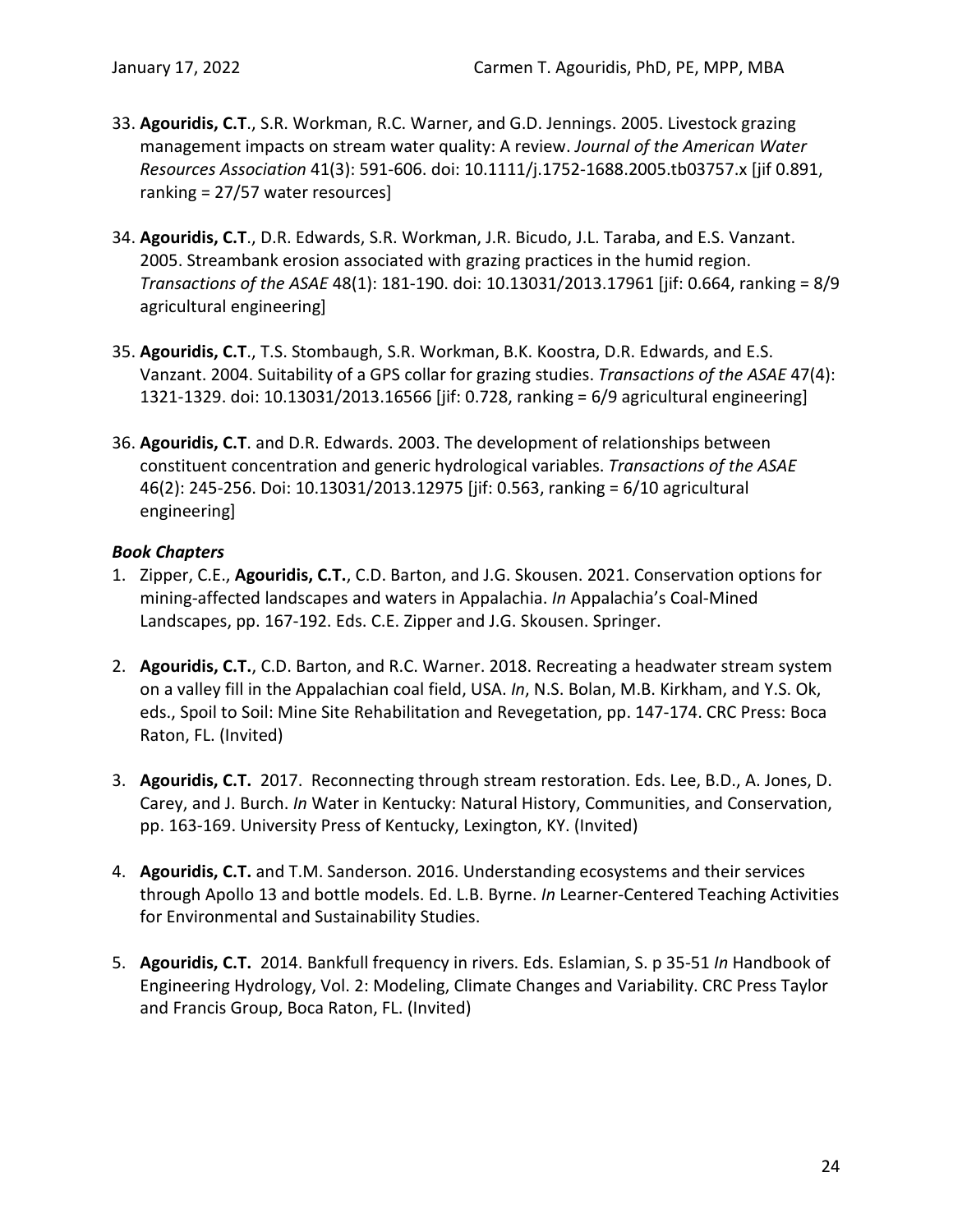- 6. Sollenberger, L.E., **C.T. Agouridis**, E.S. Vanzant, A.J. Franzluebbers, and L.B. Owens. 2012. Prescribed grazing in pastureland. p. 111-204. *In* C.J. Nelson (ed.) Conservation Outcomes from Pastureland and Hayland Practices: Assessment, Recommendations, and Knowledge Gaps. Allen Press, Lawrence, KS. (Invited)
- 7. Mastin, C.B., J.D. Edwards, C.B. Barton, A.D. Karathanasis, **C.T. Agouridis**, and R.C. Warner. 2012. Development and deployment of a bioreactor for the removal of sulfate and manganese from circumneutral coal mine drainage. pp. 121-140. *In*: Bioreactors: Design, Properties and Applications. Eds. Antollo, P.G. and Z. Liu. Nova Science Publishers: Hauppauge, NY (Invited)

### <span id="page-27-0"></span>*Edited Symposium Papers*

- 1. *da Rosa, M.*, **C.T. Agouridis**, and R.C. Warner. 2013. Weathered spoil as a low permeable barrier. *In*. Proceedings of 2013 National Meeting of the American Society of Mining and Reclamation, Laramie, WY, Reclamation Across Industries. June 1-6, 2013. R.I. Barnhisel (Ed.) Published by ASMR, 3134 Montavesta Rd., Lexington, KY 40502.
- 2. Maupin, T.P., **C.T. Agouridis**, C.D. Barton, and R.C. Warner. 2012. Laboratory evaluation of conductivity sensor accuracy and temporal consistency. P. 359. *In*. Proceedings of 2012 National Meeting of the American Society of Mining and Reclamation, Tupelo, MS, Sustainable Reclamation. June 8-15, 2012. R.I. Barnhisel (Ed.) Published by ASMR, 3134 Montavesta Rd., Lexington, KY 40502.
- 3. Mastin, C., C.D. Barton, **C.T. Agouridis**, and R.C. Warner. 2010. Use of stream restoration and passive treatment technologies for improving water quality in an eastern Kentucky valley fill. pp. 581 *In*: Proceedings of 2010 National Meeting of the American Society of Mining and Reclamation, Billings, MT, Bridging Reclamation, Science and the Community. June 5-11, 2010. R.I. Barnhisel (Ed.) Published by ASMR, 3134 Montavesta Rd., Lexington, KY 40502.
- 4. Angel, P.N., C.D. Barton, R.C. Warner, **C.T. Agouridis**, T. Taylor, and S.L. Hall. 2008. Tree growth, natural regeneration and hydrologic characteristics of three loose-graded surface mine spoils in Kentucky. pp. 28-65. *In*: Proceedings of 2008 National Meeting of the American Society of Mining and Reclamation, Richmond, VA, New Opportunities to Apply Our Science. June 14-19, 2008. R.I. Barnhisel (Ed.) Published by ASMR, 3134 Montavesta Rd., Lexington, KY 40502.
- 5. Angel, P.N., C.D. Barton, R.C. Warner, **C. T. Agouridis**, R.J. Sweigard, and D.H. Graves. 2007. Tree growth and natural regeneration on loose-graded brown and gray sandstone and mixed sandstone/shale surface mine spoils in Kentucky: Preliminary findings. pp 29-42 *In:* Proceedings of 2007 National Meeting of the American Society of Mining and Reclamation, Gillette WY, June 27, 2007. R.I. Barnhisel (Ed.) Published by ASMR, 3134 Montavesta Rd., Lexington, KY 40502.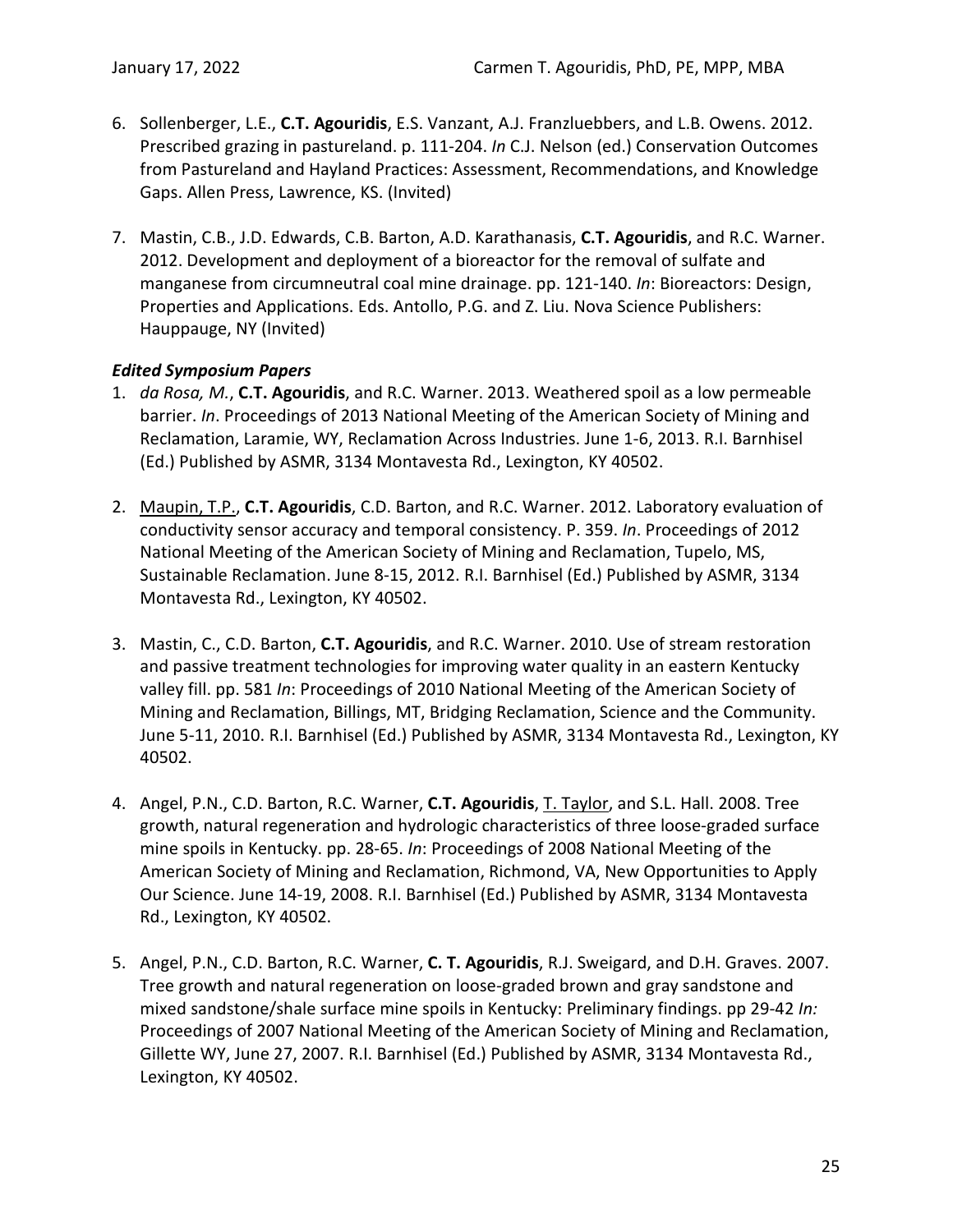6. Angel, P.N., D.H. Graves, C.D. Barton, R.C. Warner, R.J. Sweigard, and **C.T. Agouridis**. 2006. Surface mine reforestation research: Evaluation of tree response to low compaction reclamation techniques. *In*: Proceedings of the 2006 7th ICARD Annual Meeting, St. Louis, MO, March 26-30, R.I. Barnhisel (Ed.). R.I. Barnhisel (Ed.) Published by ASMR, 3134 Montavesta Rd., Lexington, KY 40502. 18p.

### <span id="page-28-0"></span>*Technical Notes*

- 1. Agouridis, C.T. 2015. Rotational vs. continuous stocking comparisons: Environmental and wildlife responses. Technical Note for the USDA-NRCS Conservation Assessment Project, CEAP Conservation Insight. (Invited)
- 2. Angel, P.N., C.D. Barton, and **C. T. Agouridis**. 2008. Interagency study examines impacts of mine spoil types on reforestation efforts. U.S. EPA Technology News and Trends: 37:4-5.

### <span id="page-28-1"></span>*Extension Publications*

- 1. Moser, L., C. Agouridis, A. Gumbert, J. Villines, and J. Luck. 2022. Alternative pavement options for residential stormwater management. University of Kentucky Cooperative Extension Service: *In press*.
- 2. **Agouridis, C.T.** 2019. Taking the indoors out: Creating outdoor learning environments. University of Kentucky Cooperative Extension Service: In Press.
- 3. Zipper, C., P. Angel, M.B. Adams, T. Sanderson, K. Sena, C. Barton, and **C. Agouridis**. 2019. The Forestry Reclamation Approach: An essential tool for controlling invasive exotic plants on active mine sites. Forestry Reclamation Advisory No. 17. Ed. Adams, M.B. The Appalachian Regional Reforestation Initiative.
- 4. Sanderson, T., K. Sena, C. Barton, **C. Agouridis**, P. Angel, M.B. Adams, and C. Zipper. 2018. Managing invasive exotic plant species for successful reforestation on legacy mine lands. Forestry Reclamation Advisory No. 16. Ed. Adams, M.B. The Appalachian Regional Reforestation Initiative.
- 5. Zipper, C.E., R.J. Krenz, S.E. Sweeten, **C.T. Agouridis**, C.D. Barton, and P.N. Angel. 2018. Establishing riparian woody vegetation for constructed streams on mined lands using the Forestry Reclamation Approach. Forest Reclamation Advisory No. 15. Ed. Adams, M.B. The Appalachian Regional Reforestation Initiative.
- 6. Jackson, J., **C. Agouridis**, S. Higgins, and L. Moser. 2017. Tire tanks for watering livestock. University of Kentucky Cooperative Extension Service: AEN-133. **American Society of Biosystems and Agricultural Engineers 2018 Educational Aids Blue Ribbon Award, Publications-Short Category**
- 7. Gumbert, A., **C. Agouridis**, and C. Sass. 2017. Central Kentucky backyard stream guide. University of Kentucky Cooperative Extension Service: ID-242.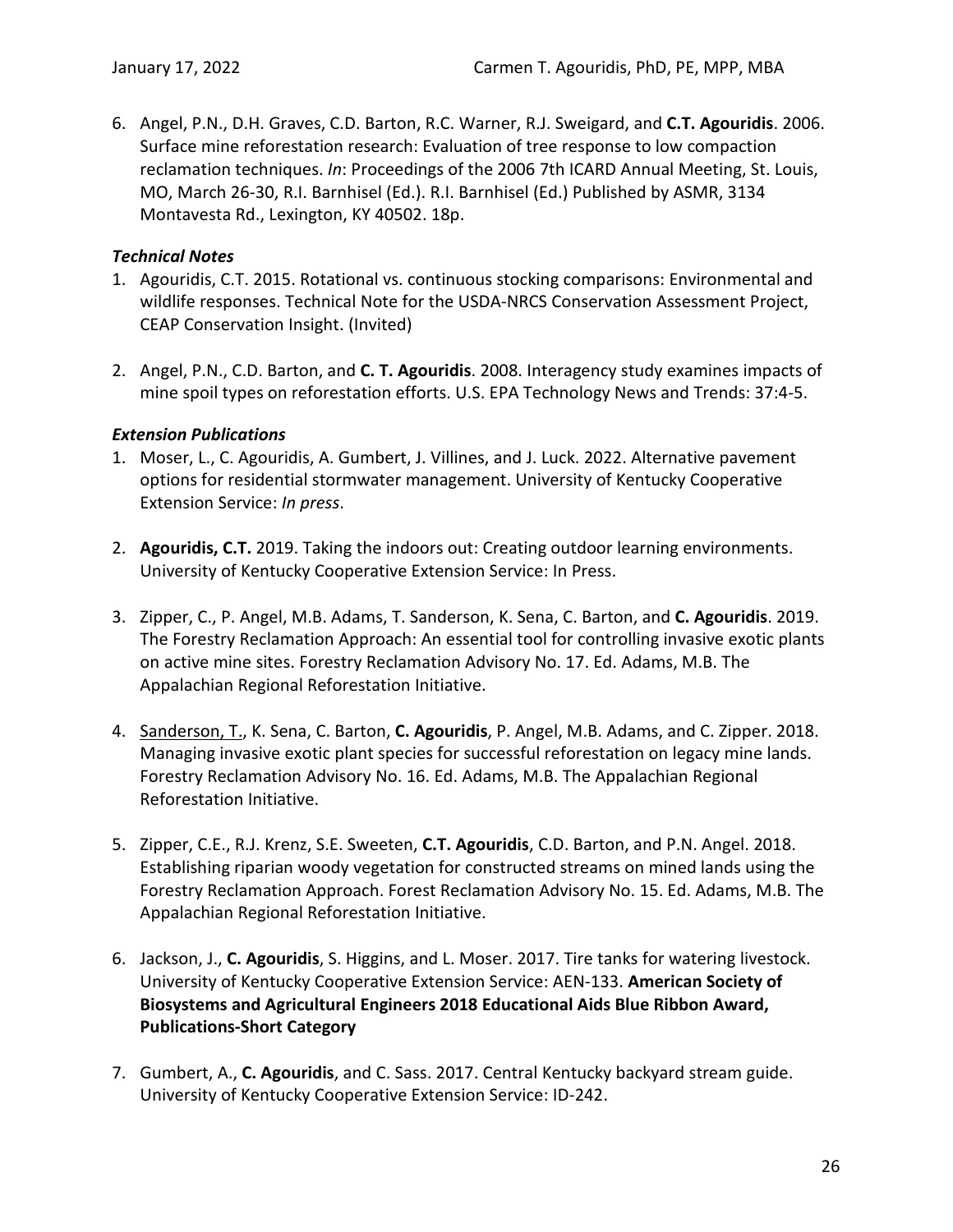- 8. Chattopadhyay, S., **C. Agouridis**, and R. Warner. 2016. Modeling best management practices. University of Kentucky Cooperative Extension Service: AEN-132.
- 9. Blackburn-Lynch, Whitney, **C.T. Agouridis**, and T. Sanderson. 2016. Measuring discharge in wadeable streams. University of Kentucky Cooperative Extension Service: AEN-129.
- 10. Chattopadhyay, S., **C. Agouridis**, and J. Fox. 2016. Sediment fingerprinting. University of Kentucky Cooperative Extension Service: AEN-128. **American Society of Biosystems and Agricultural Engineers 2017 Educational Aids Blue Ribbon Award, Publications-Short Category**
- 11. *Mahoney, T.*, **C.T. Agouridis**, and R. Warner. 2016. Hydrologic models. University of Kentucky Cooperative Extension Service: AEN-127.
- 12. **Agouridis, C.T.**, E.T. Wesley, T.M. Sanderson, and B.L. Newton. 2015. Aquatic macroinvertebrates: biological indicators of stream health. University of Kentucky Cooperative Extension Service: ID-228.
- 13. Currens, B., **C.T. Agouridis**, and A. Fryar. 2014. Common hazards in karst terrain. University of Kentucky Cooperative Extension Service: AEN-126.
- 14. Burnette, M.C. and **C.T. Agouridis**. 2014. Streambank erosion. University of Kentucky Cooperative Extension Service: AEN-124.
- 15. **Agouridis, C.T.** and E. Wesley. 2014. Restoring streams. University of Kentucky Cooperative Extension Service: AEN-122.
- 16. Agouridis, C.T. and J. McMaine. 2014. Environmentally friendly lawn care. University of Kentucky Cooperative Extension Service: AEU-102.
- 17. Bandy, A. and **C.T. Agouridis**. 2013. Groundwater quality. University of Kentucky Cooperative Extension Service: AEN-120.
- 18. *Megill, R.E.* and **C.T. Agouridis**. 2013. Keeping trash out of streams. University of Kentucky Cooperative Extension Service: AEN-119.
- 19. **Agouridis, C.T.** and J.T. McMaine. 2013. Managing stormwater using low impact development (LID) techniques. University of Kentucky Cooperative Extension Service: AEN-118. **American Society of Biosystems and Agricultural Engineers 2014 Educational Aids Blue Ribbon Award, Publications-Short Category**
- 20. Osborne, A., S. Jenkins, and **C.T. Agouridis**. 2013. Planting along your stream, pond, or lake. University of Kentucky Cooperative Extension Service: HENV-202.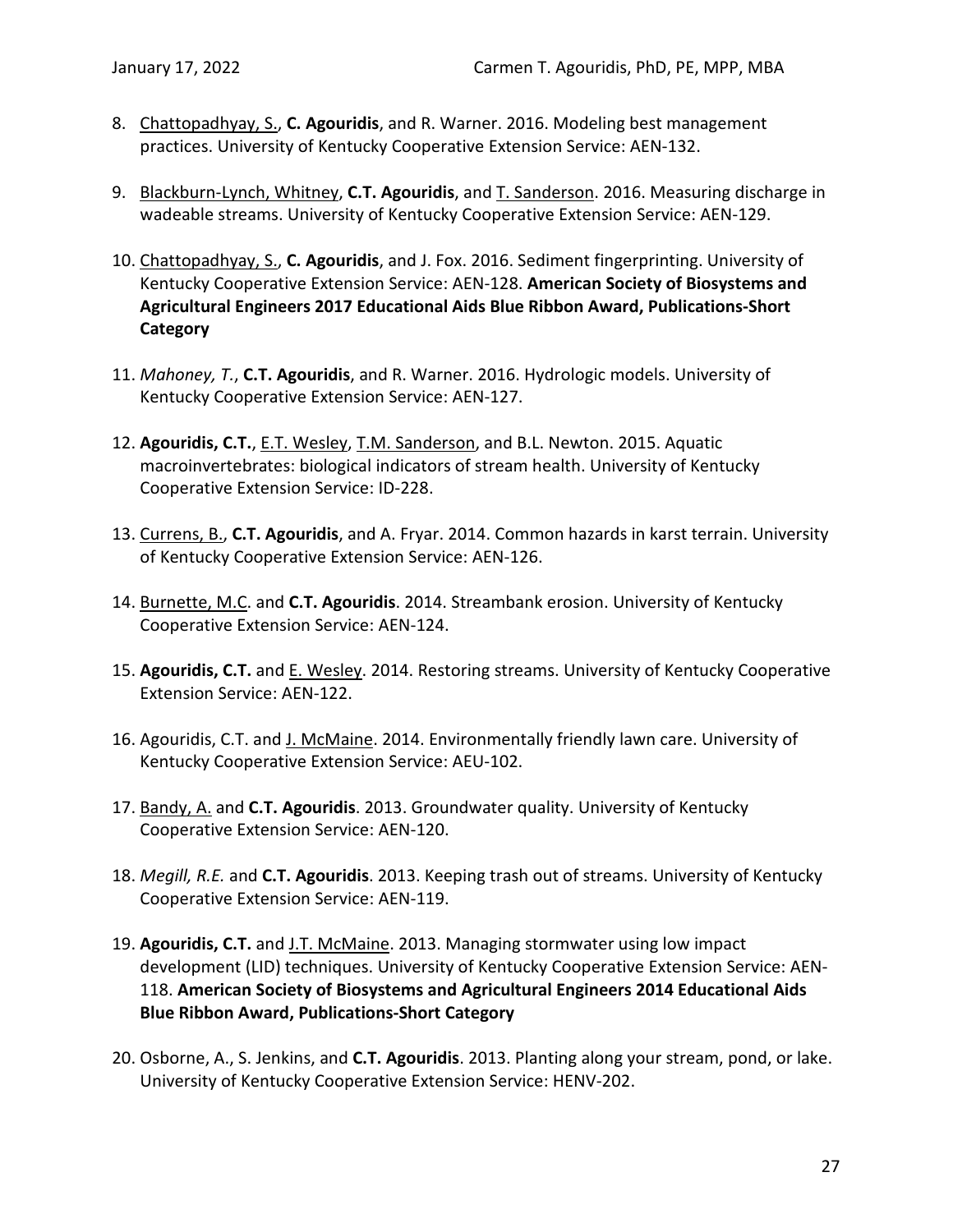- 21. Osborne, A., S. Jenkins, and **C.T. Agouridis**. 2013. Stormwater. University of Kentucky Cooperative Extension Service: HENV-203.
- 22. **Agouridis, C.T.**, S.C. Lee, and K.K. Meier. 2013. Stormwater wetlands. University of Kentucky Cooperative Extension Service: ID-215.
- 23. Warner, R.C., **C.T. Agouridis**, and R.L. Guffey. 2012. Using weep berms to improve water quality. University of Kentucky Cooperative Extension Service: AEN-114.
- 24. **Agouridis, C.T**., J.A. Villines, and J.D. Luck. 2011. Permeable pavement for stormwater management. University of Kentucky Cooperative Extension Service: AEN-108.
- 25. **Agouridis, C**.**T.**, S.J. Wightman, J.A. Villines, and J.D. Luck. 2011. Reducing stormwater pollution. University of Kentucky Cooperative Extension Service: AEN-106.
- 26. Higgins, S.F., S.J. Wightman, and **C.T. Agouridis**. 2011. Pasture feeding, streamside grazing, and the Kentucky Agriculture Water Quality Plan. University of Kentucky Cooperative Extension: AEN-105.
- 27. Higgins, S.F., **C.T. Agouridis**, and S.J. Wightman. 2011. Stream crossings for cattle. University of Kentucky Cooperative Extension Service: AEN-101.
- 28. Higgins, S.F., **C.T. Agouridis**, and S.J. Wightman. 2011. Shade options for grazing cattle. University of Kentucky Cooperative Extension Service: AEN-99.
- 29. **Agouridis, C.T.**, S.J. Wightman, C.D. Barton, and A.A. Gumbert. 2010. Planting a riparian buffer. University of Kentucky Cooperative Extension Service: ID-185.
- 30. **Agouridis, C.T.**, O.H. Hoffmann, J.R. Turpin, A.R. Osborne, and T.M. Henningsen. 2010 Building a rain barrel. University of Kentucky Cooperative Extension Service: HENV-201.
- 31. Gumbert, A.A., Higgins, S.F., and **C.T. Agouridis**. 2009. Riparian buffers: A livestock best management practice for protecting water quality. University of Kentucky Cooperative Extension Service: ID-175.
- 32. Higgins, S.F., **C.T. Agouridis**, and A.A. Gumbert. 2008. Drinking water quality guidelines for cattle. University of Kentucky Cooperative Extension Service: ID-170.

<span id="page-30-0"></span>**REFEREED PUBLICATIONS: IN REVIEW** (underline denotes supervised graduate student or technician; italics denotes supervised undergraduate student)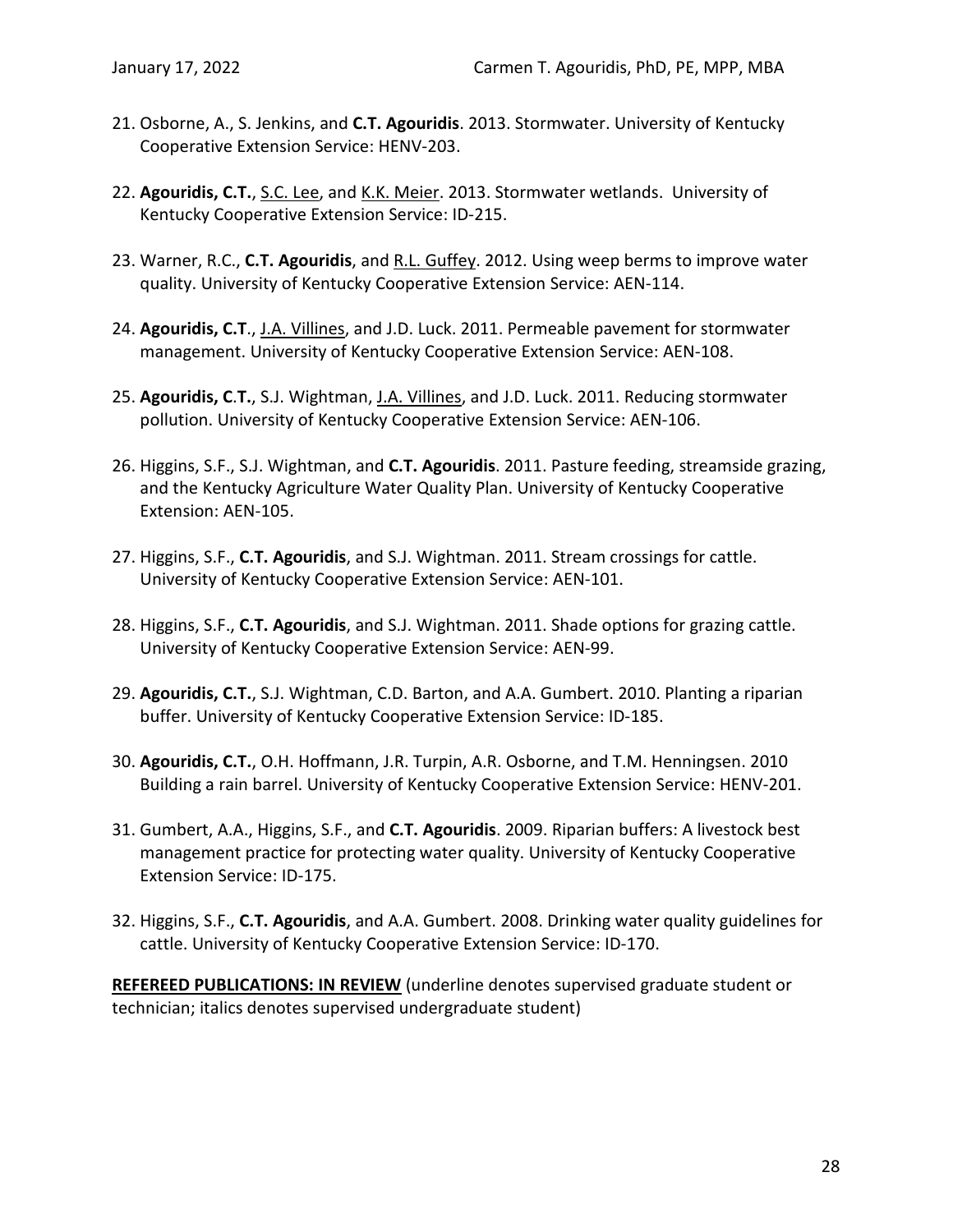### <span id="page-31-0"></span>*Journal Articles*

- 1. Husic, Admin, J. Fox, W. Ford, **C. Agouridis**, J. Currens, and J. Backus. Nitrate leaching and pathways in an agricultural karst system: Evidence from a multi-year dataset and model development. Journal of Hydrology
- 2. Al Aamery, N., E. Adams, J. Fox, A. Husic, M. Gerlitz, **C. Agouridis**, and J. Zhu. Pathway connectivity in an epigenetic fluviokarst system: insight from a numerical modeling study in Kentucky USA. Journal of Hydrology.
- 3. Gertliz, M., **C Agouridis**, T. Williamson, and C. Barton. Evaluating the influence of the Forestry Reclamation Approach on hydrology on Appalachian Coal Mines. Journal of the American Society of Reclamation Sciences.

### <span id="page-31-2"></span><span id="page-31-1"></span>*Book Chapters*

# **VIDEOS**

- 1. Gluck Pond Restoration and Geese Abatement. **Agouridis, C.** Videographer: Curtis Franklin, University of Kentucky Agricultural Communications Service. https://www.youtube.com/watch?v=wQSE0ezj3-k&feature=youtu.be
- 2. Expanding Your Horizons April 20, 2019. 2019. **Agouridis, C**. and E. Crocker. Videographer: Brian Volland, University of Kentucky Agricultural Communications Service. https://www.youtube.com/watch?v=MGsh4ztlZxo
- 3. Backyard Streams Landsdowne Branch. 2018. **Agouridis, C.** and A. Gumbert. Videographer: Curtis Franklin, University of Kentucky Agricultural Communications Service. https://www.youtube.com/watch?v=bEN23qjs1JM&list=PLMGXV6vlqhsf2lniqUe4S2n7TFc9on\_3&index=16&t=0s
- 4. Backyard Streams Gardenside Park. 2018. **Agouridis, C.** and A. Gumbert. Videographer: Curtis Franklin, University of Kentucky Agricultural Communications Service. https://www.youtube.com/watch?v=dkUkJ3cKnCc&list=PLMGXV6vlqhsf2lniqUe4S2n7TFc9on\_3&index=14&t=20s
- 5. Backyard Streams Colony Neighborhood. 2018. **Agouridis, C.** and A. Gumbert. Videographer: Curtis Franklin, University of Kentucky Agricultural Communications Service. https://www.youtube.com/watch?v=n2ZsiHnrH\_Q&list=PLMGXV6vlqhsf2lniqUe4S2n7TFc9on\_3&index=15&t=8s
- 6. Restoring Vaughn's Branch Creek Update. 2018. **Agouridis, C.** Videographer: Curtis Franklin, University of Kentucky Agricultural Communications Service. https://www.youtube.com/watch?v=L9q8DXP3jy8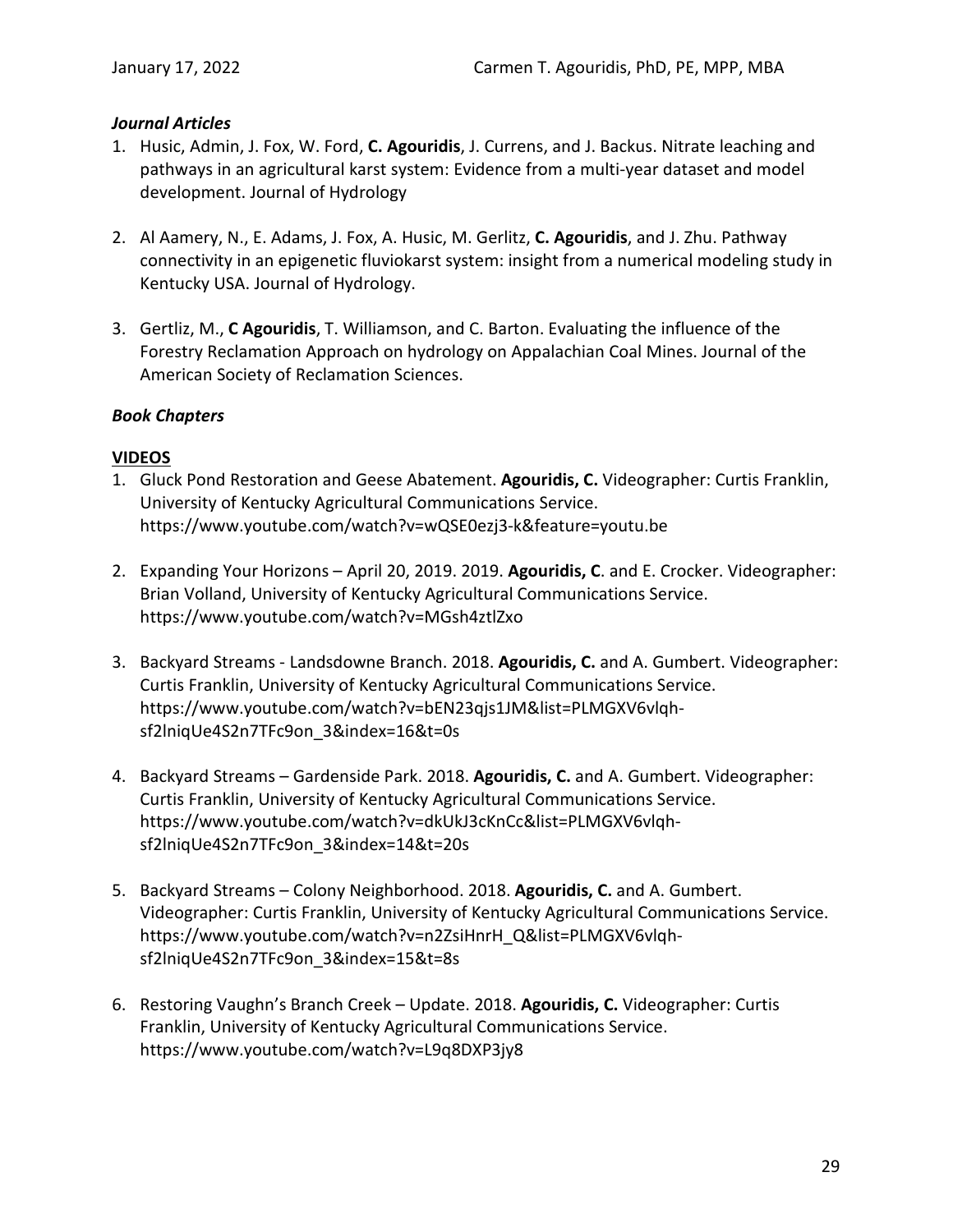- 7. Restoring Vaughn's Branch Creek at the University of Kentucky. 2016. **Agouridis, C.**  Videographer: Brian Volland, University of Kentucky Agricultural Communications. https://www.youtube.com/watch?v=0j6gHgXLT4Yhttps://www.youtube.com/watch?v=0j6g HgXLT4Y
- 8. Stormwater Management with Greenhouse's Carmen Agouridis. 2014. Producer: A&S HIVE. http://greenhouse.as.uky.edu/video/greenhouse-stream-restoration.
- 9. Reclaiming the Future: Reforestation in Appalachia. 2007. Producer: D.H. Graves. Participant in Video.
- 10. Together We Can: The Importance of Partnerships. 2007. Producer: U.S. Department of Interior. Participant in Video.

#### <span id="page-32-0"></span>**WEB PAGES**

- 1. Kentucky Climate Consortium. 2019. Developers: Cagle, L., C. Agouridis, *A. Breseman*, and *M. Sanchez*. https://www.research.uky.edu/climate-consortium
- 2. KYH2O. 2019. Developers: **Agouridis, C.**, A. Gumbert, B. Volland, and K. Pekarchik. https://www.uky.edu/bae/kyh2o
- 3. Backyard Streams. 2018. Developers: **Agouridis, C.**, A. Gumbert, K. Pekarchik, and D. Stamper. https://www.uky.edu/bae/backyardstreams. **Recipient of 2019 Educational Aids Blue Ribbon Award, Electronic & Web-based Delivery category.**
- 4. Expanding Your Horizons. 2018. Developers: **Agouridis, C**. and K. Pekarchik. https://www.uky.edu/bae/eyh (updated for each annual conference)
- 5. IGNITE: Fostering Dialogue & Collaboration on Climate Change. 2017. Developers: **Agouridis, C.T.** and D. Stamper. https://www.uky.edu/bae/ignite
- 6. Reclamation of Surface Mine Lands. 2007. Developers: **Agouridis, C.T.**, T. Dowdy, and C.D. Barton. Available at: http://www.bae.uky.edu/UKReclamation

#### <span id="page-32-2"></span><span id="page-32-1"></span>**MAJOR EXTENSION PROJECTS**

#### *Kentucky Climate Consortium*

The Kentucky Climate Consortium (KYCC) supports efforts to develop rich interdisciplinary research and teaching collaborations across the sciences, engineering, social sciences, humanities, and the arts. Consortium members have extensive experience researching and teaching climate-related issues, both in and beyond Kentucky. Members are also engaged in community-oriented climate work, through nonformal educational opportunities, public lectures, and more. I am a co-founder.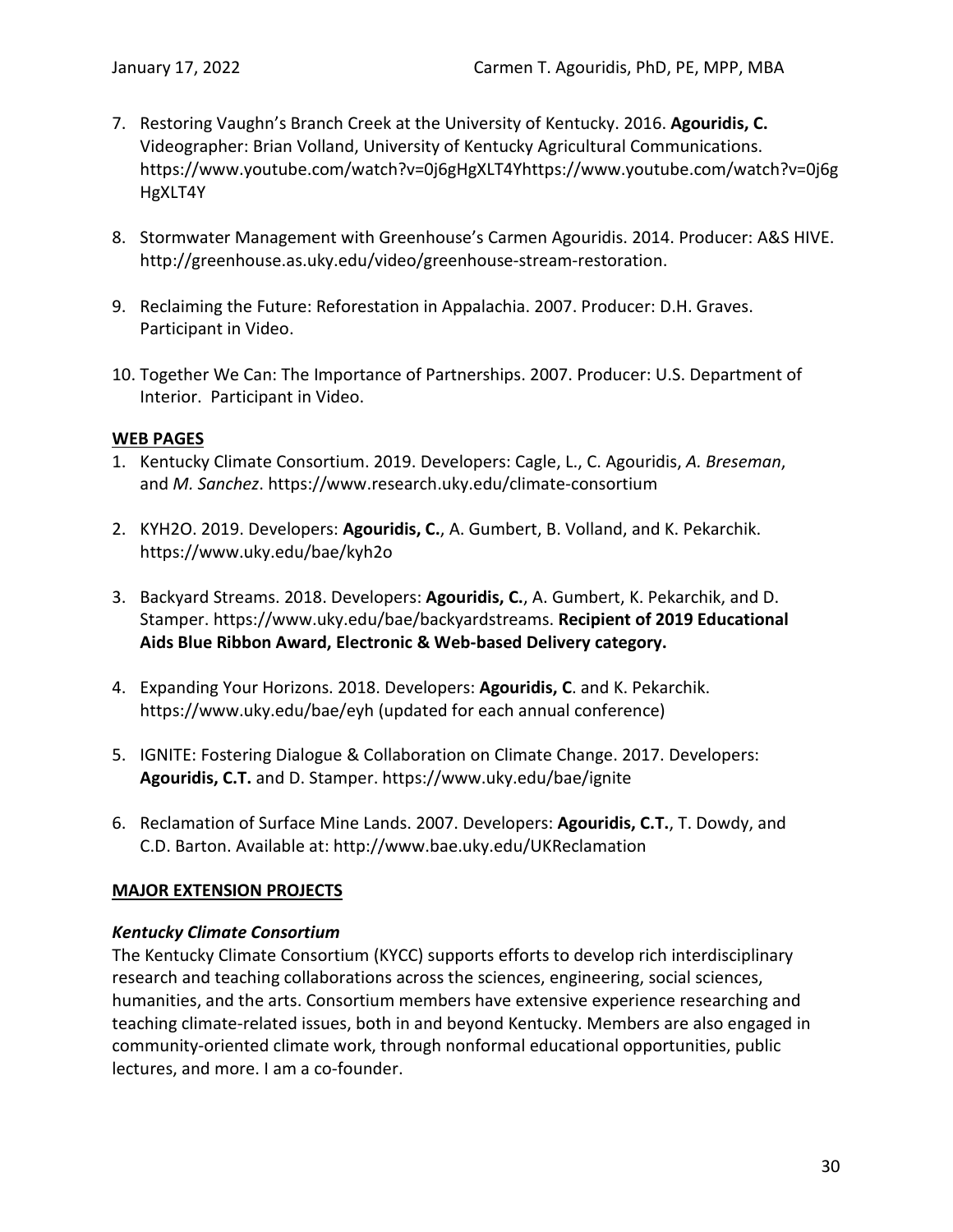#### <span id="page-33-0"></span>*Backyard Streams*

This project helps homeowners understand and manage their backyard streams. An online course, comprised of 12 modules, is designed to help homeowners understand how to protect and manage their backyard streams. At the completion of the course, participants become Certified Backyard Stream Stewards. **Recipient of 2019 Educational Aids Blue Ribbon Award, Electronic & Web-based Delivery category.**

### <span id="page-33-1"></span>*Kentucky Master Naturalist*

The Kentucky Master Naturalist (KYMN) program was developed by the University of Kentucky's and Kentucky State University's Cooperative Extension Service with valuable input from stakeholders at public and private organizations whose interests align with the mission of the KYMN program. The mission of the Kentucky Master Naturalist program is to develop a corps of well-informed citizen volunteers to advance education, research, and outreach efforts dedicated to the conservation and management of natural resources and natural areas within their communities for the Commonwealth of Kentucky. To become a Certified Kentucky Master Naturalist, trainees must complete 1) a minimum of 40 hours of combined classroom and field instruction, 2) a minimum of 40 hours of approved volunteer service, and a capstone project and reflective report.

### <span id="page-33-2"></span>*Water Systems Working Group*

I serve as the lead of the Water Systems working group. Initiated in 2013, the group is composed of 18 faculty and staff, representing five Colleges or other administrative units within the University of Kentucky. The group contains a diversity of water-related expertise and research interests, and originally coalesced with the aim to better highlight water-related research and educational opportunities on campus and throughout the state. Initiatives include the development of Water Week- a week-long series of water related activities that occur on UK's campus in October and is primarily aimed at undergraduate students- and the creation of the rain garden (the CATchment) on campus to help demonstrate stormwater best management practices to students and community members. Currently the working group is collaborating with Environmental management to help UK meet its MS4 permit requirements and is actively seeking additional collaborative projects.

# <span id="page-33-3"></span>*University of Kentucky, MS4 Permit, MCMs 1&2*

In partnership with Environmental Health and Safety, I am leading the effort to develop and administer stormwater education and outreach programs at the University of Kentucky to help satisfy their MS4 permit requirements in the areas of MCM 1 Public Education and Outreach and MCM 2 Public Involvement.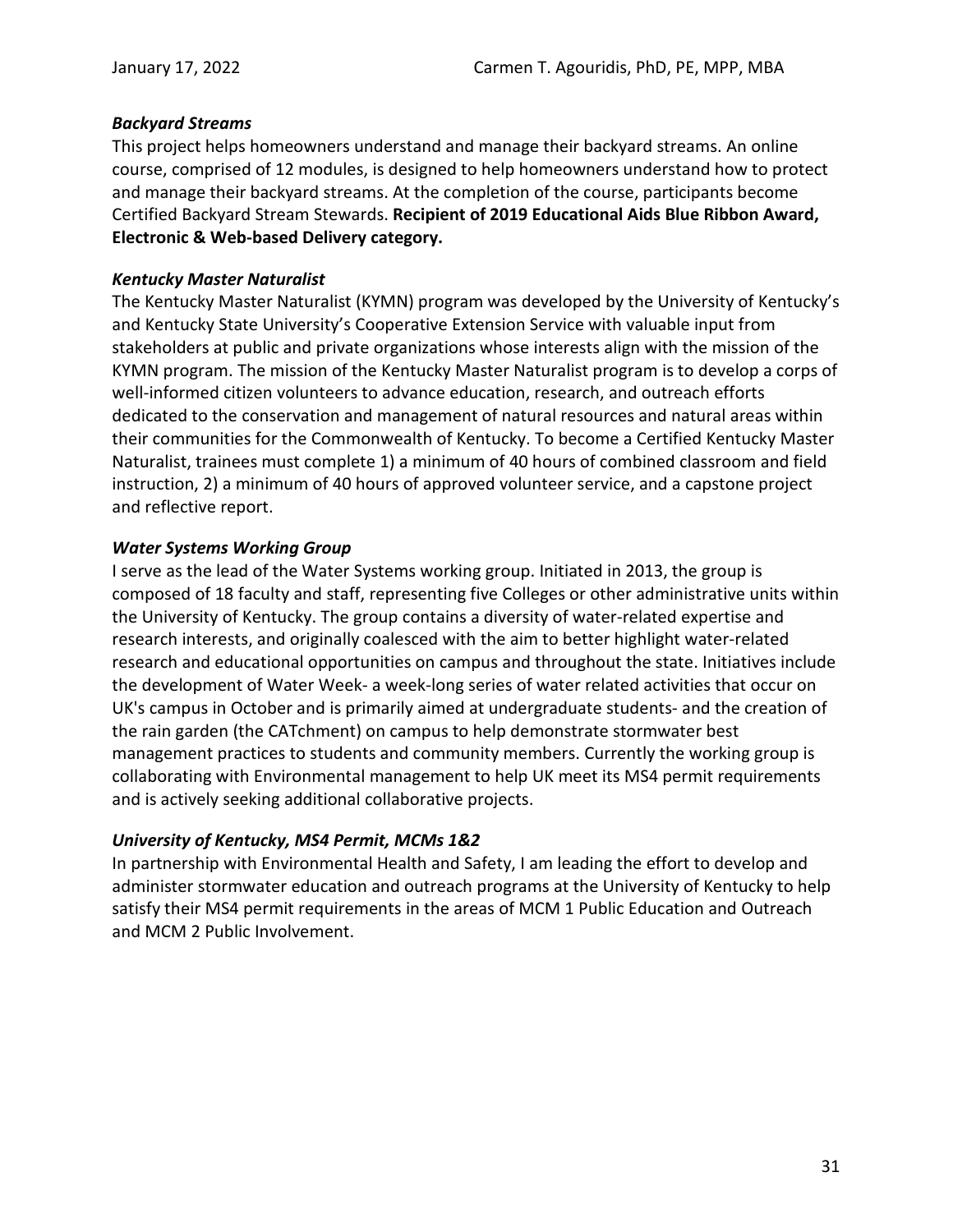# <span id="page-34-0"></span>*ASABE AIM Student Oral/Poster Competition*

The purpose of the competition is to increase student participation in the ASABE Annual International Meeting (AIM) and to improve the quality of student oral and/or poster presentations given at AIM. The competition starting in a sub-committee (NRES-25) when I served as Vice-Chair. I lead the expansion of the competition society wide including the development of a society-level committee to administer the competition and am currently working to start an endowment to fund the competition in perpetuity. **Recipient of \$41,250 in ASABE Initiative Funds. Led successful effort to endow competition for over \$206,250.**

### <span id="page-34-1"></span>**PODCAST**

1. KYH2O (listen at https://www.uky.edu/bae/kyh2o) - **Recipient of 2020 Educational Aids Blue Ribbon Award, Electronic & Web-based Delivery category.**

### <span id="page-34-2"></span>**SOCIAL MEDIA**

- 1. Twitter feed: UK Bioenvironmental @BAE\_XStream\_Team
- 2. Facebook pages: UK Bioenvironmental, UK Water Week, UK Greenhouse
- 3. YouTube page: UK Watershed Protection and Restoration
- 4. Flickr page: UK Bioenvironmental
- 5. LinkedIn Profile: https://www.linkedin.com/in/carmen-agouridis-a4b168a3/
- 6. ResearchGate: https://www.researchgate.net/profile/Carmen\_Agouridis
- 7. Academia.edu: https://uky.academia.edu/CarmenAgouridis
- 8. Greenhouse Blog: http://greenhouse.as.uky.edu/blog
- 9. Designated as American Society of Agricultural and Biological Engineers (ASABE) Social Media Champion

# <span id="page-34-3"></span>**SHORT COURSES AND WORKSHOPS**

- 1. **Agouridis, C.** 2019. Kentucky Master Naturalist Training Program, Lexington, Kentucky, July 18-November 14.
- 2. **Agouridis, C. 2019.** Environmental engineering: protecting air, water, soil, and people. KY 4- H Teen Conference, Lexington, KY, June 11-12.
- 3. **Agouridis, C.** 2019. The Marshmallow Challenge (for 200 people) for the Expanding Your Horizons Conference. University of Kentucky, Lexington, KY, April 20.
- 4. **Agouridis, C.** and P.W. Long. 2018. Kentucky Master Naturalist Training Program, Louisville, Kentucky, August 16-December 6.
- 5. **Agouridis, C.,** A. Gumbert, and M. McAlister. 2018. Project WET Educator Training, University of Kentucky, Lexington, KY, October 16.
- 6. Gumbert, A., S. Evans, **C. Agouridis**, A. Gilbert, and C. Crankshaw. 2018. Watersheds & BBQ at Jim Beam Distillery, Clermont, Kentucky, October 9.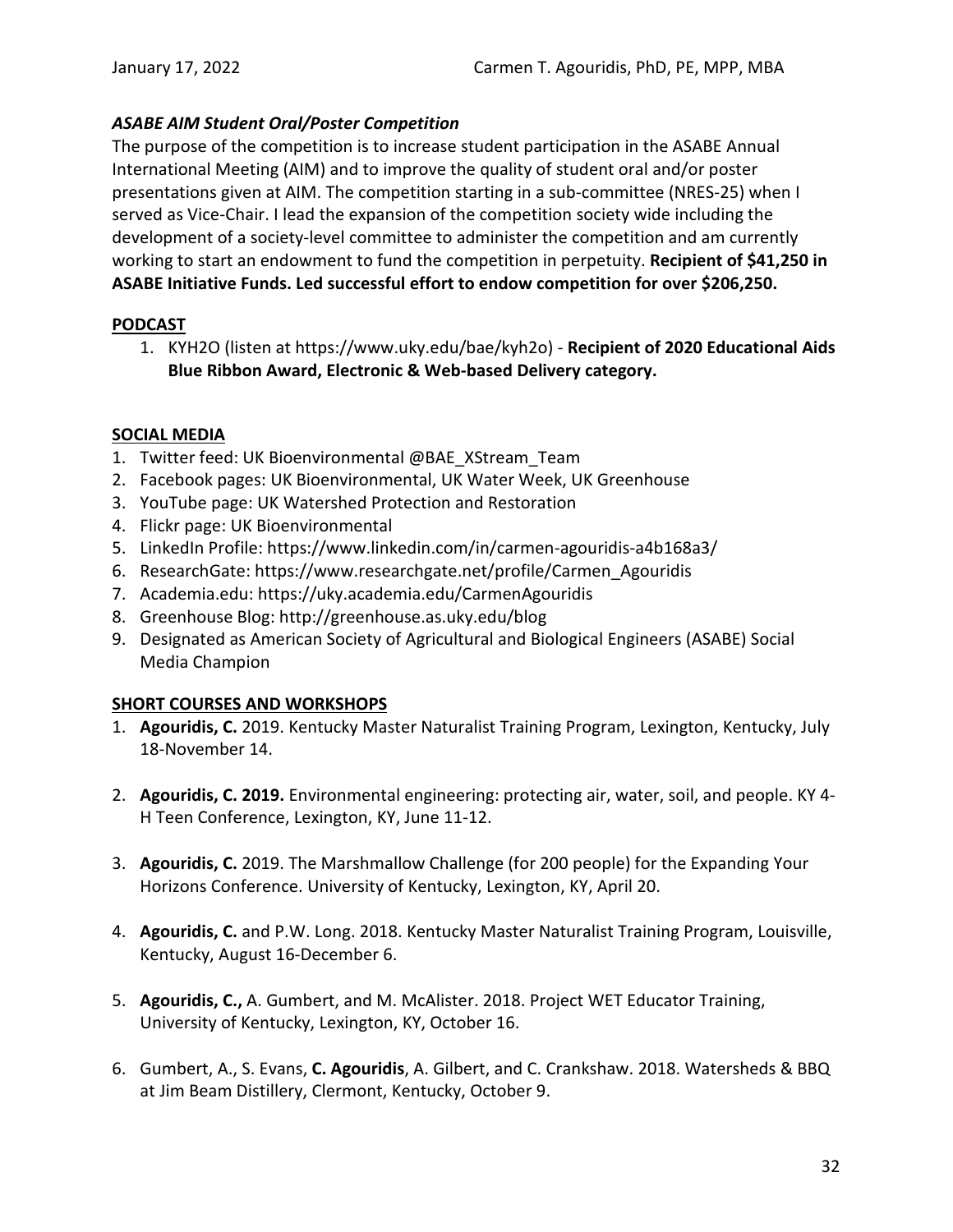- 7. Gumbert, A., S. Evans, **C. Agouridis**, A. Gilbert, and C. Crankshaw. 2018. Long Lick Creek Community Stream Walk at Jim Beam Distillery, Clermont, Kentucky, August 9.
- 8. Gumbert, A. and **C. Agouridis**. 2018. Wolf Run Stream Restoration Site Tour, Lexington, KY, June 22.
- 9. **Agouridis, C.** and A. Gumbert. 2018. Backyard Stream Steward Certification Course (online). Access at https://www.uky.edu/bae/backyardstreams.
- 10. **Agouridis, C.** 2018. Taking the Indoors Out: Creating Outdoor Learning Environments. 2nd Annual Outdoor Learning Symposium, Cassidy Elementary, Lexington, KY, June 19.
- 11. Hoffman, A., B. Wray, M. Wilder, **C. Agouridis**, and F. Fehr. 2nd Annual Outdoor Learning Symposium, Cassidy Elementary, Lexington, KY, June 19.
- 12. Gumbert, A. and **C. Agouridis**. 2018. Southland Park Stream Buffer Field Practicum., Lexington, KY, May 12.
- 13. **Agouridis, C.** 2018. The Marshmallow Challenge (for 200 people) for the Expanding Your Horizons Conference. University of Kentucky, Lexington, KY, April 21.
- 14. **Agouridis, C.** 2018. On-farm Water Crossings. BAE Ag Engineering Showcase, Lexington, KY March 23.
- 15. Gumbert, A. and **C. Agouridis**. 2018. Wolf Run Watershed Best Practices Exchange, Lexington, KY, March 16.
- 16. **Agouridis, C.** 2017. Taking the Indoors Out: Creating Outdoor Learning Environments. 4-H In-service Series, Lexington, KY, December 5-7.
- 17. Earle, T. and **C. Agouridis**. 2017. Citizen Science and 4-H SET. 4-H In-service Series, Lexington, KY, December 5-7.
- 18. Agouridis, C. 2017. Water Sleuths and the Case of "A Grave Mistake." 13<sup>th</sup> Annual GEMS: Girls: Engineering, Mathematics & Science, Lexington, KY, Nov. 11
- 19. **Agouridis, C.** 2017. Project WET Educator Training. Raven Run Nature Sanctuary, Lexington, KY, October 7.
- 20. **Agouridis, C**. 2017. Project WILD and Project Aquatic WILD Educator Training. Raven Run Nature Sanctuary, Lexington, KY, September 21.
- 21. **Agouridis, C.** 2017. The Marshmallow Challenge (for 150 people) for the Expanding Your Horizons Conference. University of Kentucky, Lexington, KY, April 29.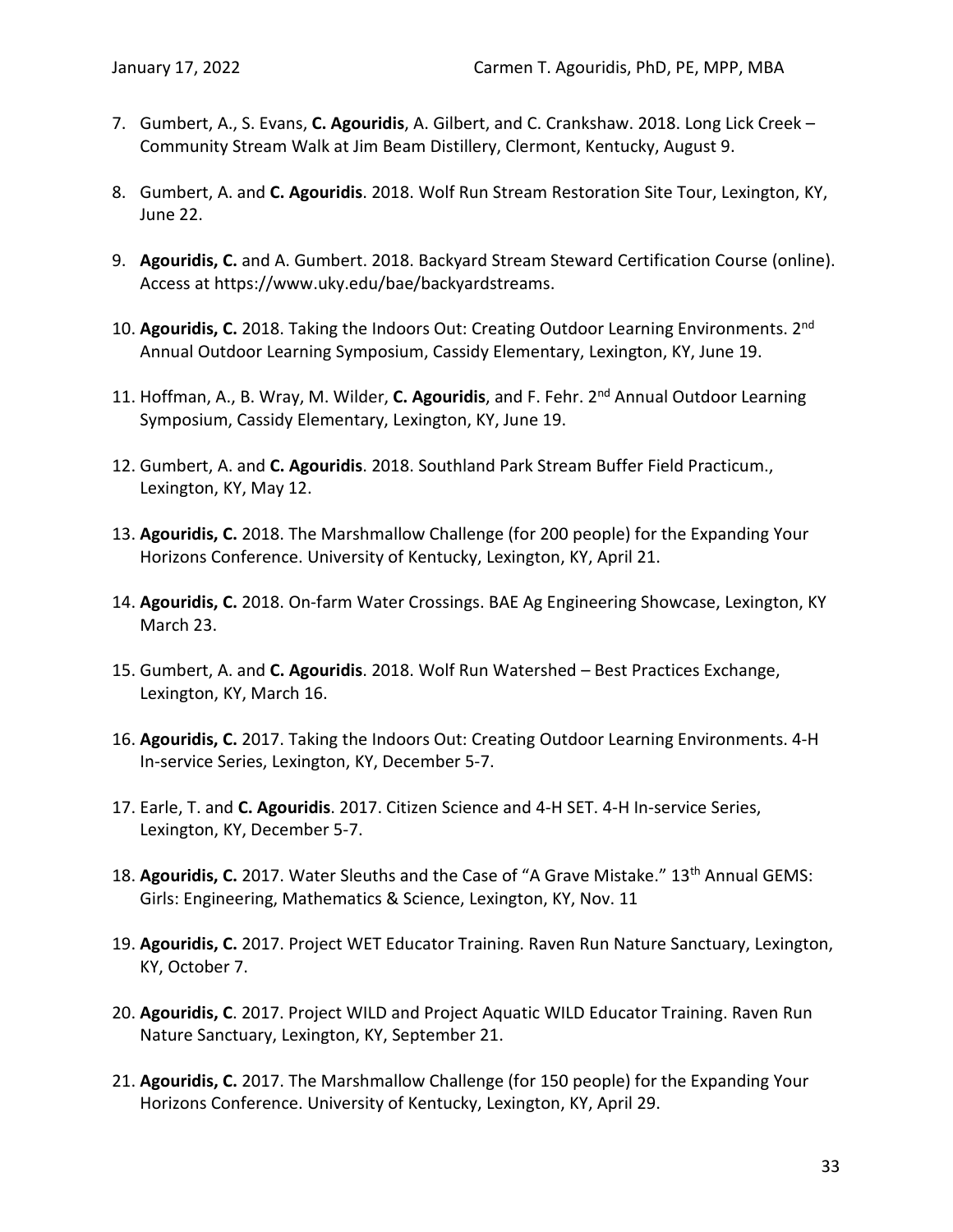- 22. **Agouridis, C.** 2017. UK's Approach to Stormwater Management. In coordination with the Kentucky ASABE Section Meeting. University of Kentucky, Lexington, KY, April 28. 3 PDHs.
- 23. Gumbert, A.A. and **C.T. Agouridis**. 2016. Urban Stream Buffer Restoration and Maintenance Workshop: A Guide for Key Stewards. Presented at the University of Kentucky, March 19.
- 24. **Agouridis, C.T.**, T.M. Sanderson, *A. Garner*, and *C. Stivers*. 2015. Rain Gardens: A Beautiful Solution to Stormwater Pollution. KY 4-H Teen Conference, Lexington, KY, June 8-11.
- 25. **Agouridis, C.T.**, E. Brantley, A. Gumbert, M. Gumbert, and G. Jennings. 2015. Central Kentucky Watershed Academy. 2015. Presented at Copperhead Consulting, Paint Lick, KY, May 12-14.
- 26. **Agouridis, C.T.**, T. Biebighauser, and L. Bullock. 2012. Using Stormwater Wetlands to Improve Water Quality and Habitat. Developed for the LFUCG Stormwater Quality Incentive Grant Program. Presented at the Green River Area Development District (GRADD), Owensboro, KY, May 10.
- 27. **Agouridis, C.T.** and R.C. Warner. 2012. Using Weep Berms in Mining, Construction and Agricultural Operations to Improve Water Quality. Developed for the LFUCG Stormwater Quality Incentive Grant Program. Presented at the University of Kentucky, Lexington, KY, May 3.
- 28. **Agouridis, C.T**., S.F. Higgins, and A.A. Gumbert. 2012. Implementing Livestock Best Management Practices. Developed for the LFUCG Stormwater Quality Incentive Grant Program. Presented at the University of Kentucky Spindletop Farm, Lexington, KY, April 24.
- 29. **Agouridis, C.T**., S.F. Higgins, and A.A. Gumbert. 2011. Implementing Livestock Best Management Practices. Developed for the LFUCG Stormwater Quality Incentive Grant Program. Presented at the University of Kentucky Spindletop Farm, Lexington, KY, October 25.
- 30. **Agouridis, C.T.**, S. L. Plueger and J.R. Turpin. 2011. Rain Gardens for Stormwater Management. Developed for LFUCG Stormwater Quality Incentive Grant Program. Presented at Coca Cola Refreshments USA, Inc., Lexington, KY, August 18.
- 31. **Agouridis, C.T.** and B.J. Belcher. 2010. Stream Restoration Principles and Practices. Presented at the University of Kentucky, Lexington, KY, October 26-28.
- 32. **Agouridis, C.T.**, A.A. Gumbert, and C.D. Barton. Multiple Dates. Riparian Buffer Restoration Workshop. 2010-2013. Developed for the Arboretum. Presented at the Arboretum, Lexington, KY, October 19 and 21, 2010; April 19, 2011; March 20 and August 14, 2012; March 20, 2013.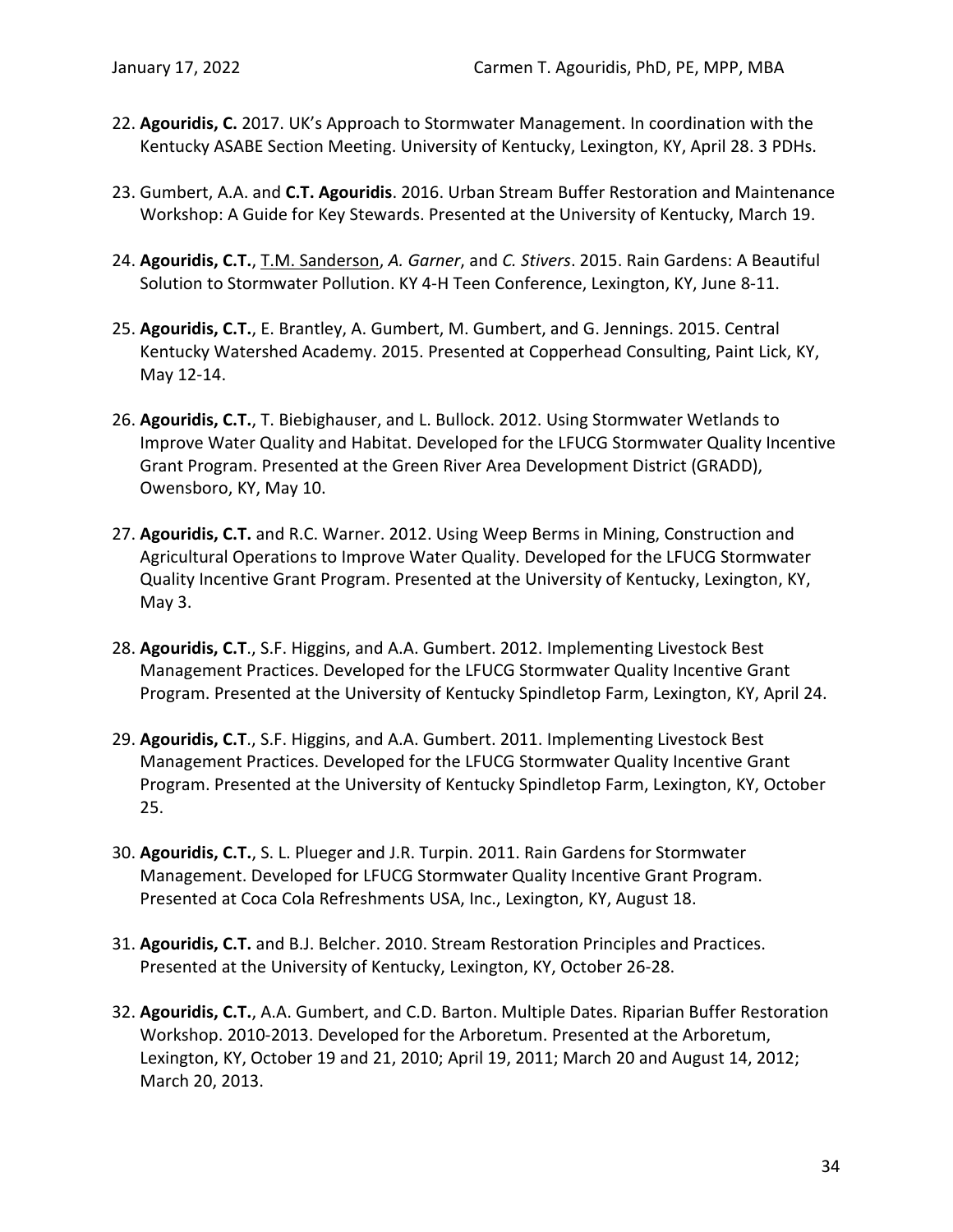33. **Agouridis, C.T.** and R.C. Warner. 2003. Stream Classification: The First Step in Stream Restoration. Presentation for 2003 4-H Teen Conference at the University of Kentucky, Lexington, Kentucky, June 6.

## **COMMUNITY PROJECTS**

- 1. Deep Springs Elementary School. 2018-2020. Designed an outdoor classroom. Working with the school to identify funding sources and help with installation.
- 2. 2<sup>nd</sup> Annual Outdoor Learning Symposium. 2018. Sponsored by the Kentucky Division of Water and the Kentucky Association for Environmental Education. I served as a symposium planner.
- 3. Expanding Your Horizons (EYH). 2016-2019. Lead for icebreaker (2016-2017 and 2017- 2018). Conference lead (2017-2019). EYH is a hands-on STEM conference for middle school girls and their parents/guardians.
- 4. University of Kentucky Stormwater Quality. 2017-2022. Collaborating with Environmental Management to redesign the University of Kentucky's publication and outreach (MCM1) and public involvement and participation (MCM2) efforts for UK's MS4 permit.
- 5. Lexmark Rainwater Harvest System. 2016-2019. Collaborated with Lexmark, Stantec, EcoGro, Ridgewater, and Lexington-Fayette Urban County Government Division of Water Quality on the design, testing, and construction of Lexmark's rainwater harvesting system. I led efforts to design and test the biomedia. **Project won an International Green Apple Award for Environmental Best Practice in 2021.**
- 6. Wolf Creek National Fish Hatchery Rain Garden. 2016-2017. Led the design and construction of a rain garden at the Wolf Creek National Fish Hatchery in Jamestown, KY.
- 7. University of Kentucky Pollinator Gardens. 2016-present. Led the design, installation, and maintenance (continuing) of six pollinators gardens totally 3,000 ft<sup>2</sup>.
- 8. Cassidy Elementary Science Garden. 2014-2016. Led the design and construction of a science garden at Cassidy Elementary School. The science garden includes a handicapaccessible raised bed garden; butterfly habitat; rain garden; sensory, herb and literature gardens; Kentucky native species area; walkway comprised of two types of permeable pavement and a section of animal tracks, infiltration station, and informational signage. Guided the Cassidy Elementary School Science Teacher in development of a successfully funded grant (\$2,250) from the Kentucky Association of Environmental Educators.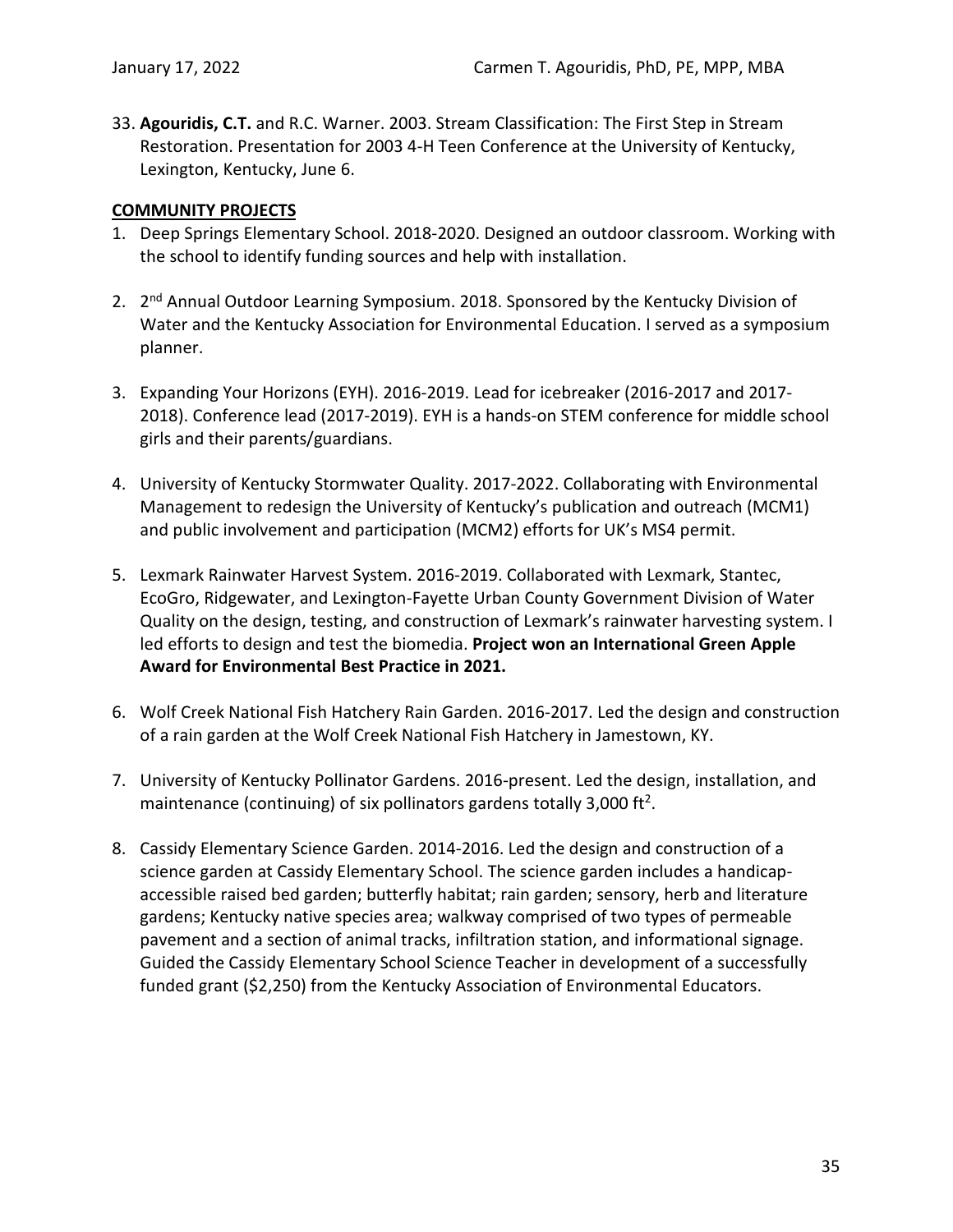### **OTHER PUBLICATIONS**

#### *Technical Reports (Permit Related - Required)*

- 1. **Agouridis, C.T.** and Lee Moser. 2021. UT to West Hickman: University of Kentucky Baseball Stadium monitoring report. Monitoring Year 2: 2021.
- 2. **Agouridis, C.T.** and Lee Moser. 2020. UT to West Hickman: University of Kentucky Baseball Stadium monitoring report. Monitoring Year 1: 2020.
- 3. **Agouridis, C.T.** and Lee Moser. 2020. UT to Cane Run: University of Kentucky EREC Field Station monitoring report. Monitoring Year 2: 2020.
- 4. **Agouridis, C.T.** and Lee Moser. 2019. UT to Cane Run: University of Kentucky EREC Field Station monitoring report. Monitoring Year 1: 2019.
- 5. **Agouridis, C.T.** and C.B. Barton. 2015. UT to UT to Cane Run: University of Kentucky North Farm area stream restoration monitoring report. Monitoring Year 3: 2015.
- 6. **Agouridis, C.T.** and C.B. Barton. 2014. UT to UT to Cane Run: University of Kentucky North Farm area stream restoration monitoring report. Monitoring Year 2: 2014.
- 7. **Agouridis, C.T.**, C.B. Barton, and R.C. Warner. 2014. UT to Laurel Fork: Guy Cove (Hollow Fill #9) stream restoration monitoring report. Monitoring Year 5: 2013.
- 8. **Agouridis, C.T.** and C.B. Barton. 2013. UT to UT to Cane Run: University of Kentucky North Farm area stream restoration monitoring report. Monitoring Year 1: 2013.
- 9. **Agouridis, C.T.**, C.B. Barton, and R.C. Warner. 2012. UT to Laurel Fork: Guy Cove (Hollow Fill #9) Stream Restoration Monitoring Report. Monitoring Year 4: 2012.
- 10. **Agouridis, C.T.** and C.B. Barton. 2013. UT to UT to Cane Run: University of Kentucky North Farm area stream restoration monitoring report. Monitoring Year 1: 2012. (USACE counted as Year 0 due to the timing of vegetation planting.)
- 11. **Agouridis, C.T.**, C.B. Barton, and R.C. Warner. 2011. UT to Laurel Fork: Guy Cove (Hollow Fill #9) stream restoration monitoring report. Monitoring Year 3: 2011.
- 12. **Agouridis, C.T.**, C.B. Barton, R.C. Warner, and C.B. Mastin. 2010. UT to Laurel Fork: Guy Cove (Hollow Fill #9) stream restoration monitoring report. Monitoring Year 2: 2010.
- 13. **Agouridis, C.T.**, C.B. Barton, R.C. Warner, and C.B. Mastin. 2009. UT to Laurel Fork: Guy Cove (Hollow Fill #9) stream restoration monitoring report. Monitoring Year 1: 2009.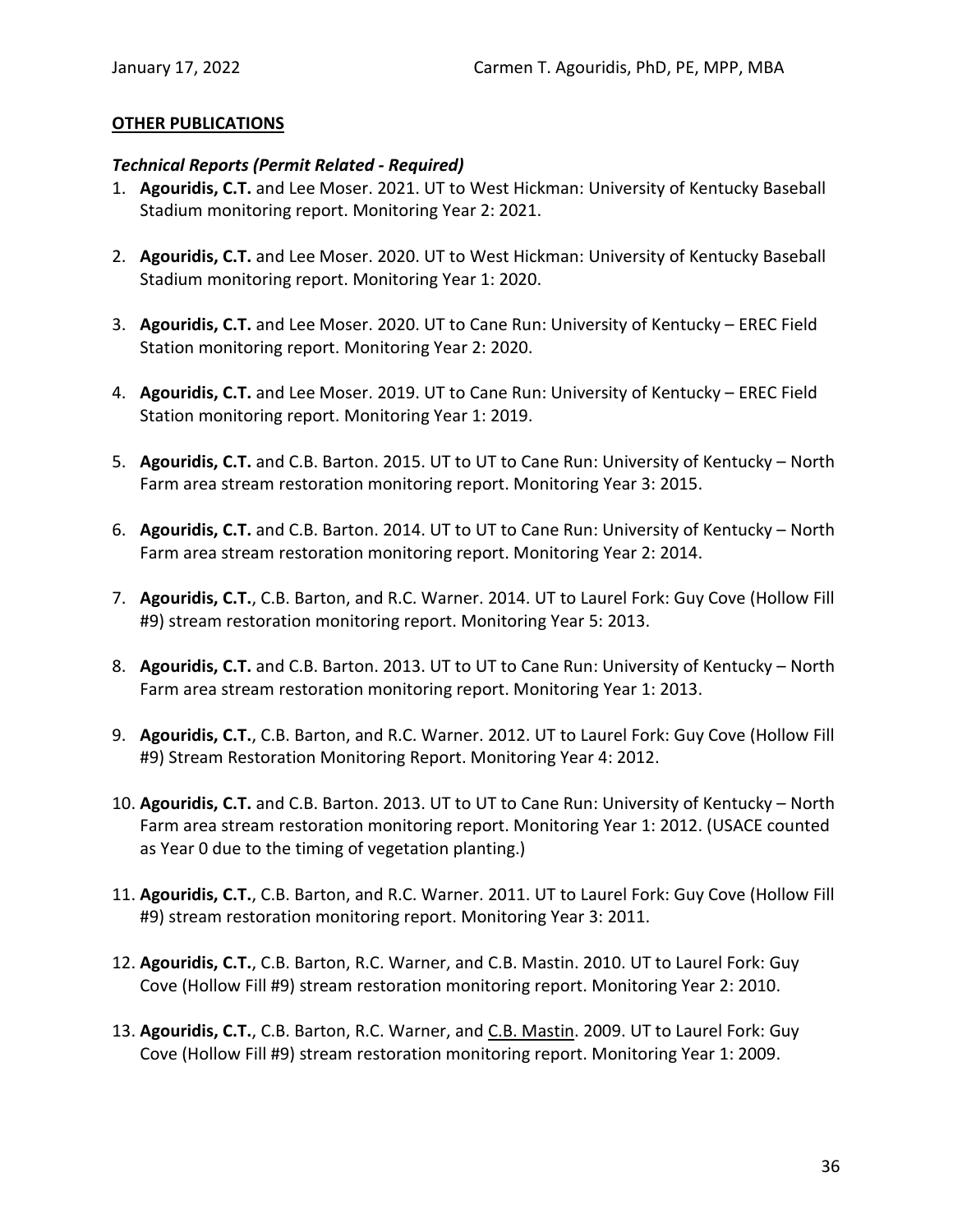- 14. **Agouridis, C.T.**, R.C. Warner and C.D. Barton. 2007. Robinson Forest, Guy Cove, Hollow Fill #9 Stream Restoration Bid Documents, 67 p.
- 15. **Agouridis, C.T.**, C.D. Barton, and R.C. Warner. 2007. Mitigation Plan for University of Kentucky Robinson Forest, Guy Cove (Hollow Fill #9): Restoration of Laurel Fork Tributary, 96 p.

# *Technical Reports (Funding Agency Final Reports - Required)*

- 1. **Agouridis, C.** and A. Gumbert. 2019. KYH2O Podcast Series: Final report, Kentucky Division of Water, project number 17-09 KYH2O Podcast Series, grant number PPG BG-00D21417-0.
- 2. *Crankshaw, C*. and **C. Agouridis**. 2018. Long Lick Creek Watershed bank erosion and sediment assessment. Final report, Jim Beam Suntory, Kentucky Water Resources Research Institute.
- 3. **Agouridis, C.** and A. Clark. 2017. Bankfull regional curves and hydraulic geometry curves for the eastern Kentucky coalfields. Final report, Kentucky Water Resources Research Institute.
- 4. **Agouridis, C**. and K. Fehr. 2016. Cassidy Elementary School Science Garden: Final report, Kentucky Association of Environmental Education.
- 5. **Agouridis, C.**, K. Wright, and C. Barton. Long-term effects of forestry best management practices on hydrology and water chemistry in three Appalachian headwater catchments. Final report, Kentucky Water Resources Research Institute.
- 6. Brinks, J.S., J.M. Lhotka, C.D. Barton, R.C. Warner, and **C.T. Agouridis**. 2010. Demonstrating techniques for establishing woody biomass plantations on surface mine lands as feedstocks for energy production. Final report for Kentucky Governor's Office of Energy Policy, Award Number GOEP-Barton PO2 8850700011339.
- 7. Graves, D.H., C.D. Barton, R.J. Sweigard, R.C. Warner, **C.T. Agouridis**, and T. Cushing. 2008. Post-mining reforestation demonstration project. Final report for USDA-Forest Service, Award Number: 05-DG-11083150.
- 8. **Agouridis, C.T.**, A.W. Fogle, S.R. Workman, and S.F. Higgins. 2007. Quality Assurance Project Plan. Final report for the Cane Run and Royal Springs restoration project. 144 p.
- 9. Graves, D.H., C.D. Barton, R.J. Sweigard, R.C. Warner, and **C.T. Agouridis**. 2007. Carbon Sequestration on Surface Mine Lands: October 2003-September 2006. Final report for Department of Energy, Award Number: DE-FC26-02NT41624.
- 10. **Agouridis, C.T.** and D.R. Edwards. 2005. Stream bank erosion associated with grazing activities in Kentucky. SARE 2004-2005 Final Report, April 12.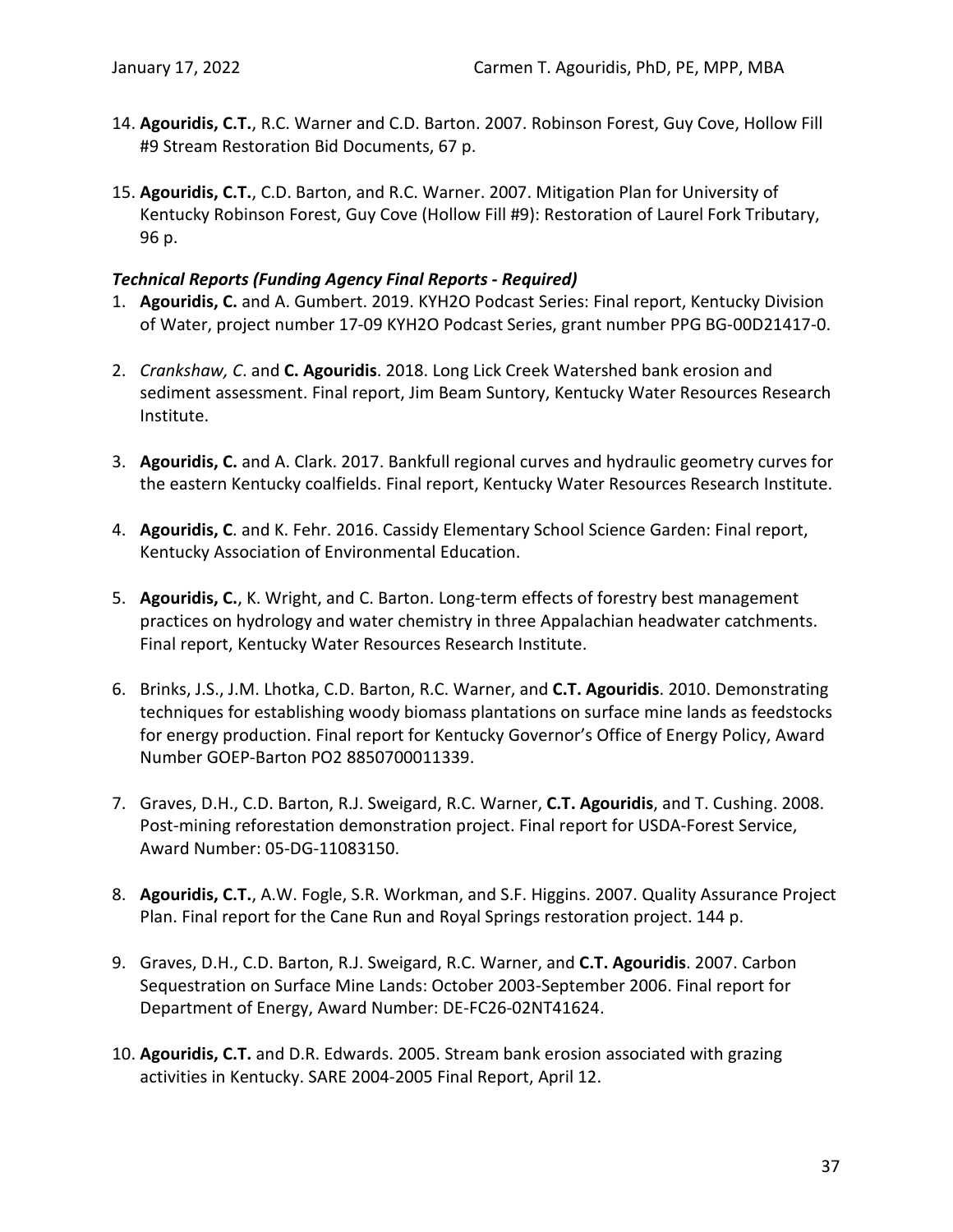11. Workman, S.R., J.R. Bicudo, E.S. Vanzant, D.R. Edwards and **C.T. Agouridis**. 2004. Cattle production practices in grazed watersheds of the humid region. Final Report for USDA Proposal Number 2001-04909.

## *Technical Reports (Extension)*

- 1. **Agouridis, C.T.** 2018. Deep Springs Elementary raised bed garden design. Report for Science Teacher Tracy Warren, September 18.
- 2. **Agouridis, C.T.** 2018. Culvert and vegetated channel evaluation. Report for Garrard County Judge Executive John Wilson, August 28.
- 3. **Agouridis, C.** 2018. Redwood Cooperative School rain garden design. Multiple consultations, sketches, and cost estimate for Sarah Cummins (Director) and Dr. Amanda Gumbert, May 28.
- 4. **Agouridis, C.T.** 2017. Dick Huber lake and principal spillway recommendations. Report for the University of Kentucky Mason County ANR Agent, June 2.
- 5. **Agouridis, C.T.** and R.C. Warner. 2016. Mathis farm pond. Report for the University of Kentucky Muhlenberg County ANR Agent, December 29.
- 6. Warner, R.C. and **C.T. Agouridis**. 2015. Feasibility assessment of a rain garden best management practice for control of stormwater runoff, Taylor County, Kentucky. Report for the University of Kentucky, Taylor County Cooperative Extension Office, November 21.
- 7. Warner, R.C., **C.T. Agouridis**, and C.D. Barton. 2006. Mined land reclamation research: Hydrology and water quality. Report for U.S. Fish and Wildlife Service and Office of Surface Mining Terrestrial Carbon Sequestration and Appalachian Regional Reforestation Initiative Workshop, Hazard, KY, June 21.
- 8. Warner, R.C., **C.T. Agouridis**, and C.D. Barton. 2005. Mined land reclamation research: Hydrology and water quality. Report for the Senator Mitch McConnell's Staff, Bent Mountain, KY, December 14.
- 9. Warner, R.C., **C.T. Agouridis**, A.W. Fogle, Tracy R. Goff, and Michael J. Parker. 2005. Development of design input parameters specific to mining operations and reclamation techniques. Report for the Senator Mitch McConnell's Staff, Bent Mountain, December 14.
- 10. Warner, R.C., **C.T. Agouridis**, and C.D. Barton. 2005. Mined land reclamation research: Hydrology and water quality. Report for the Kentucky 404 Task Force, September 30.
- 11. Warner, R.C., **C.T. Agouridis**, and C.D. Barton. 2005. Mined land reclamation research: Hydrology and water quality. Report for the U.S. Army Corps of Engineers - Huntington District, September 22.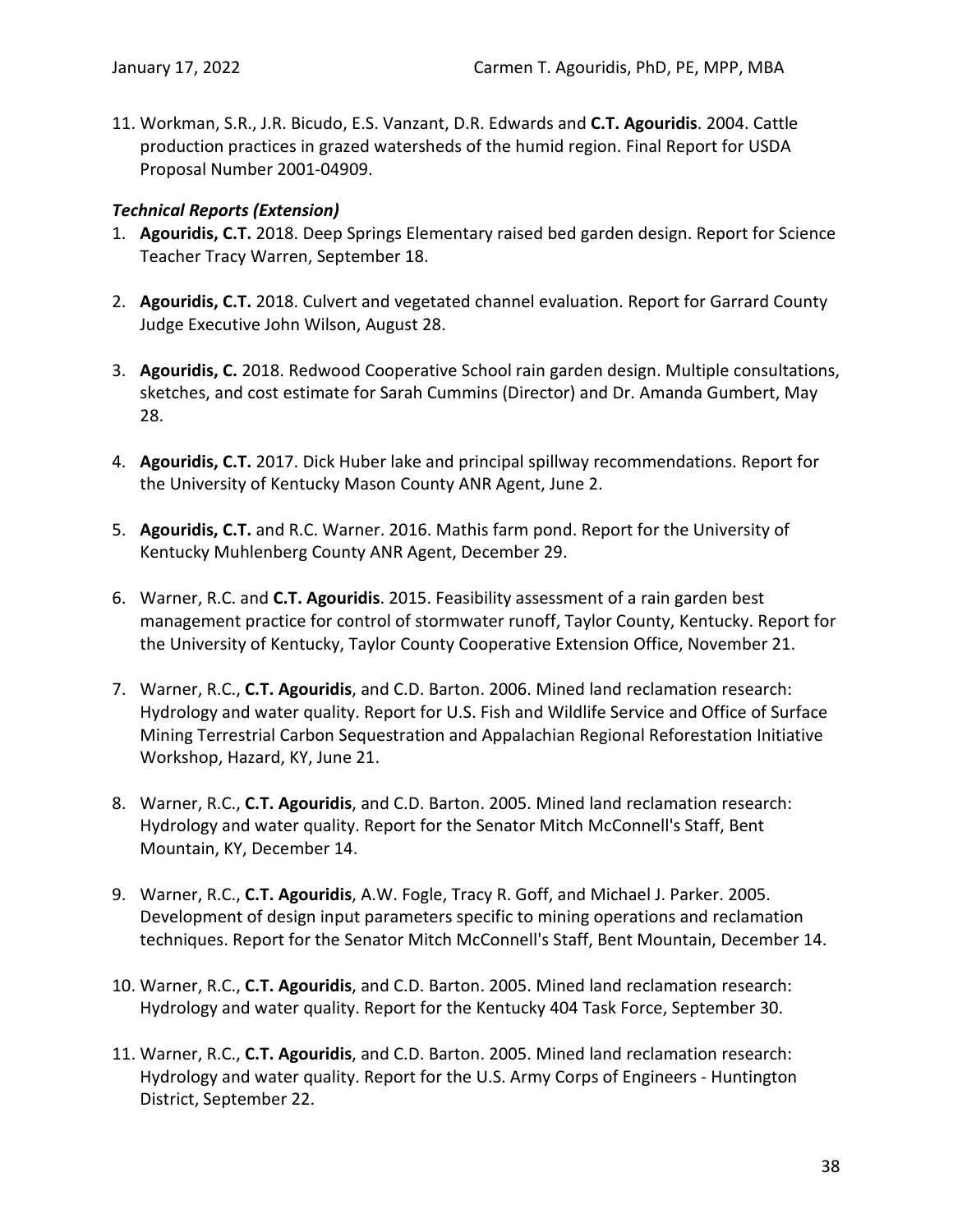- 12. Warner, R.C., **C.T. Agouridis**, and C.D. Barton. 2005. Mined land reclamation research: Hydrology and water quality. Report for the Appalachian Regional Reforestation Initiative Members, August 10.
- 13. Warner, R.C., **C.T. Agouridis**, and C.D. Barton. 2005. Mined land reclamation research: Hydrology and water quality. Report for the Tennessee Office of Surface Mining Inspectors, August 3-4.
- 14. Warner, R.C., **C.T. Agouridis**, and C.D. Barton. 2005. Mined land reclamation research: Hydrology and water quality. Report for the Federal Office of Surface Mining Inspectors, July 12.
- 15. Warner, R.C., **C.T. Agouridis**, and C.D. Barton. 2005. Mined land reclamation research: Hydrology and Water Quality. Report for the Kentucky Science Teachers Association, July 7.
- 16. Warner, R.C., **C.T. Agouridis**, and C.D. Barton. 2005. Carbon sequestration on surface mined lands: Mine land hydrology and sedimentology. Report for the John Lytinski, Terrestrial Sequestration Program Director, National Energy Technology Laboratory, Department of Energy, June 29-30.
- 17. **Agouridis, C.T.**, C.D. Barton and R.C. Warner. 2004. Preliminary scope of work and cost estimate for stream creation and rehabilitation. Report for the Commissioner Susan Bush and Commissioner Lloyd Cress, Frankfort, Kentucky, November 10.
- 18. **Agouridis, C.T.**, C.D. Barton and R.C. Warner. 2004. Preliminary scope of work and cost estimate for stream creation and rehabilitation. Report for the Kentucky Stream Mitigation Review Team, Frankfort, Kentucky, October 26.

### *Newsletter Articles, Popular Press Articles, and White Pages*

- 1. Agouridis, C.T. 2019. Moments, mentors, and ASABE opportunities. *Resource*, March/April, p. 11.
- 2. **Agouridis, C.T.** 2019. KYH2O podcast launches. BAE Extension Newsletter, Issue 6, Spring edition.
- 3. **Agouridis, C.T.** 2018. Become a certified backyard stream steward. BAE Extension Newsletter, Issue 5, Winter edition.
- 4. **Agouridis, C.T.** 2018. Celebrate UK's Water Week by getting your feet wet with Project WET. BAE Extension Newsletter, Issue 4, Fall edition.
- 5. **Agouridis, C.T**. 2018. Coming soon: New programming. BAE Extension Newsletter, Issue 3, Summer edition.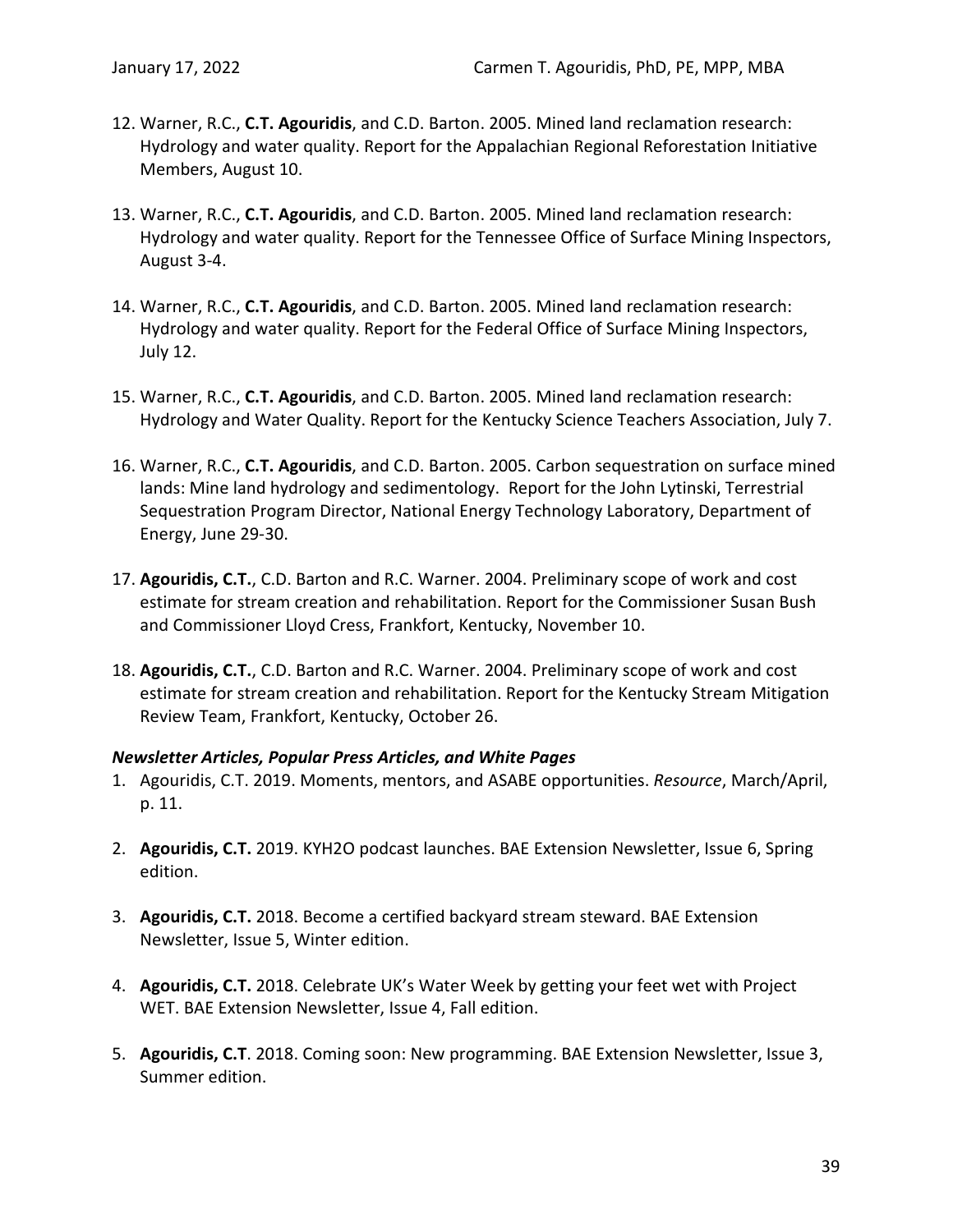- 6. Zipper, C.E., R.J. Krenz, S.E. Sweeten, **C.T. Agouridis**, C.D. Barton, and P.N. Angel. 2018. Establishing riparian woody vegetation for constructed streams on mined lands using the Forestry Reclamation Approach. *Reclamation Matters*, Spring, p. 23-27.
- 7. **Agouridis, C.T**. 2018. Off-farm water crossings. BAE Extension Newsletter, Issue 2, Spring edition.
- 8. **Agouridis, C.T.** 2017. Taking the indoors out: Creating outdoor learning environments. BAE Extension Newsletter, Issue 1, Winter edition.
- 9. **Agouridis, C.T.** 2017. Welcome from *BAE Connections* editorial committee; Alpha Epsilon book drive, Vol 8, Spring edition.
- 10. **Agouridis, C.** 2017. Building a career with passion, calculated risks and hard work. *Water Resources IMPACT* 19(1): 8-9.
- 11. **Agouridis, C.T.** 2016. Welcome from *BAE Connections* editorial committee; Making the move to Extension, AWWA/WEA University of Kentucky Student Chapter, Vol 7, Fall edition.
- 12. **Agouridis, C.T.** 2016. Welcome from *BAE Connections* editorial committee; Cassidy Elementary Science Garden, Vol 6, Spring edition.
- 13. **Agouridis, C.T.** 2015. Stream restoration outreach. Two-page informative document for Drs. Jimmy Henning and Gary Palmer, BAE Extension Meeting, November 24.
- 14. **Agouridis, C.T.** 2015. Stormwater management. Two-page informative document for Drs. Jimmy Henning and Gary Palmer, BAE Extension Meeting, November 24.
- 15. **Agouridis, C.T.** 2015. STEM and environmental education (K-12). Two-page informative document for Drs. Jimmy Henning and Gary Palmer, BAE Extension Meeting, November 24.
- 16. **Agouridis, C.T.**, C.D. Barton, and R.C. Warner. 2015. Guy Cove stream restoration (creation) project. Two-page informative document for Department of Interior Deputy Secretary Kentucky Mine Sites Tour, Hazard, KY, May 28-29.
- 17. **Agouridis, C.T.** 2015. Welcome from *BAE Connections* editorial committee; Butterfly gardens, Vol 5, Fall edition.
- 18. **Agouridis, C.T.** 2015. Welcome from *BAE Connections* editorial committee; Protecting our surface waters, Vol. 4, Spring edition.
- 19. **Agouridis, C.T.** 2014. Welcome from *BAE Connections* editorial committee, Vol. 3, Fall edition.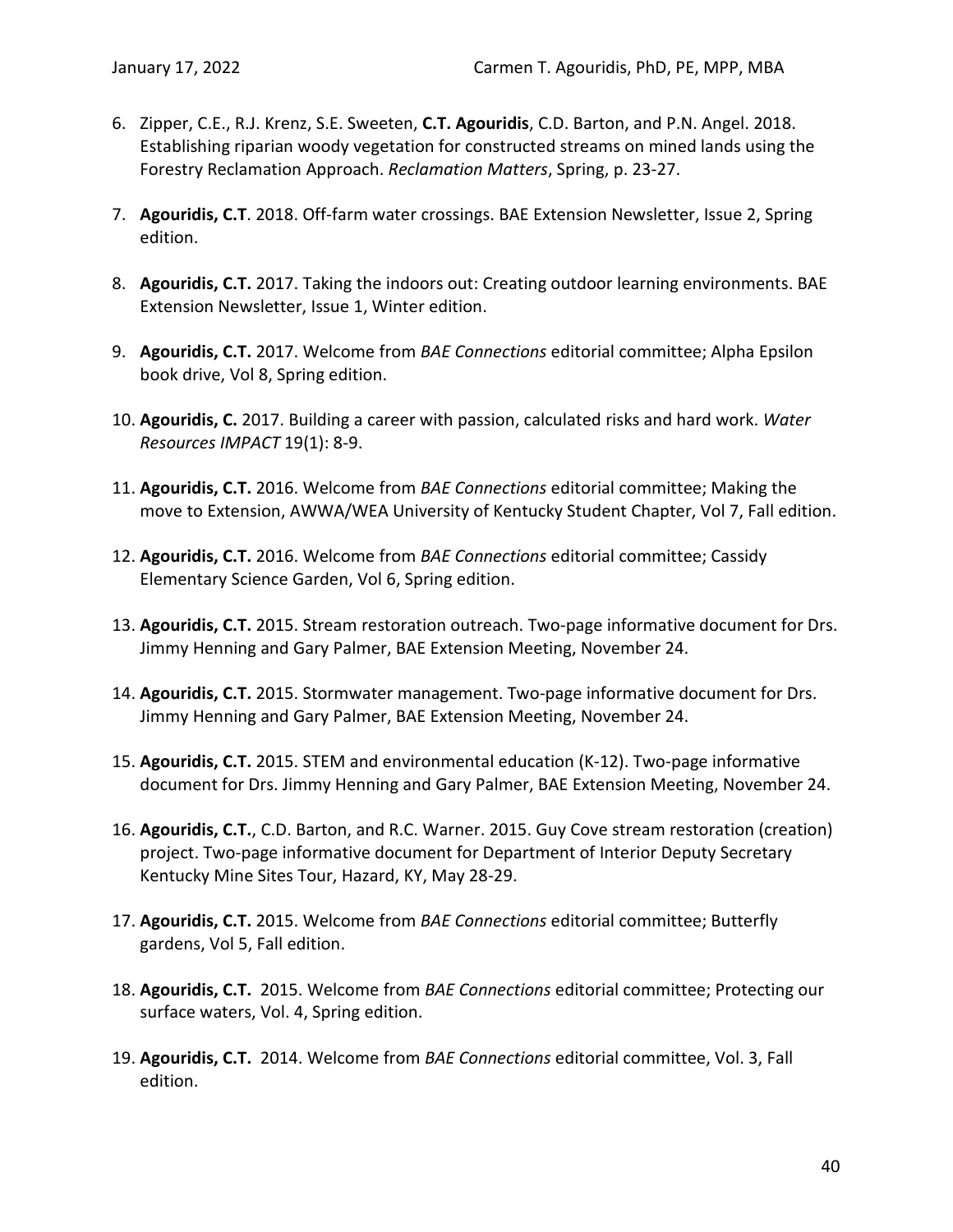- 20. **Agouridis, C.T.** 2014. Welcome from *BAE Connections* editorial committee; Connecting water and the arts, Vol. 2, Spring edition.
- 21. **Agouridis, C.T.** 2013. Welcome from *BAE Connections* editorial committee; Turning horse muck into biochar. BAE Connections, Vol. 1, Fall edition.
- 22. **Agouridis, C.T.,** M. Arthur, and S.J. Wightman. 2010. Introduction to stream restoration and forest ecology: Students gain practical skills and collaboration. NRCM/NRES Newsletter 1(2): 5.
- 23. **Agouridis, C.T.** and O.H. Hoffmann. 2010. Building a rain barrel. PowerPoint presentation to accompany UK Cooperative Extension Service publication HENV2-1.
- 24. **Agouridis, C.T.**, C.D. Barton, and R.C. Warner. 2009. Restoring a watershed. Sustainability Newsletter 1(1): 5. University of Kentucky.
- 25. **Agouridis, C.T.**, C.D. Barton, and R.C. Warner. 2009. Design of a headwater stream system for a head-of-hollow fill. Two-page informative document for Appalachian Regional Reforestation Initiative Conference. Prestonsburg, KY, August 4-6.
- 26. **Agouridis, C.T.**, R.C. Warner and C.D. Barton. 2008. University of Kentucky mined land reclamation: Inventory of expertise and assets. Three-page informative document for Center for Applied Energy Research.
- 27. **Agouridis, C.T.**, R.C. Warner and C.D. Barton. 2008. Design of a headwater stream system for a head-of-hollow fill. One-page informative document for UK Board of Trustees.
- 28. Graves, D.H., C.D. Barton, **C.T. Agouridis**, R.J. Sweigard, and R.C. Warner. 2008. Reforestation of coal-mined lands. Two-page informative document.
- 29. **Agouridis, C.T.** and R.C. Warner. 2006. Reforestation project designated a Commonwealth Collaborative. BAE Link.
- 30. **Agouridis, C.T.** and D.R. Edwards. 2005. BAE study evaluates impacts of cattle grazing on streambank erosion. SARE Newsletter, Spring, 2005. http://www.bae.uky.edu/wq406/publications/Newsletter%20-%20Spring%202005.doc.
- 31. **Agouridis, C.T.** and R.C. Warner. 2004. Robinson Forest stream restoration project. BAE Link, Fall Issue.
- 32. Bicudo, J.R., **C.T. Agouridis**, B. Koostra, and S. Workman. 2003. Cattle production practices in grazed watersheds. Environmental & Natural Resource Issues, ENRI Task Force Newsletter, Fall Issue.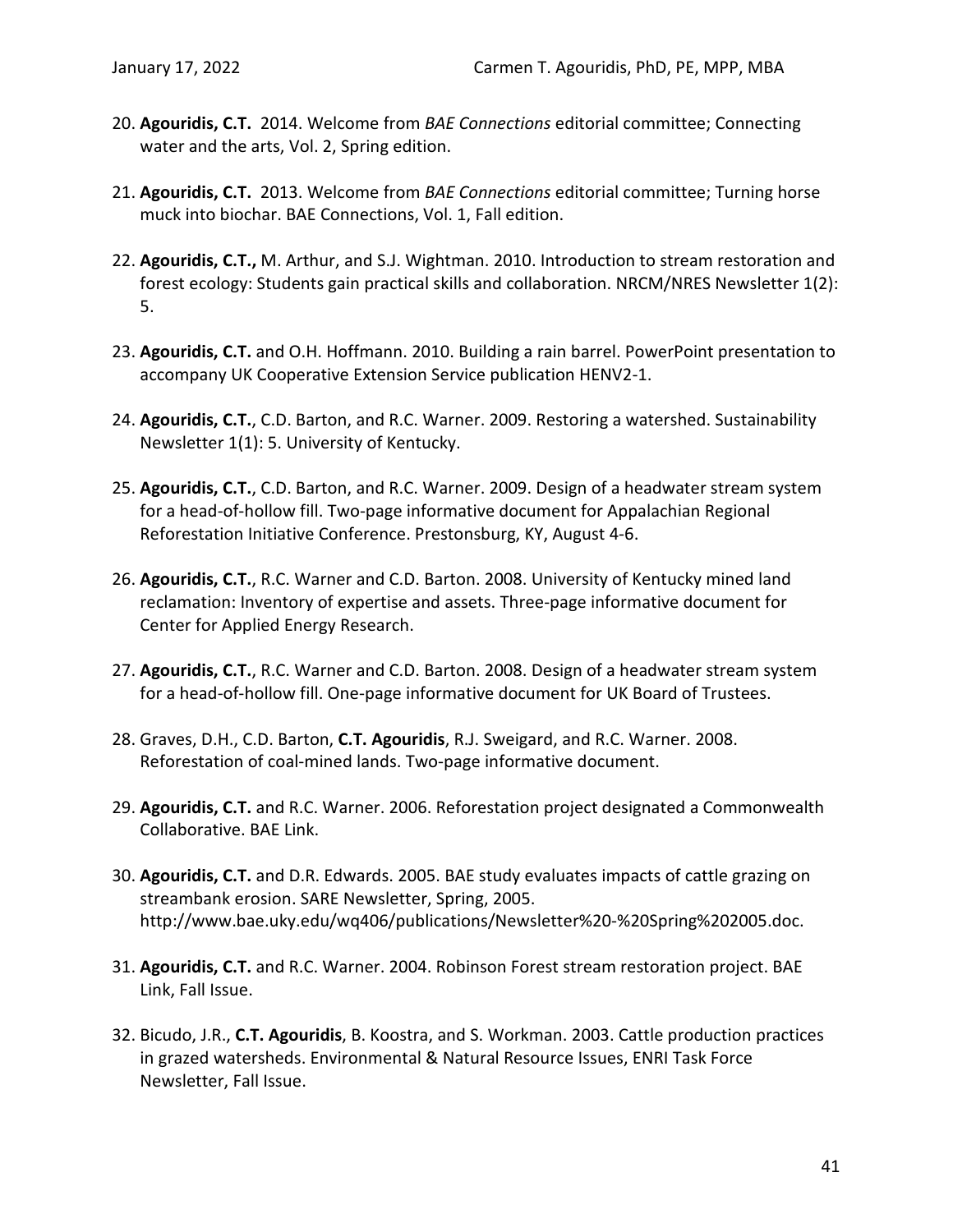- 33. **Agouridis, C.T.** and R.C. Warner. 2003. Creating sustainable high-value forests. BAE Link, Fall Issue.
- 34. **Agouridis, C.T.** and D.R. Edwards. BAE study evaluates impacts of cattle grazing on stream bank erosion. SARE Newsletter, Spring 2003.
- 35. **Agouridis, C.T.** 2002. USDA-CSREES grant funds research on the environmental impacts of cattle production practices. BAE Link, Fall Issue.
- 36. **Agouridis, C.T.** 2002. Alpha Epsilon news. BAE Link, Fall Issue.
- 37. Danao, G. and **C.T. Agouridis**. 2002. New faces at UK. BAE Link, Fall Issue.
- 38. Walton, L. and **C.T. Agouridis**. 2002. News from the Colleges of Agriculture and Engineering. BAE Link, Fall Issue.

# **PRESENTATIONS**

(underline denotes supervised graduate student or technician; italics denotes supervised undergraduate student)

# *Conferences*

- 1. **Agouridis, C.** 2022. Closing plenary session: future vision for science. National Stream Restoration Conference, Nashville, TN, August 1-3.
- 2. Mahoney, T., J. Christensen, H. Golden, C. Lane, G. Evenson, E. White, C. Barton, T. Williamson, K. Fritz, E. D'Amico, K. Sena, and **C. Agouridis**. 2021. Structural watershed controls on headwater streamflow permanence: a process-based modeling approach. American Geophysical Union, New Orleans, LA, December 16.
- 3. Mahoney, T., J. Christensen, H. Golden, C. Lane, G. Evenson, E. White, K. Fritz, E. D'Amico, C. Barton, T. Williamson, K. Sena, and **C. Agouridis**. 2021. Advancing prediction of headwater flow permanence and stream expansion and contraction using a process-based hydrologic model. Kentucky Water Resources Annual Symposium, Lexington, KY, September 13.
- 4. **Agouridis, C.** 2021. Taking the indoors out: involving students in the creation of outdoor learning spaces on a university campus. Virtual 2021 ASABE Annual International Meeting, July 12-16.
- 5. Mahoney, T., J. Christensen, H. Golden, G. Evenson, C. Lane, E. D'Amico, C. Barton, T. Williamson, K. Fritz, K. Sena, E. White, and **C. Agouridis**. 2021. Advancing flow permanence prediction in headwater streams with semi-distributed hydrologic modeling. Society of Freshwater Science Virtual Meeting, May 23-27.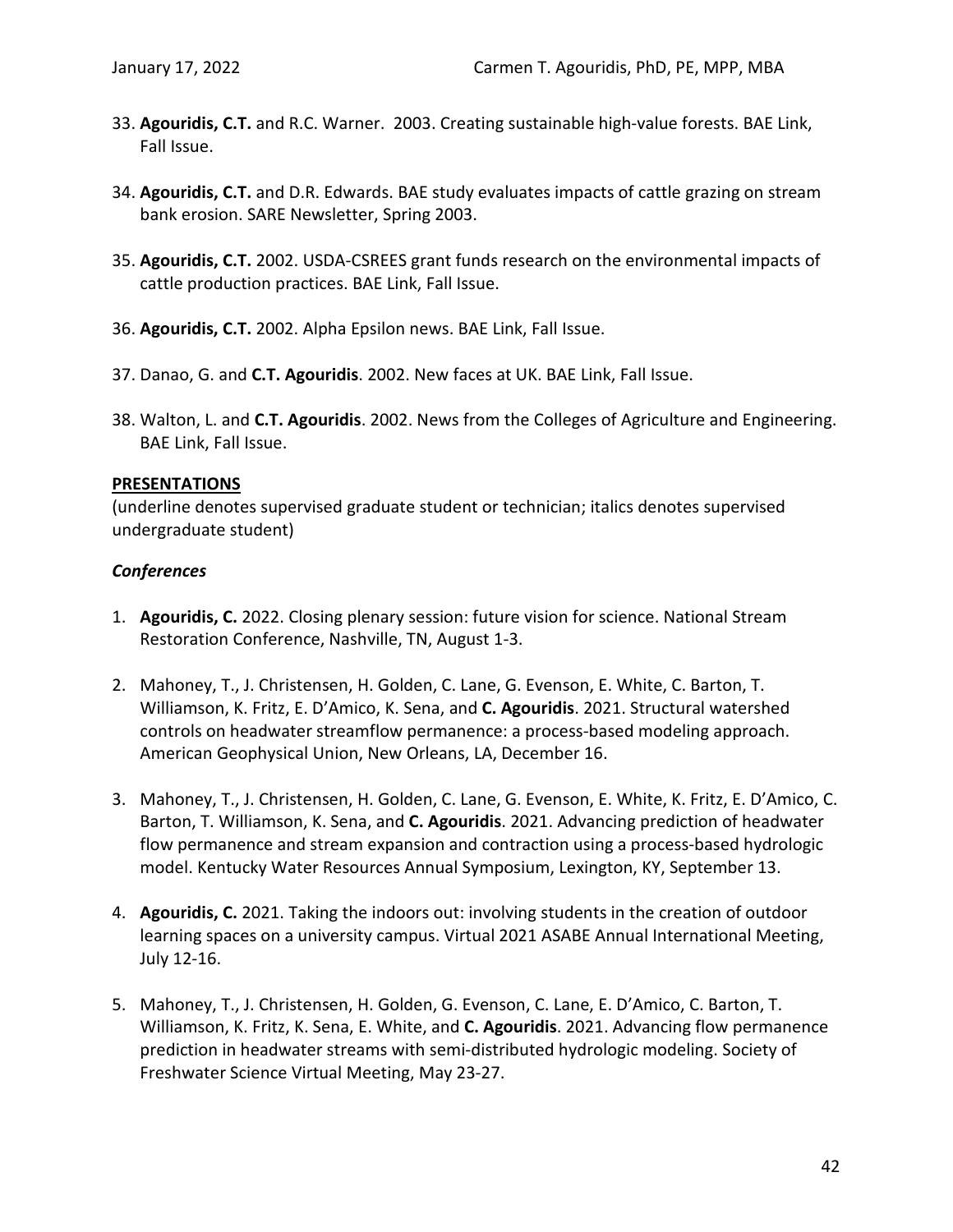- 6. Sahoo, D., I. Chaubey, **C. Agouridis**, S. Mukhtar, and S. Hunt. 2020. Career paths for an NRES member in research, teaching, extension, agencies, and industries. 2020 ASABE Annual International Meeting, Omaha, NE, July 12-15.
- 7. Crankshaw, C., **C. Agouridis**, B. Ford, and C. Barton. 2020. Evaluating the biotic condition of restored streams in Kentucky's Inner Bluegrass region. 2020 ASABE Annual International Meeting, Omaha, NE, July 12-15.
- 8. Barton, C.D., T.N. Williamson, **C.T. Agouridis**, K.M. Yeager, W.E. Bond, and M. Gertliz. 2020. Evaluating the influence of the Forestry Reclamation Approach on hydrology on Appalachian coal mines. 2020 National Meeting of the American Society of Mining and Reclamation, Duluth, MN, June 7-11.
- 9. Bidelspach, D., G. Jennings. **C. Agouridis**, L. Forbes, and M. Geenen. 2020. Watershed response factor as a tool for assessing stream channel geomorphic conditions. World Environmental and Water Resources Congress Watershed Management Conference, Henderson, NV, May 20-21. *Abstract accepted but conference was cancelled due to COVID-19.*
- 10. Gumbert, A. and **C. Agouridis**. 2020. University partnerships for stormwater outreach and instruction. Clean Water Professionals of Kentucky & Tennessee, Webinar, May 19.
- 11. Turkington, A., L. Cagle, and **C. Agouridis**. 2020. Kentucky Climate Consortium: transforming tomorrow by connecting Kentuckians to address climate concern. Kentucky Water Resources Annual Symposium, Lexington, KY. *Abstract accepted but conference was postponed due to COVID-19.*
- 12. Wesner, J., G. Baker, R. Cook, **C. Agouridis**, and M. Oehler. 2020. Ag & Bio Career Paths Panel. Southeast ASABE Virtual Rally, March 27.
- 13. **Agouridis, C.** and E. Crocker. 2019. Kentucky Master Naturalist Program. North American Association for Environmental Education, Lexington, KY, October 16-19.
- 14. **Agouridis, C.** and A. Gumbert. 2019. A River of Words on My Backyard Stream. North American Association for Environmental Education, Lexington, KY, October 16-19.
- 15. **Agouridis, C.**, S. Austen, B. Ford, and C. Barton. 2019. Using stream restoration to improve hydrology and water quality in an urban watershed. 2019 ASABE Annual International Meeting, Boston, Massachusetts, July 7-10.
- 16. Husic, A., J. Fox., N. Al-Aamery, W. Ford**, C. Agouridis**, and J. Backus. 2019. Sediment and nitrogen stable isotopes and numerical modeling show hot moments, hot spots, and environmental drivers in the surficial fine-grained laminae of karst beds. World Environmental and Water Resources Congress (EWRI-ASCE), Pittsburg, PA, May 19-23.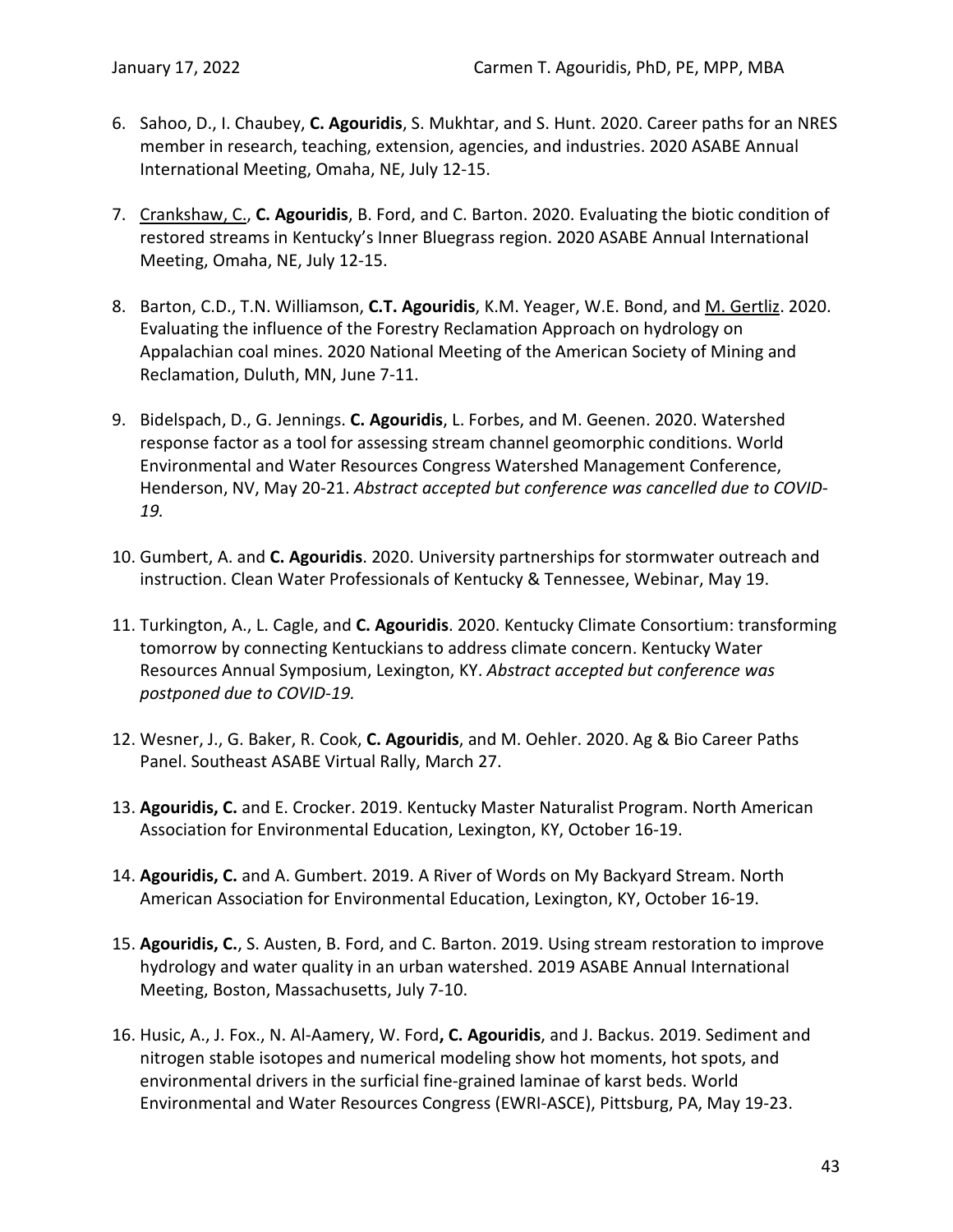- 17. **Agouridis, C.** and B. Ragland. 2019. Stormwater and solar energy at the University of Kentucky. Midwest QUAD, Lexington, KY, April 11.
- 18. Cagle, L. and **C. Agouridis**. 2019. Evaluating and addressing climate awareness and water in Kentucky. Kentucky Water Resources Annual Symposium, Lexington, KY, March 25.
- 19. Gerlitz, M., E. Adams, L. Bettel, A. Husic, J. Fox, W. Ford, J. Backus, E. Pollock, J. Zhu, C. Taylor, **C. Agouridis**, and S. Workman. 2019. Measuring and modeling morphologic processes in karst to sustain water resources in the future. Kentucky Water Resources Annual Symposium, Lexington, KY, March 25.
- 20. **C. Agouridis** and A. Gumbert. 2018. Kentucky Backyard Streams Program. 2018. North Central Region One Water Action Forum, Indianapolis, IN, December 11-13.
- 21. Husic, A., J. Fox, E. Adams, E. Pollock, W. Ford, **C. Agouridis**, C. Taylor, and J. Backus. 2018. Nitrate removal in a phreatic karst conduit: Estimating nitrification and denitrification rates using stable isotopes and numerical modeling. American Geophysical Union, Washington, D.C., December 10-14.
- 22. **Agouridis, C.**, N. Braga, E. Crocker, C. Barton, J. Bender, M. Dixon, S. Greb, A. Gumbert, G. Henderson, J. Hubbard-Sanchez, W. Long, B. Newton, R. Paratley, W. Sanderson, M. Springer, J. Stottman, and L. Thomas. 2018. The Kentucky Master Naturalist Program. 8<sup>th</sup> Annual Sustainability Forum. Lexington, KY, December 6.
- 23. **Agouridis, C.,** E. Crocker, and Jennifer Hubbard-Sánchez. 2018. The Kentucky Master Naturalist Program. Kentucky Association for Environmental Education 42<sup>nd</sup> Annual Conference, Berea, Kentucky, September 6-8.
- 24. **Agouridis, C.** and E. Crocker. 2018. Discovering your inner scientist and engineer. Kentucky Association for Environmental Education 42<sup>nd</sup> Annual Conference, Berea, Kentucky, September 6-8.
- 25. **Agouridis, C.T.** 2018. Building an ecological engineer's toolbox using stream restoration. 2018 ASABE Annual International Meeting, Detroit, Michigan, July 30-August 1.
- 26. **Agouridis, C.T**., *E. Remley*, S. Austen, and M. Gerlitz. 2018. Using citizen science to evaluate the success of urban stream restoration projects. 2018 ASABE Annual International Meeting, Detroit, Michigan, July 30-August 1.
- 27. Salazar, D., **C. Agouridis**, C. Coomer, and M. Pennell. 2018. Speaking my language: effectively communicating your research. 4<sup>th</sup> Annual University of Kentucky Postdoctoral Research Symposium, Lexington, KY, June 1.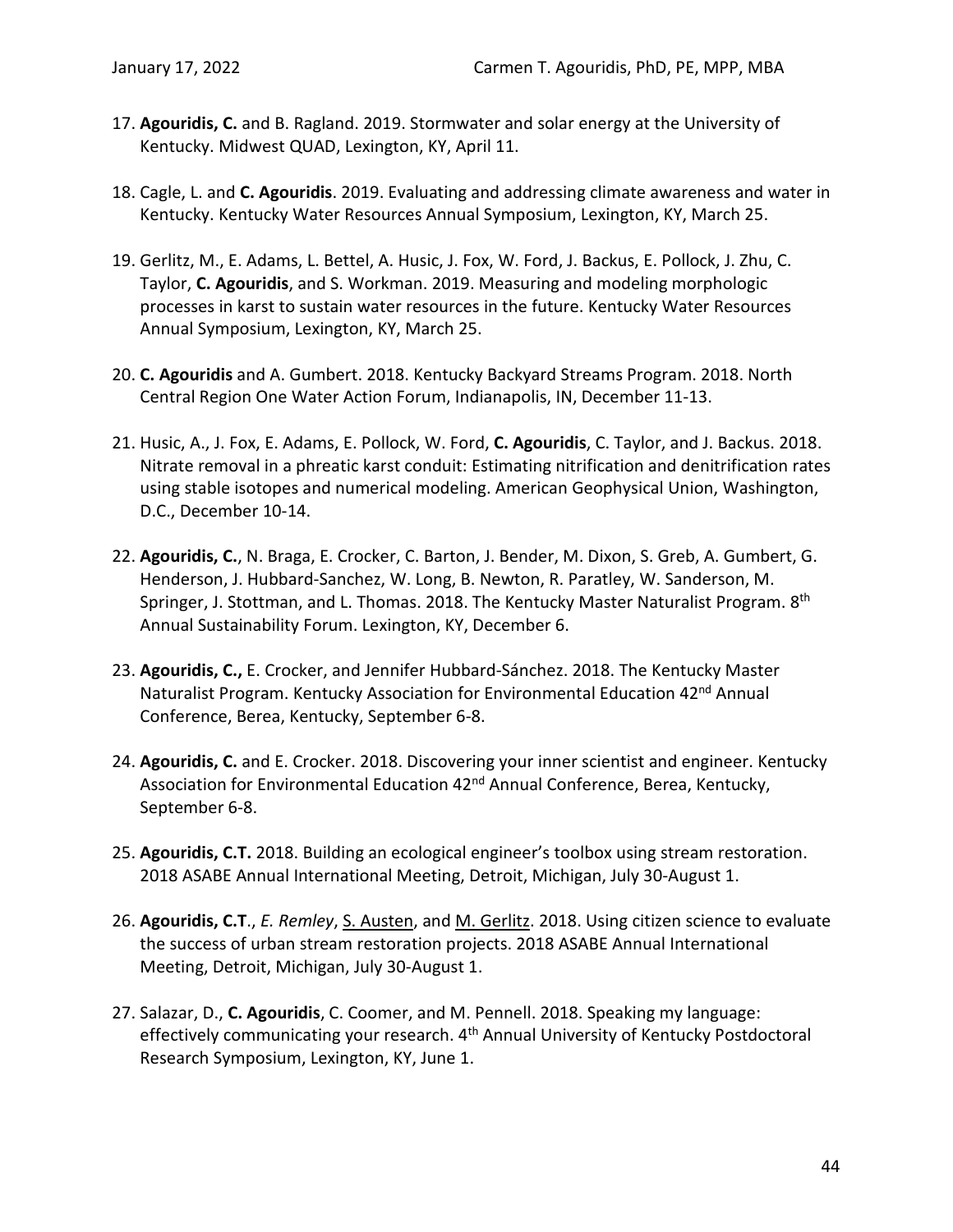- 28. Husic, A., E. Adams, J. Fox, W. Ford, J. Backus, E. Pollock, C. Taylor, A. Rexroat, **C. Agouridis**, J. Currens, and S. Workman. 2018. Water, sediment, and nutrients data streams in a fluviokarst watershed in Kentucky Bluegrass: Insights from elemental, isotopic, and highresolution sensor data. Kentucky Water Resources Annual Symposium, Lexington, KY, March 19.
- 29. Austen, S. and **C. Agouridis**. 2018. Effects of stream restoration on pollutant load reductions in an urban watershed. Kentucky Water Resources Annual Symposium, Lexington, KY, March 19.
- 30. Edwards, D., **C. Agouridis**, and S. Austen. 2018. Variations in soil saturated hydraulic conductivity across multiple land uses in Fayette County, Kentucky. Kentucky Water Resources Annual Symposium, Lexington, KY, March 19.
- 31. Husic, A., J. Fox, W. Ford, **C. Agouridis**, J. Currens, and C. Taylor. 2017. Nitrogen fate in a phreatic fluviokarst watershed: a stable isotope, sediment tracing, and numerical model approach. American Geophysical Union Fall Meeting, New Orleans, LA, December 11-15.
- 32. Gerlitz, M., **C. Agouridis**, and C. Barton. 2017. Hydrologic study of mine reclamation sites in eastern Kentucky coalfields. 7<sup>th</sup> Annual Sustainability Forum. Lexington, KY, December 6.
- 33. *Remley, E*. and **C. Agouridis**. 2017. Using citizen science to evaluate the success of urban stream restoration projects. 7<sup>th</sup> Annual Sustainability Forum. Lexington, KY, December 6. 2<sup>nd</sup> **Place Award for Best Undergraduate Poster**.
- 34. Gumbert, A. and **C. Agouridis**. 2017. A river of words in a backyard stream. 41st Annual Conference, Bridging the Gap: Discovering Opportunities for Collaboration & Partnerships, Kentucky Association for Environmental Education. Gilbertsville, KY, September 7-9.
- 35. **Agouridis, C.** 2017. Beyond the traditional classroom: Creating outdoor learning environments. 2017 ASABE Annual International Meeting, Spokane, WA, July 17-19.
- 36. Austen, S., D. Edwards, **C. Agouridis**, and L. Ormsbee. 2017. Influence of land use on soil bulk density, infiltration, and NRCS runoff curve number. 2017 ASABE Annual International Meeting, Spokane, WA, July 17-19.
- 37. Husic, A., J. Fox, W. Ford, **C. Agouridis**, J. Currens, C. Taylor, and S. Workman. 2017. Investigating sediment and nitrate dynamics using stable isotope sediment rracing and numerical modeling in a fluviokarst watershed. World Environmental and Water Resources Congress (EWRI-ASCE), Sacramento, CA, May 21-25.
- 38. **Agouridis, C.** 2017. Reaching Out in the SEC. SEC Academic Conference: The future of water, regional collaboration on shared climate, coastlines, and watersheds. Mississippi State University, Starkville, MS, March 27-28.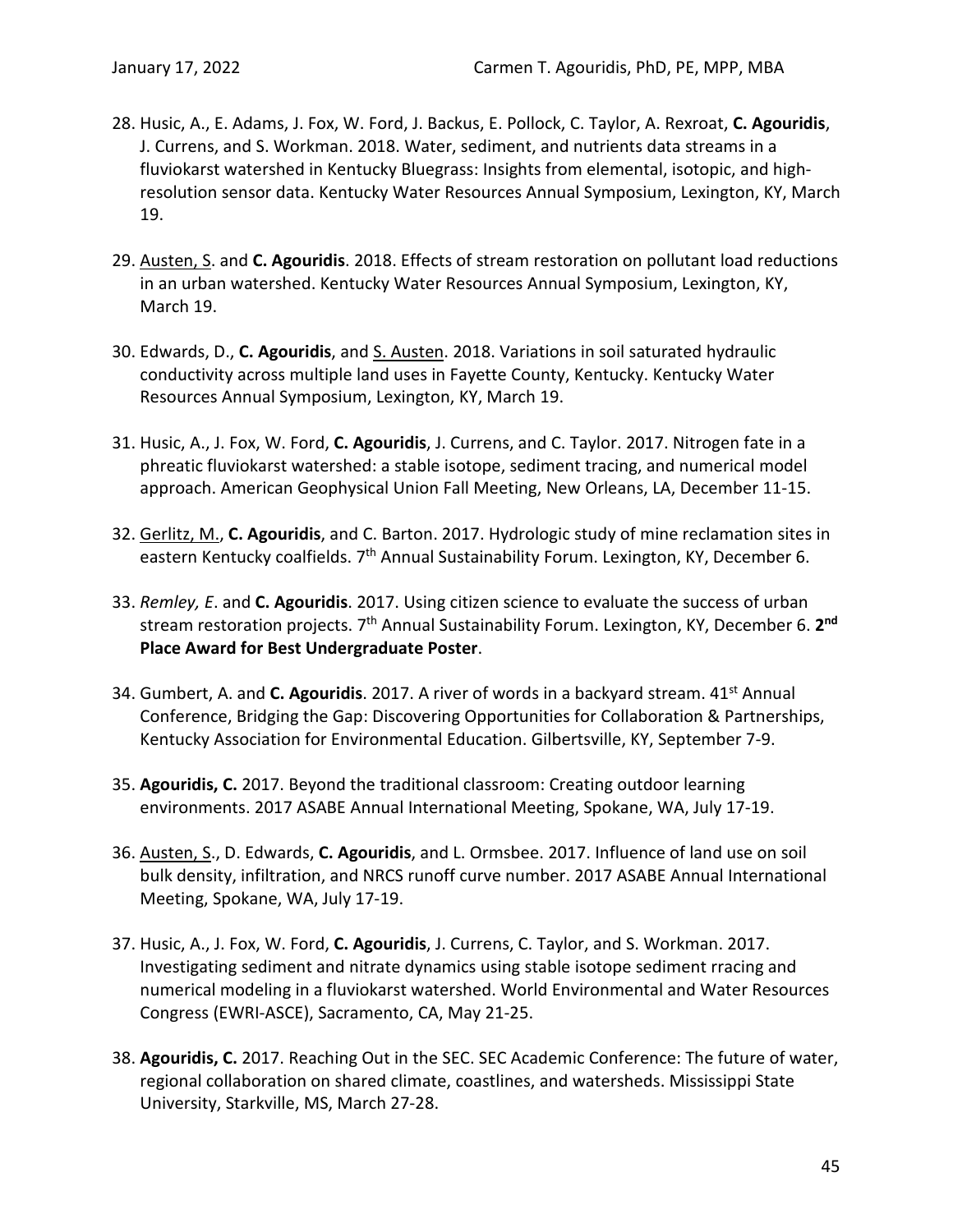- 39. Berry, A., and **C. Agouridis**. 2017. Bankfull regional curves and hydraulic geometry curves for the eastern Kentucky coalfields. Kentucky Water Resources Annual Symposium, Lexington, KY, March 20. Plenary Session.
- 40. **Agouridis, C.** and M. Sama. 2017. The benefits of staying local the Kentucky Section of the American Society of Agricultural and Biological Engineers. Kentucky Water Resources Annual Symposium, Lexington, KY, March 20.
- 41. Austen, S., D. Edwards, **C. Agouridis**, and L. Ormsbee. 2017. Influence of land use on soil bulk density, infiltration, and NRCS runoff curve number. Kentucky Water Resources Annual Symposium, Lexington, KY, March 20.
- 42. Husic, A., J. Fox, W. Ford, **C. Agouridis**, J. Currens, and C. Taylor. 2017. Sediment nitrogen and nitrate dynamics of a fluviokarst system in the Bluegrass Region: Isotopic and numerical modeling investigations. Kentucky Water Resources Annual Symposium, Lexington, KY, March 20.
- 43. Austen, S., D. Edwards, **C. Agouridis**, and L. Ormsbee. 2016. Assessment of urban curve numbers in Fayette County. Kentucky Section of the American Society of Civil Engineers Annual Meeting. Lexington, KY, October 14.
- 44. **Agouridis, C.**, T. Sanderson, and K. Fehr. 2016. Creating engaged learners with a science garden. Kentucky Association for Environmental Education 40<sup>th</sup> Annual Conference, Jamestown, KY, September 23-24.
- 45. **Agouridis, C**. 2016. Teaching engineering and science using a project-based service-learning format. 2016 ASABE Annual International Meeting, Orlando, FL, July 17-20.
- 46. Berry, A. and **C. Agouridis**. 2016. Bankfull regional curves and hydraulic geometry curves for the eastern Kentucky coalfields. 2016 ASABE Annual International Meeting, Orlando, FL, July 17-20.
- 47. **Agouridis, C.,** K. Wright, and C. Barton. 2016. Long-term effects of forestry best management practices on hydrology and water chemistry in three Appalachian headwater catchments. 2016 ASABE Annual International Meeting, Orlando, FL, July 17-20.
- 48. **Agouridis, C.T.** 2016. Integrating stream restoration into mined land reclamation: A focus on Appalachia. University of Kentucky Earth and Environmental Sciences Rast-Holbrook Seminar Series, Lexington, KY, April 21.
- 49. Gallagher, C.J, A.H. Sawyer, **C.** Agouridis, and W. Blackburn-Lynch. 2016. Restoring surface water/groundwater connectivity in an Appalachian headwater stream on surface mined lands (Guy Cove, Kentucky). North-Central GSA Annual Meeting, Urbana-Champaign, IL, April 18.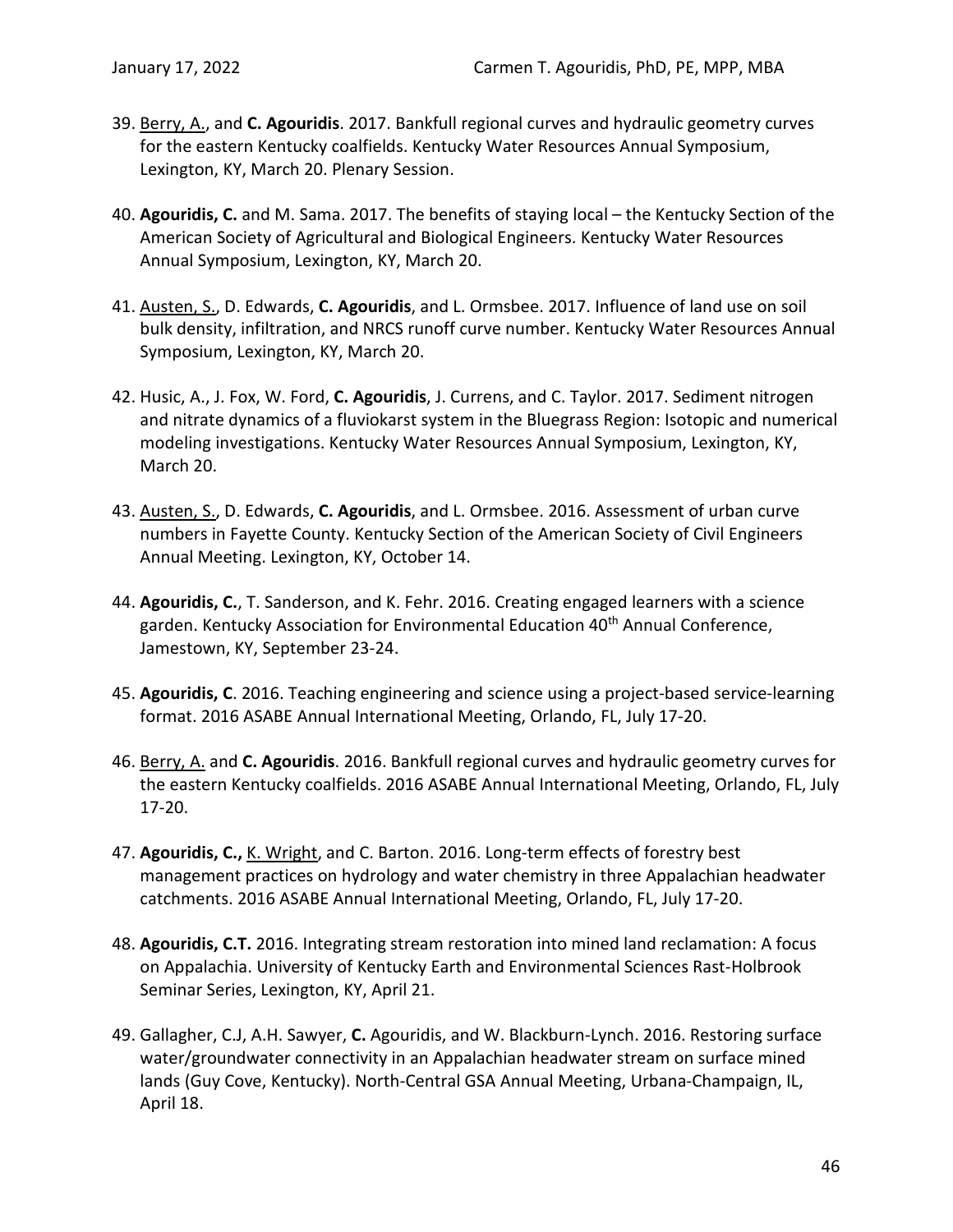- 50. Wright, K., **C. Agouridis**, and C. Barton. 2016. Long-term effects of forestry best management practices on hydrology and water chemistry in three Appalachian headwater catchments. Kentucky Water Resources Annual Symposium, Lexington, KY, March 28.
- 51. Husic, A., J. Fox, **C. Agouridis**, J. Currens, S. Workman, W. Ford, and C. Taylor. 2015. Terrestrial and aquatic carbon fate and transport in a temperate fluviokarst watershed. American Geophysical Union Fall Meeting, San Francisco, CA, December 14-18.
- 52. Villines, J., **C.T. Agouridis**, R.C. Warner, and C.D. Barton. 2015. Using GIS to delineate headwater stream origins in the Appalachian coalfields of Kentucky. 2015 ASABE Annual International Meeting, New Orleans, LA, July 26-29.
- 53. Barton, C.D., T. Littlefield, **C.T. Agouridis**, C. Hoy, and A. Drayer. 2015. Hydrologic characterization of three headwater mountain wetlands in southeastern Kentucky, USA. 2015 ASABE Annual International Meeting, New Orleans, LA, July 26-29.
- 54. Koeninger, N., M. Montross, **C.T. Agouridis**, A. Turner, and J. Jackson. 2015. Determining soil erosion with varying corn stover cover factors. 2015 ASABE Annual International Meeting, New Orleans, LA, July 26-29.
- 55. *Qualls, T.*, **C. Agouridis**, and M. Kulshrestha. 2015. Development of a methodology to determine antibiotic concentrations in runoff samples. 2015 ASABE Annual International Meeting, New Orleans, LA, July 26-29.
- 56. Blackburn-Lynch, W., **C.T. Agouridis**, C.D. Barton, and R.C. Warner. 2015. Impacts of flooding on forested headwater streams. 2015 ASABE Annual International Meeting, New Orleans, LA, July 26-29.
- 57. Burnette, M. and **C.T. Agouridis**. 2015. Hydraulic controls on hyporheic exchange in restored and natural systems: A review. 2015 ASABE Annual International Meeting, New Orleans, LA, July 26-29.
- 58. *Smith, S.*, **C. Agouridis**, and R. Warner. 2015. Constructing and testing of a low permeability barrier using weathered mine spoil. 2015 Joint Conference, 32<sup>nd</sup> Annual Meeting of the American Society of Mining and Reclamation and 9<sup>th</sup> Annual Meeting of the Appalachian Regional Reforestation Initiative, Lexington, KY, June 7-11.
- 59. Blackburn-Lynch, W., **C. Agouridis**, C. Barton, and R. Warner. 2015. Hydrologic assessment of a stream created on mined land. 2015 Joint Conference, 32<sup>nd</sup> Annual Meeting of the American Society of Mining and Reclamation and 9<sup>th</sup> Annual Meeting of the Appalachian Regional Reforestation Initiative, Lexington, KY, June 7-11.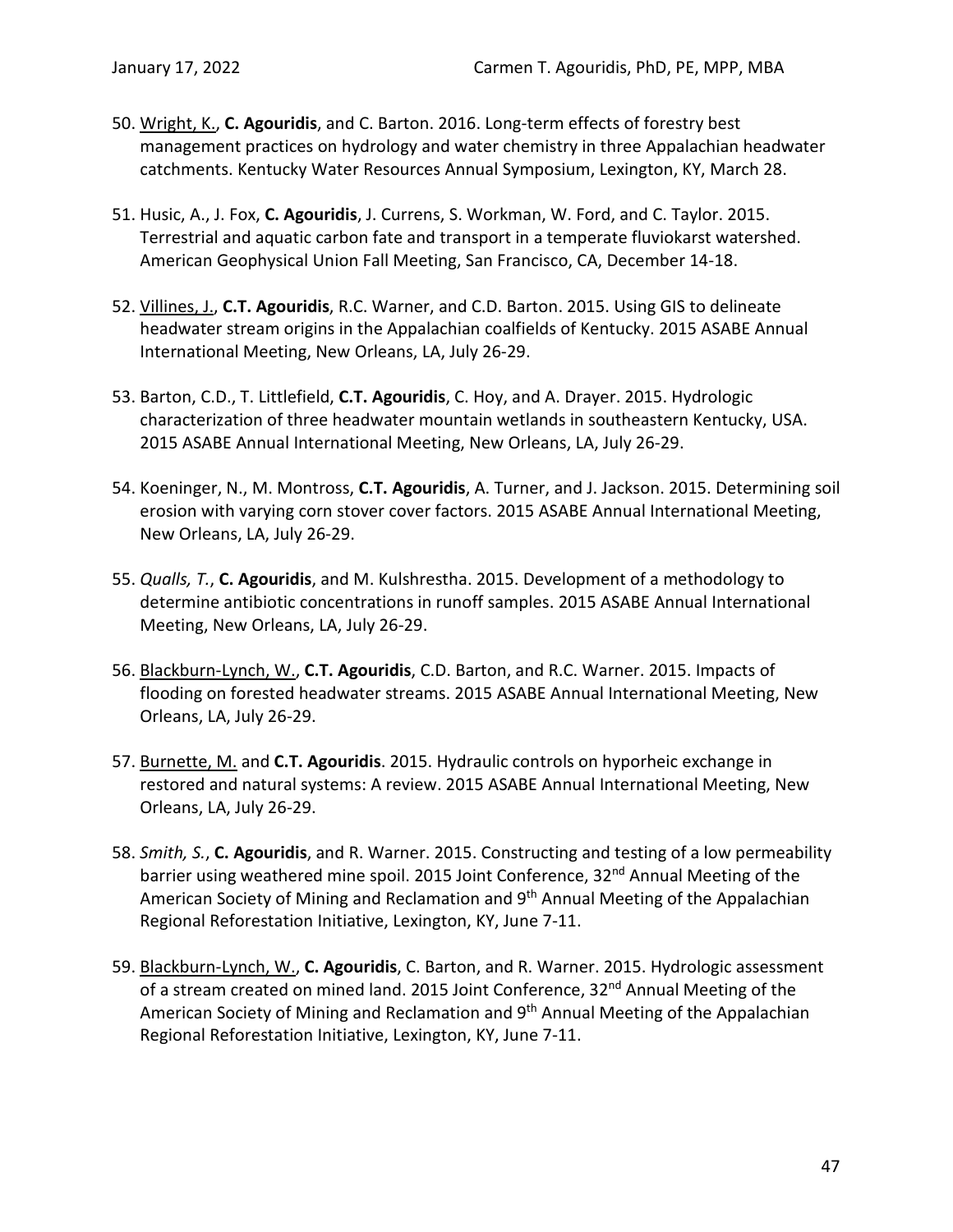- 60. Burnette, M., L. Ormsbee, and **C. Agouridis** 2015. Validation of the NRCS curve number for continuous simulation in urban watersheds. EWRI World Environmental & Water Resources Congress, 12th Urban Water Management Symposium, Austin, TX, May 17-21.
- 61. Husic, A., J. Fox, **C. Agouridis**, J. Currens, S. Workman, W. Ford, and C. Taylor. 2015. Investigation of source, fate, and transport of sediments in a karst dominated watershed. EWRI World Environmental & Water Resources Congress, 12<sup>th</sup> Urban Water Management Symposium, Austin, TX, May 17-21.
- 62. *Qualls, T.*, **C. Agouridis**, and M. Kulshrestha. 2015. Development of a methodology to determine antibiotic concentrations in runoff samples. Oklahoma State University Student Water Conference, Stillwater, OK, March 26-27. Awarded **Outstanding Undergraduate Poster.**
- 63. Blackburn-Lynch, W. and **C. Agouridis**. 2015. Comparison of regional curves and hydraulic geometry curves for physiographic provinces across the U.S. Oklahoma State University Student Water Conference, Stillwater, OK, March 26-27. Awarded **Outstanding Graduate Student Poster.**
- 64. Husic, A., J. Fox, **C. Agouridis**, J. Currens, S. Workman, W. Ford, and C. Taylor. 2015. Sediment organic carbon fate and transport mechanisms in a fluvial karst system in the Bluegrass Region. Kentucky Water Resources Research Institute Annual Symposium, Lexington, KY, March 9.
- 65. Husic, A., J. Fox, **C. Agouridis**, J. Currens, S. Workman, W. Ford, and C. Taylor. 2015. Sediment organic carbon fate and transport mechanisms in a fluvial karst system in the Bluegrass Region. Posters-at-the-Capital, Frankfort, KY, February 19.
- 66. *Smith, S.*, **C. Agouridis**, and R. Warner. 2014. Constructing a low permeability barrier using mine spoil. 4<sup>th</sup> Annual TFISE Research Showcase. Lexington, KY, December 1.
- 67. *Norton. R.*, **C. Agouridis**. 2014. Transforming a detention basin overlying bedrock into a rain garden: How well does it perform hydrologically? 4<sup>th</sup> Annual TFISE Research Showcase. Lexington, KY, December 1.
- 68. *Qualls, T.*, **C. Agouridis**, and M. Kulshrestha. 2014. Development of a methodology to determine antibiotic concentrations in runoff samples. 4<sup>th</sup> Annual TFISE Research Showcase. Lexington, KY, December 1.
- 69. Blackburn-Lynch, W. and **C. Agouridis**. 2014. Comparison of regional curves and hydraulic geometry curves for physiographic provinces across the U.S. 4<sup>th</sup> Annual TFISE Research Showcase. Lexington, KY, December 1.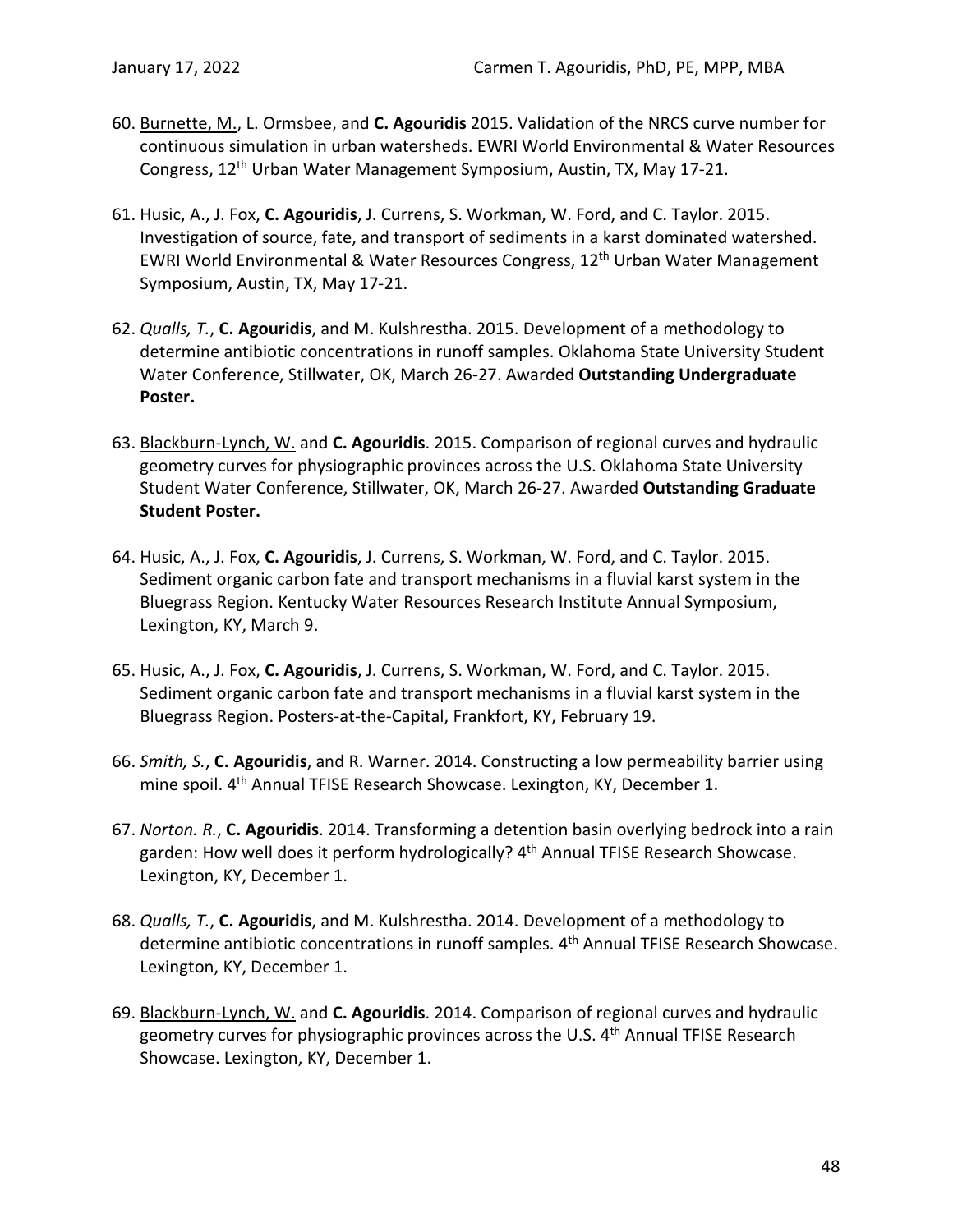- 70. Bell, S. S. Tedder, **C. Agouridis**, M. Arthur, and A. Fryar. 2014. Greenhouse: A place-based sustainability living learning program. AASHE Conference and Expo: Innovation for Sustainable Economies and Communities, Portland, OR, October 26-29.
- 71. Gumbert, A., C. Hanley, **C. Agouridis**, K. Taylor, and E. Edwards. 2014. Snapped: Using photojournalism to connect to your watershed. 2014 Water Education Summit, Asheville, NC, September 8-10.
- 72. Ford, W., J. Fox, **C.T. Agouridis**, G. Brion. 2014. Development of nitrogen model to simulate the fluvial nitrogen budget. 10<sup>th</sup> Annual Kentucky Innovation and Entrepreneurship Conference, Louisville, KY, September 5.
- 73. Sena, K.L., C.D. Barton, P. Angel, S. Hall, **C.T. Agouridis**, and R. Warner. 2014. Mine spoil type influences growth of planted hardwoods and naturally colonizing understory vegetation on experimental reforestation plots in Pike County, Kentucky. Conference on Ecological and Ecosystem Restoration (CEER), New Orleans, LA, July 28-August 1.
- 74. Blackburn-Lynch, W., **C.T. Agouridis**, C.D. Barton, R.C. Warner, and T. Maupin. 2014. A hydrologic assessment of a stream created on mined lands. 2014 ASABE and CSBE/SCGAB Annual International Meeting, Montreal, Quebec Canada, July 13-16.
- 75. Blackburn-Lynch, W., **C. Agouridis**, and J. Foresman. 2014. Comparison of regional curves and hydraulic geometry curves for physiographic provinces across the U.S. 2014 ASABE and CSBE/SCGAB Annual International Meeting, Montreal, Quebec Canada, July 13-16.
- 76. Enlow, H., **C.T. Agouridis**, D. Edwards, L. Ormsbee. 2014. Comparison of composite sample concentration and FWMC for rainfall simulation studies. 2014 ASABE and CSBE/SCGAB Annual International Meeting, Montreal, Quebec Canada, July 13-16.
- 77. Enlow, H., **C.T. Agouridis**, D. Edwards, L. Ormsbee. 2014. Effect of alum on reducing surface transport of veterinary antibiotics. 2014 ASABE and CSBE/SCGAB Annual International Meeting, Montreal, Quebec Canada, July 13-16.
- 78. McMaine, J., **C.T. Agouridis**, R.C. Warner, C.D. Barton. 2014. Hydrologic characterization of a rain garden mitigating stormwater runoff from a commercial area. 2014 ASABE and CSBE/SCGAB Annual International Meeting, Montreal, Quebec Canada, July 13-16.
- 79. *Norton, R.* and **C.T. Agouridis**. 2014. Transforming a detention basin overlying bedrock into a rain garden: How well does it perform hydrologically? 2014 ASABE and CSBE/SCGAB Annual International Meeting, Montreal, Quebec Canada, July 13-16.
- 80. Warner, R.C., D. Scott, **C.T. Agouridis**, O. Hoffmann. 2014. Design of weep berms for Appalachian contour and area surface coal mining. 2014 ASABE and CSBE/SCGAB Annual International Meeting, Montreal, Quebec Canada, July 13-16.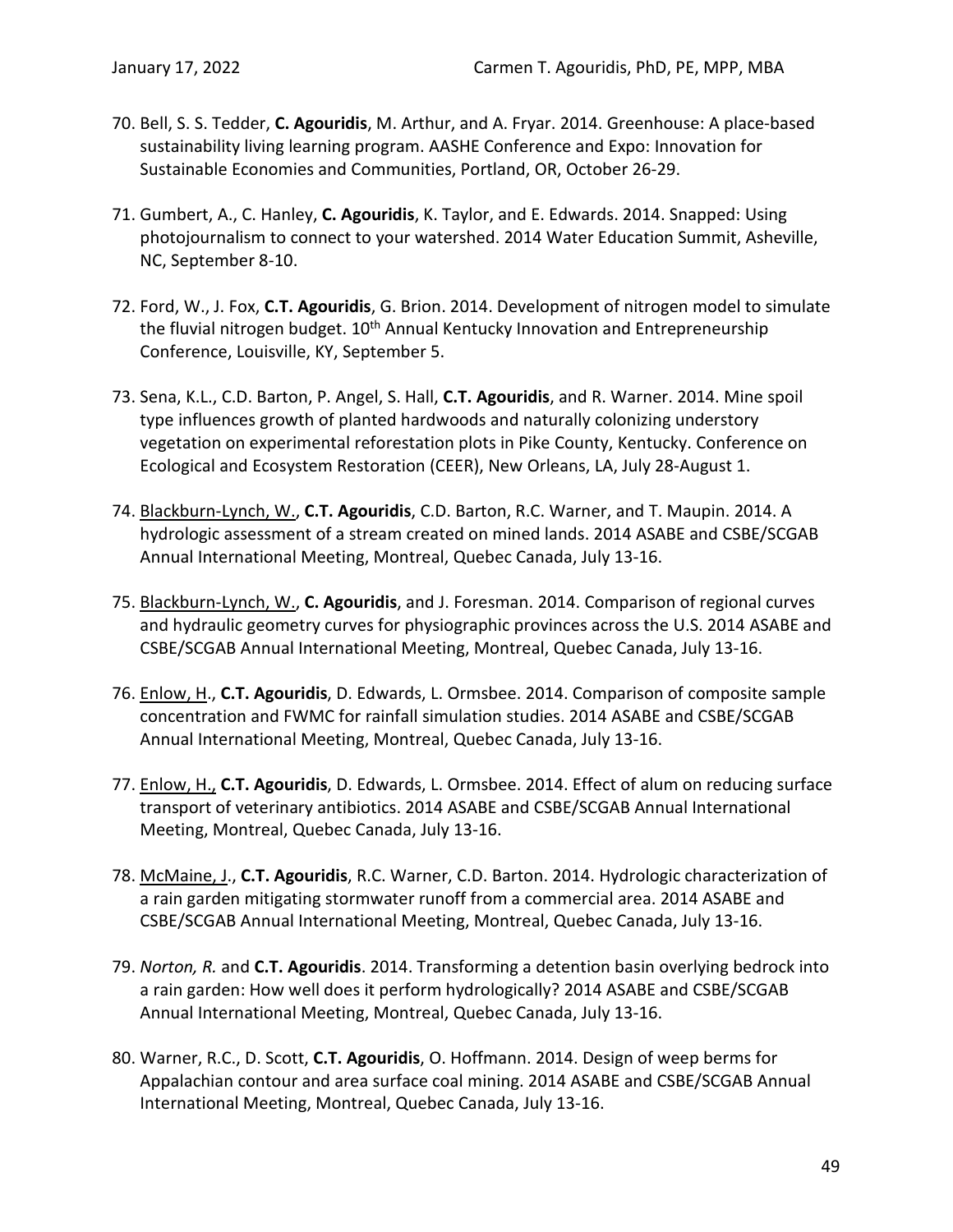- 81. Weatherford, M., **C.T. Agouridis**, C.D. Barton, R.C. Warner, K.L. Sena. 2014. Long-term hydrologic characteristics of loose-dumped mine spoils. 2014 ASABE and CSBE/SCGAB Annual International Meeting, Montreal, Quebec Canada, July 13-16.
- 82. Sena, K.L., C.D. Barton, **C.T. Agouridis**, and R. Warner. 2014. Influence of spoil type on discharged water quality and hydrologic function of experimental reforestation plots in Pike County, Kentucky. American Society of Mining and Reclamation Meeting, Oklahoma City, OK, June 14-19.
- 83. Koeninger, N., M. Montross, and **C.T. Agouridis**. 2014. Impact of varying cover factors on soil erosion due to biomass removal. Oklahoma State University Student Water Conference. Stillwater, OK, April 10-11. Awarded **Outstanding Graduate Student Oral Presentation**.
- 84. McMaine, J., **C.T. Agouridis**, R.C. Warner, C.D. Barton. 2014. Hydrologic characterization of a rain garden mitigating stormwater runoff from a commercial area. Oklahoma State University Student Water Conference. Stillwater, OK, April 10-11. Awarded **Honorable Mention, Outstanding Graduate Student Oral Presentation**
- 85. Weatherford, M., C.T. Agouridis, C.D. Barton, R.C. Warner, K.L. Sena. 2014. Long-term hydrologic characteristics of loose-dumped mine spoils. Oklahoma State University Student Water Conference. Stillwater, OK, April 10-11.
- 86. Hanley, C., **C. Agouridis**, and A. Gumbert. 2014. Engaging partners in the Cane Run Watershed. Kentucky Water Resources Annual Symposium, Lexington, KY, March 10.
- 87. Sena, K., C. Barton, **C. Agouridis**, and R. Warner. 2013. Effect of spoil segregation on water chemistry, hydrology, and vegetative regrowth on a reclaimed mine site. Kentucky Academy of Sciences Annual Conference. Morehead, KY, November 8-9.
- 88. **Agouridis, C.T**., A.A. Gumbert, S.F. Higgins, C.D. Barton, J.F. Fox, G.M. Brion, and A.E. Fryar. 2013. Promoting environmental stewardship through research, extension and service-based learning efforts in the Cane Run Watershed. 2013 Kentucky Engagement Conference, Richmond, KY, November 6.
- 89. Enlow, H., **C.T. Agouridis**, D.R. Edwards, and L. Ormsbee. 2013. Antibiotic transport via runoff plots treated with swine manure. 3<sup>rd</sup> Annual TFISE Research Showcase. Lexington, KY, October 9.
- 90. McMaine, J.T., **C.T. Agouridis**, R.C. Warner, and C.D. Barton. 2013. Hydrologic characterization of a rain garden mitigating stormwater runoff from a commercial area. 3<sup>rd</sup> Annual TFISE Research Showcase. Lexington, KY, October 9. **1st Place Graduate Student Poster.**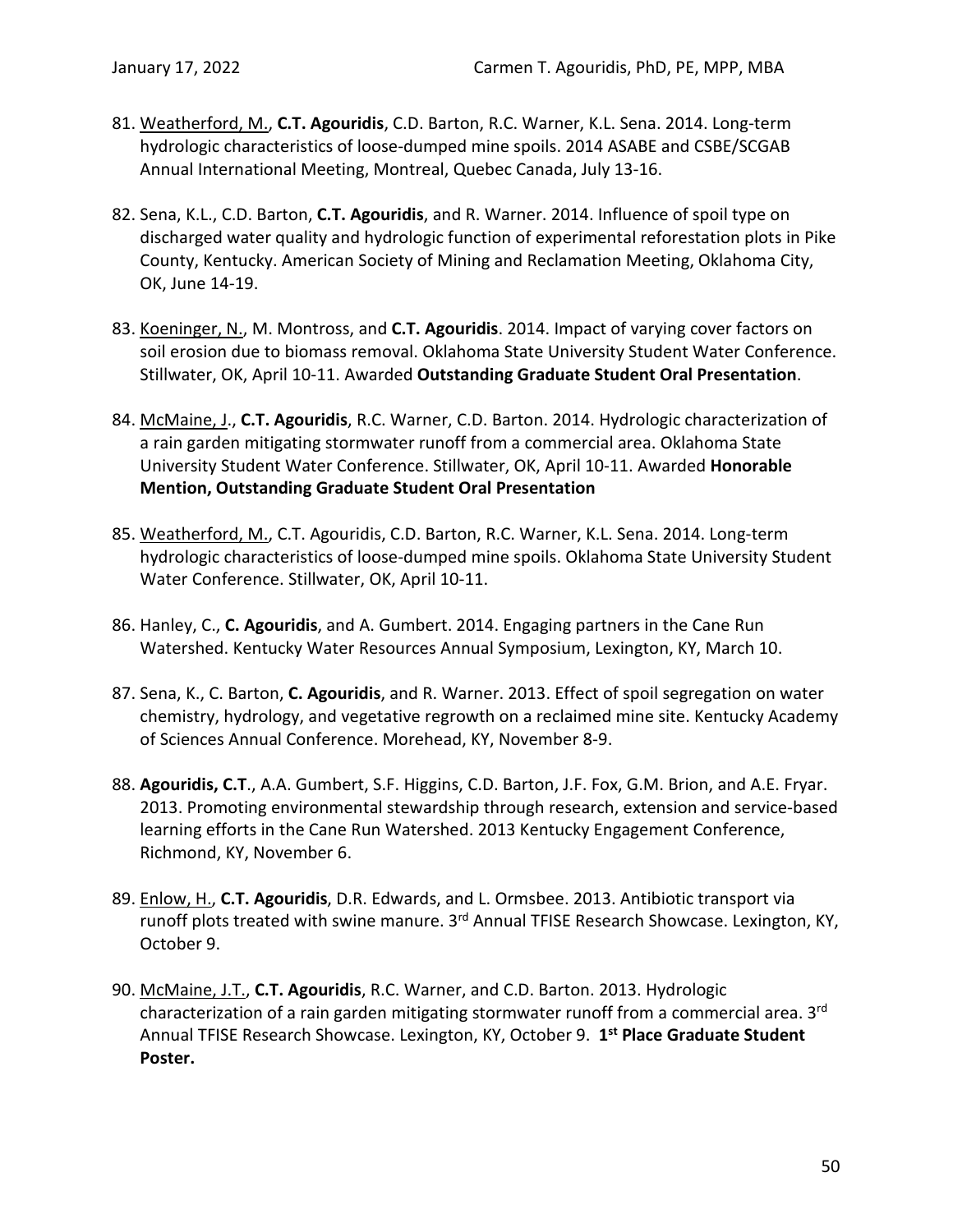- 91. Sena, K., C. Barton, **C. Agouridis**, and R. Warner. 2013. Effect of spoil segregation on water chemistry, hydrology, and vegetative regrowth on a reclaimed mine site. 3rd Annual TFISE Research Showcase. Lexington, KY, October 9.
- 92. Agustina, C., P. Fajri, F. Fathoni, T. Gusti, A. Harifa, Y. Hendra, D. Hernanti, N. Lusiana, F. Rohmat, **C. Agouridis**, A. Fryar, A. Milewski, N. Pandjaitan, R. Santoso, and A. Surharyanto. 2013. Field training activities for hydrologic science in West Java, Indonesia. AGU (American Geophysical Union) Fall Meeting, San Francisco, CA, December 9-13.
- 93. Fryar, A., A. Milewski, **C. Agouridis**, P. Schroeder, M. Sultan, C. Hanley, K. Tanaka, and M. Reed. 2013. Enhancing capacity for hydrologic science from North Africa to Southeast Asia: The BOOST Initiative. GSA (Geologic Society of America) Annual Meeting and Exposition, Denver, CO, October 27-30.
- 94. Sena, K., C. Barton, **C. Agouridis**, and R. Warner. 2013. Effect of spoil type on chemical and hydrologic profiles of experimental mine reforestation plots in eastern Kentucky. ARRI (Appalachian Regional Reforestation Initiative) Conference "Mined Land Reforestation", Flatwoods, WV, August 6-7.
- 95. **Agouridis, C.T.**, *I. Ribeiro*, M. Coyne, and A. Gumbert. 2013. Effects of mowing regimes and native grasses on denitrification potential in an agricultural riparian zone. ASABE International Meeting, Kansas City, Missouri, July 20-25.
- 96. **Agouridis, C.T.**, A. Gumbert, S. Higgins, C. Barton, J. Fox, G. Brion, and A. Fryar. Combining research, extension and service-based learning efforts in the Cane Run Watershed. ASABE International Meeting, Kansas City, Missouri, July 20-25.
- 97. Sena, K., C. Barton, **C. Agouridis**, and R. Warner. 2013. Effect of spoil segregation on water chemistry, hydrology, and vegetative regrowth on a reclaimed mine site. American Society of Mining and Reclamation Annual Meeting, Laramie, WY, June 2-6.
- 98. Stamper, D.J., **C.T. Agouridis**, D.R. Edwards, and M.A. Purschwitz. 2013. Effect of soil sampling density and landscape characteristics on soil test phosphorus. ASABE International Meeting, Kansas City, Missouri, July 20-25.
- 99. **Agouridis, C.**, C. Barton, R. Warner, and H. Jin. 2013. The Guy Cove stream restoration project: Recreating a headwater stream system on a head-of-the-hollow fill. Environmental Considerations in Energy Production Symposium, April 14-18.
- 100. Maupin, T., **C. Agouridis**, C. Barton, and R. Warner. 2013. Hydrologic assessment of the Guy Cove stream restoration project. Environmental Considerations in Energy Production Symposium, April 14-18.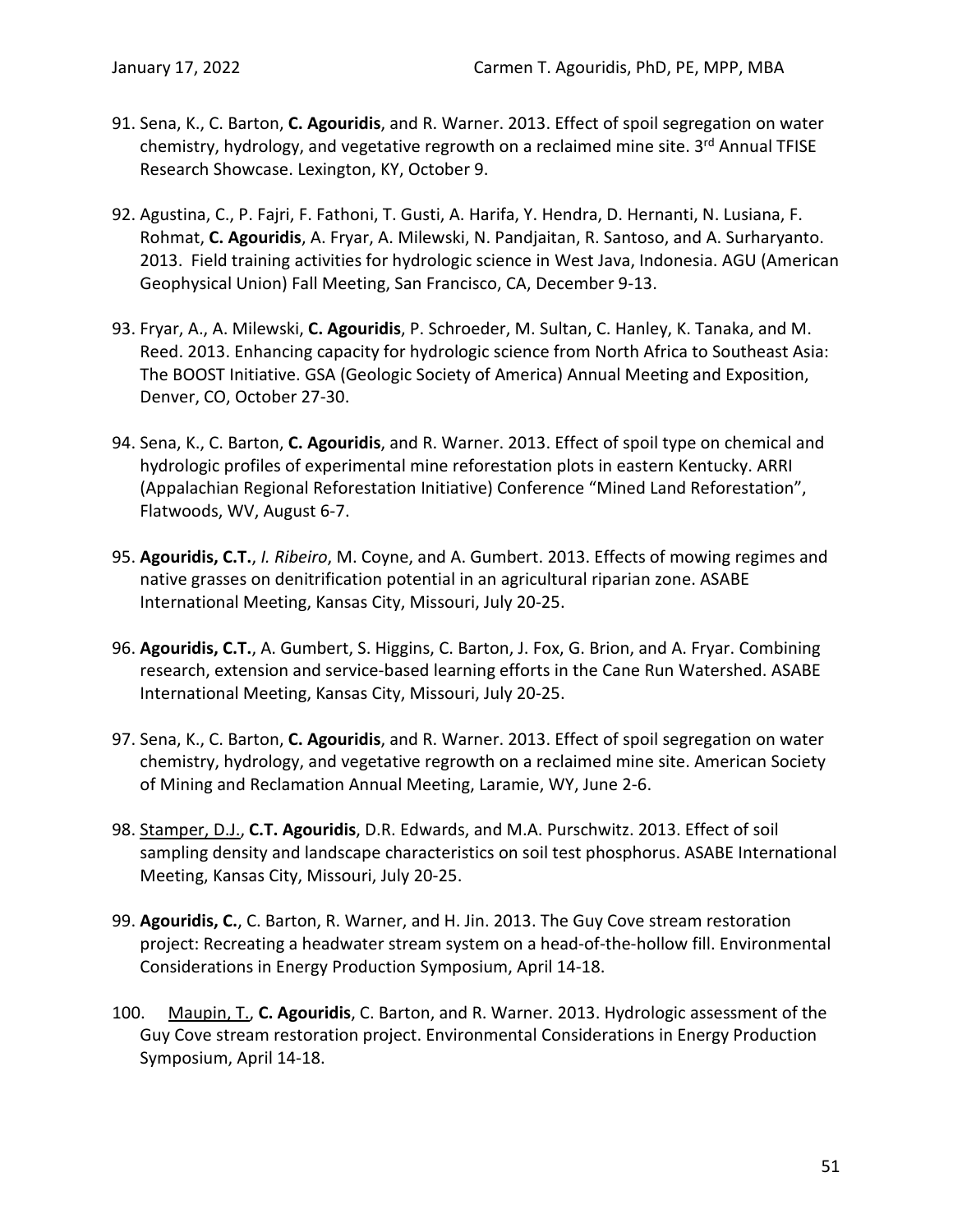- 101. Maupin, T., **C. Agouridis**, C. Barton, and R. Warner. 2013. Conductivity sensor accuracy and temporal stability: A laboratory and field study. Environmental Considerations in Energy Production Symposium, April 14-18.
- 102. Warner, R., C. Zipper, and **C. Agouridis.** 2013. Sustainable landform construction on coal mining operations that require valley fills. Environmental Considerations in Energy Production Symposium, April 14-18.
- 103. Warner, R., T. Monday, and **C. Agouridis**. 2013. Screening-level specific conductivity testing of drill core strata. Environmental Considerations in Energy Production Symposium, April 14-18.
- 104. McMaine, J.T. and **C.T. Agouridis**. 2013. Hydrologic characterization of a tree- and shrub-vegetated rain garden in central Kentucky. Kentucky Water Resources Annual Symposium, Lexington, KY, March 18.
- 105. Hanley, C, **C.T. Agouridis**, and A.A. Gumbert. 2013. Engaging partners in the Cane Run Watershed. Kentucky Water Resources Annual Symposium, Lexington, KY, March 18.
- 106. **Agouridis, C.**, T. Maupin, C. Barton, D. Edwards, R. Warner, and M. Sama. 2012. Assessing conductivity sensor performance: A laboratory and field study. Southeast Regional Stream Restoration Conference, Wilmington, NC, October 15-18.
- 107. Villines, J**.**, C. Agouridis, T. Williamson, T. Dowdy, R. Warner, and C. Barton. 2012. Use of GIS and WATER to identify and delineate stream types in eastern Kentucky. Southeast Regional Stream Restoration Conference, Wilmington, NC, October 15-18.
- 108. Lee, S., G. Brion, **C. Agouridis**, and J. Currens. 2012. Identifying hot-spots of human fecal contamination in the Royal Springs Karstshed. Southeast Regional Stream Restoration Conference, Wilmington, NC, October 15-18.
- 109. **Agouridis, C** and A. Gumbert. 2012. Student education in the Cane Run Watershed: Service-based learning efforts. 13<sup>th</sup> Annual National Outreach Scholarship Conference, Tuscaloosa, AL, September 30-October 3.
- 110. Gumbert, A. and **C. Agouridis**. 2012. Improving community awareness and education in the Cane Run Watershed. 13<sup>th</sup> Annual National Outreach Scholarship Conference, Tuscaloosa, AL, September 30-October 3.
- 111. **Agouridis, C.** and R. Epps. 2012. Using stormwater BMP workshops to improve professionals' knowledge and awareness. 13<sup>th</sup> Annual National Outreach Scholarship Conference, Tuscaloosa, AL, September 30-October 3.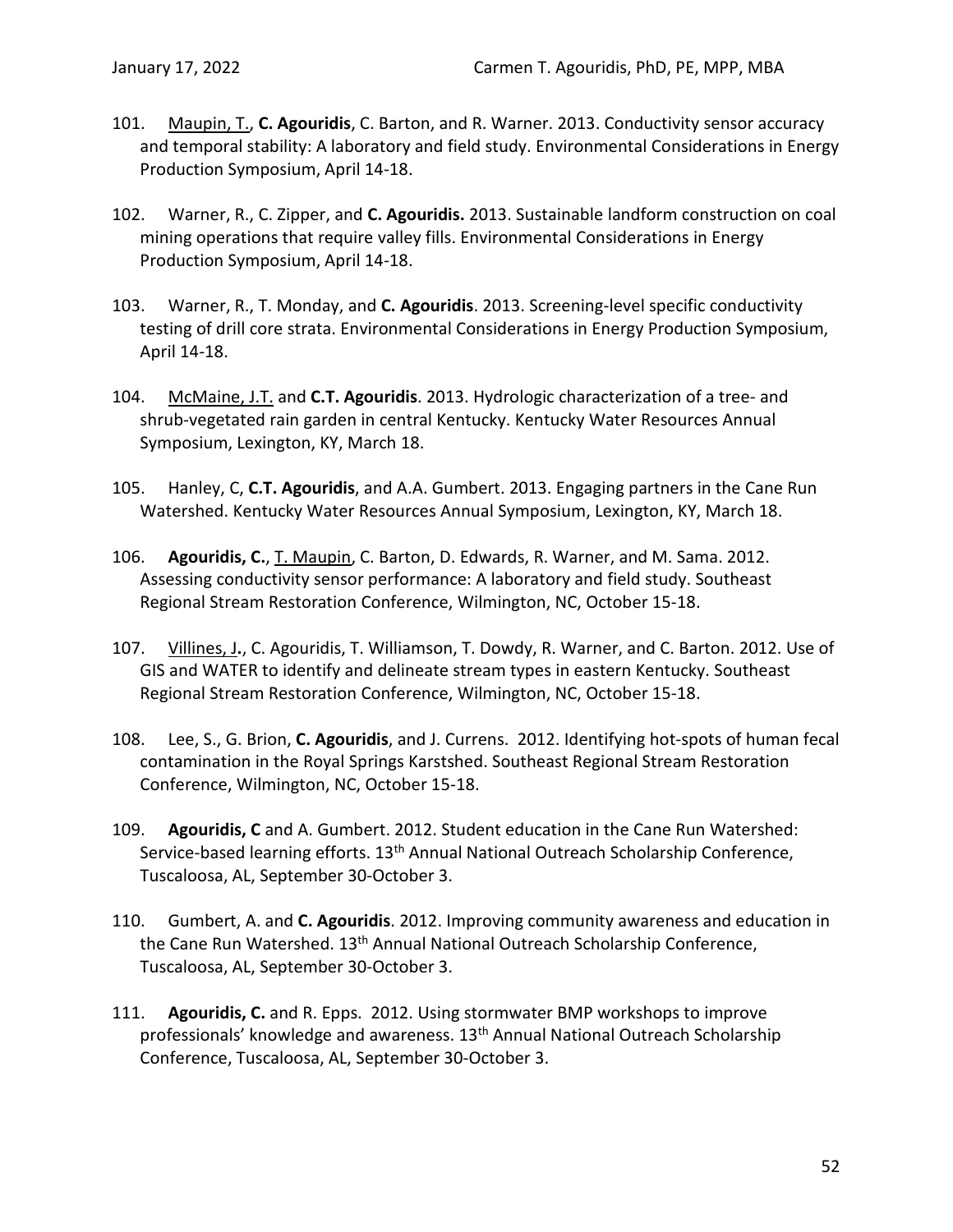- 112. Maupin, T.P., **C.T. Agouridis**, C.D. Barton, and R.C. Warner. 2012. Conductivity sensor performance. ASABE Annual International Meeting, Dallas, TX, July 2-August 1.
- 113. Guffey, R.L., **C.T. Agouridis**, R.C. Warner, C.D. Barton, and S.F. Higgins. 2012. Evaluating the effectiveness of weep berm systems for treating runoff from the composting of horse muck. ASABE Annual International Meeting, Dallas, TX, July 2-August 1.
- 114. Maupin, T.P., **C.T. Agouridis**, C.D. Barton, and R.C. Warner. 2012. Laboratory evaluation of conductivity sensor accuracy and temporal consistency. National Meeting of the American Society of Mining and Reclamation, Tupelo, MS, Sustainable Reclamation. June 8- 15.
- 115. **Agouridis, C.T**. and D. Mattingly. 2011. Biosystems and Agricultural Engineering at the University of Kentucky. International Workshop on Joined Projects among Universities of Kentucky, Illinois, Iowa State, Purdue, and UFV. Universidade Federal De Viçosa. Viçosa, MD, Brazil, November 8. (Invited)
- 116. Maupin, T., **C. Agouridis**, C. Barton, and R. Warner. 2011. Hydrologic and water quality assessment of the Guy Cove stream restoration project. 2<sup>nd</sup> Annual Research Showcase and the UK Environmental Seminar Series. Lexington, KY, November 3.
- 117. Guffey, R., **C.T. Agouridis**, R. Warner, C. Barton, S. Higgins. 2011. Evaluating the effectiveness of weep berm systems for treating runoff from the composting of horse muck. 2<sup>nd</sup> Annual Research Showcase and the UK Environmental Seminar Series. Lexington, KY, November 3.
- 118. Villines, J., **C.T. Agouridis**, R. Warner, C. Barton, and T. Williamson. 2011. Use of GIS and WATER to identify and delineate stream types in eastern Kentucky. 2<sup>nd</sup> Annual Research Showcase and the UK Environmental Seminar Series. Lexington, KY, November 3.
- 119. *McMaine, J*., *H. Enlow*, *B. May, L. Hornback*, and **C.T. Agouridis**. 2011. GIRAFFE: Geographical Information Receiver Apparatus for Field Evaluation. 2<sup>nd</sup> Annual Research Showcase and the UK Environmental Seminar Series. Lexington, KY, November 3.
- 120. *Mattingly, M*., *A. Gilpin*, *M. Deicher*, *N. Keoninger*, and **C.T. Agouridis**. 2011. Stormwater management at the Kentucky Horse Park. 2<sup>nd</sup> Annual Research Showcase and the UK Environmental Seminar Series. Lexington, KY, November 3.
- 121. Williamson, T., **C.T. Agouridis**, C.D. Barton, R.C. Warner, J.K. Newson, and J. Villines. 2011. Hydrologic modeling of ephemeral stream channels in coal region of eastern Kentucky (No. 261-4). ASA-CSA-SSA International Annual Meetings: Fundamentals for Life: Soil, Crop, & Environmental Sciences. San Antonio, TX, October 16-19.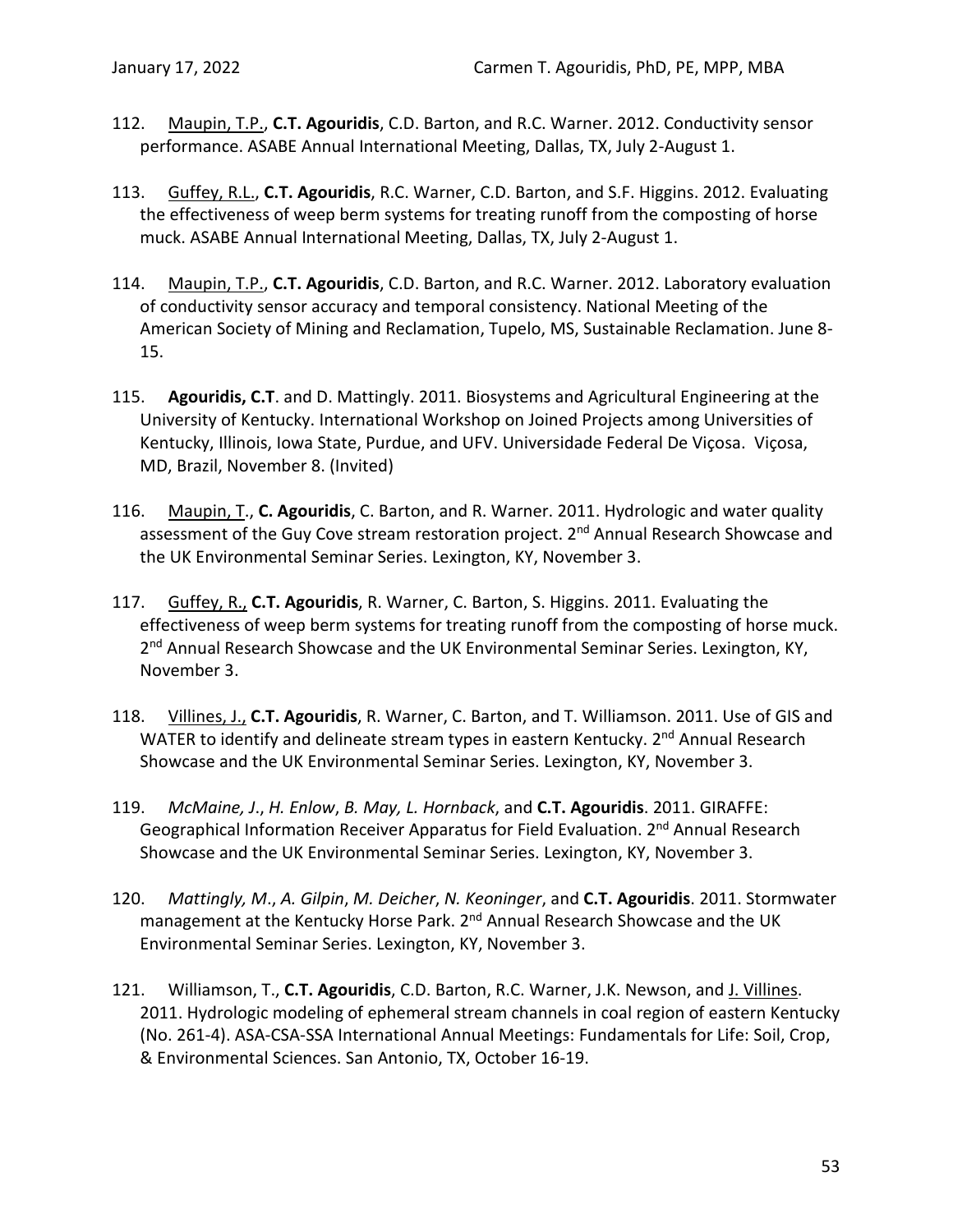- 122. Barton, C.D., **Agouridis, C.T.**, Warner, R.C., Sweigard, R.J., and B. Zik. 2011. Coal mining and reclamation practices: Panel discussion. 35<sup>th</sup> Governor's Conference on Energy and the Environment. Lexington, KY, September 26-27. (Invited)
- 123. Otte, H., Barton, C.D., and **C.T. Agouridis**. 2011. Control and treatment of runoff from muck storage pads using permeable basins and phytotechnologies. 8<sup>th</sup> Conference: International Phytotechnology Society: Putting Plants to Work Where We Live, Breathe, and Play. Portland, OR, September 13-16.
- 124. Hoy, C. C. Barton and **C. Agouridis**. 2011. Characterization of headwater seep wetlands in southeastern Kentucky. Joint Meeting of the Society of Wetland Scientists, WETPOL (Wetland Pollutant Dynamics and Control), and Wetland Biogeochemistry. Prague, Czech Republic, July 3-8.
- 125. Brockman, R.A., **Agouridis, C.T**., S.R. Workman, and L.E. Ormsbee. 2011. Hydraulic geometry relationships and regional curves for the Inner and Outer Bluegrass Regions of Kentucky. ASABE Annual International Meeting. Louisville, KY, August 7-11.
- 126. **Agouridis, C.T.**, A.A. Gumbert, and S.F. Higgins. 2011. Cane Run Watershed assessment and restoration project: Improving community awareness and education. NCDC 221 Annual Meeting, St. Paul, MN, May 24-25.
- 127. Gumbert, A., S. Higgins, and **C. Agouridis**. 2011. Cane Run Watershed assessment and restoration – Phase One accomplishments. Kentucky Water Resources Research Institute Annual Symposium. Marriot Griffin Gate Resort, Lexington, KY, March 21.
- 128. Gumbert, A., S. Higgins, and **C. Agouridis**. 2011. Cane Run Watershed assessment and restoration – Phase One accomplishments. USDA-NIFA Land Grant and Sea Grant National Water Conference, Washington, D.C., January 31-February 1.
- 129. **Agouridis, C.T.**, A.A. Gumbert, and S.F. Higgins. 2010. Cane Run Watershed assessment and restoration project: Improving community awareness and education. Stream Restoration in the Southeast: Connecting Communities and Ecosystems. Raleigh, NC, November 15-18.
- 130. Warner, R.C. and **C.T. Agouridis**. 2010. Enhanced environmental protection through new valley fill design techniques. 23<sup>rd</sup> Annual Kentucky Professional Engineers in Mining Seminar. Lexington, Kentucky, August 20. (Invited)
- 131. Barton, C.D., **C.T. Agouridis**, R. Warner, K. Ward, and P. Angel. 2010. Effects of FRA on water quality. Joint Mining Reclamation Conference: American Society of Mining and Reclamation (ASMR) and the Appalachian Regional Reforestation Initiative (ARRI). Pittsburg, PA, June 5-11. (Invited)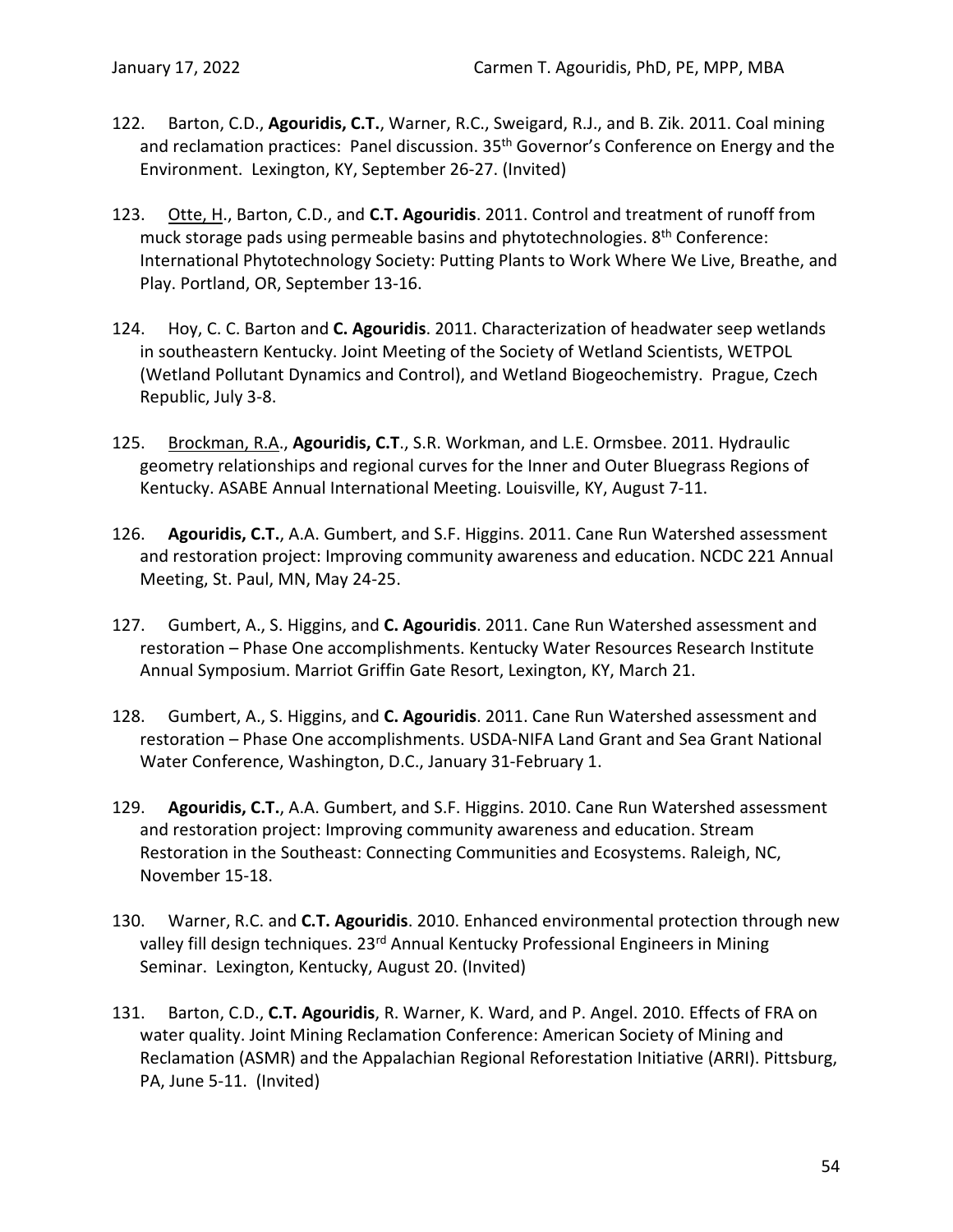- 132. Mastin, C., **C. Agouridis**, C.D. Barton, and R. Warner. 2010. Water Quality Response to Headwater Stream Restoration on a Head of Hollow Fill. Joint Mining Reclamation Conference: American Society of Mining and Reclamation (ASMR) and the Appalachian Regional Reforestation Initiative (ARRI). Pittsburg, PA, June 5-11. (Invited)
- 133. Barton, C.D., D. Graves, **C. Agouridis**, R. Warner, J. Stringer, and P. Angel. 2010. Reforestation of Surface Mines in Appalachia. 17<sup>th</sup> Central Hardwood Forest Conference, Lexington, KY, April 5-7.
- 134. Barton, C.D. D.H. Graves, R.C. Warner, **C.T. Agouridis**, R. Sweigard, J. Stringer, P.N. Angel, and P. Rothman. 2009. Reforestation of surface mines in Appalachia. A Forum on Coal in Kentucky, University of Kentucky, Lexington, KY, November 5. (Invited)
- 135. Mastin, C., J. Edwards, C.D. Barton, **C.T. Agouridis**, R.C. Warner. 2009. The Guy Cove project: Creating a headwater stream on a head-of-hollow fill. Mid-Atlantic Stream Restoration Conference, Morgantown, WV, November 3-5.
- 136. Sollenberger, L.E., E.S. Vanzant, **C.T. Agouridis**, A.J. Franzluebbers, and L.B. Owens. 2009. Science behind prescribed grazing as a conservation practice. Crop Science Society of America, ASA-CSSA-SSSA 2009 International Annual Meetings, Pittsburg, PA, November 1-5.
- 137. **Agouridis, C.T.**, C.D. Barton, and R.C. Warner. 2009. Guy Cove stream restoration project. Kentucky Professional Engineers in Mining Seminar. Lexington, KY, August 21.
- 138. Warner, R.C., **C.T. Agouridis**, and C.D. Barton. 2009. Hydrology and water quality of lands reclaimed using the Forestry Reclamation Approach. Appalachian Regional Reforestation Initiative (ARRI) Mined Land Reforestation Conference, Prestonsburg, KY, August 4-6.
- 139. Sollenberger,L.E. E.S. Vanzant, **C.T. Agouridis**, A.J. Franzluebbers, and L.B. Owens. 2009. The science behind the use of prescribed grazing as a conservation practice. American Forage and Grassland Council, Grand Rapids, MI, June 21-23.
- 140. **Agouridis, C.T.**, C.D. Barton and R.C. Warner. 2009. Recreating a headwater stream system on a head-of-hollow fill: A Kentucky Case Study. Geomorphic Reclamation and Natural Stream Design at Coal Mines, Bristol, VA, April 28-30. *In* K.C. Vories and A. Caswell, (eds.) Proceedings of Geomorphic Reclamation and Natural Stream Design: A Technical Interactive Forum. USDOI Office of Surface Mining and Coal Research Center, Southern Illinois University at Carbondale Illinois. (Invited)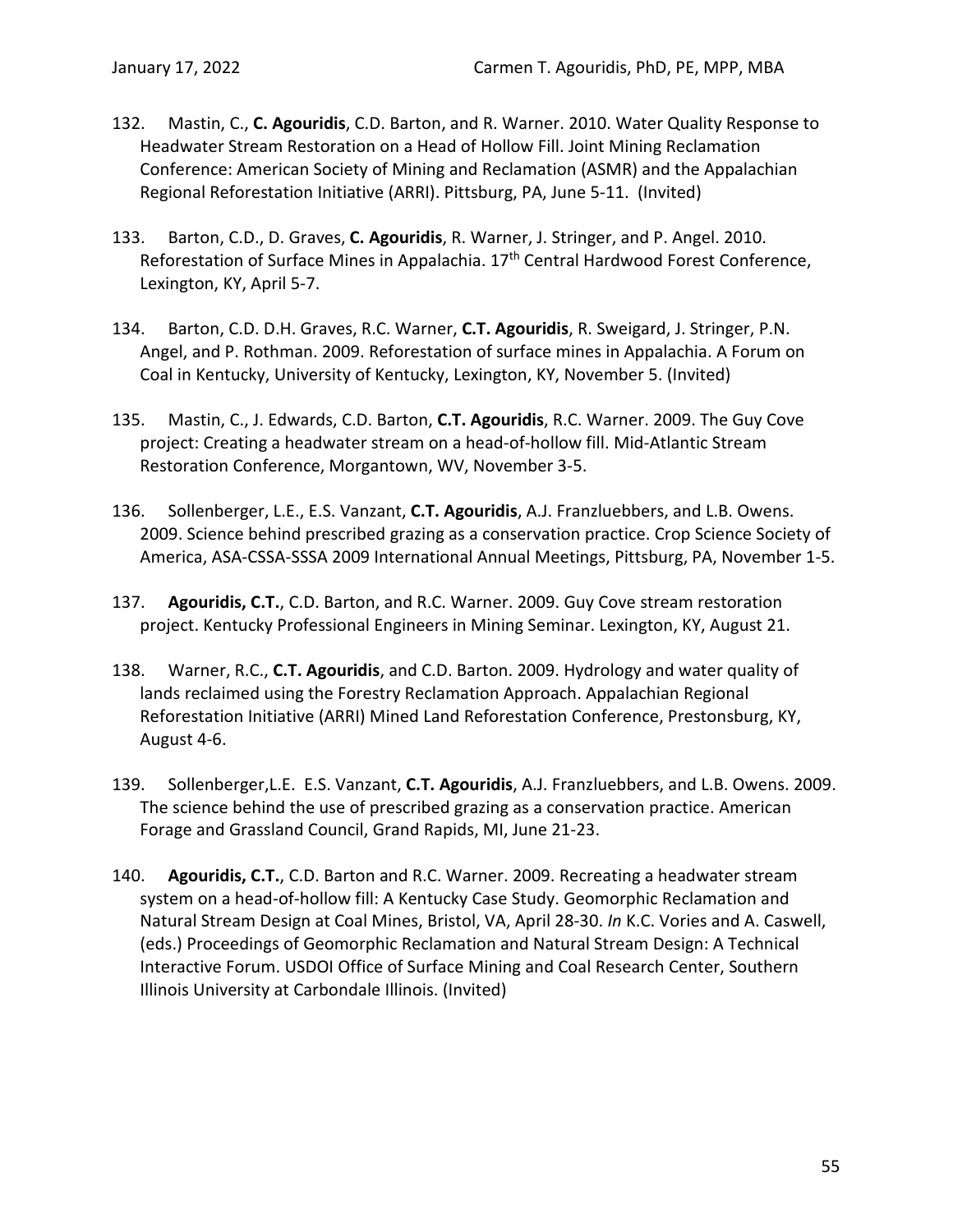- 141. Warner, R.C., **C.T. Agouridis**, and C.D. Barton. 2009. Modeling sediment loss on geomorphic graded reforestation lands in Kentucky. Geomorphic Reclamation and Natural Stream Design at Coal Mines, Bristol, VA, April 28-30. *In* K.C. Vories and A. Caswell, (eds.) Proceedings of Geomorphic Reclamation and Natural Stream Design: A Technical Interactive Forum. USDOI Office of Surface Mining and Coal Research Center, Southern Illinois University at Carbondale Illinois. (Invited)
- 142. Reeves, C., J. Stringer, C.D. Barton and **C.T. Agouridis**. 2008. Sediment delivery from temporary stream crossing technologies. Society of American Foresters 2007 National Convention, Portland, OR, October 23-27.
- 143. Angel, P.N., C.D. Barton, R.C. Warner, **C.T. Agouridis** and T.J. Taylor. 2008. Forest establishment and water quality characteristics on a loose-graded surface mine in eastern Kentucky. USEPA and National Groundwater Association Remediation of Abandoned Mine Lands Conference. Denver, CO. October 2-3, 2008. (Invited)
- 144. Warner, R.C., **C.T. Agouridis**, and C.D. Barton. 2008. Integrating natural systems into sediment controls. National Mining Association MinExpo International, Las Vegas, NV September 22-24. (Invited)
- 145. Reeves, C., J. Stringer, C.D. Barton and **C.T. Agouridis**. 2008. Sedimentation rates of temporary skid trail headwater stream crossings. *In*: Addressing Forest Engineering Challenges of the Future. Proceedings of the 31st Annual Meeting of the Council on Forest Engineering. Charleston, SC, June 25-28.
- 146. Angel, P.N., C.D. Barton, R.C. Warner, **C.T. Agouridis**, T. Taylor, and S.L. Hall. 2008.Tree growth, natural regeneration and hydrologic characteristics of three loose-graded surface mine spoils in Kentucky. National Meeting of the American Society of Mining and Reclamation, Richmond, VA, New Opportunities to Apply Our Science. June 14-19, 2008.
- 147. **Agouridis, C.T.**, R.C. Warner, C.D. Barton, D.A. Bidelspach, G.D. Jennings, R. Osborne, and J.W. Marchant. 2008. Design of a headwater stream system for a head-of-hollow fill. SME Annual Meeting & Exhibit, Salt Lake City, Utah, February 24-27. (Invited)
- 148. Warner, R.C., **C.T. Agouridis**, J. Strang, and O. H. Hoffmann. 2008. Trickle irrigation design for blueberries. 2008 Kentucky Fruit and Vegetable Conference and Trade Show, Lexington, KY, January 8. (Invited)
- 149. **Agouridis, C.T.**, C.D. Barton, R.C. Warner, D.A. Bidelspach, G.D. Jennings, R. Osborne, and J.W. Marchant. 2007. Recreating a headwater stream system on a head-of-hollow fill. Mid-Atlantic Stream Restoration Conference, Cumberland, MD, November 6-8. (Invited)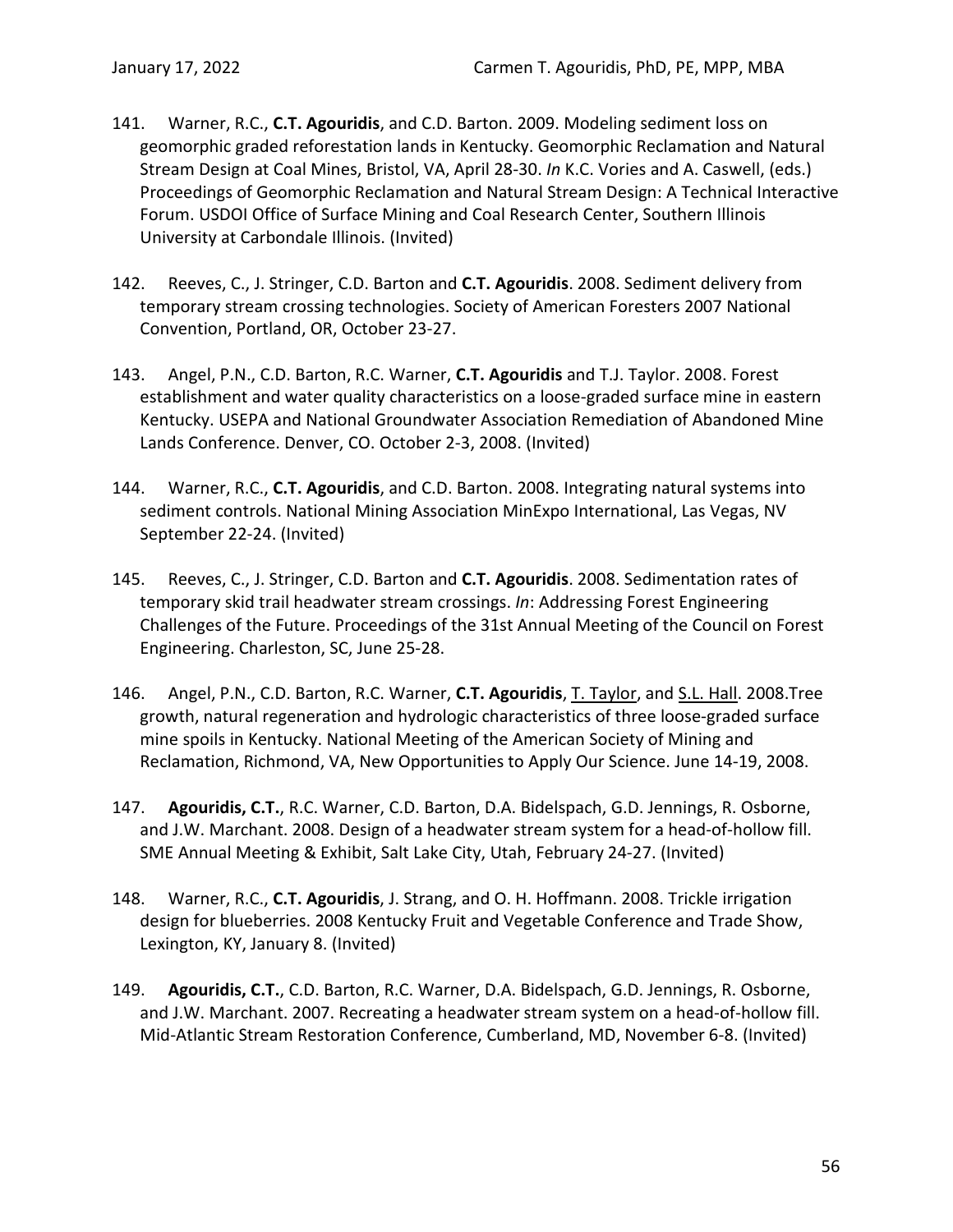- 150. Taylor, T.J., **C.T. Agouridis**, R.C. Warner, C.D. Barton, D.H. Graves, and P.N. Angel. 2007. Hydrologic and water quality characteristics of loose-dumped mine spoil. Society of American Foresters National Convention, Portland, OR, October 23-27.
- 151. Taylor, T.J., R.C. Warner, **C.T. Agouridis**, C.D. Barton, D.H. Graves, and P.N. Angel. 2007. Curve numbers for forested watersheds and loose-dumped mine spoil. Society of American Foresters National Convention, Portland, OR, October 23-27.
- 152. Angel, P.N., C.D. Barton, R.C. Warner, **C. T. Agouridis**, S. Hall, R.J. Sweigard and D.H. Graves. 2007. Tree growth on loose-graded surface mine spoil in Kentucky. Society of American Foresters National Convention, Portland, OR, October 23-27.
- 153. **Agouridis, C.T.**, C.D. Barton, R.C. Warner, D.A. Bidelspach, J.W. Marchant, and G.D. Jennings. 2007. Incorporating the Forestry Reclamation Approach into head-of-hollow fill redesign. 20th Annual Kentucky Professional Engineers in Mining Seminar, Lexington, KY, August 29.
- 154. Warner, R.C., **C.T. Agouridis**, and C.D. Barton. 2007. Mining and mine reforestation: Influences on watershed hydrology. ARRI Mined Land Reforestation Conference, Abingdon, VA, August 7-8. (Invited)
- 155. **Agouridis, C.T.**, C.D. Barton, R.C. Warner, D.A. Bidelspach, J.W. Marchant, and G.D. Jennings. 2007. Incorporating the Forestry Reclamation Approach into head-of-hollow fill redesign. ARRI Mined Land Reforestation Conference, Abingdon, VA, August 7-8. (Invited)
- 156. Angel, P.N., C.D. Barton, R.C. Warner, **C.T. Agouridis**, R.J. Sweigard, and D.H. Graves. 2007. Tree growth and natural regeneration on loose-graded brown and gray sandstone and mixed sandstone/shale surface mine spoils in Kentucky: Preliminary Findings. National Meeting of the American Society of Mining and Reclamation, Gillette WY, June 2-7.
- 157. **Agouridis, C.T.**, R.C. Warner, C.D. Barton, D.A. Bidelspach, G.D. Jennings, J.W. Marchant, and R. Osborne. 2006. Promoting a paradigm shift in head-of-hollow fill design through public education. Stream Restoration in the Southeast: Accomplishments and Opportunities, Charlotte, NC, October 2-5.
- 158. **Agouridis, C.T.**, R.C. Warner, C.D. Barton, D.A. Bidelspach, G.D. Jennings, J.W. Marchant, and R. Osborne. 2006. Design of a headwater stream system for a head-of-hollow fill. Stream Restoration in the Southeast: Accomplishments and Opportunities, Charlotte, NC, October 2-5.
- 159. Taylor, T.J., **C.T. Agouridis**, R.C. Warner, C.D. Barton, D.H. Graves, and P.N. Angel. 2006. Hydrologic and water quality characteristics of loose-dumped mine spoil. 7th ICARD Annual Meeting, St. Louis, MO, March 26-30**. Presentation won the 2nd Place Student Award**.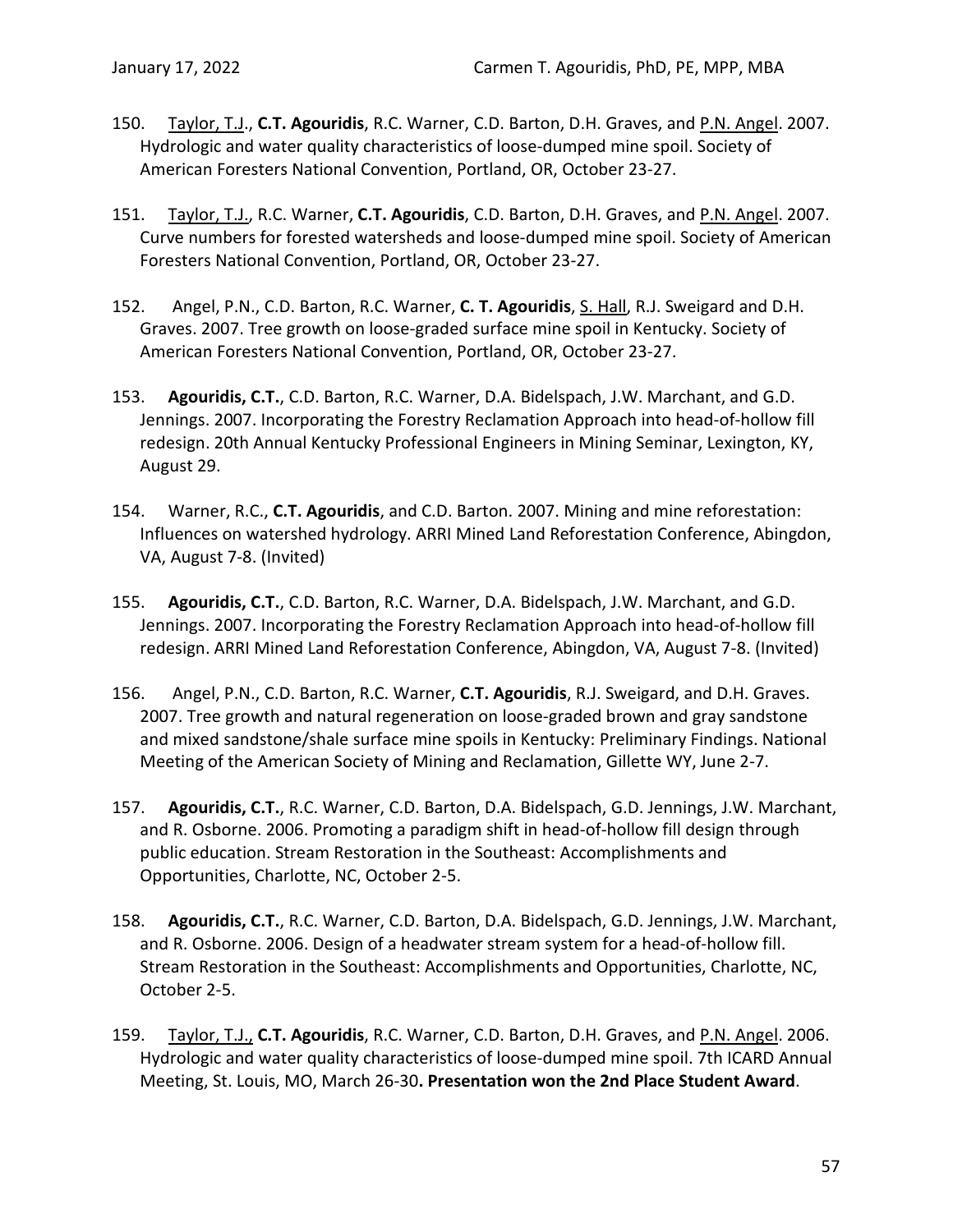- 160. Angel, P.N., D.H. Graves, C.D. Barton, R.C. Warner, R.J. Sweigard, and **C.T. Agouridis**. 2006. Surface mine reforestation research: Evaluation of tree response to low compaction reclamation techniques. 7th ICARD Annual Meeting, St. Louis, MO, March 26-30.
- 161. Warner, R.C. and **C.T. Agouridis**. 2006. Automatic drip irrigation systems to increase productivity. Kentucky Fruit and Vegetable Conference, January 10.
- 162. Dowdy, T., R.W. Warner, S.R. Workman, R.L. Fehr, and **C.T. Agouridis**. 2005. Integrating Mobile Technology into the GIS Classroom. ESRI International Users Conference, Paper # EDUC1812, San Diego, California, July 25-29.
- 163. Warner, R.C., **C.T. Agouridis**, D.H. Graves and R.J. Sweigard. 2004. Creating sustainable high-value forests. ASAE International Meeting, Paper #042076, Ottawa, Canada, August 2- 4.
- 164. Warner, R.C., J.R. Barnett, and **C.T. Agouridis**. 2004. The effectiveness of a combination weep berm-grass filter riparian control system for reducing fecal bacteria and nutrients from grazed pastures. ASAE Self-Sustaining Solutions for Streams, Wetlands, and Watersheds. St. Paul, Minnesota, September 12-15.
- 165. **Agouridis, C.T.**, D.R. Edwards, S.R. Workman, J.R. Bicudo, J.L. Taraba, E.S. Vanzant and R.S. Gates. 2004. Effects of cattle grazing and BMPs on stream water quality. ASAE International Meeting, Ottawa, Canada, August 2-4.
- 166. **Agouridis, C.T.**, D.R. Edwards, S.R. Workman, J.R. Bicudo, J.L. Taraba, E.S. Vanzant and R.S. Gates. 2004. Influence of BMPs on cattle position preference. ASAE International Meeting, Ottawa, Canada, August 2-4.
- 167. **Agouridis, C.T.**, D.R. Edwards, S.R. Workman, J.R. Bicudo, J.L. Taraba, E.S. Vanzant and R.S. Gates. 2004. Streambank erosion associated with grazing practices in central Kentucky. ASAE International Meeting, Ottawa, Canada, August 2-4.
- 168. Barton, C.D., D. Graves, R. Warner, **C. Agouridis** and R. Sweigard. 2004. Carbon sequestration and mineland reforestation. 3rd Annual Conference on Carbon Sequestration, Alexandria, VA, May 3-6.
- 169. Workman, S.R., J.R. Bicudo, E.S. Vanzant, D.R. Edwards, and **C.T. Agouridis**. 2004. Cattle production practices in grazed watersheds of the humid region. USDACSREES National Water Quality Conference in Clearwater, Florida, January 11-14.
- 170. **Agouridis, C.T.**, T.S. Stombaugh, S.R. Workman, B.K. Koostra, and D.R. Edwards. 2003. Examination of GPS collar capabilities and limitations for tracking animal movement in grazed watershed studies. ASAE International Meeting, Las Vegas, Nevada, July 28-31.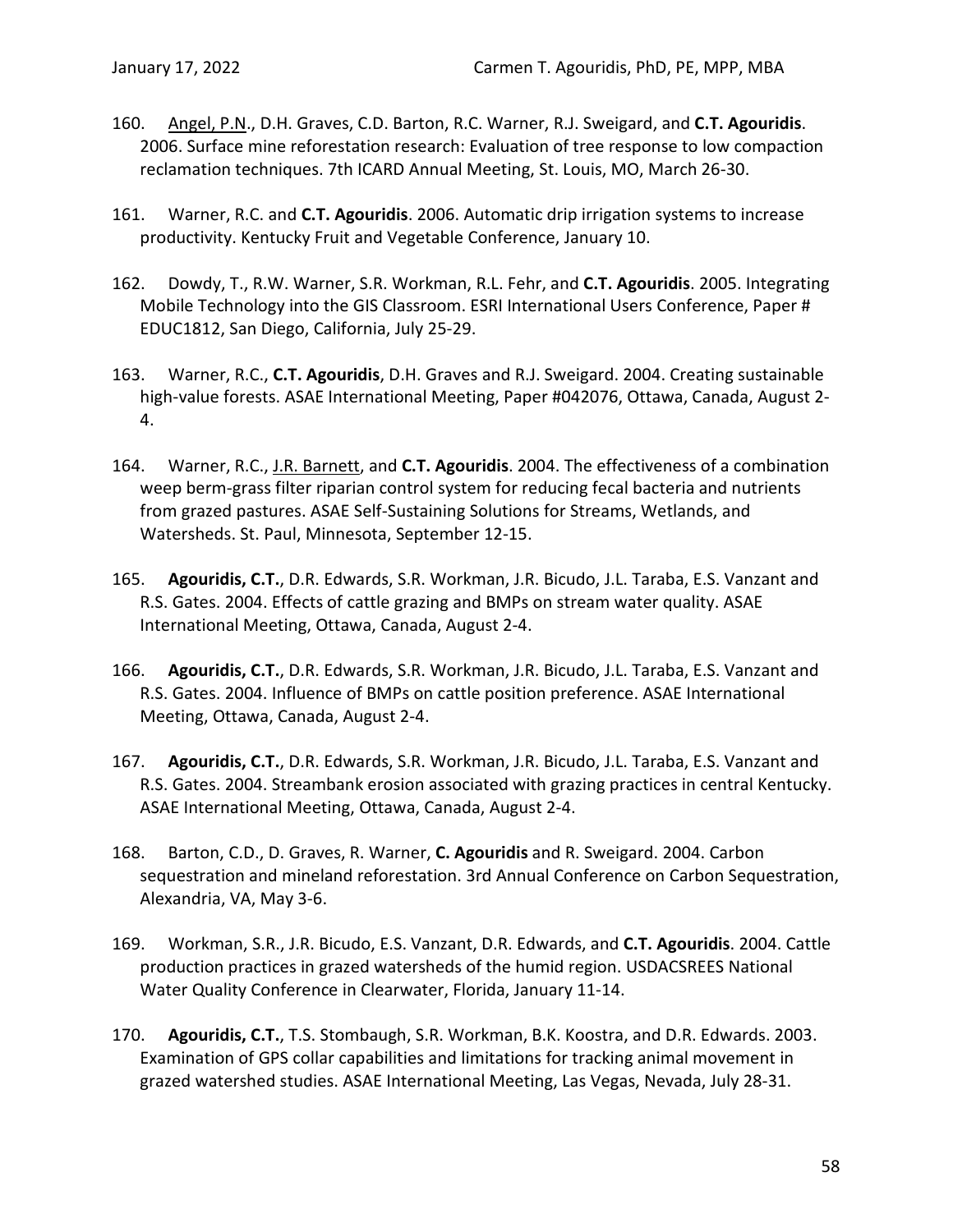- 171. Bicudo, J.R., **C.T. Agouridis**, R.S. Gates, S.R. Workman, and E.S. Vanzant. 2003. Effects of air and water temperature and stream access on grazing cattle water intake rates. ASAE International Meeting, Las Vegas, Nevada, July 28-31.
- 172. Koostra, B.K., **C.T. Agouridis**, and S.R. Workman. 2003. GIS analysis of GPS position data of beef cattle. ESRI International User Conference, San Diego, California, July 7-11.
- 173. Workman, S.R., J.R. Bicudo, E.S. Vanzant, D.R. Edwards, and **C.T. Agouridis**. 2003. Cattle production practices in grazed watersheds of the humid region. USDA-CSREES National Water Quality Conference, Tucson, AZ, January 12-15.
- 174. Gates, R.S., E. Vanzant, L.M. Lawrence, S.R. Workman, L.W. Turner, **C. Agouridis**, J. Davis, A.H. Green, and J.L. Purswell. 2002. Remote continuous physiological monitoring for large animals. NASA R&D Conference, Louisville, Kentucky, October 22.
- 175. **Anderson, C.T.** and D.R. Edwards. 2001. The development of relationships between constituent concentration and generic hydrological variables. ASAE Annual International Meeting, Sacramento, California, July 30-August 1.
- 176. **Anderson, C.T.**, R.E. Yoder, D.R. Raman, and M.D. Mullen. 2000. Examination of hydrological, chemical, and biological gradients along the hyporheic zone of an upland agricultural stream in East Tennessee. ASAE Annual International Meeting, Milwaukee, Wisconsin, July 9-12.
- 177. **Anderson, C.T.**, R.E. Yoder, D.R. Raman, and M.D. Mullen. 2000. Examination of hydrological, chemical, and biological gradients along the hyporheic zone of an upland agricultural stream in East Tennessee. Tennessee Section of the ASAE, Martin, Tennessee, May 23.
- 178. Quarter-Scale Tractor Design Competition. 1998. ASAE International Meeting, Orlando, Florida, July 12-15.

### *Extension*

- 1. **Agouridis, C.T.** 2021. Interactive panel discussion: April Showers Bring May … Discussions of Stormwater. Lexington-Fayette Urban County Government, Mornings with Planning, May 8.
- 2. **Agouridis, C.T**. and A. Gumbert. 2020. University partnerships for stormwater outreach and instruction. Clean Water Professionals of KY & TN, Webinar, May 19.
- 3. **Agouridis, C.T.** 2020. Stream restoration. Bluegrass Whitewater Association, Lexington, KY, January 14.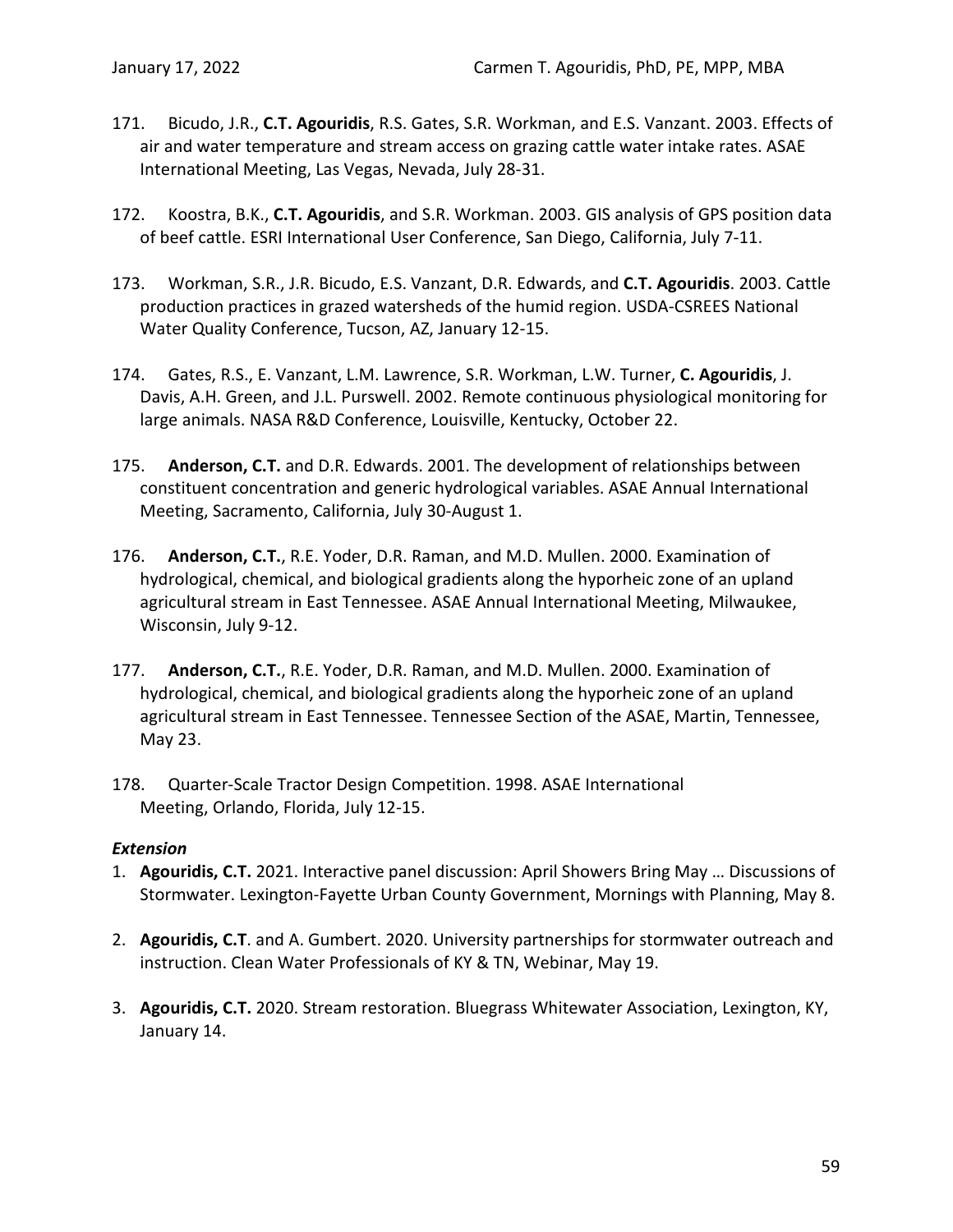- 4. Herzog, L., **C. Agouridis**, M. Lucy, and L. Collins. 2019. Employee Education Program Lunch and Learn. University of Kentucky College of Agriculture, Food and Environment, November 6.
- 5. **Agouridis, C.T.** 2019. Engineering properties of water. Sizzling Summer, University of Kentucky Children's Garden, July 13.
- 6. **Agouridis, C.T.** 2019. Outdoor classroom design. Community Partner Speed Dating, 3rd Annual Outdoor Learning Symposium, Fredrick-Douglas High School, Lexington, KY, June 18.
- 7. **Agouridis, C.T.** 2019. Project WET STEM and social studies activities. Gifted and Talented (GT) classes ( $2<sup>nd</sup>-5<sup>th</sup>$ ) at Cassidy Elementary, May 3.
- 8. **Agouridis, C.T.** 2019. Incredible Journey. Part of Make a Splash Water Festival, Wolfe County Extension Office, April 15.
- 9. **Agouridis, C.**T. and I. Escobar. 2019. Science Olympiad Water Quality at the University of Kentucky, April 13.
- 10. **Agouridis, C.T.** 2018. Planting riparian buffers. Jessamine County-City of Wilmore Joint Planning Commission, Nicholasville, KY, December 11. Subsequently reviewed riparian buffers ordinance.
- 11. **Agouridis, C.T.** 2018. Stream assessment and restoration design. Summer Technical Update Training Fundamentals of Plant Science and Landscape Architecture, University of Kentucky, Department of Community and Leadership Development/Agricultural Education, June 15.
- 12. **Agouridis, C.T.** 2018. Project WET STEM and social studies activities. Gifted and Talented (GT) classes  $(1^{st}-5^{th})$  at Cassidy Elementary, May 4.
- 13. **Agouridis, C.T.** 2018. Proving your mettle. Women Executive Leadership Development Program, Brown Bag Lunch Series, March 9.
- 14. **Agouridis, C.T.** 2018. Kentucky Master Naturalist Program. Kentucky Organization of Field Stations – Field Station Meeting. WKU Green River Preserve, February 24.
- 15. **Agouridis, C.T.** 2018. Restoration after logging. Woods and Wildlife Forestry Event, Greenup, KY, February 22.
- 16. **Agouridis, C.T.** 2018. Designing a zoo. Engineer's Week at Cassidy Elementary, Lexington, KY, February 16-22.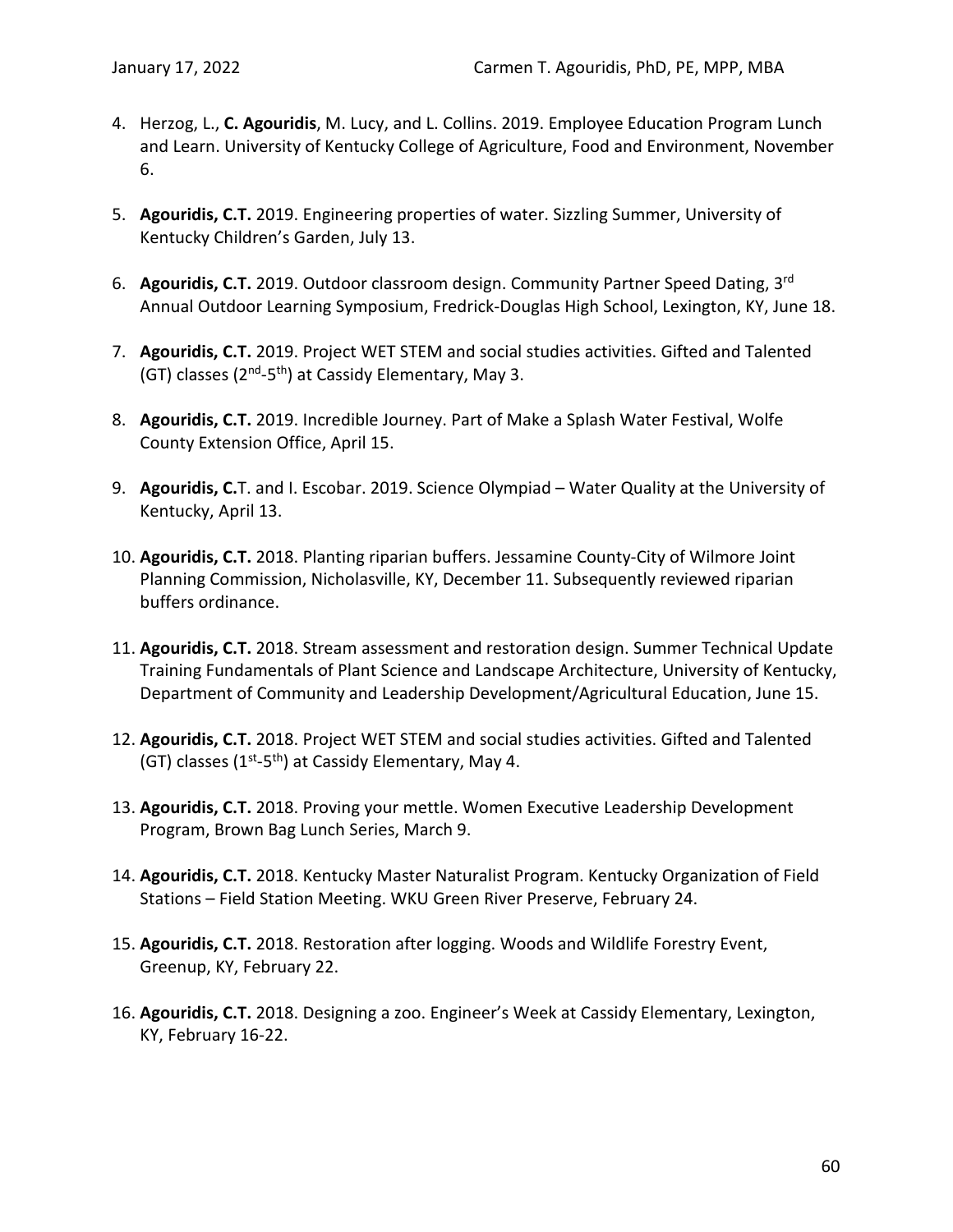- 17. **Agouridis, C.T.** 2018. Stream systems and tire Waterer. Developed and demonstrated a stream table (agriculture and urban streams) and tire waterer model at the National Farm Machinery Show, Louisville, KY, February 14-17.
- 18. **Agouridis, C.T.** 2017. Fostering dialogue & collaboration on climate change. IGNITE Water Week event, Lexington, KY, October 9. https://www.uky.edu/bae/ignite
- 19. **Agouridis, C.T.** 2017. Backyard Water Resources, Rain Gardens, Stormwater Wetlands, and Caring for Your Backyard Water Resources. Kentucky Wood Expo, Your Backyard Woods, Lexington, KY, September 16.
- 20. **Agouridis, C.T.**, S. Austen, and M. Gerlitz. 2017. Water Activities. Celebrating the Seasons Series in the Kentucky Children's Garden: Sizzling Summer, Lexington, KY, July 14.
- 21. Hernandez, E., K. Peterson, **C. Agouridis**, and A. Gumbert. 2017. Water Professionals Student Chapter at the University of Kentucky and BAE. 4<sup>th</sup> Annual Water for Life, KY/TN Water Professionals Conference, Young Professionals Service Event, Lexington, KY, July 9.
- 22. **Agouridis, C.T.** 2017. University of Kentucky, Tracy Farmer Institute for Sustainability and the Environment, Water Systems Working Group. Organized a meeting with Jim Beam Suntory to discuss water issues in the bourbon industry, Clermont, KY, May 30.
- 23. **Agouridis, C.T.** and J. Jackson. 2017. Drones. Developed and led a workshop on drones for the Cassidy Elementary Science Club, Lexington, KY, May 3.
- 24. **Agouridis, C.T.** 2017. Stream Systems. Developed and demonstrated a stream table (agriculture and urban streams) at the National Farm Machinery Show, Louisville, KY, February 15-18.
- 25. **Agouridis, C.T.** 2016. Career Panel. Part of 2016 Water Week Events, University of Kentucky, Lexington, KY, October 11-14.
- 26. **Agouridis, C.T.** 2016. Restoring Vaughn's Branch at UK. KY ASCE Bluegrass Branch Meeting. Lexington, KY, August 26. (Invited)
- 27. **Agouridis, C.T.** 2016. Stormwater Management at UK: Opportunities and Challenges of an LID Approach. University of Physical Plant Staff Luncheon. Lexington, KY, June 23. (Invited)
- 28. **Agouridis, C.**T. 2016. Pollution Sources. 4-H SET Leadership Board Teen Conference Super Track: Science of Soil Track, Lexington, KY, June 15. (Invited)
- 29. **Agouridis, C.T.** 2016. Stormwater and Stream Restoration Project Case Studies. LFUCG Stormwater Stakeholder Advisory Committee. Lexington, KY, June 3. (Invited)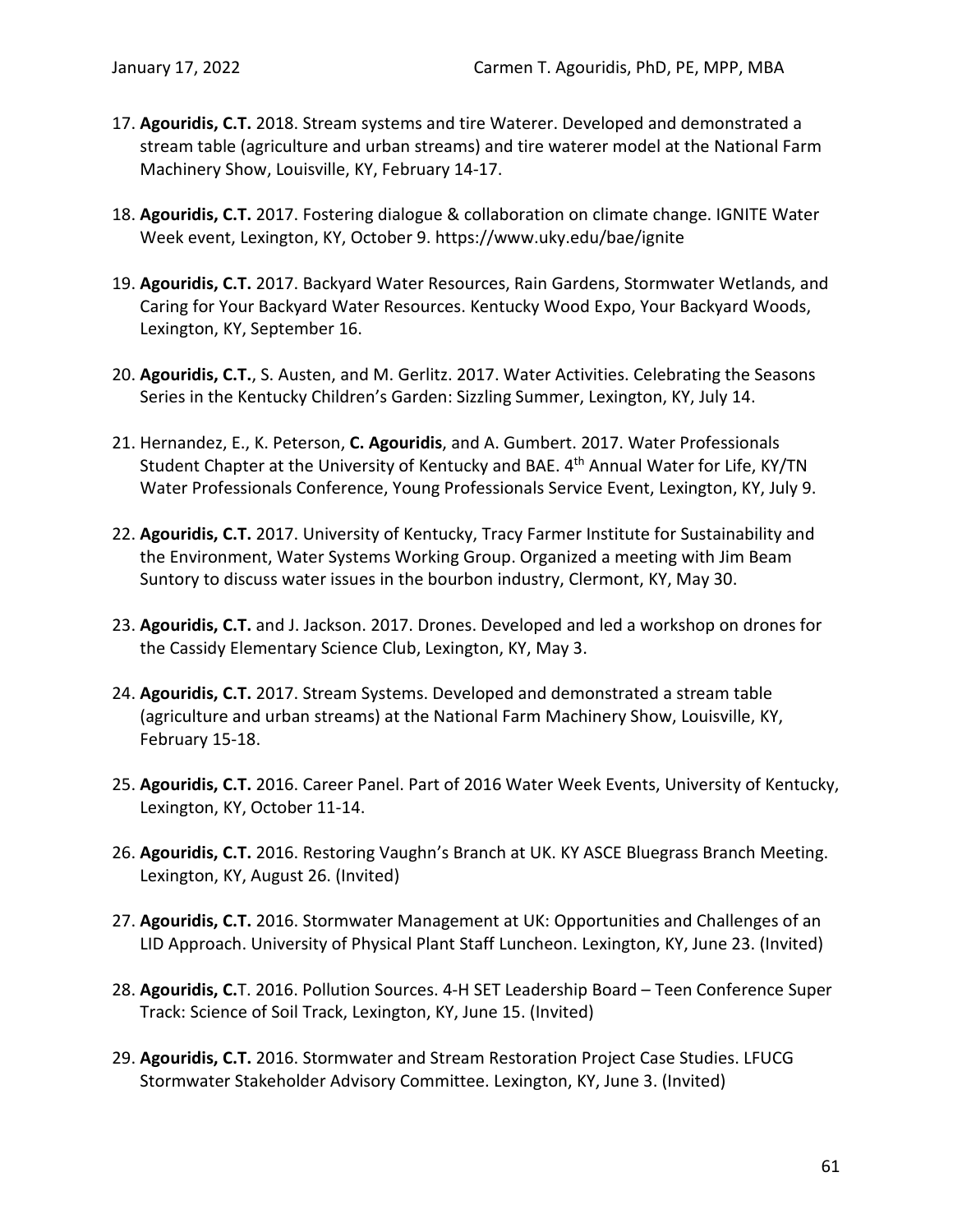- 30. **Agouridis, C.T.** 2016. Stormwater Management. 2016. Presentation for 40 8th graders and 4 teachers from Casey County, University of Kentucky, Lexington, KY, March 30. (Invited)
- 31. **Agouridis, C.T.** and Tyler Sanderson. 2015. Career Panel. Part of 2015 Water Week Events, University of Kentucky, Lexington, KY, October 19-23.
- 32. **Agouridis, C.T.** and C.D. Barton. 2015. Restoration of UT to Cane Run. Part of 2015 Water Week Events, University of Kentucky, Lexington, KY, October 19-23.
- 33. **Agouridis, C.T.**, C.D. Barton, and R.C. Warner. 2015. Guy Cove Stream Restoration Project and Onsite Discussions during Mine Sites Tour with the Department of Interior Deputy Secretary, Kentucky, Hazard, KY, May 28-29.
- 34. **Agouridis, C.T.** and T.M. Sanderson. 2015. Ecosystem Restoration and Stream Tables. Interactive lesson for students at Lansdowne Elementary, March 27.
- 35. **Agouridis, C.T.** and T.M. Sanderson. 2015. Stream Restoration Opportunities at George Rogers Clark High School. Onsite discussion, field visit, and consultation with students in Project Based Learning at George Rogers Clark High School, February 12.
- 36. **Agouridis, C.T.** and E. Wesley. 2014. Photos Contest and Scavenger Hunt. Part of 2014 Water Week, University of Kentucky, Lexington, KY, September 15-19.
- 37. **Agouridis, C.T.** 2014. Panel Discussion: Low Impact Development. Presentation for Greening Woodford County: Protecting Our Uniquely Woodford Land and Water Resources, Woodford Coalition, Pisgah Presbyterian Church, January 11.
- 38. **Agouridis, C.**T. 2014. The Guy Cove Stream Restoration Project: Recreating a Headwater Stream System on a Head-of-Hollow Fill, Bryan Station High School Environmental AP (4 classes), January 8-9.
- 39. **Agouridis, C.T.** 2014. Student Experiences in Ecosystem Restoration and Protection: Biosystems and Agricultural Engineering (BAE) and Natural Resources and Environmental Science (NRES), January 8.
- 40. **Agouridis, C.T.** 2013. Sustainability in the Biosystems and Agricultural Engineering Department at the University of Kentucky. Booth at the Big Blue Goes Green! Encouraging Student Engagement! Showcase, Lexington, KY, October 9.
- 41. **Agouridis, C.T.** 2013. The Guy Cove Stream Restoration Project. Presentation for the Department of Civil and Environmental Engineering, University of Brawijaya, Malang, Indonesia, June 18. (Invited)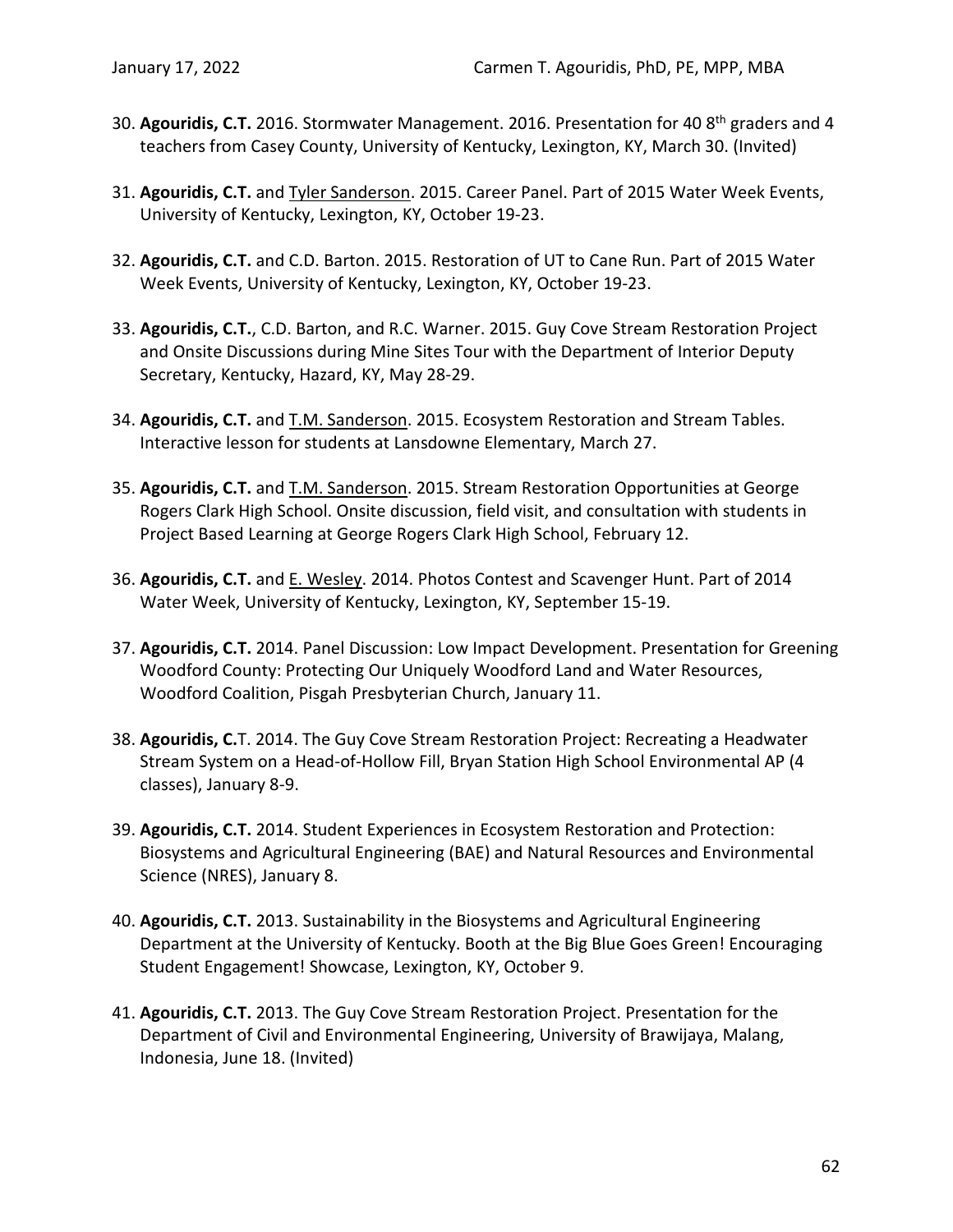- 42. **Agouridis, C.T.** 2013. The Guy Cove Stream Restoration Project. Presentation for the Department of Civil and Environmental Engineering, Bogor Agricultural University (IPB), Bogor, Indonesia, June 11. (Invited)
- 43. **Agouridis, C.T.** 2013. The Guy Cove Stream Restoration Project. Presentation for Department of Geological Engineering at Middle East Technical University, Ankara, Turkey June 6. (Invited)
- 44. **Agouridis, C.T.** 2013. The Guy Cove Stream Restoration Project. Presentation for the General Directorate of Water Management (Ministry of Forestry and Water Affairs), Ankara, Turkey, June 5. (Invited)
- 45. **Agouridis, C.T**. 2013. Research Areas in BAE at Kentucky: Bioenvironmental Engineering. Presentation for the Biosystems and Agricultural Engineering Graduate Recruitment Event, January 25.
- 46. Gumbert, A. and C.T. Agouridis. 2012. Hot Chocolate and Cool Watershed Social. Presentation for the EPA Urban Waters Small Grant, Coldstream Stream Restoration Project, December 11.
- 47. **Agouridis, C.T**. 2011. Bioenvironmental Engineering. Presentation for the Biosystems and Agricultural Engineering Graduate Recruitment Event. October 21.
- 48. **Agouridis, C.T.** 2011. Mining and Reclamation in Appalachia. Presentation for the Governor's Scholar Program. University of Kentucky Robinson Forest, KY, July 7. (Invited).
- 49. Warner, R.C. and **C.T. Agouridis**. 2011. Valley Fill Design and Construction to Improve Ecological Performance. Presentation for the U.S. Office of Surface Mining Lexington Field Office Spring Meeting, Berea, KY, May 18. (Invited).
- 50. Warner, R.C. and **C.T. Agouridis**. 2011. Valley Fill Design and Construction Alternatives to Improve Ecological Performance. Presentation for the Appalachian Stream Mitigation Workshop, Hilton Downtown, Lexington, KY April 14. (Invited).
- 51. **Agouridis, C.T.** and R.C. Warner. 2011. Integrating Stream Restoration into Mined Land Reclamation: A Focus on Appalachia. Presentation for the Kentucky Association of State Extension Professionals (KASEP), University of Kentucky, Lexington, KY, January 14.
- 52. **Agouridis, C.T.** 2010. Environmental Restoration and Geospatial Engineering. Presentation for the Departamento de Engeharia Agrícola (Department of Agricultural Engineering) at Universidade Federal de Campina Grande, Brazil, November 30. (Invited)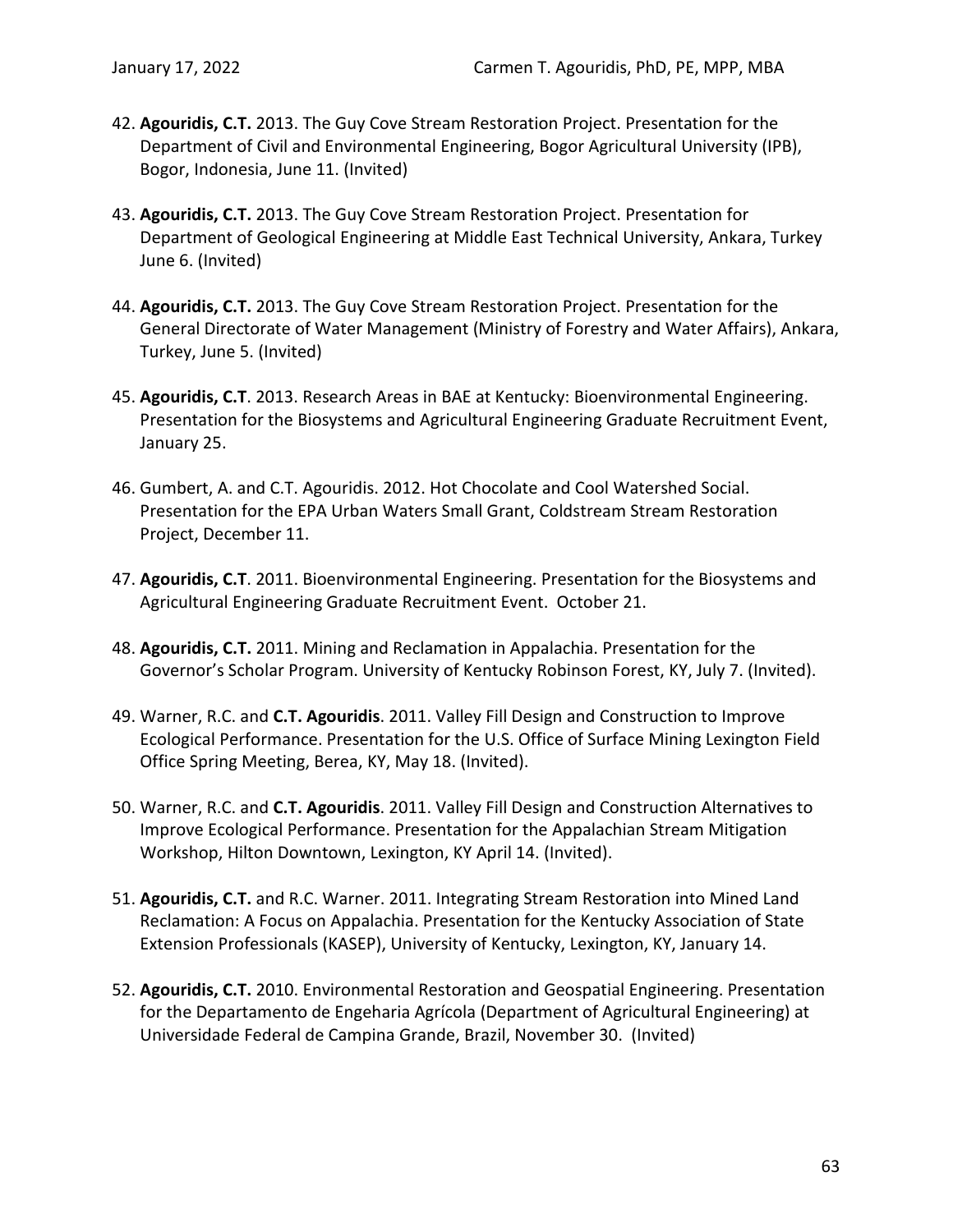- 53. **Agouridis, C.T.**, R.C. Warner, and C.D. Barton. 2010. The Guy Cove Stream Restoration Project. Presentation for the Underground Mine/Reforestation Tour for Editorial Staff from the Lexington Herald Leader, Mountain Eagle, Appalachian News, and East Kentucky Broadcasting, Hazard, KY, November 10. (Invited)
- 54. **Agouridis, C.T.**, R.C. Warner, and C.D. Barton. 2010. The Guy Cove Stream Restoration Project. Presentation for the Stream Identification Training Course Participants, University of Kentucky Robinson Forest, KY, November 5.
- 55. **Agouridis, C.T.** and R.C. Warner. 2010. Integrating Stream Restoration into Mined Land Reclamation: a Focus on Appalachia. Presentation for the Board on Earth Sciences and Resources, National Research Council of the National Academies, Washington, D.C., October 19. (Invited)
- 56. **Agouridis, C.T.** 2010. Managing the Nitrogen Cycle: Grand Challenges for Engineering. Presented to the Engineering Residential College, Lexington, KY, October 6. (Invited)
- 57. **Agouridis, C.T.** 2010. Environmental Restoration and Geospatial Engineering. Presented to the BAE Student Branch, Lexington, KY, September 7. (Invited).
- 58. **Agouridis, C.T.**, R.C. Warner, and C.D. Barton. 2010. The Guy Cove Stream Restoration Project. Presentation to the US EPA Region 03 and 04, Hazard, KY, April 20. (Invited)
- 59. Warner, R.C., **C.T. Agouridis**, and C.D. Barton. 2010. The Seven Steps to Enhanced Environmental Protection: New Approaches to Excess Spoil Fill Construction. Presentation to the Interagency Permit Coordination Group, Office of Surface Mining, Lexington, KY, April 14. (Invited)
- 60. **Agouridis, C.T.**, R.C. Warner, and C.D. Barton. 2010. The Guy Cove Stream Restoration Project. Presentation to the Appalachian Regional Management Council Meeting, Morgantown, WV, March 31-April 1. (Invited)
- 61. Warner, R.C., **C.T. Agouridis**, and C.D. Barton. 2010. Integrating Advanced Mining, Reclamation, and Water and Sediment Treatment Systems to Enhance Environmental Protection. Presentation to the Appalachian Regional Management Council Meeting, Morgantown, WV, March 31-April 1. (Invited)
- 62. Warner, R.C., **C.T. Agouridis**, and C.D. Barton. 2010. Methods to Enhance Environmental Protection through Integration of Advanced Mining, Reclamation and Water and Sediment Treatment Systems. Presentation to the Director of the U.S. Office of Surface Mining, Washington, D.C., March 11. (Invited)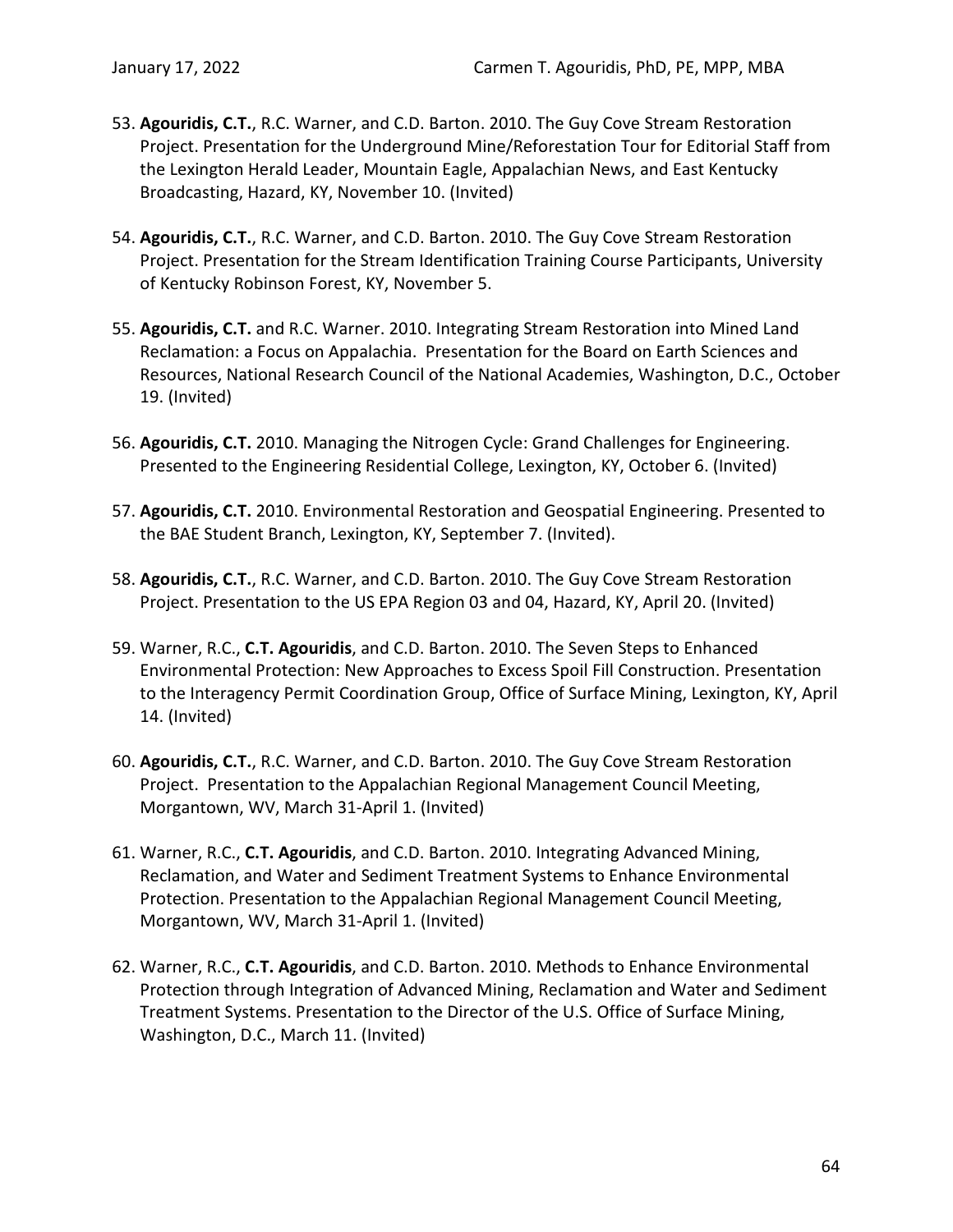- 63. **Agouridis, C.T.**, C.D. Barton, R.C. Warner, and C.B. Mastin. 2010. The Guy Cove Stream Restoration Project. Presentation to United States Office of Surface Mining Director Joseph Pizarchik, Hazard, KY, February 11-12, 2010. (Invited)
- 64. Barton, C.D., **C.T. Agouridis**, R.C. Warner, D.H. Graves, R. Sweigard, P.N. Angel, and P. Rothman. 2010. Reforestation of Surface Mines in Appalachia. Presentation to the U.S. EPA Region IV, EPA Mountaintop Mining Related Water Quality/Quantity Research Training/Webinar, Atlanta, GA, January 6. (Invited)
- 65. **Agouridis, C.T.**, C.D. Barton, and R.C. Warner. 2008. Design and Construction Process for the Guy Cove Restoration Project. Presentation to the Nature Conservancy Clinch Valley Program, October 30.
- 66. **Agouridis, C.T**., R.C. Warner and T. Dowdy. 2008. Stream Delineation and Identification: Cumulative Impact of Mining on Watersheds, Streams and Hydrology in the Middle Fork Kentucky River Watershed. Presented at the Kentucky Watersheds Assessment Project Cumulative Impact Assessment for 404 Permits: A Watershed Approach. Lexington, KY, October 6 (Invited)
- 67. Warner, R C., **C.T. Agouridis**, S.F. Torealba and T. Dowdy. 2008. Cumulative Impact of Mining on Watersheds, Streams and Hydrology in the Middle Fork Kentucky River Watershed. Presented at the Kentucky Watersheds Assessment Project Cumulative Impact Assessment for 404 Permits: A Watershed Approach. Lexington, KY, October 6. (Invited)
- 68. **Agouridis, C.T.**, C.D. Barton, and R.C. Warner. 2008. Design and Construction Process for the Guy Cove Restoration Project. Presentation to the U.S. Corps of Engineers Regulatory Branches (Districts: Louisville, Huntington, Pittsburg, and Nashville), September 16.
- 69. **Agouridis, C.T.**, C.D. Barton, and R.C. Warner. 2008. University of Kentucky's Surface Mine Reforestation Research Complexes at Bent Mountain and Guy Cove. Presentation to the Director, U.S. Office of Surface Mining, September 4.
- 70. Warner, R.C., **C.T. Agouridis**, and C.D. Barton. 2008. Holistic Approach to Head-of-Hollow Fill Design. National Mining Association Clean Water Act Section 404 Permitting Policy Assessment, Lexington, KY, July 29. (Invited)
- 71. **Agouridis, C.T.** 2008. University of Kentucky Research at Starfire Mine. Presentation for Assistant Secretary Allred and Regional Director Tom Shope, U.S. Office of Surface Mining, Perry County, Kentucky, May 8.
- 72. **Agouridis, C.T.**, R.C. Warner and C.D. Barton. 2008. University of Kentucky Research: Mined Land Reforestation. Presentation for Arbor Day Celebration, Bulan, KY, May 9.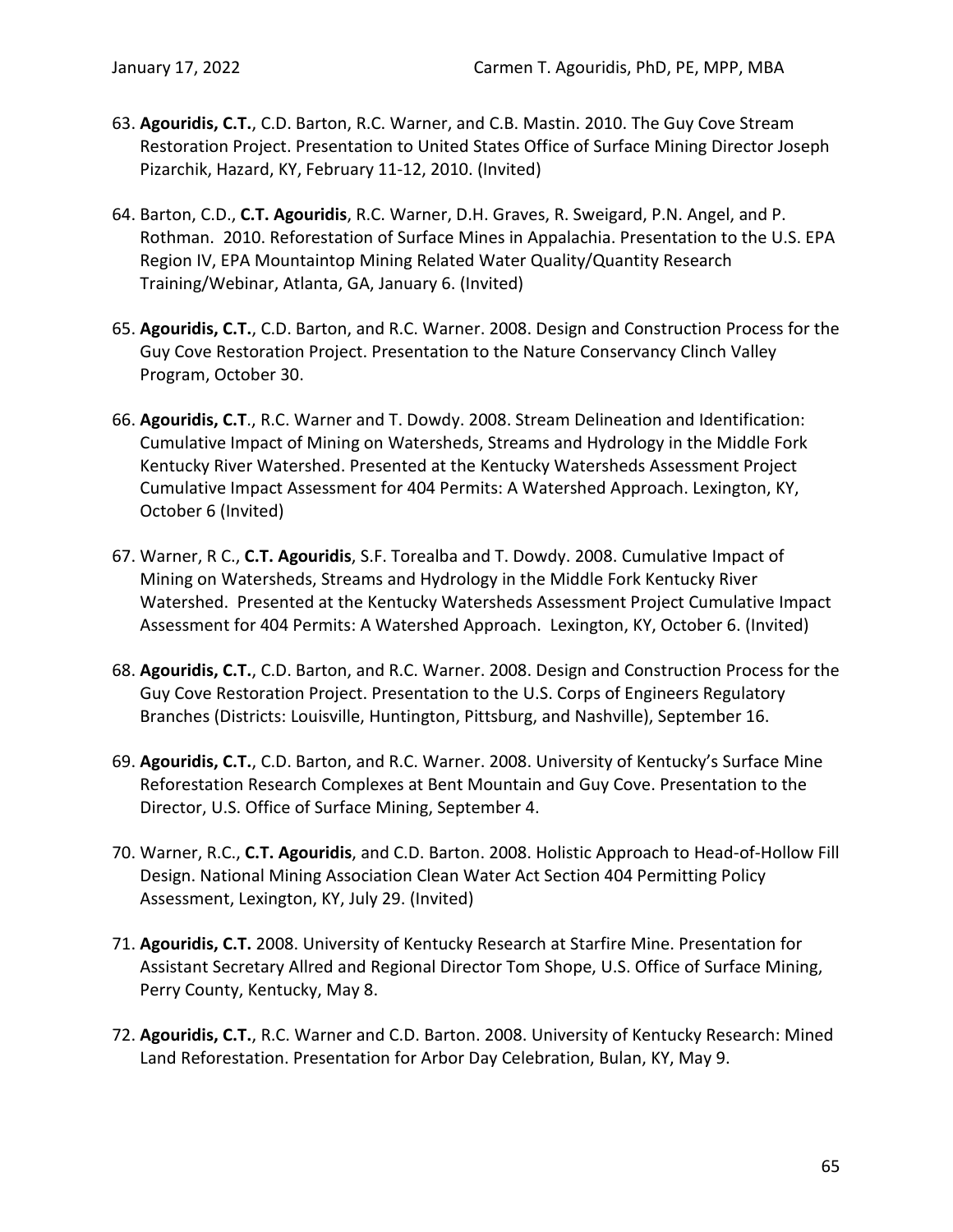- 73. **Agouridis, C.T.** and C.D. Barton. 2007. Watershed Restoration: What Have We Learned? Where are We Headed? Presentation for CEDAR Regional Coal Fair, Pikeville, KY, May 8. Presentation was aired on local radio stations.
- 74. Warner, R.C., **C.T. Agouridis** and C.D. Barton. 2007. New Technologies for Appalachian Surface Mining. Presentation for CEDAR Regional Coal Fair, Pikeville, KY, May 8. Presentation was aired on local radio stations.
- 75. Graves, D.H., R.C. Warner, **C.T. Agouridis** and C.D. Barton. 2007. University of Kentucky Research at 17 West: Mined Land Reforestation. Department of Natural Resources and the Office of Surface Mining Reclamation and Enforcement. Presentation for Arbor Day Celebration, Inez, KY, May 8.
- 76. Warner, R.C., **C.T. Agouridis** and C.D. Barton. 2006. Starfire Mining Complex: Research Initiatives in Mine Land Reforestation. U.S. Office of Surface Mining Appalachian Regional Reforestation Initiative. November 3.
- 77. **Agouridis, C.T.**, C.D. Barton, D.A. Bidelspach, and R.C. Warner. 2006. Robinson Forest Laurel Fork Tributary: Design Update. Presentation for the Kentucky Mitigation Review Team, Frankfort, KY, September 21.
- 78. Warner, R.C., **C.T. Agouridis**, and C.D. Barton. 2006. Mined Land Reclamation Research: Hydrology and Water Quality. Presentation for U.S. Fish and Wildlife Service and Office of Surface Mining Terrestrial Carbon Sequestration and Appalachian Regional Reforestation Initiative Workshop, Hazard, KY, June 21. 44 attendees.
- 79. **Agouridis, C.T.**, C.D. Barton, and R.C. Warner. 2006. Robinson Forest Laurel Fork Tributary: Design Update. Presentation for the Kentucky Department of Fish and Wildlife Resources, Frankfort, KY, June 9. 2 attendees.
- 80. **Agouridis, C.T.**, C.D. Barton, and R.C. Warner. 2006. Head of Hollow Fill Hydrology. Presentation for the Kentucky Office of Surface Mining Permitting Division, April 25.
- 81. Warner, R.C., **C.T. Agouridis**, and C.D. Barton. 2005. Mined Land Reclamation Research: Hydrology and Water Quality. Presentation for the Senator Mitch McConnell's Staff, Bent Mountain, December 14. 20 attendees.
- 82. Warner, R.C., **C.T. Agouridis**, and C.D. Barton. 2005. Mined Land Reclamation Research: Hydrology and Water Quality. Presentation for the Kentucky 404 Task Force, Starfire Mine, September 30. 25 attendees.
- 83. Warner, R.C., **C.T. Agouridis**, and C.D. Barton. 2005. Mined Land Reclamation Research: Hydrology and Water Quality. Presentation for the U.S. Army Corps of Engineers - Huntington District, Starfire Mine and Guy Cove, September 22. 4 attendees.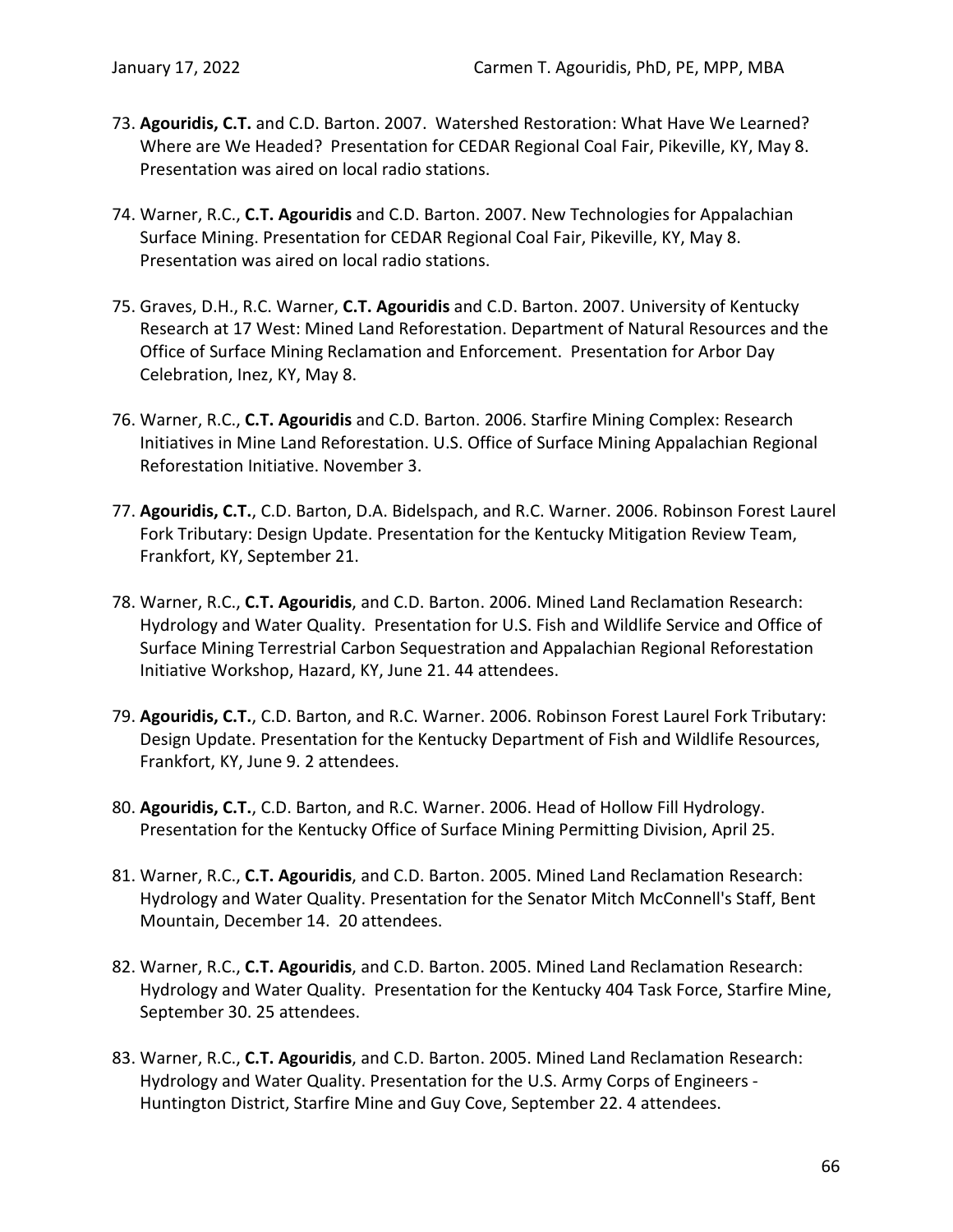- 84. Warner, R.C., **C.T. Agouridis**, and C.D. Barton. 2005. Mined Land Reclamation Research: Hydrology and Water Quality. Presentation for the Appalachian Regional Reforestation Initiative Members, Bent Mt. Mine, August 10. 25 attendees.
- 85. Warner, R.C., **C.T. Agouridis**, and C.D. Barton. 2005. Mined Land Reclamation Research: Hydrology and Water Quality. Presentation for the Tennessee Office of Surface Mining Inspectors, Starfire Mine, August 3-4. 25 attendees.
- 86. Warner, R.C., **C.T. Agouridis**, and C.D. Barton. 2005. Mined Land Reclamation Research: Hydrology and Water Quality. Presentation for the Federal Office of Surface Mining Inspectors, Bent Mt. Mine, July 12. 41 attendees.
- 87. Warner, R.C., **C.T. Agouridis**, and C.D. Barton. 2005. Mined Land Reclamation Research. Presentation for the Appalachian Regional Director of the Office of Surface Mining, Bent Mt. Mine, June 13-15. 29 attendees.
- 88. Warner, R.C., **C.T. Agouridis**, and C.D. Barton. 2005. Carbon Sequestration on Surface Mined Lands: Mine Land Hydrology and Sedimentology. Presentation for John Lytinski, Terrestrial Sequestration Program Director, National Energy Technology Laboratory, Department of Energy, Starfire Mine and Bent Mt. Mine, June 29-30.
- 89. Warner, R.C., **C.T. Agouridis**, and C.D. Barton. 2005. Mined Land Reclamation Research. Presentation for Secretary of Environmental and Public Protection Cabinet LaJuana Wilcher, Commander and District Engineer for U.S. Army Corps of Engineers Colonel Robert Rowlette, Jr., and EPA Regional Administrator Region IV James Palmer Jr., Starfire Mine, March 22.
- 90. **Agouridis, C.T.**, C.D. Barton and R.C. Warner. 2005. Preliminary Scope of Work and Cost Estimate for Stream Creation and Rehabilitation. Presentation for the Kentucky Stream Mitigation Review Team, Frankfort, Kentucky, January 12. 10 attendees.
- 91. **Agouridis, C.T.**, C.D. Barton and R.C. Warner. 2004. Preliminary Scope of Work and Cost Estimate for Stream Creation and Rehabilitation. Presentation for the Commissioner Susan Bush and Commissioner Lloyd Cress, Frankfort, Kentucky, November 10. 8 attendees.
- 92. **Agouridis, C.T.**, C.D. Barton and R.C. Warner. 2004. Preliminary Scope of Work and Cost Estimate for Stream Creation and Rehabilitation. Presentation for the Kentucky Stream Mitigation Review Team, Frankfort, Kentucky, October 26. 12 attendees.
- 93. **Agouridis, C.T.**, R.C. Warner and C.B. Barton. 2004. Robinson Forest Stream Restoration Concepts. Presentation for Bill Sampson of Kentucky Fish and Wildlife, Robinson Forest, August 9.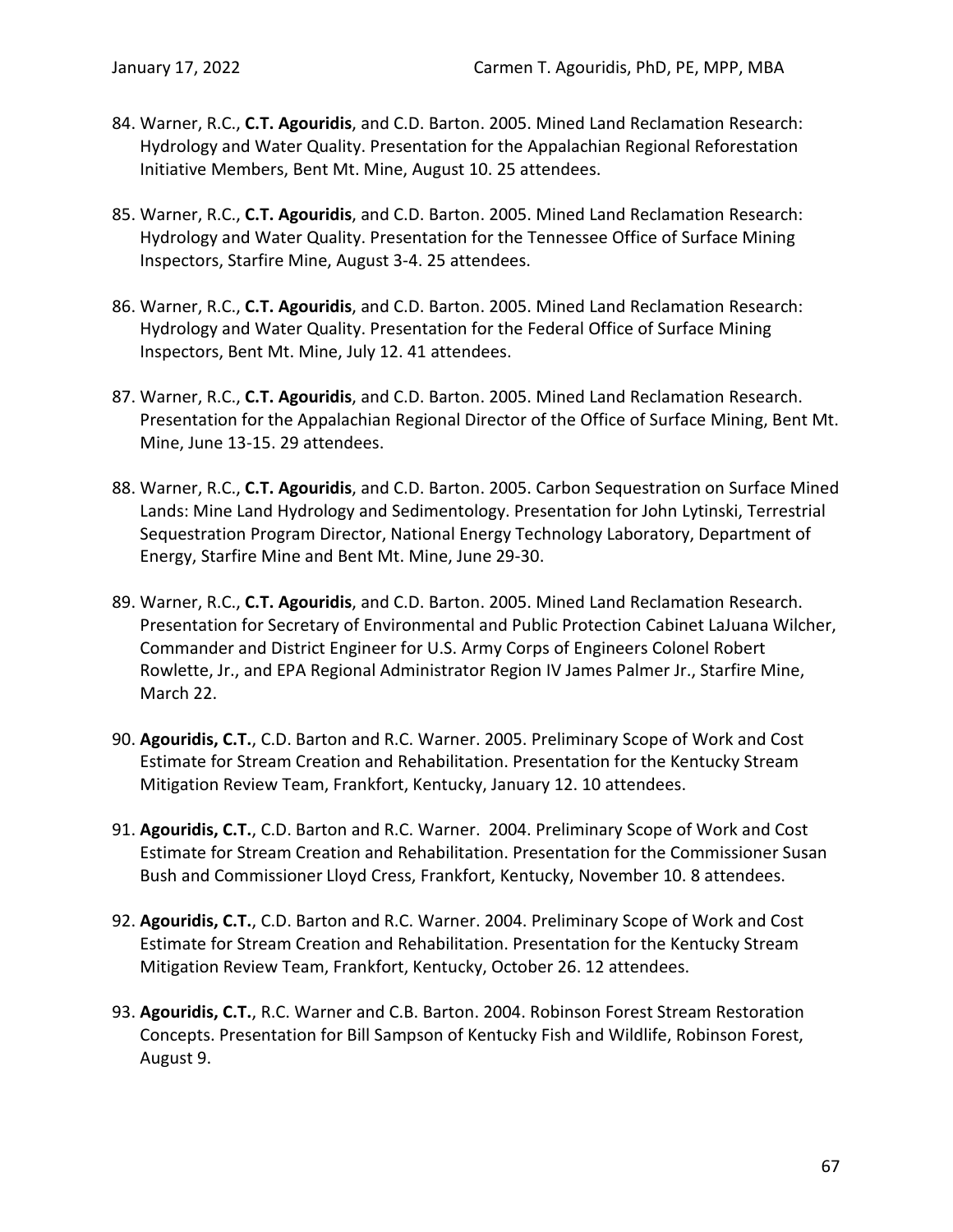- 94. **Agouridis, C.T.** and R.C. Warner 2004. Potential for Stream Restoration on Head-of-Hollow Fills. Presentation for Danny Peake from Kentucky Division of Water, June 16.
- 95. R.C. Warner and **C.T. Agouridis**. 2004. Mined Land Hydrology and Water Quality. Presentation for Washington Congressional Staff, Starfire Mine, April 14-16. 45 attendees.
- 96. **C.T. Agouridis**, C.B. Barton and R.C. Warner. 2004. Robinson Forest Stream Restoration Project. Presentation for Kentucky Fish and Wildlife, U.S. Fish and Wildlife, Kentucky Division of Water, and U.S. Corps of Engineers, Robinson Forest, March 11. 15 attendees.
- 97. **Agouridis, C.T.**, B.K. Koostra, S.R. Workman, J.R. Bicudo, E. Vanzant, and D.R. Edwards. 2003. Cattle Production Practices in Grazed Watersheds of the Humid Region. Presented at the University of Kentucky Animal Research Center in Woodford County, Kentucky for the Woodford County Farm Bureau, November 18. 20 attendees.
- 98. **Agouridis, C.T.** 2003. Environmental Stewardship and Industry Issues. Presentation created by J.R. Bicudo. Presented at a Kentucky Master Cattleman Meeting in Nelson County, Kentucky, October 9. 30 attendees.
- 99. Warner, R.C. and **C.T. Agouridis**. 2003. Mine Land Reclamation: Hydrology and Water Quality. Report presented at Starfire Mine in Perry County, Kentucky to Office of Surface Mining, Tennessee Valley Authority, and Tennessee Wildlife Resources Agency, September 24. 20 attendees.
- 100. Warner, R.C. and **C.T. Agouridis**. 2003. Mine Land Hydrology and Water Quality. Report presented at Starfire Mine in Perry County, Kentucky to Office of Surface Mining, Kentucky Natural Resources and Environmental Protection Cabinet, Virginia Division of Mined Land Reclamation, Horizon Natural Resources, University of Tennessee, Kentucky Coal Association, National Coal Corporation, and Wagner Forest Management, August 28. 53 attendees.
- 101. **Agouridis, C.T**. and B.K. Koostra. 2003. GIS Analysis of GPS Position Data of Beef Cattle. Presentation for the 2003 Kentucky GIS Conference, Louisville, Kentucky, August 18-21.
- 102. Warner, R.C. and **C.T. Agouridis**. 2003. Carbon Sequestration on Surface Mine Lands: Mine Land Hydrology and Water Quality. Report presented at Starfire Mine in Perry County, Kentucky and at 17 West Mine in Martin County, Kentucky to John T. Litynski, Terrestrial Sequestration Program Director, National Energy Technology Laboratory, Department of Energy, August 4-5.
- 103. Warner, R.C. and **C.T. Agouridis**. 2003. Starfire stormwater, erosion and sediment control experimental practices site tour for the Office of Surface Mining. Starfire Mine in Perry County, Kentucky, May 21. 35 attendees.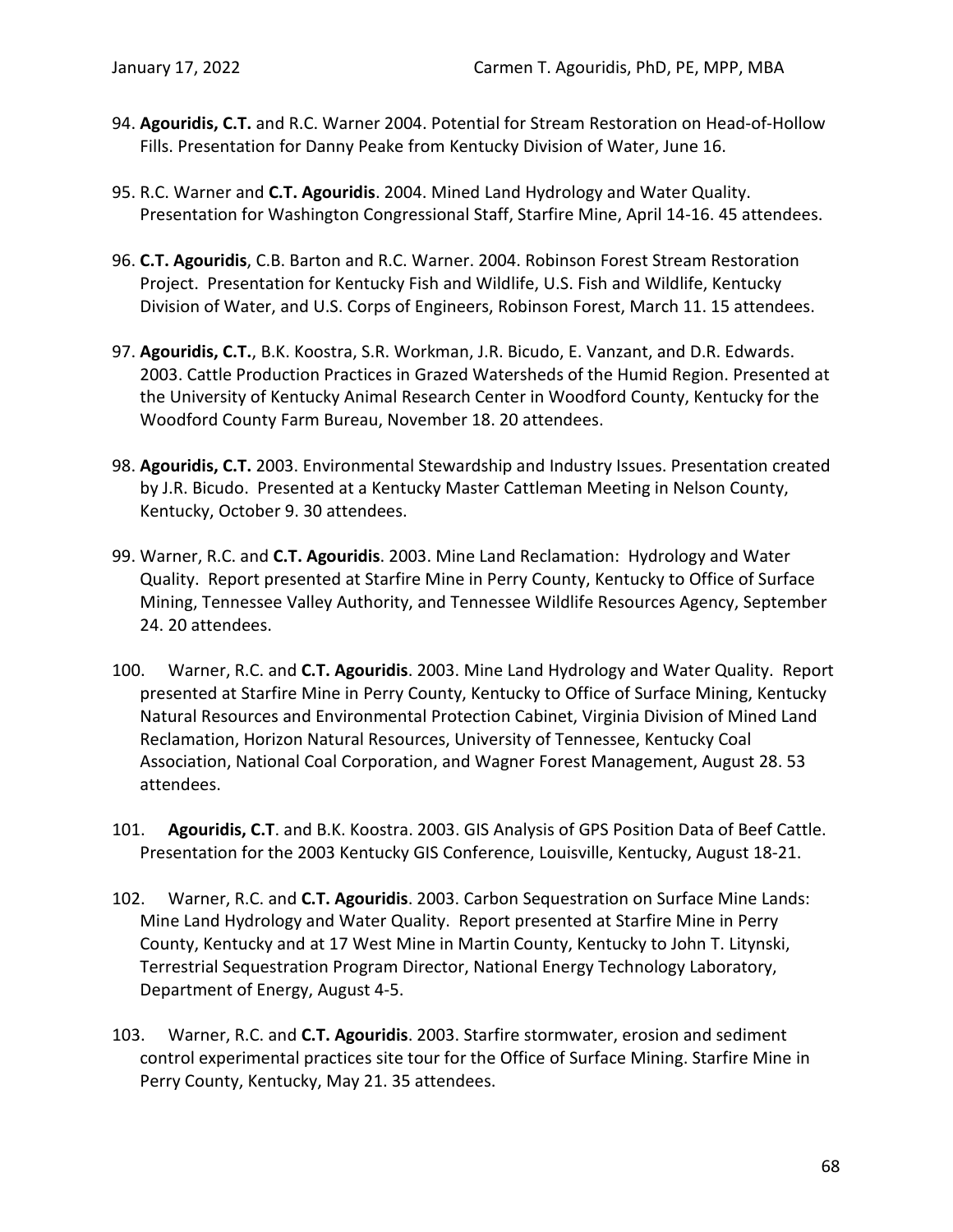### **TEACHING AND ADVISING**

#### *Graduate Student Major Advising: Completed*

- 1. Cole Crankshaw. M.S. BAE. 2021. Evaluating the biotic condition of restored streams in Kentucky's Inner Bluegrass Region.
- 2. Morgan Gerlitz. M.S. BAE. 2019. Thesis: Evaluating the influence of the Forestry Reclamation Approach on hydrology of Appalachian coal mined lands. **Finalist UK Fall 2017 Three Minute Thesis (3MT).**
- 3. Ashlan Clark, M.S., BAE. 2016. Thesis: Bankfull regional curves and hydraulic geometry curves for the eastern Kentucky coalfields.
- 4. Kameryn Wright, M.S., BAE. 2016. Thesis: Long-tern effects of forestry best management practices on hydrology and water chemistry in three Appalachian headwater catchments.
- 5. Whitney Blackburn-Lynch. Ph.D. BAE. 2015. Development of stream restoration techniques for mined lands. Awarded **Outstanding Graduate Student Poster** at the 2015 Student Water Conference held at Oklahoma State University on March 26-27**.**
- 6. David Griffith, M.S. BAE. 2015. Characterization of two biochars derived from horse muck and their ability to reduce pathogen transport in soil.
- 7. Mary (Deicher) Weatherford, M.S. BAE. 2014. Influence of vegetation on the hydrologic characteristics of loose-dumped spoil.
- 8. Holly Enlow, M.S. BAE. 2014. Evaluating sampling strategies for rainfall simulation studies and surface transport of antibiotics from swine manure applied to fescue plots.
- 9. John McMaine, M.S. BAE. 2013. Hydrologic characterization of a rain garden mitigating stormwater runoff from a commercial area. Received **Outstanding Graduate Student Oral Presentation** at the 2013 Water Conference Sponsored by the National Science Foundation; held at Oklahoma State University on April 4-5, 2013. Advisor. Received **1st Place Graduate Student Poster** at the 3rd Annual TFISE Research Showcase on October 9, 2013. Awarded **Honorable Mention, Outstanding Graduate Student Oral Presentation**.
- 10. Jonathan Villines, M.S. BAE 2013. Use of GIS to delineate stream types in eastern Kentucky.
- 11. Ross Guffey, M.S. BAE 2012. Evaluating the effectiveness of weep berm systems for treating runoff from a horse muck composting operation. Co-Advisor with Dr. Richard Warner.
- 12. Donnie Stamper. M.S. BAE (Option B). 2012. Effect of soil sampling density and landscape characteristics on soil test phosphorus.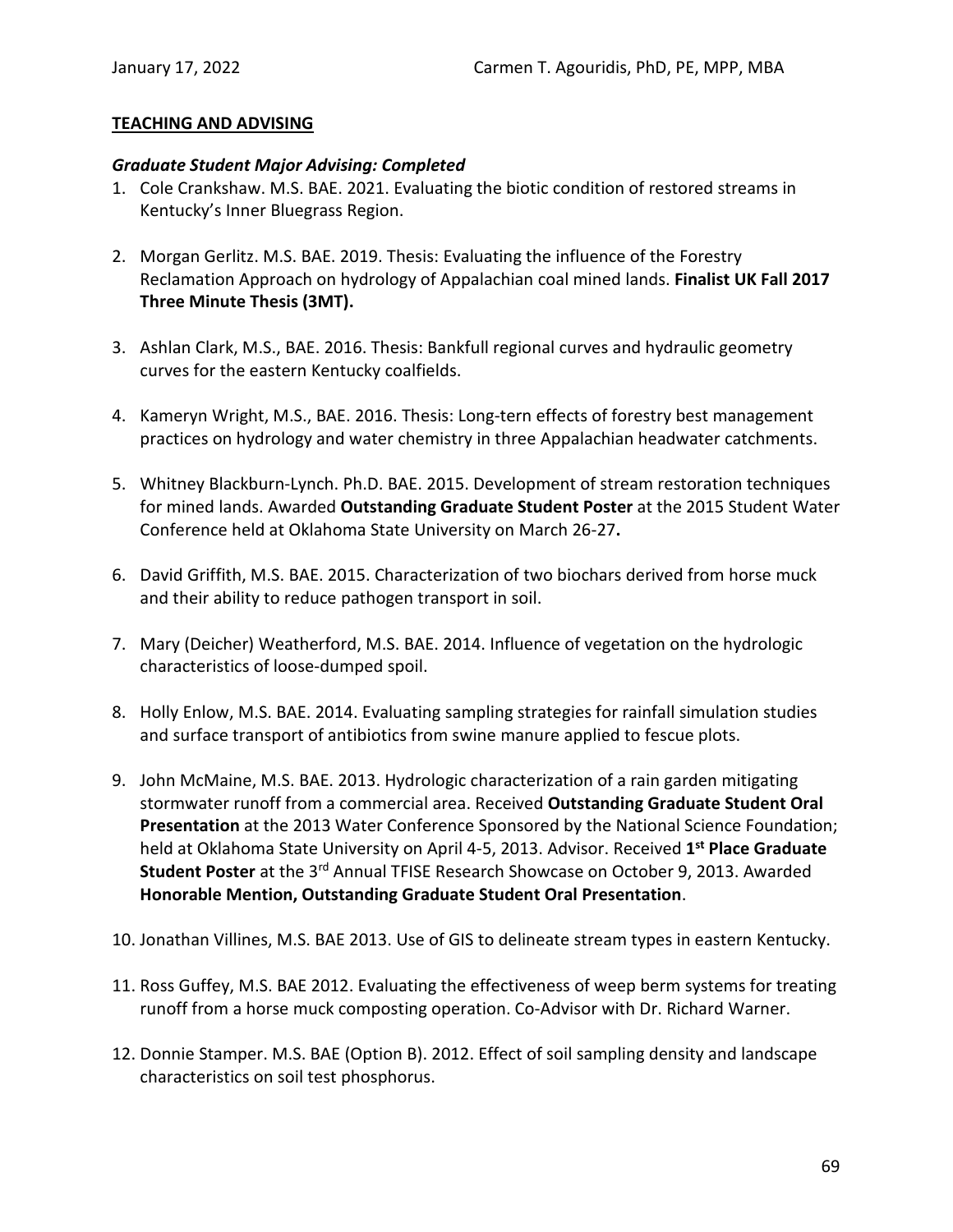- 13. Sam Lee. 2012. M.S. C.E. Identifying hot-spots of human fecal contamination in the Royal Springs Karstshed. Co-Advisor with Dr. Gail Brion.
- 14. Travis Maupin, M.S. BAE. 2012. Assessment of conductivity sensor performance for monitoring mined land discharge waters and an evaluation of the hydrologic performance of the Guy Cove stream restoration project. Received **Outstanding Graduate Student Oral Presentation** at the 2012 Water Conference Sponsored by the National Science Foundation; held at Oklahoma State University on April 4-5, 2012.
- 15. Ruthie Brockman, M.S. BAE. 2010. Thesis: Hydraulic geometry relationships and regional curves for the Inner and Outer Bluegrass Regions of Kentucky.
- 16. Oakes Routt, M.S. BAE (Option B). 2009. Thesis: Determination of RUSLE parameters for mine spoils on steep, low-compacted slopes with grass cover in the Cumberland Plateau of eastern Kentucky.
- 17. Matthew Peake, M.S. BAE (Option B). 2009. Thesis: Streambank erosion rates for Thompson Creek.
- 18. Jason Maxwell, M.S. BAE (Option B). 2008. Thesis: Hydrologic and hydraulic study for Town Run in Ashland County, Ohio.
- 19. Timothy Taylor, M.S. BAE. 2007. Thesis: Examination of the hydrologic characteristics of the Forestry Reclamation Approach for use in a head-of-hollow fill restoration. Co-advisor with Dr. Richard Warner.

### *Graduate Student Major Advising: In Progress*

- 1. Samuel Austen. M.S. BAE. 2019. Using stream restoration to improve hydrology and water quality in an urban watershed.
- 2. Jonathan Brantley. M.S. BAE. 2021. Using stream restoration to improve hydrology and water quality in an urban watershed: a case study. *Expected completion date is March 2021.*

## *Advisory Committee Member: Completed*

- 1. Brenton Newswanger. M.S. C.E. (Option B). 2019. Advisor: Scott Yost
- 2. Alexandra Jensen. M.S. BAE. 2018. High resolution sensing of nitrate dynamics in a mixeduse Appalachian watershed: Quantifying nitrate fate and transport as influenced by a backwater riparian wetland. Committee Member. Advisor: William Ford.
- 3. Somsubhra Chattopadhyay. Ph.D. BAE. 2017. Impact of climate change on extreme hydrological events in the Kentucky River Basin. Committee Member. Advisor: Dwayne Edwards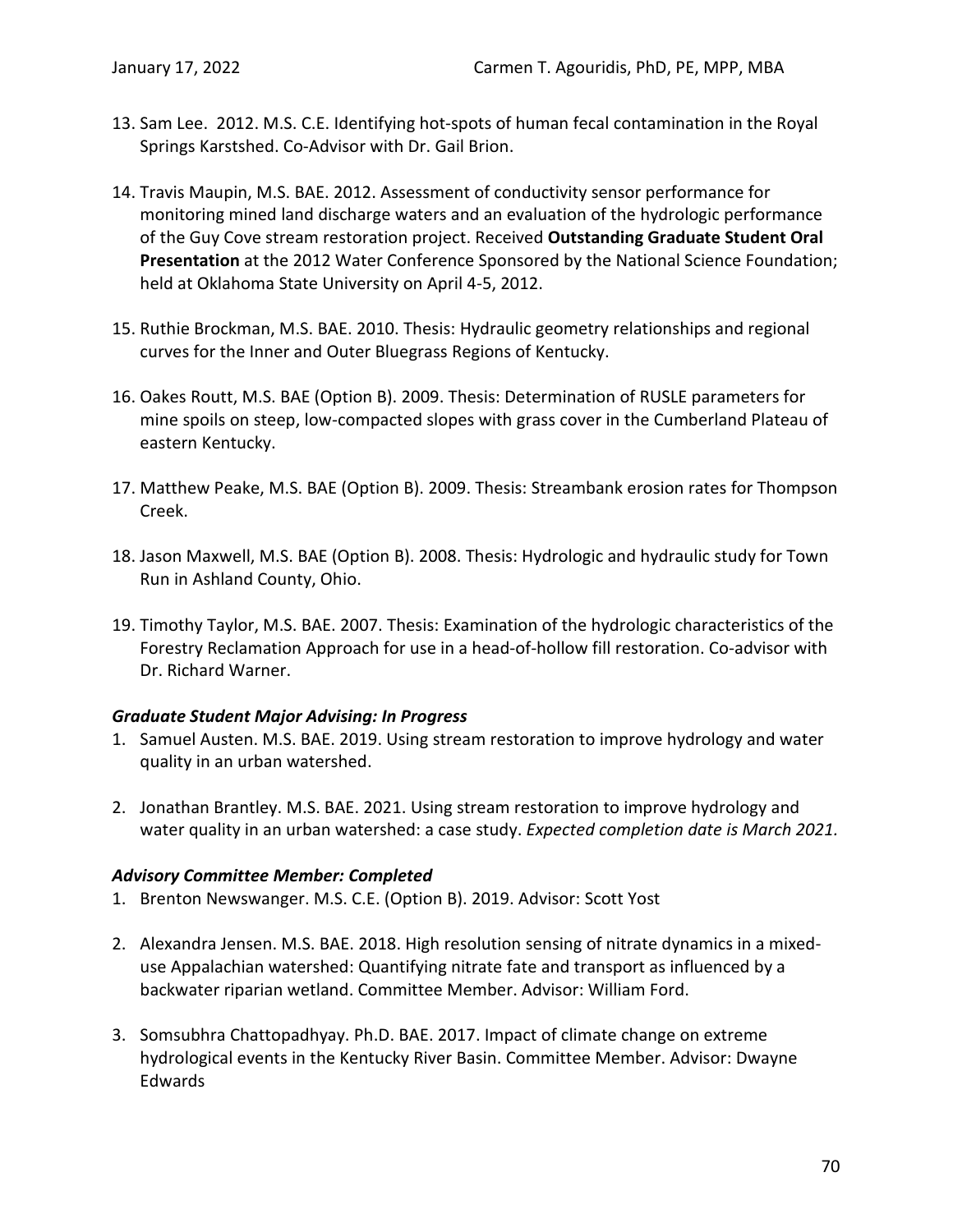- 4. Brett Howell. M.S. EES. 2016. Spring responses to storms and seasonal variations in recharge in the Middle Atlas Region of Morocco. Committee Member. Advisor: Alan Fryar
- 5. Bradford Greenwell. M.S. BAE. 2016. Continuous proportional flow flocculation dosage system. Committee Member. Advisor: Richard Warner
- 6. Rachel Williams. M.S. BAE. 2016. Effectiveness of biochar addition in reducing concentrations of selected nutrients and bacteria in runoff. Committee Member. Advisor: Dwayne Edwards
- 7. Admin Husic. M.S. CE. 2015. Sediment organic carbon fate and transport in a fluviokarst watershed in the Bluegrass Region. Committee Member. Advisor: James Fox
- 8. Chase Clark. M.S. Forestry. 2015. The impacts of harvesting with current and modified best management practices on watershed characteristics in eastern Kentucky. Committee Member. Advisor: Christopher Barton
- 9. Derek Scott. M.S. BAE. 2015. Evaluation of the performance of flocculation to enhance sediment trap efficiency. Advisor: Richard Warner
- 10. Davis Huston. M.S. CE. 2014. Clogging of fine sediment within gravel substrates: Macroanalysis and momentum-impulse model. Advisor: James Fox
- 11. Nicole Koeninger, M.S. BAE. 2014. Determining soil erosion with varying corn stover cover factors. Awarded **Outstanding Graduate Student Oral Presentation** at the 2014 Student Water Conference held at Oklahoma State University on April 10-11**.** Advisor: Michael Montross.
- 12. Kenton Sena. M.S. Forestry. 2014. Influence of spoil type on afforestation success and hydrochemical function on a surface coal mine in eastern Kentucky. Advisor: Christopher Barton
- 13. Amanda Gumbert. Ph.D. Soil Science. 2013. Influence of riparian buffer management strategies on soil properties. Advisor: Mark Coyne
- 14. Hillary Otte, M.S. Forestry. 2012. Control and passive treatment of runoff from horse muck storage structures using rain gardens. Advisor: Christopher Barton
- 15. Christopher Reeves, M.S. Forestry. 2012. Effectiveness of improved skid trail ephemeral channel crossings. Advisor: Jeffrey Stringer
- 16. Catherine Hoy, M.S. Forestry. 2012. A hydrologic characterization of three headwater mountain wetlands in eastern Kentucky, USA. Advisor: Christopher Barton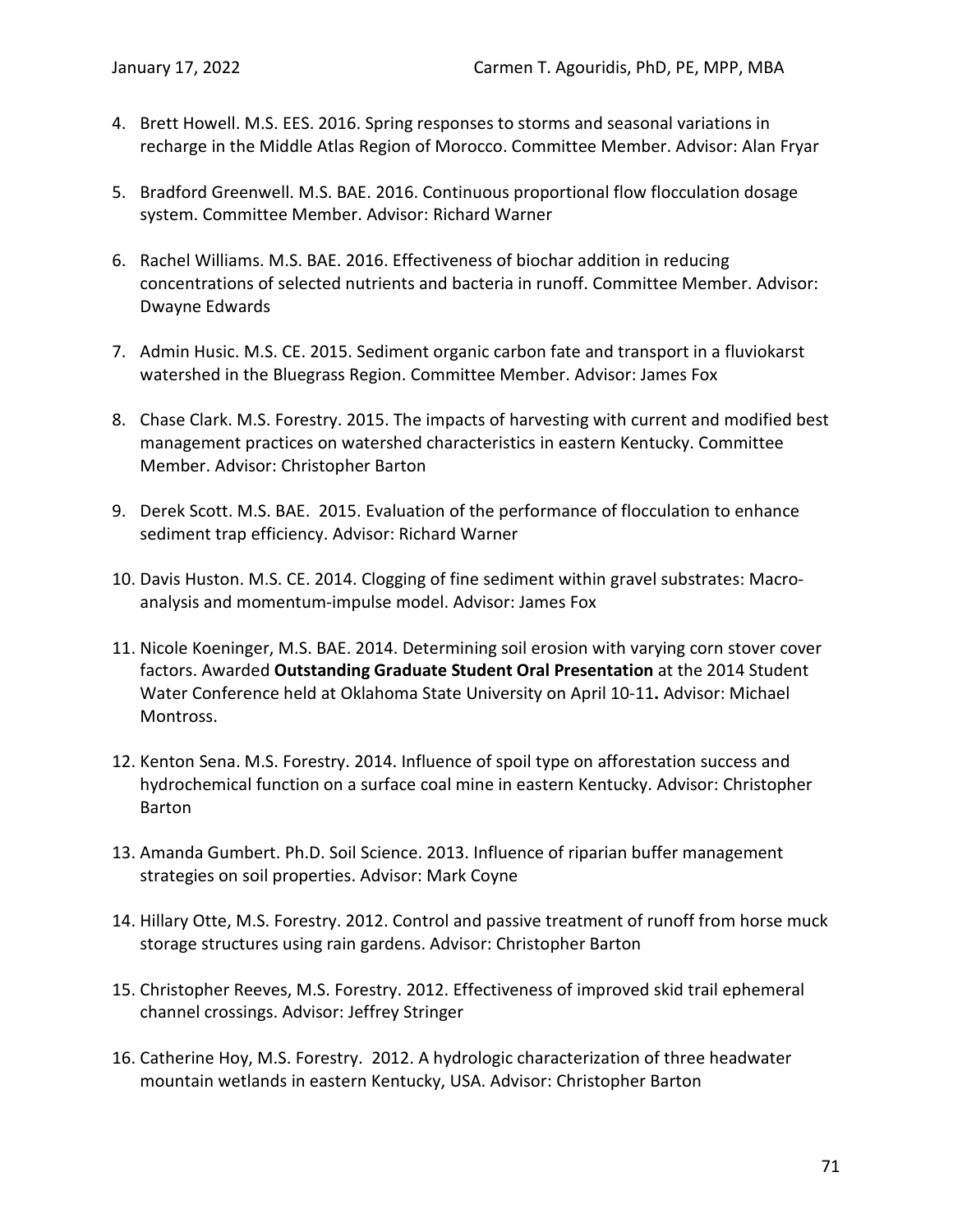- 17. Bakkiyalakshmi Palanisamy, Ph.D. BAE. 2010. Developmental strategies for a server based hydrologic model flood forecasting system for Kentucky. Advisor: Stephen Workman
- 18. Courtney Mastin. M.S. Forestry. 2010. Preliminary evaluation of stream restoration and passive treatment technologies for the improvement of water quality on a surface mine in eastern Kentucky. Advisor: Christopher Barton
- 19. Tracy Atkinson. M.S. BAE. 2010. Hydrologic and water quality performance of a weep bermgrass filter system for runoff from stockpiled horse muck: A preliminary study. Advisor: Richard Warner
- 20. Lee Moser, M.S. Forestry. 2009. Hardwood re-sprout control in hydrologically restored Carolina Bay depression wetlands. Advisor: Christopher Barton

### *Advisory Committee Member: In Progress*

- 1. Emily Rice. Ph.D. Animal and Food Sciences. 2020. Committee Member. Advisor: Joao Costa.
- 2. Shishir Sarker. Ph.D. EES. 2021. Advisor: Alan Fryar
- 3. Elizabeth Avery. Ph.D. EES. 2021. Committee Member. Advisor: Andrea Erhardt

#### *Outside Examiner*

- 1. Tushar Gupta. Ph.D. Mining Engineering. 2021. Oxidation pretreatment for enhanced leachability of rare earth elements from bituminous coal. Outside Examiner. Advisor: Rick Honaker.
- 2. Zamaan Al-Shabbani. Ph.D. C.E. 2019. Improving safety performance of highway maintenance crews through pre-task safety toolbox talks. Outside Examiner. Advisor: Gabe Dadi.
- 3. Admin Husic. Ph.D. CE. 2018. Numerical modeling and isotope tracers to investigate karst biogeochemistry and transport processes. Outside Examiner. Advisor: James Fox
- 4. Mohammed Razaee. Ph.D. Mining Engineering. 2015. Sustainable disposal of coal processing waste streams. Outside Examiner. Advisor: Rick Honaker
- 5. William Ford. Ph.D. CE. 2014. Control of the surficial fine-grained laminae upon stream carbon and nitrogen cycles. Outside Examiner. Advisor: James Fox

### *Undergraduate Student Advising: Completed*

1. Leandro (Nachie) Braga. 2018-2019. Kentucky Master Naturalist program intern.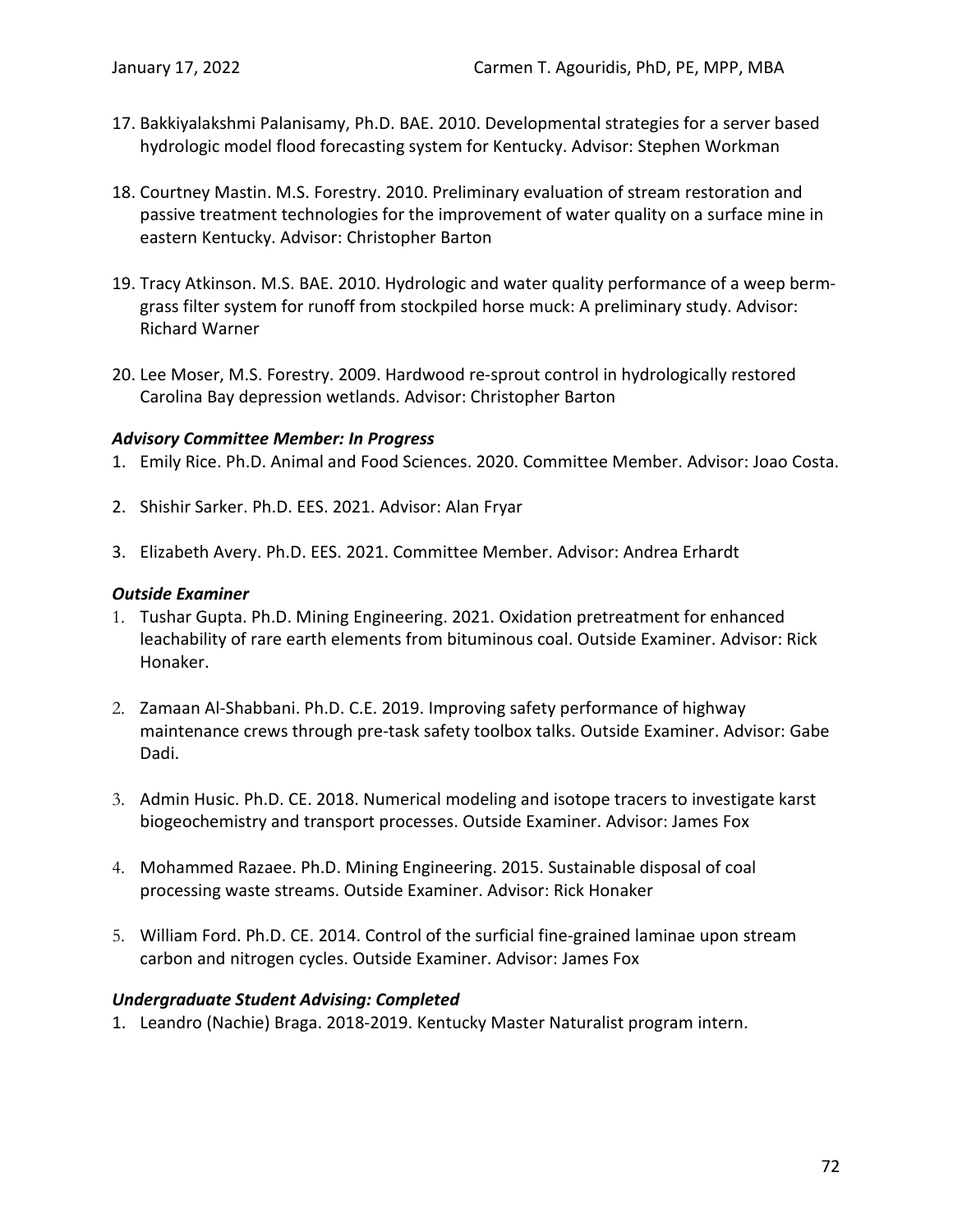- 2. American Water Works Association/World Environmental Association (AWWA/WEA) University of Kentucky Student Chapter Advisor. 2016-2019. I assisted in the development of this chapter at UK.
- 3. Ethan Martion, STEAM Academy. 2018. Establishing a hydrologic and water quality monitoring station at UK's tributary to Vaughn's Branch.
- 4. Erin Remley, Lafayette High School. 2018. Using citizen science to evaluate the success of stream restoration projects with a focus on urban watersheds. 2018. **2nd Place Award for Best Undergraduate Poster in the 7th Annual Sustainability Form.**
- 5. Kayla Rosko. 2017-2018. UK stormwater intern.
- 6. Sara Stewart. 2017-2018. UK stormwater intern.
- 7. Alpha Epsilon Student Branch Advisor. 2013-2017.
- 8. Eric Vanzant. 2016. Effect of bioretention amendment mixtures on water quality. 2016.
- 9. William (Zac) Hammond. 2014-2015. OSCAR development and testing: Quarter-scale instream trash collection system.
- 10. Tahnee Qualls. 2014-2015. Development of a methodology to determine antibiotic concentrations in runoff samples. Awarded **2014 Sustainability Summer Research and Creativity Fellowship** from the University of Kentucky Office of Undergraduate Research. Awarded **Outstanding Undergraduate Poster** at the 2015 Student Water Conference held at Oklahoma State University on March 26-27, 2014-2015. Awarded **Outstanding Poster Presentation** at the 2015 American Society of Agricultural and Biological Engineers Annual International Meeting on July 26-29, 2015. **1st place 2016 Oswald Research and Creativity Competition, Physical and Engineering Sciences category**. Advisor.
- 11. Sarah Smith. 2014-2015. Ability of laboratory procedures to predict field conditions for maximum density and saturated hydraulic conductivity. Co-Advisor with Dr. Richard Warner.
- 12. Rachel Norton. 2014. Hydrologic monitoring of the farm road rain garden. 2014. Advisor.
- 13. ASABE Student Branch Advisor. 2012-2013. Received recognition from the University of Kentucky as an **Outstanding Advisor**.
- 14. Mariana de Rosa, Universidade Federal de Viçosa, Brazil. 2012-2013. Assessment of weathered spoil for creation of a low-permeability barrier. Received **Outstanding Undergraduate Oral Presentation** at the 2013 American Society of Mining and Reclamation; held at Laramie, WY on June 1-7.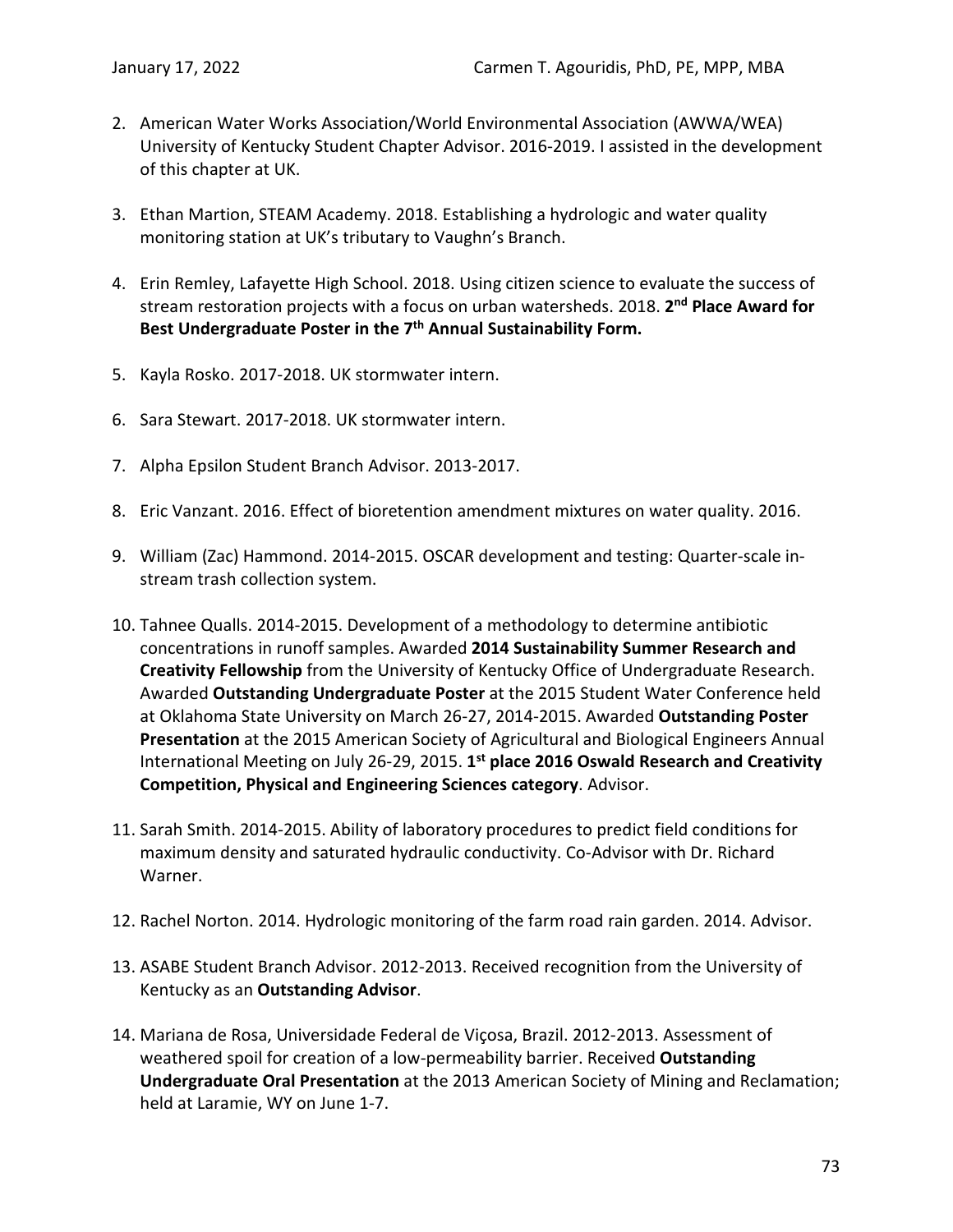- 15. Joseph Sawyer. 2013. Geomorphic assessment of beaver impacts on a stream inhabited by the Blackside Dace.
- 16. Cannon Applegate. 2013. Internship with Aquatic Resources Management.
- 17. Paul Hafner. 2013. Internship with the Ohio Environmental Protection Agency.
- 18. Ivan Ribeiro, Universidade Federal de Viçosa, Brazil. 2012-2013. Review of the Brazilian grazing literature and effects of mowing regimes and native grasses on denitrification potential in an agricultural riparian zone.
- 19. Rachel Megill. 2013. Independent research, developed extension publication (AEN-119 Keeping trash out of streams).
- 20. Luane Monteiro, Universidade Federal de Viçosa, Brazil. 2012. Turbidity-total suspended solids relationships.
- 21. Joanna Foresman. 2012. Chellgren Scholar Undergraduate Research Experience.
- 22. Maísa Miranda, Universidade Federal de Viçosa, Brazil, 2011. Bioenvironmental lab experiences.
- 23. Marlon Souza, Universidade Federal de Viçosa, Brazil. 2011. Bioenvironmental lab experiences.
- 24. Seth White. 2009. Research paper on the Clean Water Act.

#### *Innovations at the Nexus of Food, Energy and Water Graduate Certificate*

I helped develop the Innovations at the Nexus of Food, Energy and Water (INFEWS) Graduate Certificate. This certificate is part of a National Science Foundation Research Traineeship program aimed at fully integrating research at the nexus of food, energy and water systems with professional skill development within an inclusive, multidisciplinary, and supportive academy. *The certificate is presently at the Senate Council.*

#### *Stream and Watershed Science Graduate Certificate*

I developed the Stream and Watershed Science Graduate Certificate, which was approved by the University Senate in May 2012. The Stream and Watershed Science Graduate Certificate Program provides students with an understanding of the complex physical, biological, and social systems involved in stream and watershed related issues.

#### *Environmental Engineering Undergraduate Certificate*

I co-developed the Environmental Engineering Undergraduate Certificate with Dr. Kelly Pennell (Civil Engineering). The purpose of the Environmental Engineering Certificate is to offer current (and incoming) degree-seeking undergraduate students in the College of Engineering a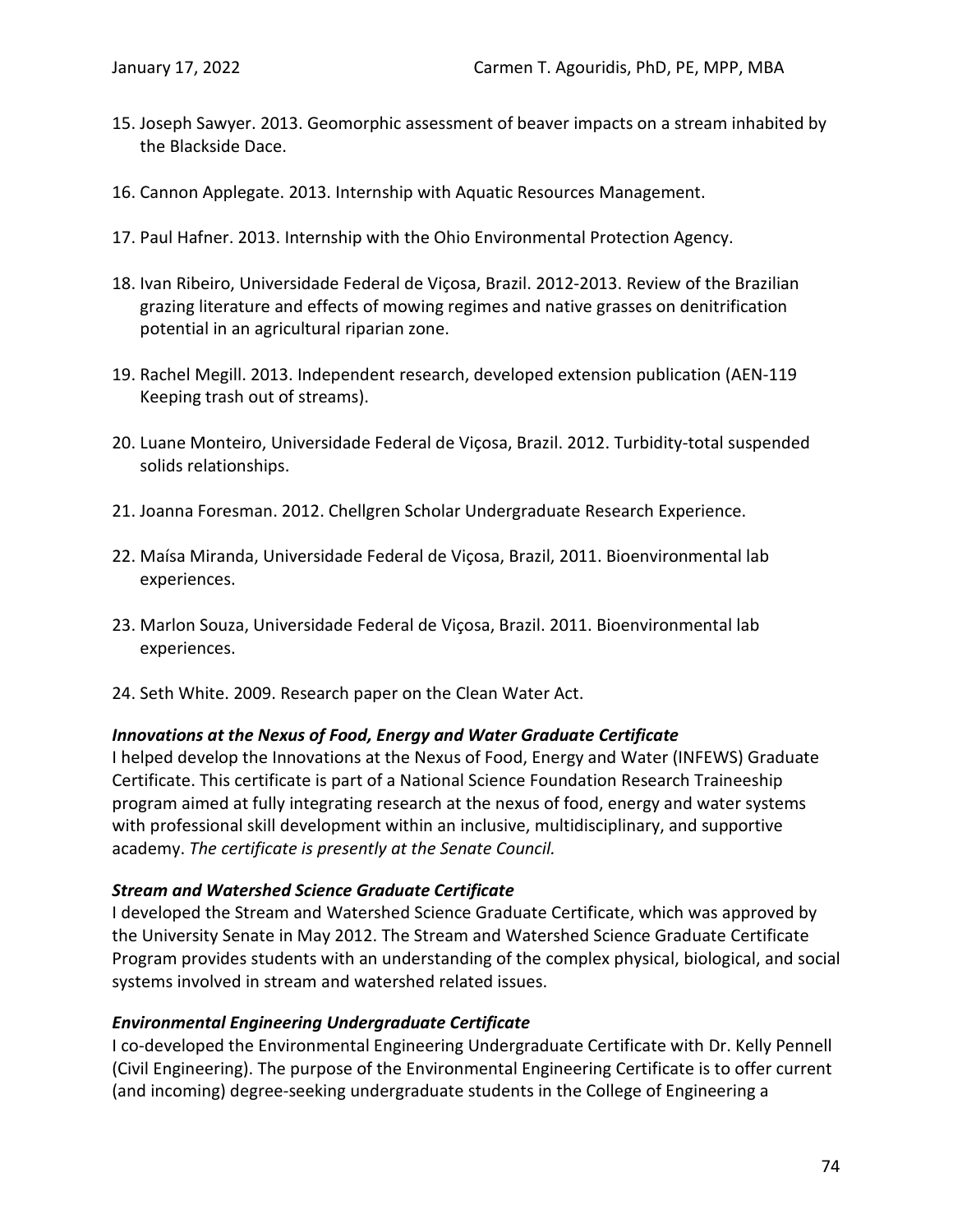curriculum that integrates principles of engineering, biology, and chemistry with the development of sustainable solutions to environmental problems impacting ecosystem and human health. The proposed Environmental Engineering Certificate will: 1) formalize environmental engineering training taking place across various degree programs within the College of Engineering; 2) raise visibility of environmental engineering as a discipline among students, faculty and advisors; and, 3) increase cross-departmental interaction amoung four departments within the College of Engineering.

### *Courses Taught*

BAE 532/CE 542: Introduction to Stream Restoration (3 credit hours) – *Developed Course*

|                             |                     | Course Evaluation <sup>1</sup> | <b>Teaching Evaluation</b> <sup>1</sup> |
|-----------------------------|---------------------|--------------------------------|-----------------------------------------|
| <b>Semester</b>             | <b>No. Students</b> | (College Mean)                 | (College Mean)                          |
| <b>Fall 2021</b>            | 9 out of 17         | 4.3                            | 4.7                                     |
| Summer 2020 <sup>2</sup>    | 4                   |                                |                                         |
| Spring 2019                 | 18 out of 26        | 4.7                            | 4.8                                     |
| Spring 2018                 | 22 out of 23        | 4.9(4.1)                       | 4.9(4.2)                                |
| Spring 2017                 | 15 out of 18        | 4.73 (3.99)                    | 4.53 (4.21)                             |
| Spring 2016                 | 25                  | 3.5(3.5)                       | 3.7(3.5)                                |
| Fall 2015 (DL) <sup>2</sup> | 14                  | 3.0(3.2)                       | 3.2(3.4)                                |
| Spring 2015                 | 24                  | 3.9(3.4)                       | 3.7(3.5)                                |
| Fall 2014 (DL) <sup>2</sup> | 19                  | 3.7(3.4)                       | 3.8(3.4)                                |
| Spring 2014                 | 23                  | 3.6(4.0)                       | 3.6(4.0)                                |
| Fall 2013 (DL) <sup>2</sup> | 8                   |                                |                                         |
| Spring 2013                 | 19                  | 3.8(3.5)                       | 3.9(3.5)                                |
| Spring 2012                 | 24                  | 3.4(3.4)                       | 3.4(3.5)                                |
| Spring 2011                 | 23                  | 3.5(3.4)                       | 3.7(3.5)                                |
| Spring 2010                 | 24                  | 3.6(3.4)                       | 3.8(3.4)                                |
| Spring 2009                 | 13                  | 3.6(3.3)                       | 3.8(3.4)                                |
| Spring 2008                 | 26                  | 3.4(3.3)                       | 3.5(3.3)                                |
| Spring 2007                 | 15                  | 3.3(3.3)                       | 3.2(3.4)                                |
| Spring 2006 <sup>3</sup>    | 19                  | 3.5(3.3)                       | 3.4(3.4)                                |
| Spring 2005 <sup>3</sup>    | 17                  | 3.4(3.3)                       | 3.4(3.4)                                |
| Spring 2004 <sup>3,4</sup>  | 5                   | 3.5(3.2)                       | 3.5(3.4)                                |

1 Scale: 0 to 4 2004-2016. Scale: 0 to 5 2017-present

2 Distance learning version (online only)

3 Course was listed as BAE 599: Introduction to Stream Restoration

4 Co-instructer (taught 50% of course)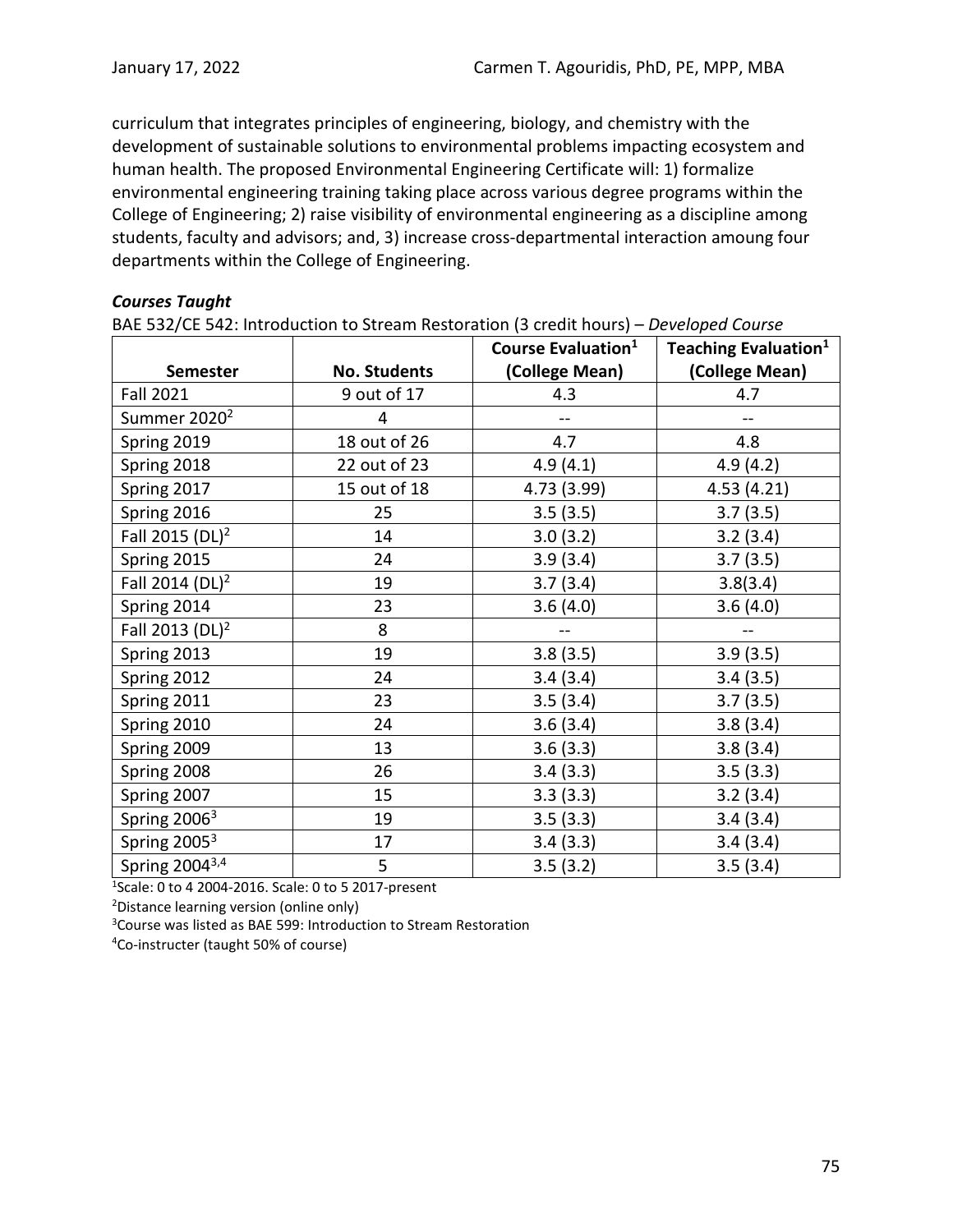| <b>Semester</b>          | <b>No. Students</b> | Course Evaluation <sup>1</sup><br>(College Mean) | Teaching Evaluation <sup>1</sup><br>(College Mean) |
|--------------------------|---------------------|--------------------------------------------------|----------------------------------------------------|
| Spring $2016^2$          | 67                  | $3.4/3.4^{2}$ (3.4)                              | $3.4/3.6^{2}(3.5)$                                 |
| Spring $2015^2$          | 60                  | $3.3/3.32$ (3.4)                                 | $3.4/3.4^{2}$ (3.5)                                |
| Spring 2014 <sup>2</sup> | 52                  | 3.3/3.2(3.3)                                     | 3.9/3.5(3.4)                                       |
| Spring 2013 <sup>2</sup> | 42                  | 3.3(3.5)                                         | 3.5(3.5)                                           |

### BAE 103: Energy in Biological Systems (2 credit hours) – *Redesigned Course*

1 Scale: 0 to 4

<sup>2</sup>Two sections

### BAE 535/MNG 564: Environmental Controls System Design and Reclamation (3 credit hours) - *Co-Developed Course*

|                            |                     | Course Evaluation <sup>1</sup> | Teaching Evaluation <sup>1</sup> |
|----------------------------|---------------------|--------------------------------|----------------------------------|
| <b>Semester</b>            | <b>No. Students</b> | (College Mean)                 | (College Mean)                   |
| Spring 2017 <sup>2,3</sup> | 5 out of 5          | 4.00(3.99)                     | 4.40(4.21)                       |

1 Scale: 0 to 4 2004-2016. Scale: 0 to 5 2017-present

<sup>2</sup>Two sections

3 Co-taught with Richard Warner

### BAE 599-003: Capstone for Agriculture Individualized Studies – *Co-Developed Course*

|                 |                     | Course Evaluation <sup>1</sup> | Teaching Evaluation <sup>1</sup> |
|-----------------|---------------------|--------------------------------|----------------------------------|
| <b>Semester</b> | <b>No. Students</b> | (College Mean)                 | (College Mean)                   |
| Spring $2020^2$ |                     | $3.4/3.4^{2}$ (3.4)            | $3.4/3.6^{2}(3.5)$               |

1 Scale: 0 to 5

<sup>2</sup>Co-taught with Lou Hirsch

BAE 599/MNG 599: Environmental Controls System Design and Reclamation (3 credit hours) – *Co-Developed Course*

|                 |                     | Course Evaluation <sup>1</sup> | Teaching Evaluation <sup>1</sup> |
|-----------------|---------------------|--------------------------------|----------------------------------|
| <b>Semester</b> | <b>No. Students</b> | (College Mean)                 | (College Mean)                   |
| Spring $2015^2$ | 18                  | $2.7/3.32$ (3.4)               | $3.3/3.22$ (3.5)                 |

1 Scale: 0 to 4

<sup>2</sup>Co-taught with Richard Warner

### BAE 750: Low Impact Development (3 credit hours) - *Developed Course*

| <b>Semester</b>  | <b>No. Students</b> | Course Evaluation <sup>1</sup><br>(College Mean) | Teaching Evaluation <sup>1</sup><br>(College Mean) |
|------------------|---------------------|--------------------------------------------------|----------------------------------------------------|
| <b>Fall 2014</b> |                     | $- -$                                            | --                                                 |
| <b>Fall 2013</b> |                     | $- -$                                            | --                                                 |
| <b>Fall 2012</b> |                     | --                                               | --                                                 |

1 Scale: 0 to 4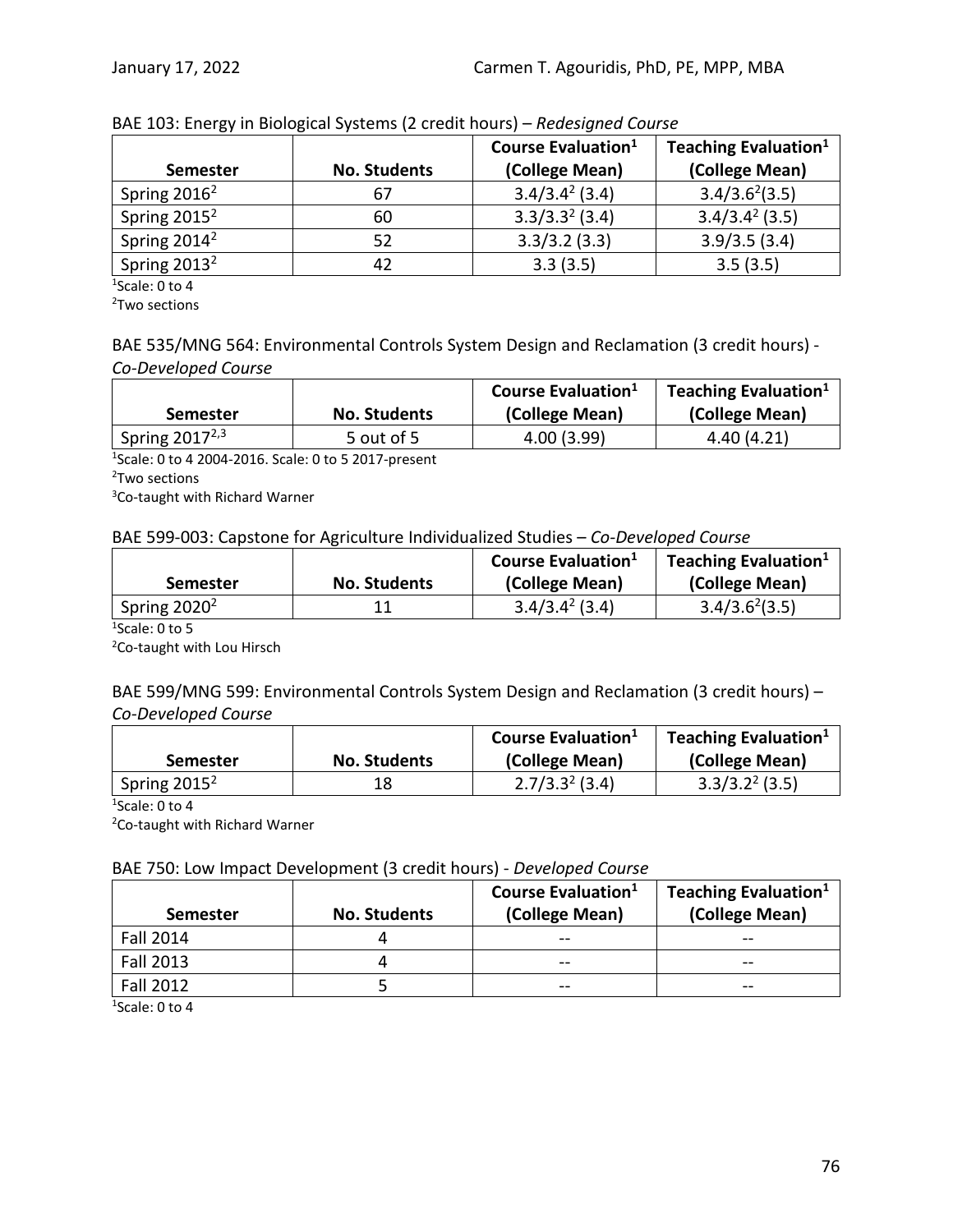| <b>Semester</b>  | <b>No. Students</b> | <b>Course Evaluation</b> <sup>1</sup><br>(College Mean) | Teaching Evaluation <sup>1</sup><br>(College Mean) |
|------------------|---------------------|---------------------------------------------------------|----------------------------------------------------|
| <b>Fall 2002</b> | 16                  | 3.0(3.3)                                                | 3.3(3.4)                                           |
| <b>Fall 2001</b> | 18                  | 2.5(3.3)                                                | 2.4(3.5)                                           |

#### AEN 103: Basic Principles of Surveying (2 credit hours) - *Redesigned Course*

1 Scale: 0 to 4

GEN 100-001 Issues in Agriculture, Food and Environment (3 credit hours) - *Redesigned Course for all GEN 100 sections*

|                        |                     | Course Evaluation <sup>1</sup> | Teaching Evaluation <sup>1</sup> |
|------------------------|---------------------|--------------------------------|----------------------------------|
| <b>Semester</b>        | <b>No. Students</b> | (College Mean)                 | (College Mean)                   |
| Fall 2020 <sup>2</sup> | 34                  | $\qquad \qquad \cdots$         | --                               |

1 Scale: 0 to 5

<sup>2</sup>Co-taught with Derek Miller

#### GEN 109-002 Math APP Success (3 credit hours) – *Co-Developed Course*

| Semester               | <b>No. Students</b> | <b>Course Evaluation</b> <sup>1</sup><br>(College Mean) | Teaching Evaluation <sup>1</sup><br>(College Mean) |
|------------------------|---------------------|---------------------------------------------------------|----------------------------------------------------|
| Fall 2021 <sup>2</sup> | 16                  | $- -$                                                   | $- -$                                              |
| Fall 2020 <sup>2</sup> | 29                  | $- -$                                                   | --                                                 |

1 Scale: 0 to 5

<sup>2</sup>Co-taught with Wayne Centers

### EXP 396: Engaging Girls in STEM (1 or 2 credit hours)

|                 |                     | Course Evaluation <sup>1</sup> | Teaching Evaluation <sup>1</sup> |
|-----------------|---------------------|--------------------------------|----------------------------------|
| <b>Semester</b> | <b>No. Students</b> | (College Mean)                 | (College Mean)                   |
| Spring 2018     | 10 out of 18        | 4.6(4.4)                       | 4.9(4.6)                         |

1 Scale: 0 to 5

<sup>2</sup>Co-taught with Ellen Crocker

### EXP 650: Engaging Girls in STEM (1 or 2 credit hours)

|                 |                     | Course Evaluation <sup>1</sup> | Teaching Evaluation <sup>1</sup> |
|-----------------|---------------------|--------------------------------|----------------------------------|
| <b>Semester</b> | <b>No. Students</b> | (College Mean)                 | (College Mean)                   |
| Spring 2018     | 3 out of 3          | $- -$                          | $- -$                            |

1 Scale: 0 to 5

<sup>2</sup>Co-taught with Ellen Crocker

#### NRE 390-002: Kentucky Master Naturalist (3 credit hours) – *Developed Course*

| <b>Semester</b>  | <b>No. Students</b> | Course Evaluation <sup>1</sup><br>(College Mean) | Teaching Evaluation <sup>1</sup><br>(College Mean) |
|------------------|---------------------|--------------------------------------------------|----------------------------------------------------|
| <b>Fall 2018</b> | 8 of 17             | 4.0(4.3)                                         | 4.0(4.4)                                           |

1 Scale: 0 to 5

Multiple guest instructors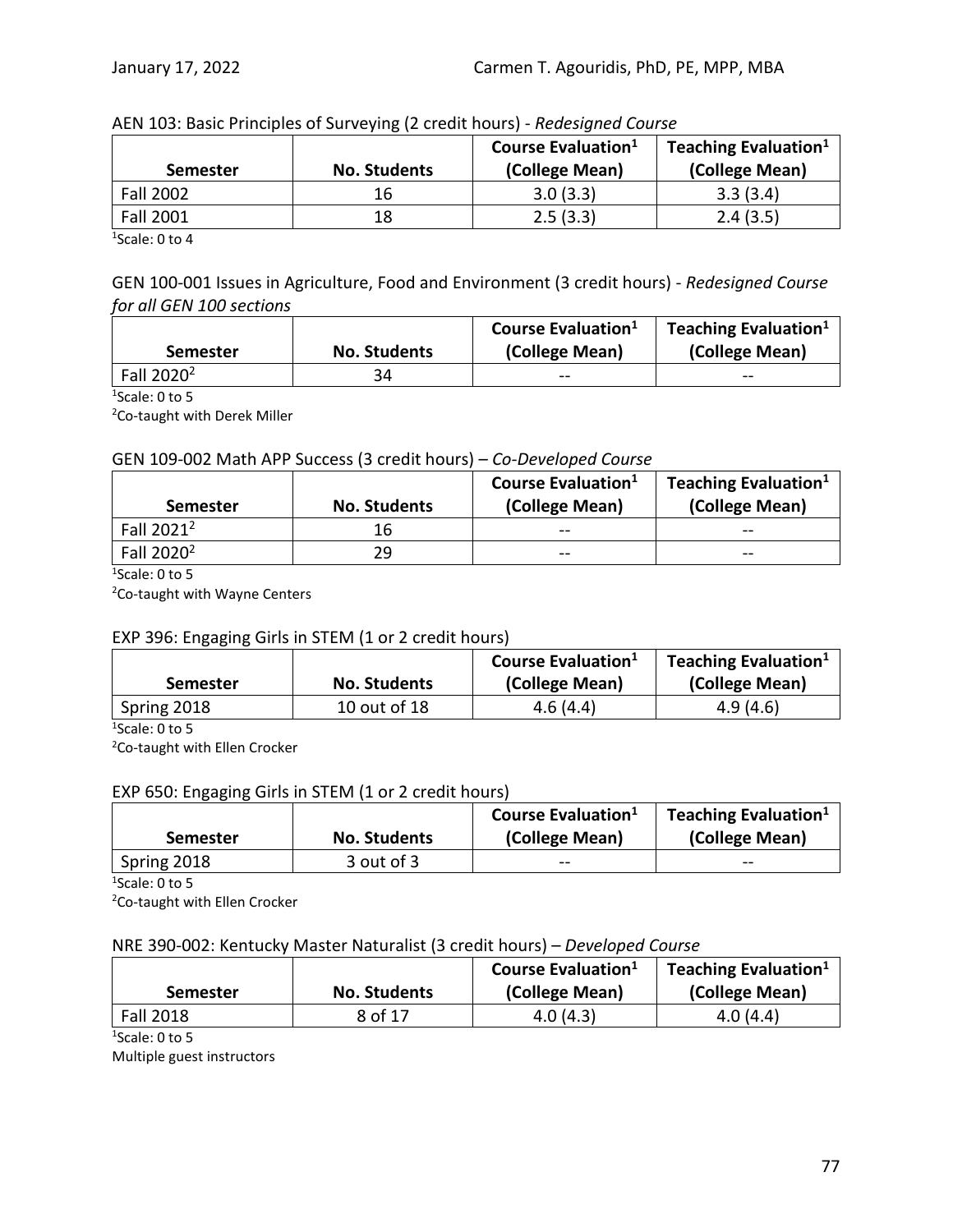### **Greenhouse-Related Courses**

UK 100 Pathways and Barriers to Sustainability (2 credit hours) – *Co-Developed Course*

|                 |                     | Course Evaluation <sup>1</sup> | Teaching Evaluation $1$ |
|-----------------|---------------------|--------------------------------|-------------------------|
| <b>Semester</b> | <b>No. Students</b> | (College Mean)                 | (College Mean)          |
| Fall $20153$    | 35                  | 3.6(3.2)                       | 3.4(3.4)                |

1 Scale: 0 to 4

2 Three sections

<sup>3</sup>Co-taught with Co-Directors: Mary Arthur, Shannon Bell, and Alan Fryar

#### A&S 100 Pathways and Barriers to Sustainability (2 credit hours) - *Co-Developed Course*

| <b>Semester</b> | <b>No. Students</b> | Course Evaluation <sup>1</sup><br>(College Mean) | Teaching Evaluation <sup>1</sup><br>(College Mean) |
|-----------------|---------------------|--------------------------------------------------|----------------------------------------------------|
| Fall $20143$    | 59                  | $3.1(3.4)^2$                                     | 3.6 $(3.4)^2$                                      |

1 Scale: 0 to 4

2 Four sections

<sup>3</sup>Co-taught with Co-Directors: Mary Arthur, Shannon Bell, and Alan Fryar

#### A&S 100 The Sustainability Challenge (1 credit hour) - *Developed Course*

| <b>No. Students</b> | Course Evaluation <sup>1</sup><br>(College Mean) | Teaching Evaluation <sup>1</sup><br>(College Mean) |
|---------------------|--------------------------------------------------|----------------------------------------------------|
|                     | $- -$                                            |                                                    |
| 14                  | 3.3(3.2)                                         | 4.0(3.3)                                           |
|                     |                                                  |                                                    |

1 Scale: 0 to 4

- 1. Instructor for Mine Rehabilitation and Ecosystem Restoration in GS 598-001 Innovations at the Nexus of Food-Energy-Water Systems (INFEWS) (3 credit hours) – *Part of NSF grant*, Fall 2021, 20 students.
- 2. Instructor for Mine Rehabilitation and Ecosystem Restoration in CHE 580-003 Innovations at the Nexus of Food-Energy-Water Systems (INFEWS) (3 credit hours) – *Part of NSF grant*, Fall 2020, 17 students.
- 3. Substitute instructor (2 months) for GEN 100-009 Issues in Agriculture, Food and Environment, Fall 2019, 22 students.
- 4. Advisor for Alpha Epsilon Omega Chapter, **Most Outstanding Chapter** and **Most Improved Chapter** at ASABE 2016 AIM.
- 5. Advisor for BAE 402/403 Bioenvironmental Senior Design Team, Development of a Bioretention Media Test Facility. Fall 2016 and Spring 2017, 4 students. **3rd Place Finish in the ASABE 2016 G.B. Gunlogson Student Environmental Design Competition**.
- 6. Advisor for BAE 402/403 Bioenvironmental Senior Design Team, Lakeview Estates Lake Association (LELA) Management Plan, Spring and Fall 2016, 5 students.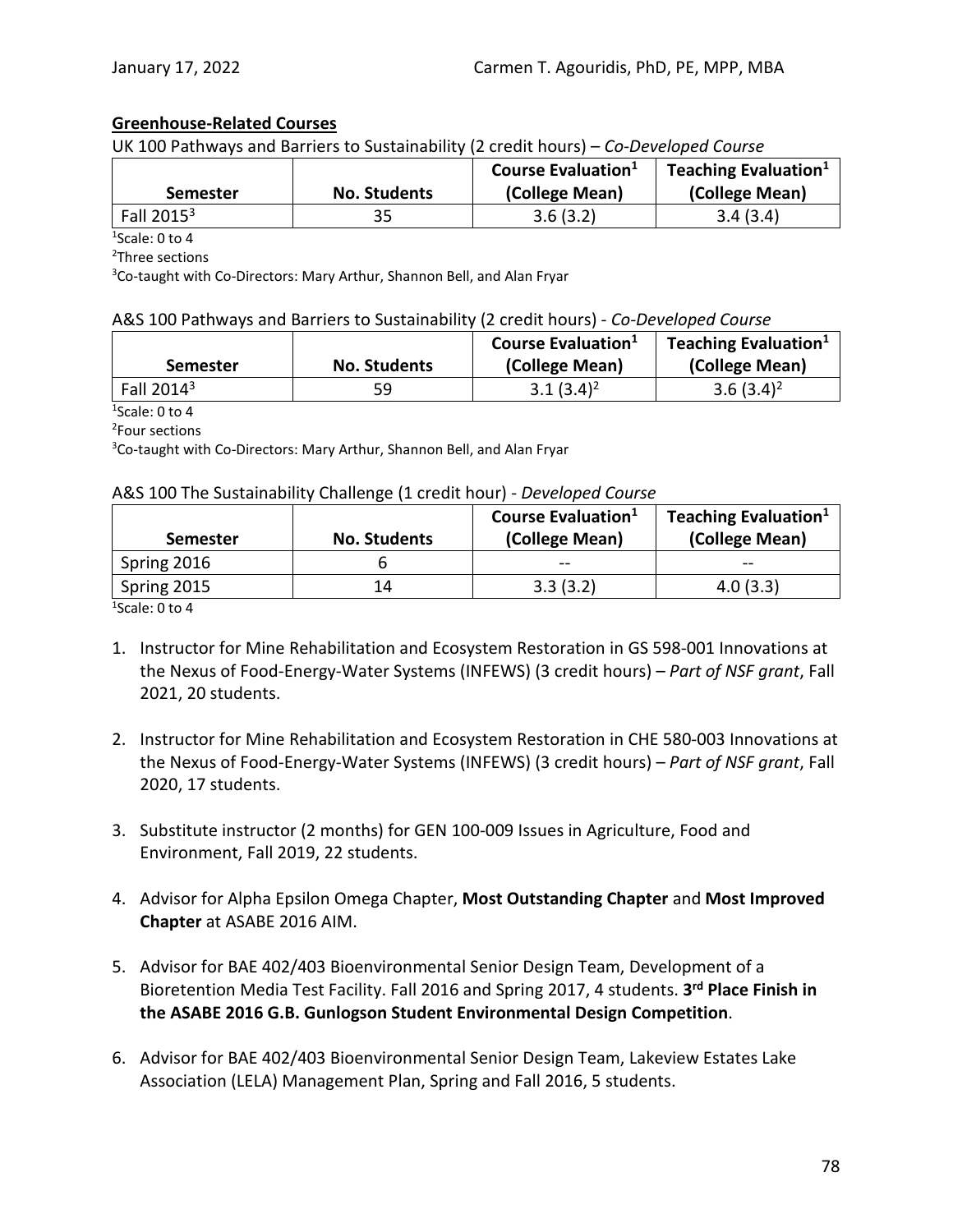- 7. Instructor for BAE 750: Developing Cooperative Extension Publications, Fall 2015, 1 student.
- 8. Advisor for BAE 402/403 Bioenvironmental Senior Design Teams, 1) Development of a Flocculant Delivery System to Control Pollutants in Gluck Pond, and 2) Development of a Hand-Held Hyporheic Gas Sampler. **Recipients of UK College of Engineering Senior Capstone Funding Award (\$250 each team),** Fall 2015 and Spring 2016, 8 students. Development of a Hand-Held Hyporheic Gas Sampler received **1st Place Finish in the ASABE 2016 G.B. Gunlogson Student Environmental Design Competition**.
- 9. Advisor for BAE 402/403 Bioenvironmental Senior Design Team, Design and Construction of Treatment and Stormwater Wetlands at the Wendell H. Ford Regional Training Center, Fall 2014 and Spring 2015, 3 students
- 10. Advisor for BAE 402/403 Bioenvironmental Senior Design Teams, 1) An Interactive Lot-Scale Stormwater Model and Lesson Plans for Grades 3-5, and 2) Design and Construction of Koi Ponds and Spindletop Hall, Fall 2013 and Spring 2014, 6 students. **Recipients of UK College of Engineering Senior Capstone Funding Award (\$250 each team).**
- 11. Advisor for BAE 402/403 Bioenvironmental Senior Design Team, Instream Trash Collection System for Lexmark Park, Fall 2012 and Spring 2013, 2 students. **3rd Place Finish in the ASABE 2013 G.B. Gunlogson Student Environmental Design Competition**.
- 12. Advisor for BAE 402/403 Bioenvironmental Senior Design Team, Stormwater Management at the Kentucky Horse Park, Fall 2011 and Spring 2012, 4 students. **2nd Place Finish in the ASABE 2012 G.B. Gunlogson Student Environmental Design Competition**.
- 13. Instructor for Envirothon Low-Impact Development sections, Spring 2011, 87 students and 7 coaches.
- 14. Advisor for BAE 402/403 Bioenvironmental Senior Design Team, Geographical Information Receiver Apparatus for Field Evaluation (GIRAFFE), Fall 2010 and Spring 2011, 5 students
- 15. Instructor for Stream Restoration Assessment Outdoor Laboratory for Community Montessori School/Montessori Middle School of Kentucky, Spring 2011, 60 students
- 16. Instructor for Stream Restoration Assessment Outdoor Laboratory for Community Montessori School/Montessori Middle School of Kentucky, Spring 2009, 30 students
- 17. Instructor for BAE 750: Stream Restoration Assessment, Fall 2008, 1 student
- 18. Instructor for Stream Restoration Section of NRC 320: Data Collection Techniques, 2004 2008, 2010-2014, 2018
- 19. Instructor for Stream Restoration Assessment Outdoor Laboratory for Community Montessori School/Montessori Middle School of Kentucky, Spring 2008, 60 students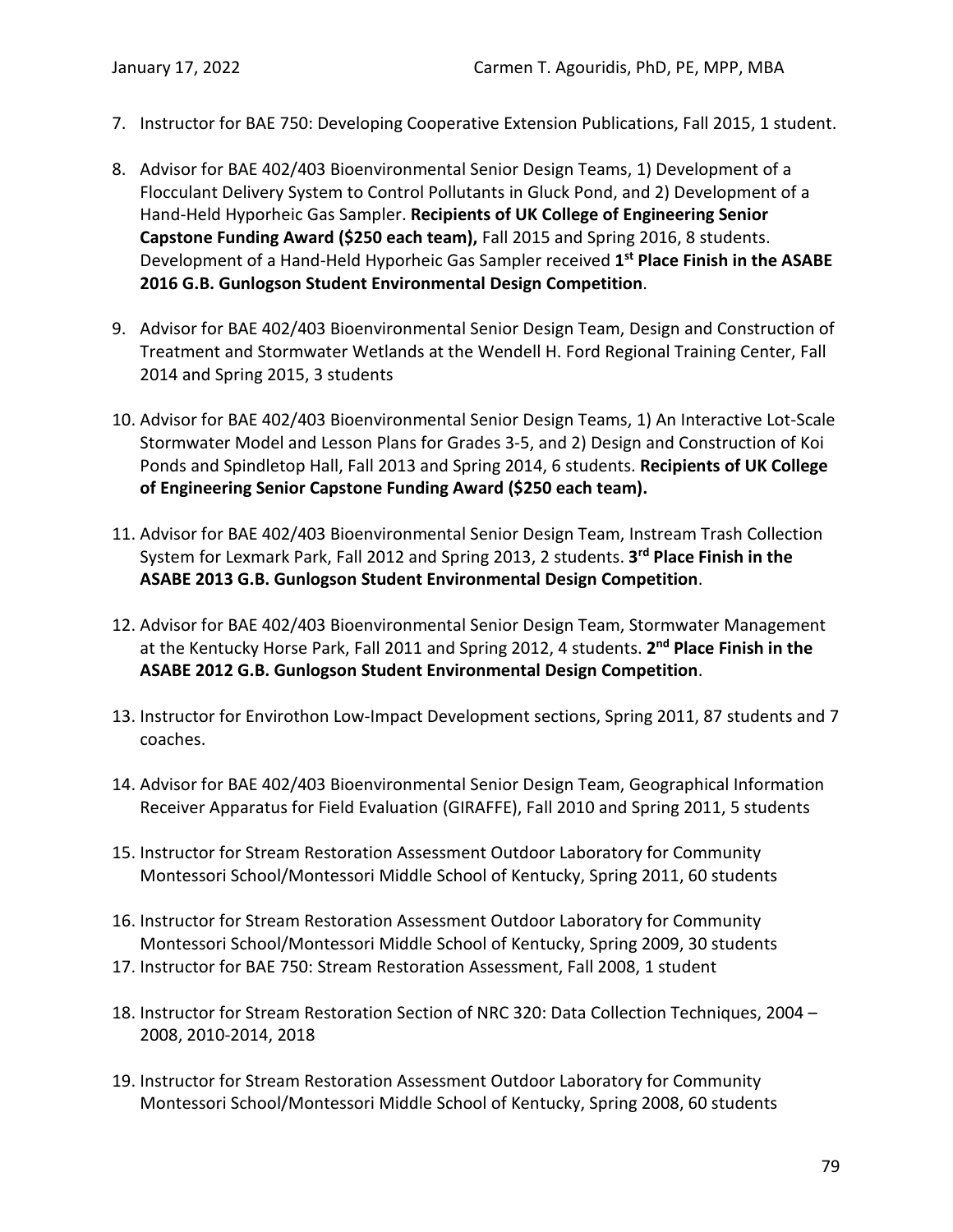- 20. Instructor for BAE 750: Hydrologic Modeling, Fall 2007, 1 student
- 21. Instructor for Stream Restoration Assessment Outdoor Laboratory for Community Montessori School/Montessori Middle School of Kentucky, Spring 2007, 60 students
- 22. Co-instructor for short course AutoCAD Use for Stream Monitoring and Restoration, Spring 2005, short course, 7 students

#### *Guest Lectures*

- 1. 3in1 Program, Universitas Brawijaya, Indonesia. 2021. Stream Restoration, September 17.
- 2. NRE 320 Natural Resource and Environmental Analysis. 2021. Stream assessment and restoration, May 26.
- 3. NRE 320 Natural Resource and Environmental Analysis. 2020. Stream assessment and restoration, May 22.
- 4. FOR 460 Forest Hydrology & Watershed Management. 2019. Stormwater. What's happening on campus? December 3.
- 5. ENS 300/EES 480 Global water issues. 2019. Stormwater. What's happening on campus? February 28 and April 12.
- 6. HON 152 Restoration ecology in the Commonwealth. 2019. Protecting and restoring Kentucky's ecosystems: What's happening on campus?, March 1, 10 students.
- 7. GEN 100. University of Kentucky Stream Restoration Project, Fall 2018, 15 sections, 360 students.
- 8. HON 152 Restoration ecology in the Commonwealth. 2018. UT to Vaughn's Branch stream restoration project, September 22, 10 students.
- 9. GEN 100 CAFE Perspectives Panel Series, Fall 2018, Land Use, September 12.
- 10. GEN 100. University of Kentucky Stream Restoration Project, Spring 2018, 6 sections, 144 students.
- 11. STEMCats, Construction: Landscapes to Cityscapes, Managing Ecosystems, Fall 2017, 150 students.
- 12. GEN 100 Expert Speaker Series. Restoring Vaughn's Branch at UK, Fall 2017, 20 students.
- 13. GEN 100 REO Series: Water. Watershed Protection, Fall 2017, 75 students.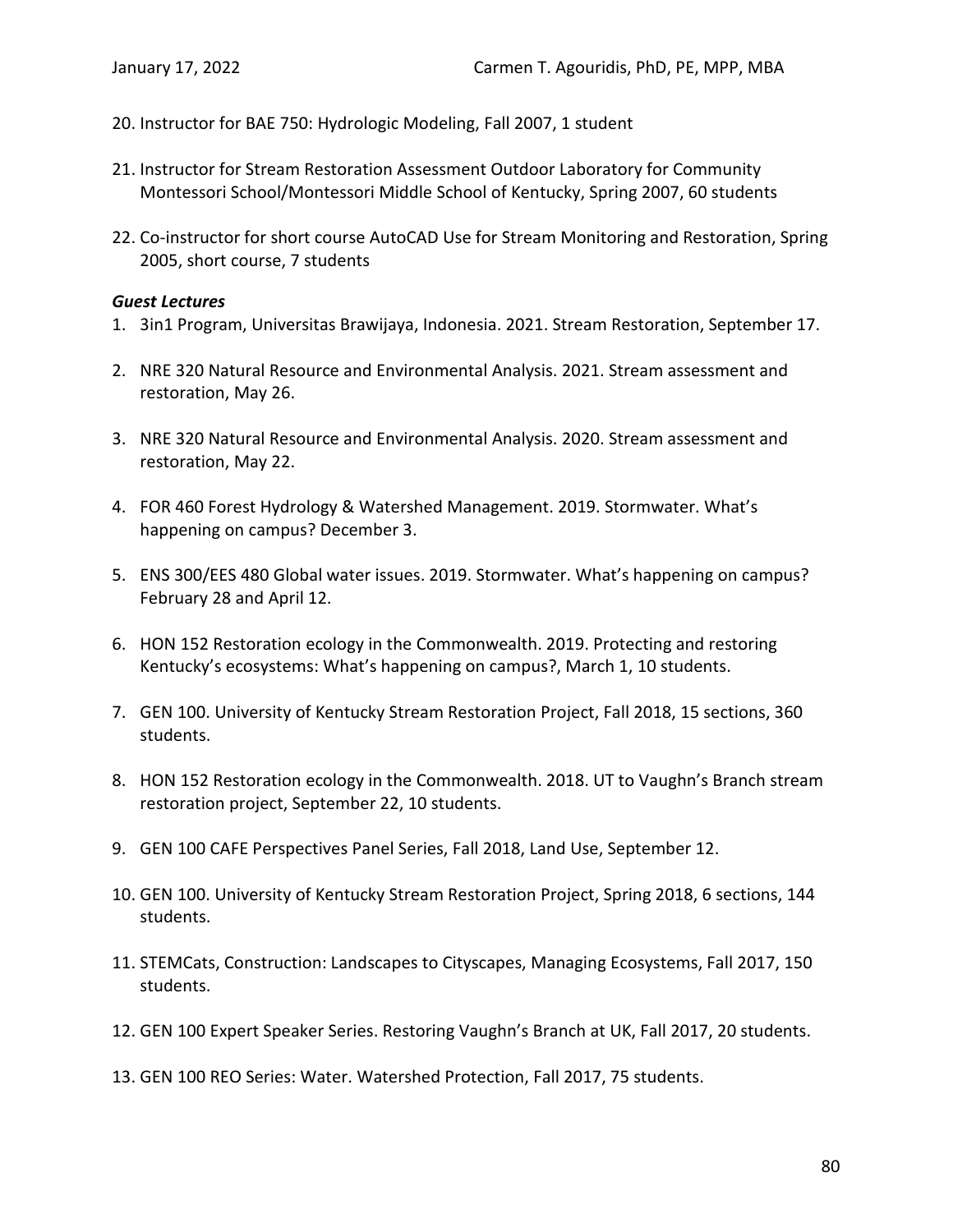- 14. NRE 390 Environmental Education & Communication, Fall 2016, 25 students.
- 15. STEMCats, Ecosystem Restoration, Fall 2016, 280 students.
- 16. GEN 200 Issues in Agriculture: Contemporary Problems in Agriculture and Natural Resources, Spring 2013, 10 students
- 17. 1 month for AEN 536 Fluvial Hydraulics (est. 10 students), Fall 2012
- 18. EGR 199 Topics in Engineering: Engineering Futures, Biosystems and Agricultural Engineering, Spring 2011, 150 students; Fall 2013, 100 students.
- 19. BAE 400 Senior Seminar: Becoming a Professional Engineer, Spring 2010-2012, ~10 students each year.
- 20. BAE 437 Land and Water Resource Engineering, Topic: Channel Stabilization and Restoration, Spring 2010-2011.
- 21. BAE 102 Introduction to Biosystems Engineering, Topic: Bioenvironmental Engineering, Regional Curves and Discharge Measurements, Spring 2010, 60 students
- 22. Deming Middle School in Robertson County, Topic: Surface and Groundwater Hydrology as Related to Ponds, Spring 2009
- 23. NRC 471 Senior Problems in Natural Resources, Stream Restoration, Spring 2006, 18 students
- 24. BAE 536 Fluvial Hydraulics (est. 10 students) and AEN 343 Fluid Mechanics of Biosystems (est. 10 students), Fall 2004

### *Instruction Training*

- 1. University of Kentucky Faculty Fellows: Cohort 6, August 2016-May 2017.
- 2. Kentucky Association for Environmental Education Facilitator (Project Learning Tree, Project WET, Project Wild, Project Underground, and Project Leopold), 2016.
- 3. University of Kentucky eLearning Innovation Initiative (eLII) Faculty Skill Development: Community 1 (Online Learning), Cohort 1.5, September 2014-August 2015.
- 4. College of Agriculture 2012-2013 Faculty Learning Community focused on Student Engagement Techniques.
- 5. College of Agriculture 2011 Spring Teaching Seminar on Distance Learning, May 11
- 6. Preparing Future Faculty: Graduate School 650, 2001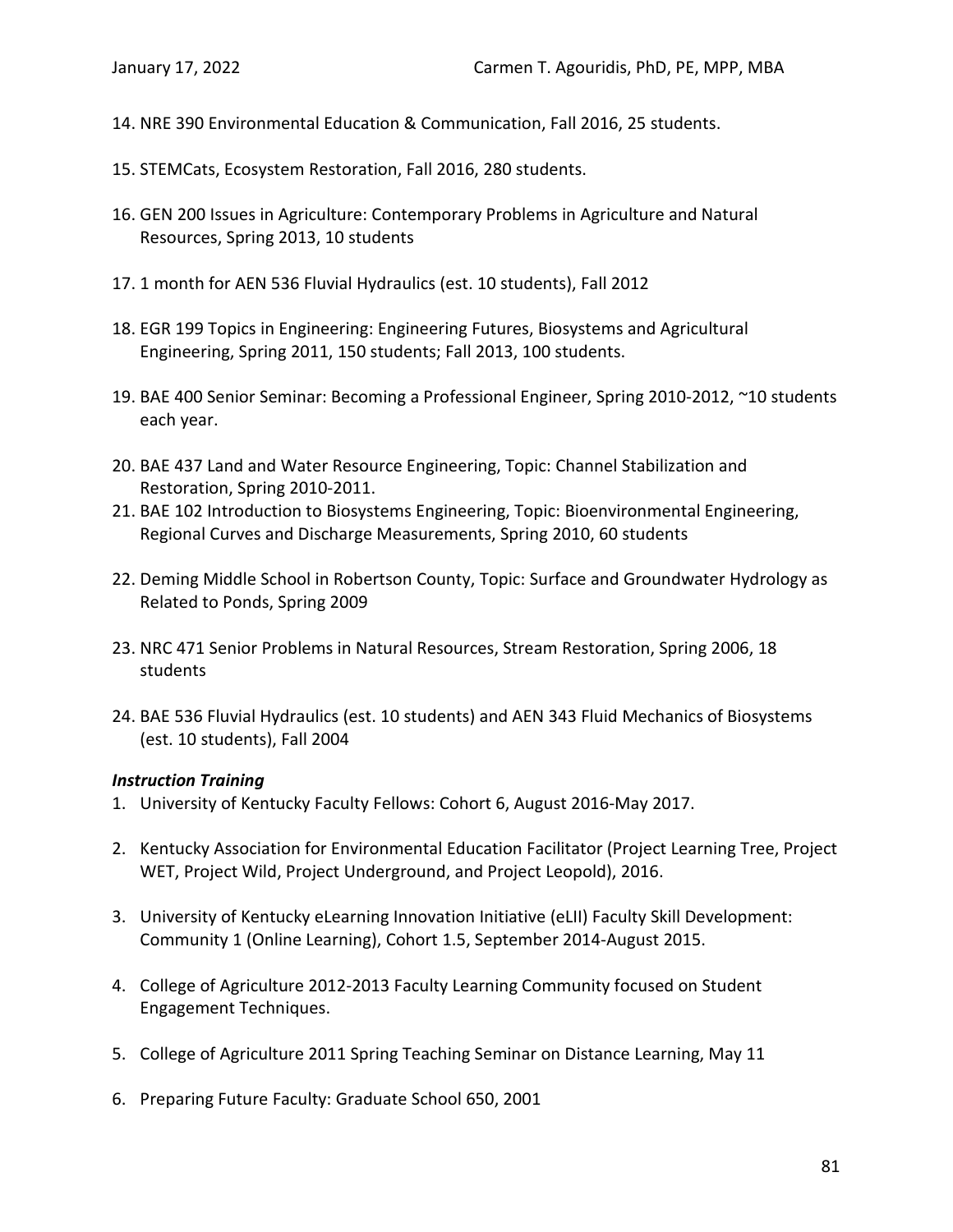7. College Teaching: Graduate School 610, 2001

### *Service-Learning Projects*

- 1. Design and installation of alternative goose management strategies for Gluck Pond. I am working with the University of Kentucky Horticulture Club and Grounds personnel to install 7,000 native plants at Gluck Pond to deter geese from loitering around and in the pond. The Horticulture Club grew the plants, and I am helping with volunteer organization for planting and mulching.
- 2. Restoration of about 300 ft of intermittent stream at the University of Kentucky Ecological Education and Research Center (EREC). Students in BAE 532/CE 542 (Spring 2010) developed preliminary design. I worked with the contractors (Ridgewater/EcoGro) on the final designs. I applied for and secured all permits (federal, state, and local).
- 3. Restoration of about 55 ft of riparian buffer, creation of a vernal wetland ( $\textdegree$ 1,500 ft<sup>2</sup>), and native prairie restoration (~2 ac) at the University of Kentucky Spindletop Farm as part of UK's Water Week (Fall 2015). I developed the design with Dr. Chris Barton, applied for the permits, and led the construction of the vernal wetland. Approximately 200 8<sup>th</sup> grade students from Leestown Middle School help plant the riparian zone and vernal wetland.
- 4. Creation of about 3,000 ft<sup>2</sup> of butterfly gardens on the University of Kentucky campus. Students in UK 100 (Fall 2015), as part of Greenhouse, helped install six butterfly gardens. The butterfly gardens are located at Slone Research Building, Erikson Hall, T.P. Cooper Building, Agricultural Science North (Lextran Bus Stop), UK Healthcare, and C.E. Barnhart Building. I worked with two undergraduate students (Coleman Stivers and Adam Garner) and one technical staff (Tyler Sanderson) to design and prepare the gardens.
- 5. Restoration of about 900 ft of intermittent stream at the University of Kentucky Spindletop Farm. Students in BAE 532/CE 542 (Spring 2010) developed preliminary design. I completed the design, applied for the permits, and organized the construction. Graduate students assisted contractor with construction. Graduate and undergraduate students collect monitoring data; help me with analysis and development of monitoring reports.
- 6. Restoration of about 1,800 ft of perennial stream at the Kentucky Horse Park. Students in BAE 532/CE 542 (Spring 2013) developed preliminary design. I completed the design, applied for the permits, and am helping organize the construction. Graduate and undergraduate students assisted with construction (Fall 2013), collect monitoring data, analysis of data, and development of monitoring reports.
- 7. Design and construction of a rain garden ( $\sim$ 7,500 ft<sup>2</sup>) on the University of Kentucky College of Food, Agriculture and Environment Campus. Students in BAE 750 Low-Impact Development created preliminary design. I completed the design in collaboration with the Landscape Architecture department. I helped organize the construction and monitoring with assistance from graduate and undergraduate students.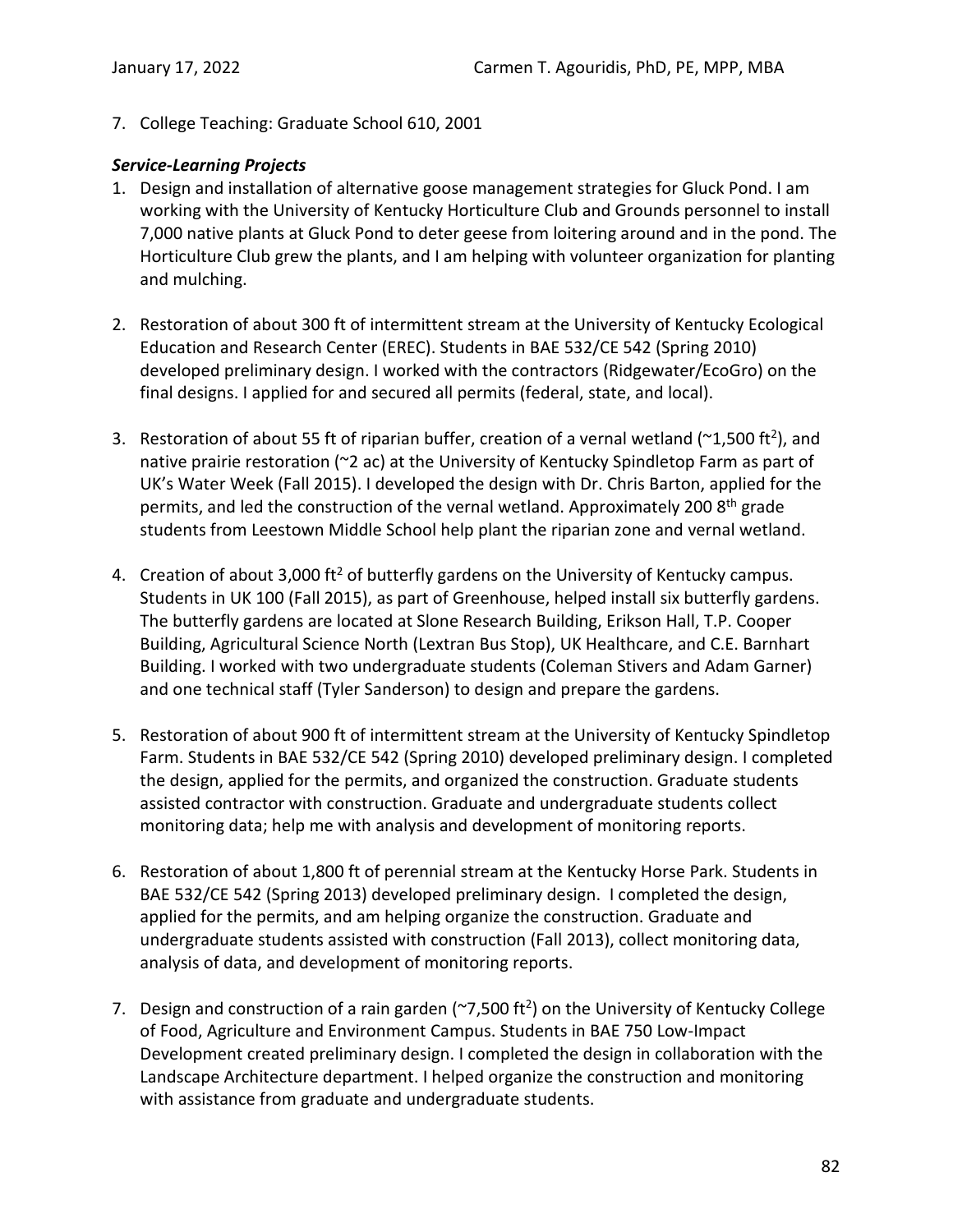- 8. Design of a rain garden and stormwater wetland for The Learning Center. Students in BAE 750 Low-Impact Development created preliminary design. The students and I met with representatives from The Learning Center to discuss the design and assist them in identifying grant funding for the project.
- 9. Design and construction of a quarter-scale instream trash collection system for Lexmark International. A prototype was developed by the 2012-2013 senior capstone design team. A quarter-scale version was designed, constructed and tested in the Biosystems and Agricultural Engineering Hydraulics Laboratory as part of an individual special problems course. Results of the project will assist Lexmark in developing a proposal for the LFUCG Stormwater Incentives Grant program.

#### **STREAM RESTORATION TRAINING**

- 1. **EcoStream Conference**. 2016. North Carolina State University, Asheville, NC, August 22-25.
- 2. **Stream Restoration – In-Channel Structure Design and Placement**. 2015. American Society of Civil Engineers Webinar, December 28. (1 PDH)
- 3. **Stream Restoration: What Works and What Doesn't Work**. 2015. American Society of Civil Engineers Webinar, December 28. (1 PDH)
- 4. **Stream Restoration and Bioengineered Bank Stabilization – Fundamental Concepts**. 2015. American Society of Civil Engineers Webinar, December 1. (1 PDH)
- 5. **Stream Restoration in Large and Small Channels**. 2015. American Society of Civil Engineers Webinar, December 1. (1 PDH)
- 6. **Stream Restoration in the Southeast: Innovations for Ecology**. 2012. Wilmington, NC, October 15-18.
- 7. **River Course 521: Mountain Restoration Tour and Evaluation**. 2012. North Carolina State University Stream Restoration Institute, Boone, NC
- 8. **HEC-RAS and HEC-GeoRAS for River Restoration Professionals**. 2011. Frankfort, Kentucky, December 13-15, 2011.
- 9. **Stream Restoration in the Southeast: Connecting Communities with Ecosystems**. 2010. Raleigh, NC, November 15-18, 2006.
- 10. **Innovations in Stream Restoration Structures for Habitat and Bank Stabilization.** Stream Restoration in the Southeast: Connecting Communities with Ecosystems. 2010. Raleigh, NC, November 15-18, 2006.
- 11. **River Restoration and Natural Channel Design (Level IV)**. Wildland Hydrology, Breckenridge, CO and Steamboat Springs, CO, May 15-24, 2007.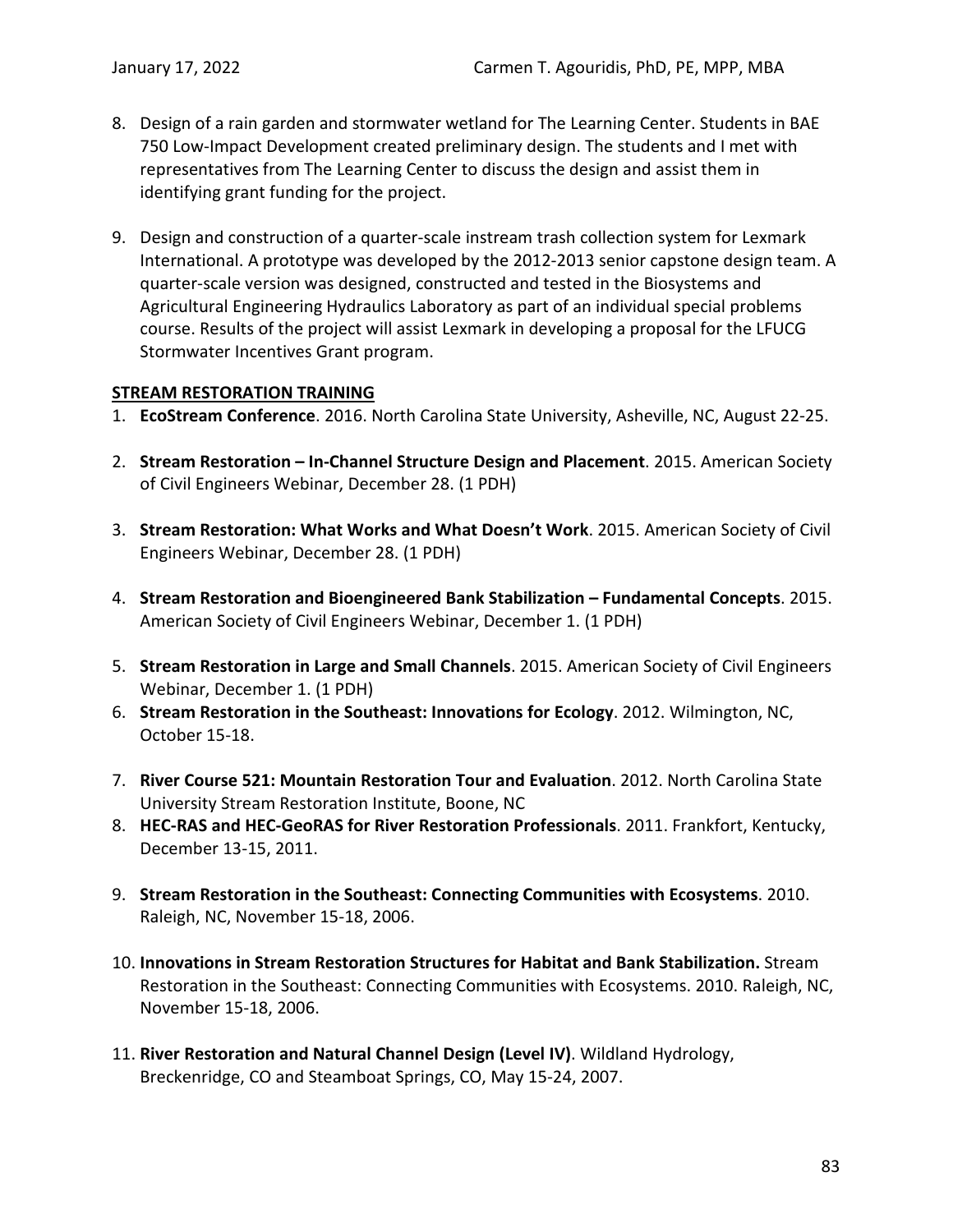- 12. **Current National Sedimentation Laboratory Research in Support of Stream Restoration**. Oxford, MS, October 24-26, 2006.
- 13. **Stream Restoration in the Southeast: Accomplishments and Opportunities**. 2006. Charlotte, NC, October 2-5, 2006.
- 14. **River Assessment and Monitoring (Level III)**. Wildland Hydrology, Lubrecht Forest, MT, July 31-August 10, 2006.
- 15. **River Morphology and Applications (Level II)**. Wildland Hydrology. National Conservation Training Center, Shepherdstown, WV, May 8-12, 2006.
- 16. **Stream Restoration Construction Training**. North Carolina State University Stream Restoration Institute, Brevard, NC, May 23-25, 2006.
- 17. **River Restoration from the Perspective of Ecohydrology and Ecohydraulics**. Workshop at ASAE Self-Sustaining Solutions for Streams, Wetlands, and Watersheds. September 12, 2004.
- 18. **Ecological Engineering and Ecological Restoration**. Workshop at ASAE Self-Sustaining Solutions for Streams, Wetlands, and Watersheds. September 12, 2004.
- 19. **Geomorphic and Numerical Analysis of Unstable Channels and Streambank Processes**. Workshop at ASAE Self-Sustaining Solutions for Streams, Wetlands, and Watersheds. September 15, 2004.
- 20. **Fluvial Geomorphology for Engineers (Level I)**. Wildland Hydrology. Pagosa Springs, Colorado. June 1-10, 2004.
- 21. **AutoCAD Use for Stream Restoration and Monitoring***.* North Carolina State University. Raleigh, North Carolina. May 7, 10 and 14, 2004.
- 22. **Stream Restoration: Using Natural Channel Design.** A Restoration Workshop Series. Sponsored by Clemson University Department of Forest Resources, Clemson University Cooperative Extension Service, South Carolina DHC 319 Grant Funds, and Buck Engineering. March 26-28, May 21-23, and October 24-25, 2002, October 2003.
- 23. **Special Problems in Biosystems and Agricultural Engineering: Stream Restoration (BAE 750).** University of Kentucky, Spring Semester 2002. Project leader for 3200 ft stream restoration design of Camden Creek at the University of Kentucky's Animal Research Center located in Woodford County.
- 24. **Ph.D. Dissertation Research Project.** " Cattle Production Practices in a Small Grazed Watershed of Central Kentucky." University of Kentucky, Summer 2004.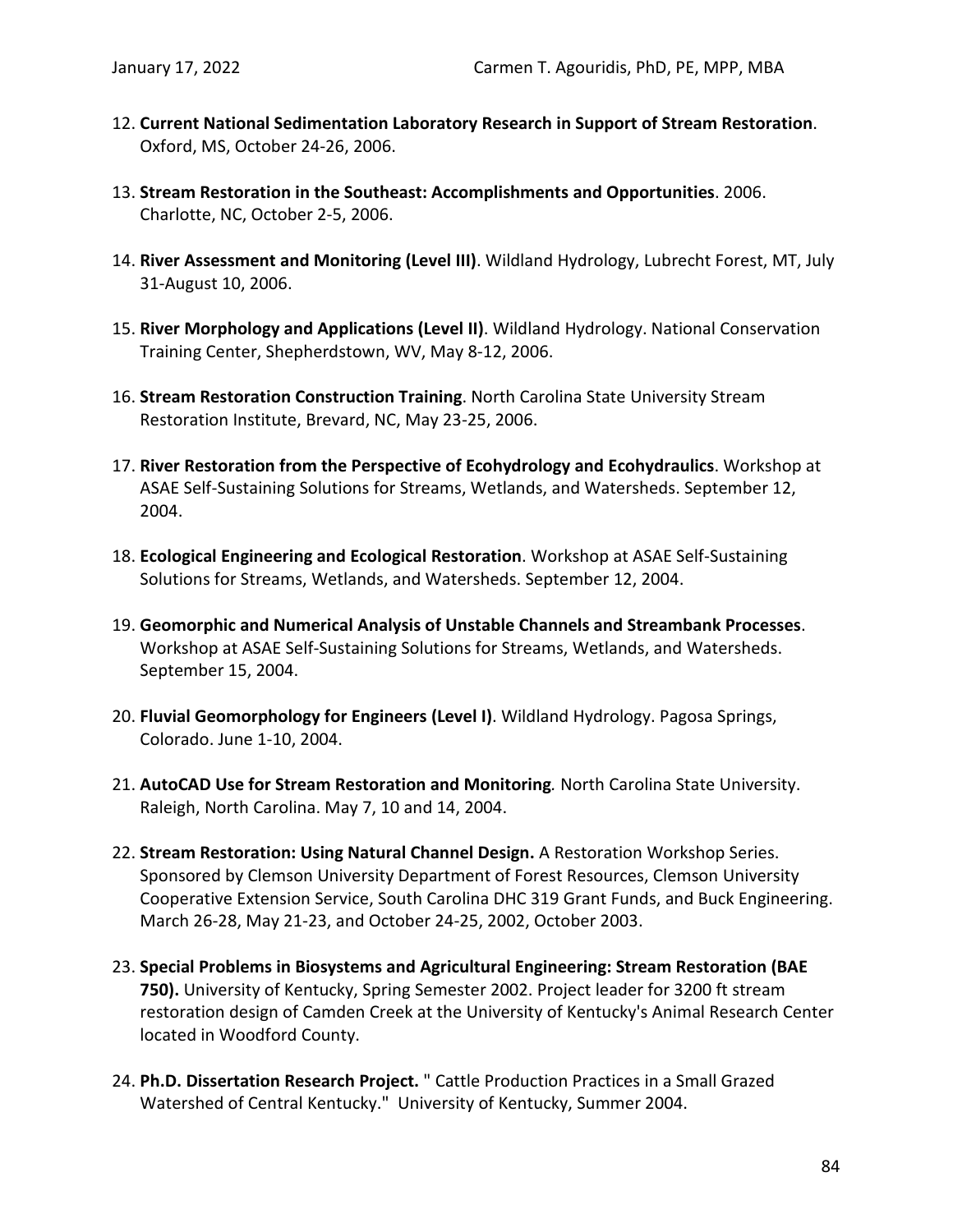- 25. **Review of Stream Restoration Chapter.** Chapter written by Steve Workman included in 5th edition of *Soil and Water Conservation Engineering*. April 2003.
- 26. **Senior Design Team Consultant.** Provided consultation to two senior design teams on their urban stream restoration projects. University of Kentucky, Spring Semester 2003.

#### **STORMWATER TRAINING**

- 1. **Post-Construction Stormwater Management**. 2017. Lexington-Fayette Urban County Government. February 10. (6 PDH).
- 2. **Sustainable Water Reuse & Recycling**. 2016. American Society of Civil Engineers Webinar. December 27. (1 PDH)
- 3. **An Introduction to HEC-HMS**. 2016. American Society of Civil Engineers Webinar. December 27. (1 PDH)
- 4. **Runoff Analysis Using WinTR-55**. 2016. American Society of Civil Engineers Webinar. December 27. (1 PDH)
- 5. **Creating Design Storms for Rainfall-Runoff Models**. 2016. American Society of Civil Engineers Webinar. December 23. (1 PDH)
- 6. **Green Roof Professional (GRP) Accreditation Training**. 2016. HeatSpring. July-September. (10-week online course)
- 7. **Stormwater Constructed Wetland Design**. 2015. American Society of Civil Engineers Webinar, December 28. (1 PDH)
- 8. **Wetland Restoration Institute**. Sheltowee Environmental Training Coalition (SEEC), Salt Lick, KY, September 25-30, 2011. (59 PDHs)
- 9. **Permeable Pavement: Design, Construction & Maintenance**. Forester University, Webinar, September 22, 2011. (1 PDH)

### **CONTINUING PROFESSIONAL DEVELOPMENT**

- 1. **Time Management: A Roles and Goals Approach to Life Balance**. 2016. American Society of Civil Engineers Webinar. December 22. (1 PDH)
- 2. **Academic Leadership – A Systems Approach**. 2016. American Society of Agricultural and Biological Engineers, July 17, 2016. (4 PDH)
- 3. **Legal Issues for Kentucky Professional Engineers**. Halfmoon, LLC, Lexington, KY, November 21, 2008. (6.0 PDHs)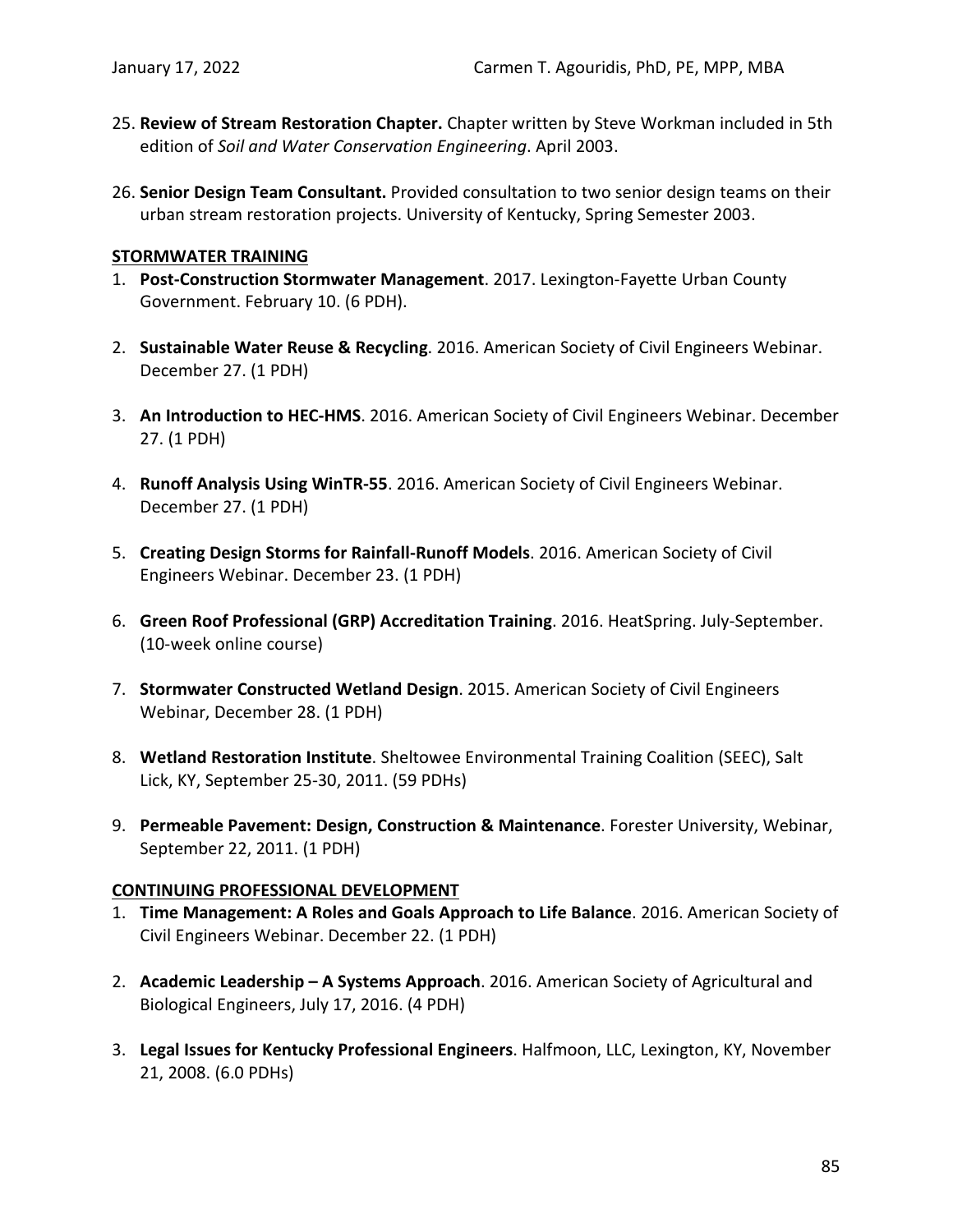4. **SEDCAD 4 for Windows: Design of Stormwater, Erosion, and Sediment Control Systems**. University of Kentucky and Civil Software Design, Instructor: Dr. Richard C. Warner, Jasper, AL, December 15-18, 2008. (20.0 PDHs)

# **AWARDS AND HONORS**

- − Kentucky Water Resources Research Institute 2021 William Barfield Award for Outstanding Contributions in Water Resource Research
- − American Society of Biosystems and Agricultural Engineers 2020 Educational Aids Blue Ribbon Award, Electronic & Web-based Delivery Category, KYH2O Podcast Series
- − Lexington-Fayette Urban County Government 2019 Environmental Commission Award, Kentucky Master Naturalist program
- − Kentucky Association for Environmental Education 2019 M.K. Dickerson Award for Excellence in EE
- − American Society of Biosystems and Agricultural Engineers 2019 Educational Aids Blue Ribbon Award, Electronic & Web-based Delivery Category, Backyard Streams
- − Kentucky Association for Environmental Education, 2018 KAEE Excellence in EE Outstanding K-12 School of the Year, Cassidy Elementary
- − Semifinalist in Kentucky Living's Beautify the Bluegrass project for UK's Pollinator Gardens
- − American Society of Biosystems and Agricultural Engineers 2018 Educational Aids Blue Ribbon Award, Publications-Short Category, Tire Tank for Watering Livestock
- − American Society of Biosystems and Agricultural Engineers 2017 Educational Aids Blue Ribbon Award, Publications-Short Category, Sediment Fingerprinting
- − Nominated for the 2017 University of Kentucky Ken Freedman Outstanding Faculty Advisor
- − American Society of Biosystems and Agricultural Engineers 2016 Standards Development Award for ASAE S526.4 SEP2015, Soil and Water Terminology
- − University of Kentucky Women in Executive Leadership Development (WELD) program 2016
- − University of Kentucky, College of Education, 2016 Teacher Who Made a Difference (3 separate nominations by students)
- − Nominated for the 2016 University of Kentucky Ken Freedman Outstanding Faculty Advisor
- − University of Kentucky Gamma Sigma Delta 2015 Master Teacher Award
- − American Society of Biosystems and Agricultural Engineers 2014 A.W. Farrall Young Educator Award
- − American Society of Biosystems and Agricultural Engineers 2014 Educational Aids Blue Ribbon Award, Publications-Short Category, Managing Stormwater Using Low Impact Development (LID) Techniques
- − American Society of Biosystems and Agricultural Engineers Outstanding Reviewer for 2012 Publication Year, Biological Engineering Division
- − United States Department of Interior's 2012 Secretary's Partner's in Conservation Award to ARRI Core and Academic Teams (member of the Academic Team)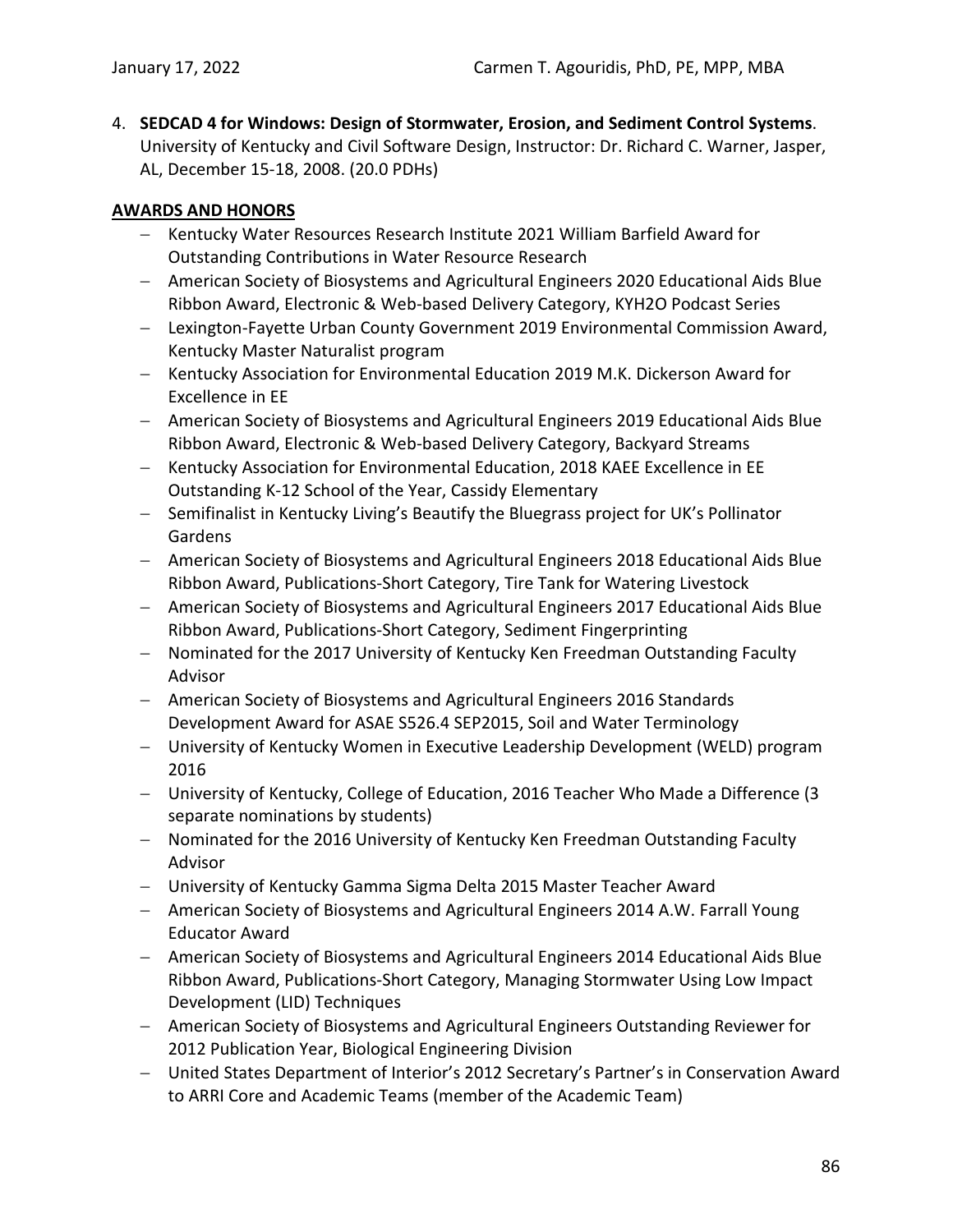- − University of Kentucky engineering representative for the Consortium of Universities for the Advancement of Hydrologic Science, Inc. (CUAHSI)
- − Association of Public Land-Grant Universities (APLU) C. Peter Magrath/W.K. Kellogg 2011 Engagement Award for Reclamation of Surface-Mined Lands
- − United States Department of Interior 2011 Presidential Migratory Bird Federal Stewardship Award to ARRI Core and Academic Teams (member of the Academic Team)
- − United States Department of Agriculture National Water Program 2010 Projects of Excellence: Stream Restoration in the Southeast: Connecting Communities with Ecosystems (**C. Agouridis** and A. Gumbert representing the University of Kentucky for the Cane Run Watershed Assessment and Restoration project)
- − University of Kentucky Commonwealth Collaborative selected project, Cane Run Watershed Assessment and Restoration Initiative
- − United States Department of Interior's 2007 Cooperative Conservation Award to ARRI Core and Academic Teams (member of the Academic Team)
- − American Society of Mining and Reclamation 2nd place poster award (graduate student) at the 2006 7th ICARD Annual Meeting, Hydrologic and Water Quality Characteristics of Loose-Dumped Mine Spoil
- − University of Kentucky Commonwealth Collaborative selected project, Reforestation of Surface Mined Lands
- − Ph.D. student of the year for Gamma Sigma Delta and College of Agriculture, University of Kentucky, 2004
- − Ph.D. student of the year for Biosystems and Agricultural Engineering Department, University of Kentucky, 2004
- − American Society of Agricultural Engineers 2003 Educational Aids Blue Ribbon Award for Web Pages, Cattle Production Practices in Grazed Watersheds of the Humid Region.
- − Alpha Epsilon Kentucky Omega Chapter President, University of Kentucky Branch, 2002- 2003
- − Alpha Epsilon Kentucky Omega Chapter President-Elect, University of Kentucky Branch, 2001-2002
- − Tour Guide for IFAL (Institute of Future Agricultural Leaders) for University of Kentucky Biosystems and Agricultural Engineering Department, June 8, 2001
- − Team Manager for 1998 ASAE ¼ Scale Tractor Design Team, 1998
- − ASAE ¼ Scale Tractor Design Team Competition: 3rd place overall, 1st place safety (tie), 1st place presentation (tie), and 2nd place written report, 1998
- − Chancellor's Citation for Professional Promise, 1998
- − Gamma Sigma Delta, Agricultural Honor Society
- − Golden Key National Honor Society
- − Phi Eta Sigma Honor Society
- − Funding received: Graduate Assistantship (University of Kentucky and University of Tennessee), Alumni, Tennessee Secondary Education Association, Tennessee Council of Cooperatives, Rehabilitation Cooperation, Tennessee Cooperatives, University of Tennessee Graduate Stipend, and University of Kentucky Graduate Stipend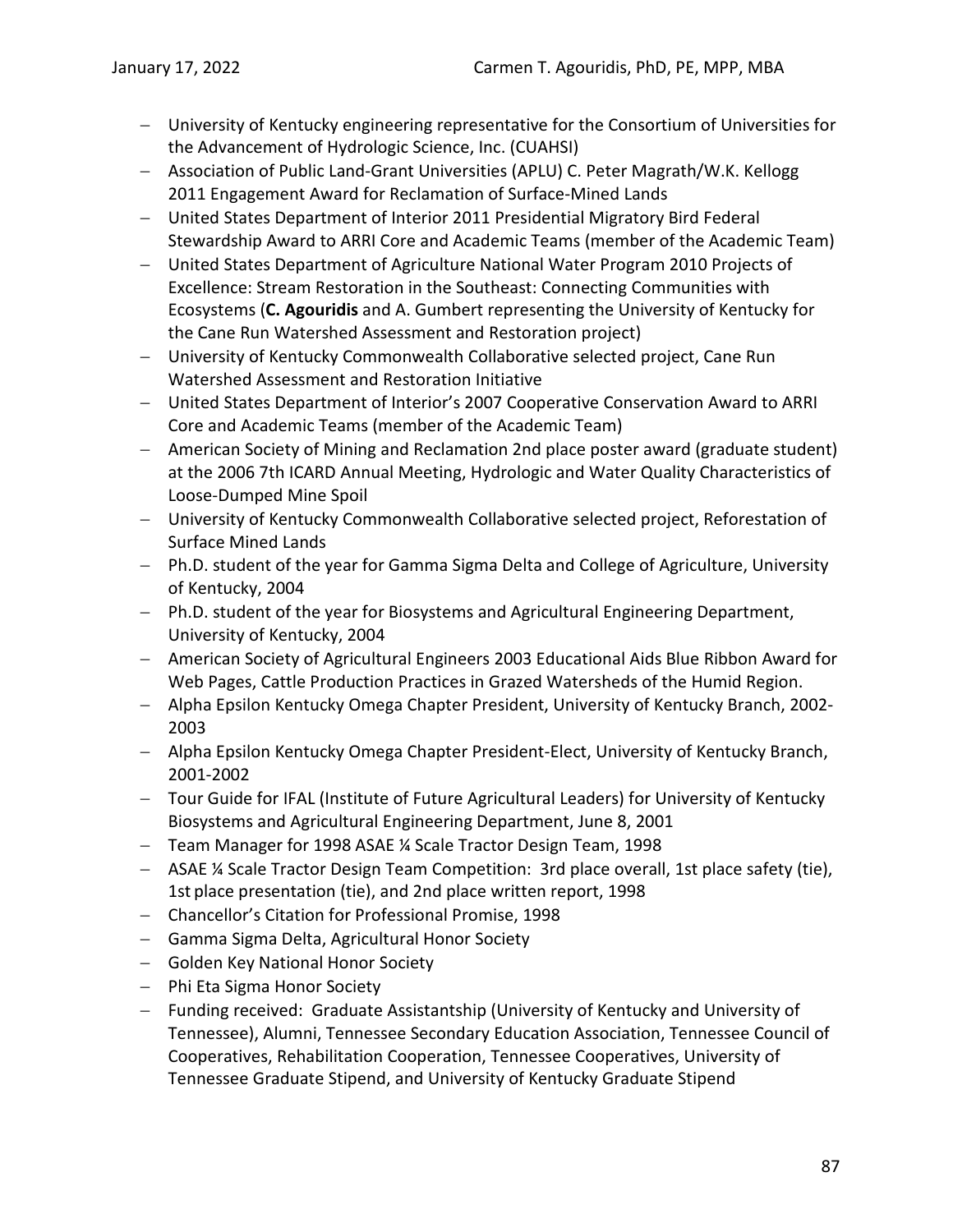− Professional Promise, Department of Agricultural and Biosystems Engineers, University of Tennessee, Knoxville, TN, 2000

### **PROFESSIONAL ORGANIZATION AFFILIATIONS**

- − Order of the Engineer (active member)
- − Alpha Epsilon Kentucky Omega Chapter (active member)
- − American Society for Engineering Education (inactive member)
- − American Society of Biological and Agricultural Engineers (active member)
- − American Society of Civil Engineers (inactive member)
- − American Society of Mining and Reclamation (inactive member)
- − American Society of Water Resources (inactive member)
- − Appalachian Regional Reforestation Initiative (active member)
- − Association for Women Geoscientists (inactive member)
- − Kentucky Association of Environmental Education (active member)
- − Pi Alpha Alpha, the National Honor Society for Public Affairs and Administration (inactive member)

### **SERVICE**

#### *Associate Editor*

− Transactions of the ASABE (2015-2017)

### *Manuscript Review*

- − Agricultural Water Management
- − Agroforestry Systems
- − American Society of Mining and Reclamation
- − Applied Engineering in Agriculture
- − Biological Engineering Transactions
- − Canadian Journal of Soil Science
- − Computers and Electronics in Agriculture
- − Ecological Engineering
- − Environmental Management
- − Forest Science
- − Hydrological Processes
- − International Journal of Mining, Reclamation and Environment
- − Journal of Environmental Management
- − Journal of Environmental Quality
- − Journal of Forestry
- − Journal of Hydrology: Regional Studies
- − Journal of the American Water Resources Association
- − Journal of the American Society of Mining and Reclamation
- − Journal of Soil and Water Conservation
- − Natural and Environmental Sciences (Editorial Team)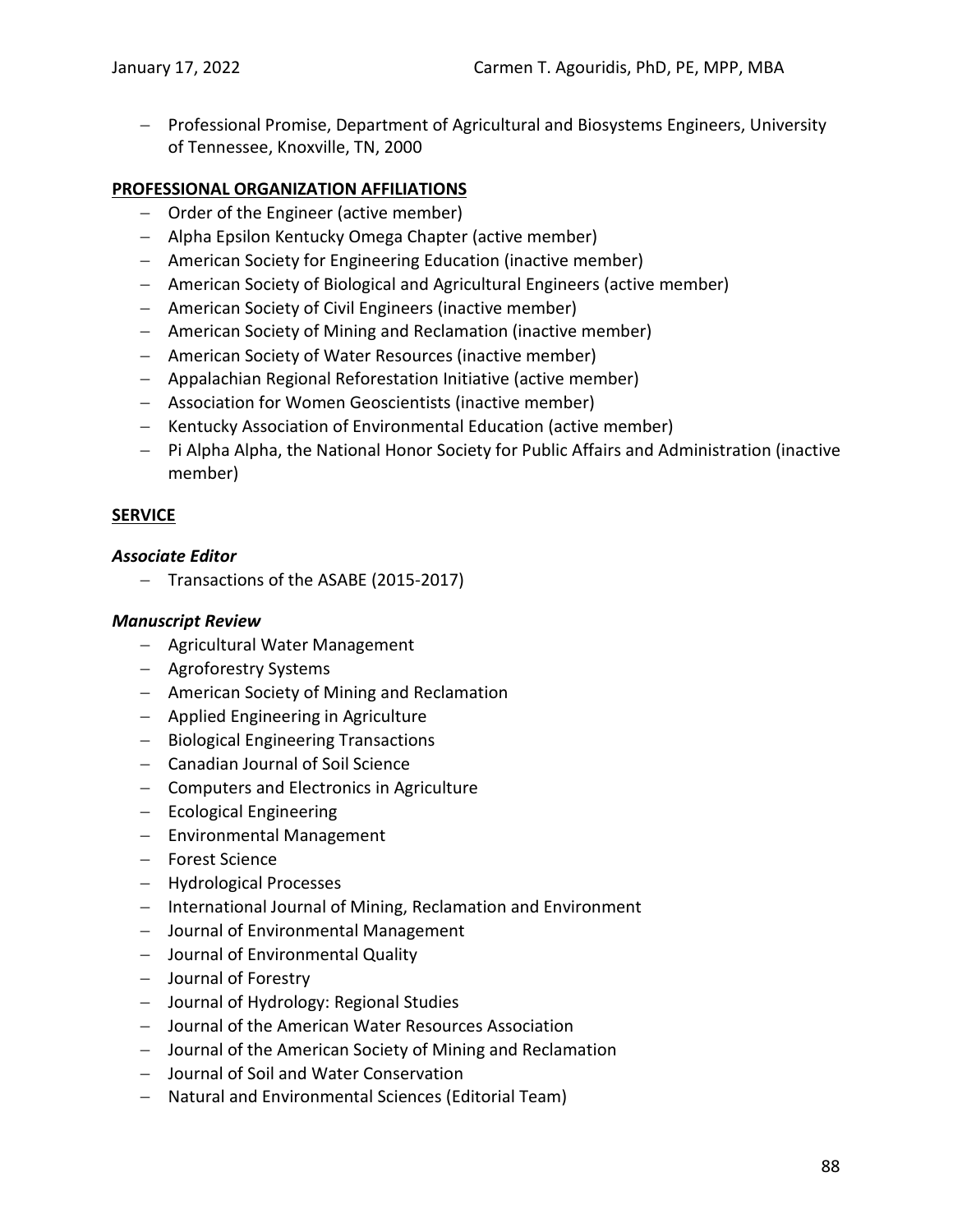- − New Zealand Veterinary Journal
- − Society of Mining, Metallurgy, and Exploration, Inc.
- − Transactions of the ASABE
- − Transactions in GIS
- − Water (formerly part of Editorial Team)

### *Proposal Review*

- − USDA-ARS Panel Chair for NP 211 Panel 8 Sedimentation (2021)
- − Chesapeake Bay Trust
- − Exploring Water in India and Kentucky
- − USDA AFRI Agricultural Engineering Program
- − Agriculture and Agri-Food Canada Science and Technology Branch
- − U.S. Geological Survey and National Institutes for Water Resources National Competitive Grants
- − Conference of Southern Graduate Schools
- − National Science Foundation
- − University of Kentucky Tracy Farmer Institute for Sustainability and the Environment, Karri Casner Environmental Sciences Fellowship
- − International Science and Technology Center (ISTC) of the U.S. Civilian Research and Development Foundation (CRDF)
- − Kentucky Agricultural Experiment Station (KAES) and USDA Cooperative State Research, Education, and Extension Service (CSREES)
- − Precision Resource Management 2007 Grants
- − Water Resources Research Institute (WRRI) of the University of North Carolina

### *Advisory Council*

− UT Biosystems Engineering (BsE) Program Advisory Council (PAC), 2013-2018.

### *Non-Profit Organizations*

- − ASABE Foundation
	- − Trustee, 2016-2018
- − Green Forests Work
	- − Board of Directors, 2016-2018
	- − Treasurer, 2016-2018
- − Kentucky Association for Environmental Education
	- − Board of Directors, 2017-2019
- − National Academies of Science, Engineering, and Medicine
	- − Committee for Earth Resources, 2018-2021

### *Committees*

### Professional Society

− Chair of American Society of Agricultural and Biological Engineers (ASABE) M-152 ADS/Hancor Soil and Water Engineering Aware Committee, 2021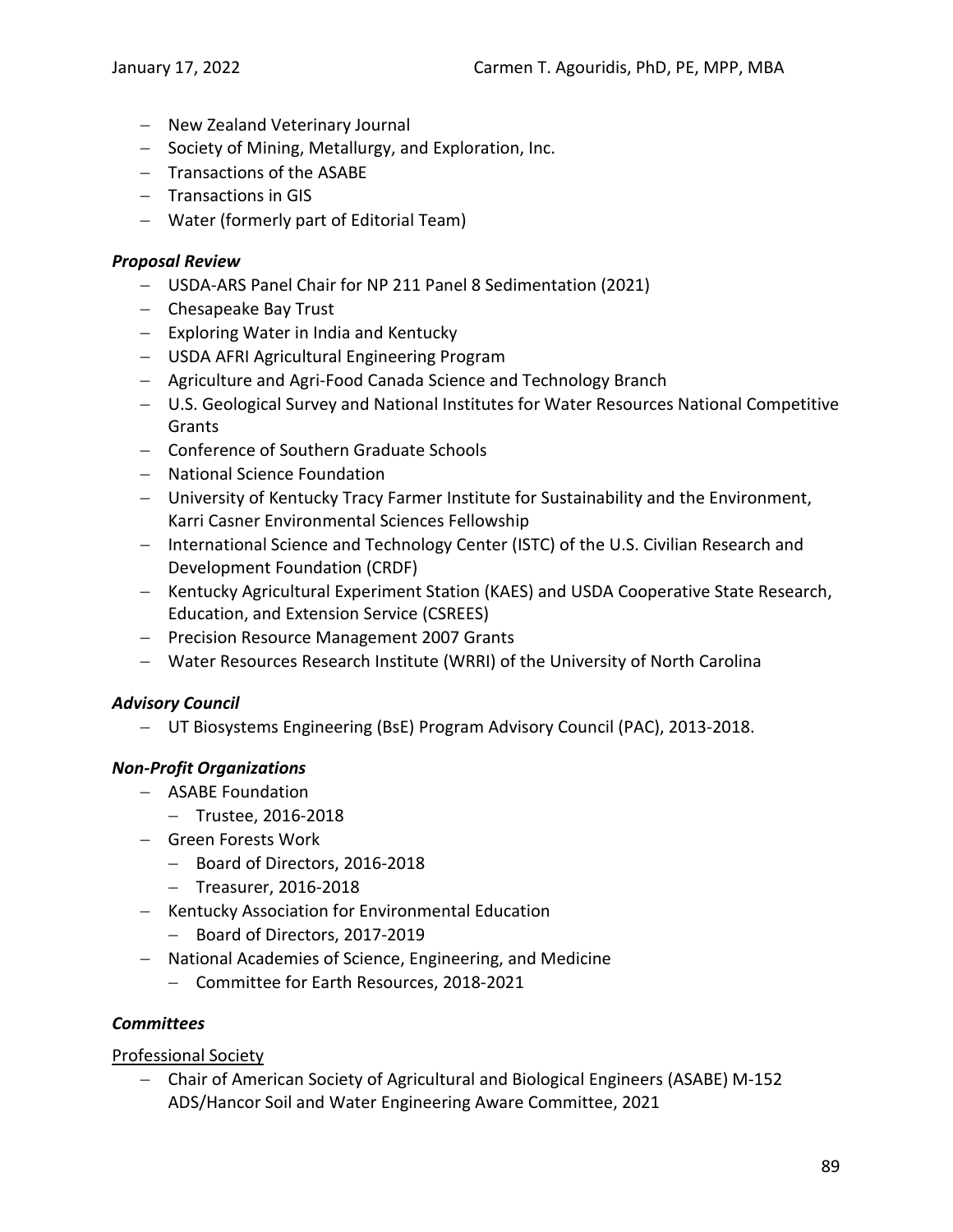- − Member of American Society of Agricultural and Biological Engineers (ASABE) Membership Development Council (2020-2022)
- − NRES Executive and Steering Chair, American Society of Agricultural and Biological
- − Engineers, 2018-2012
- − NRES Program Chair, American Society of Agricultural and Biological Engineers, 2017- 2018
- − Nominating Committee, American Society of Agricultural and Biological Engineers (ASABE), Natural Resources & Environmental Systems Technical Committee, 2017-2019.
- − Trustee, American Society of Agricultural and Biological Engineers (ASABE) Foundation Board, 2016-2018, 2018-2020
- − Vice-Chair of Awards for the Kentucky Section of the American Society of Agricultural and Biological Engineers (ASABE), 2015-2017
- − Chair of American Society of Agricultural and Biological Engineers (ASABE) committee E-07 Issues Management and Social Action, 2016-2017
- − Vice-Chair of American Society of Agricultural and Biological Engineers (ASABE) committee E-07 Issues Management and Social Action, 2015-2016
- − Secretary of American Society of Agricultural and Biological Engineers (ASABE) committee E-07 Issues Management and Social Action, 2014-2015
- − Member E-07 Issues Management and Social Action, American Society of Agricultural and Biological Engineers (ASABE), 2013-2014
- − Chair of American Society of Agricultural and Biological Engineers (ASABE) committee M-115 Young Educator (A.W. Farrall), 2016-2017
- − Chair-Elect of American Society of Agricultural and Biological Engineers (ASABE) committee M-115 Young Educator (A.W. Farrall), 2015-2016
- − Member of American Society of Agricultural and Biological Engineers (ASABE) committee NRES-01 Executive, 2014-2016
- − Secretary (Program Chair Elect) of American Society of Agricultural and Biological Engineers (ASABE) committee NRES-02 Steering, 2016-2017
- − Member of American Society of Agricultural and Biological Engineers (ASABE) committee NRES-02 Steering, 2013-2016
- − Member of American Society of Agricultural and Biological Engineers (ASABE) committee NRES-04 Program, 2015-2016
- − Associate Editor and Member of American Society of Agricultural and Biological Engineers (ASABE) committee NRES-05 Publications Review, 2015-2018
- − Member of American Society of Agricultural and Biological Engineers (ASABE) committee NRES-06 Paper Awards, 2013-2014
- − Chair of American Society of Agricultural and Biological Engineers (ASABE) committee NRES-07 Nomenclature, 2015-2017
- − Vice-Chair of American Society of Agricultural and Biological Engineers (ASABE) committee NRES-07 Nomenclature, 2014-2015
- − Member of American Society of Agricultural and Biological Engineers (ASABE) committee NRES-07 Nomenclature, 2013-2014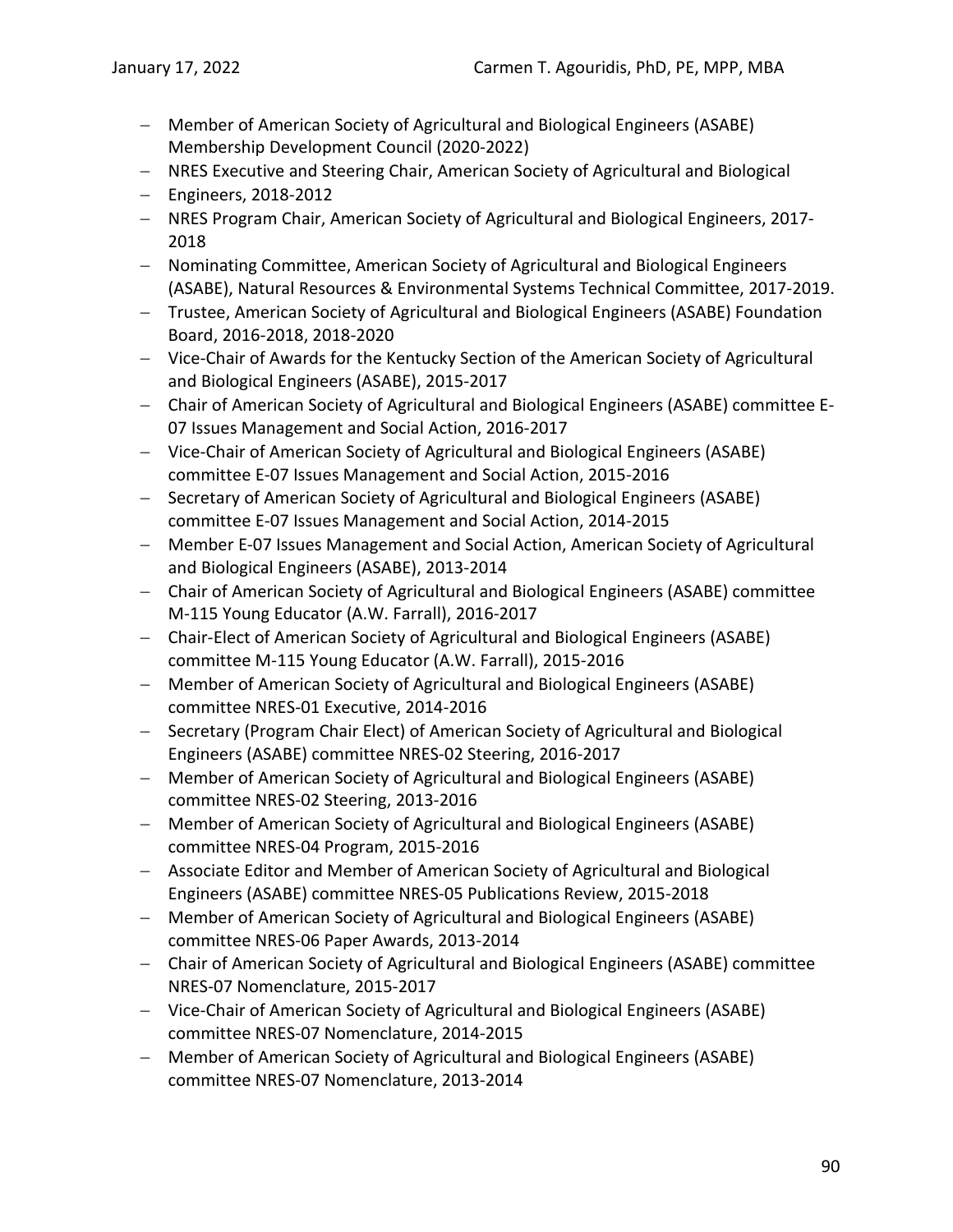- − Member of American Society of Agricultural and Biological Engineers (ASABE) committee, NRES-09 Environmental Quality Coordinating, 2015-2016
- − Member of American Society of Agricultural and Biological Engineers (ASABE) committee NRES-21 Hydrology, 2012-2017
- − Chair of American Society of Agricultural and Biological Engineers (ASABE) committee NRES-25 Streams, Reservoirs, and Wetlands, 2015-2017
- − Vice-Chair of American Society of Agricultural and Biological Engineers (ASABE) committee NRES-25 Streams, Reservoirs, and Wetlands, 2013-2015
- − Chair of American Society of Agricultural and Biological Engineers (ASABE) committee SW-252 Geomorphology, Streambank Stability, and In-Stream Processes, 2011-2012
- − Member of American Society of Agricultural and Biological Engineers (ASABE) committee NRES-26 Sustainable Land Resources, 2012-2017
- − Member of American Society of Agricultural and Biological Engineers (ASABE) committee NRES-28 Ecological Engineering, 2015-2018

## University

- − University of Kentucky, Living Learning Program Steering Committee, 2020-present
- − University of Kentucky, Digital Badges Project, 2020-present
- − University of Kentucky, EAB Academic Performance Solutions (APS) Project, 2020-2021
- − University of Kentucky, Gray Associates Program Portfolio Strategy Workshop, 2020
- − University of Kentucky, Academic Advising Dual Reporting Implementation Project, 2020
- − University of Kentucky, Council of Associate Deans for Undergraduate Education, 2019 present
- − University of Kentucky, Women's Executive Leadership Development (WELD) Program Advisory Board, 2018-2021.
- − University of Kentucky Senate, 2016-2019.
- − Lead for Water Systems Working Group, Tracy Farmer Institute for Sustainability and the Environment, 2016-present
- − MS4 Stormwater Stakeholders Advisory Committee, 2016-present.
- − Paducah Junior College (PJC) Engineering Professional Selection Committee, Chair, 2018
- − Scientific Advisory Board member for the Tracy Farmer Center for the Environment: 2006-2008

# College

- − University of Kentucky, College of Agriculture, Food and Environment, Science Translation and Outreach, Interim Director of Graduate Studies, 2022-present
- − University of Kentucky, College of Agriculture, Food and Environment, Living Learning Program Steering Committee, 2021-present
- − University of Kentucky, College of Agriculture, Food and Environment, Equine Industry Advisory Board, Academic Subcommittee, 2021-present
- − University of Kentucky, College of Agriculture, Food and Environment, Mental Health & Wellbeing Ad Hoc Committee (Chair), 2021-present
- − University of Kentucky, College of Agriculture, Food and Environment, Kentucky Council on Agricultural Research, Extension, and Teaching (KCARET), 2020-present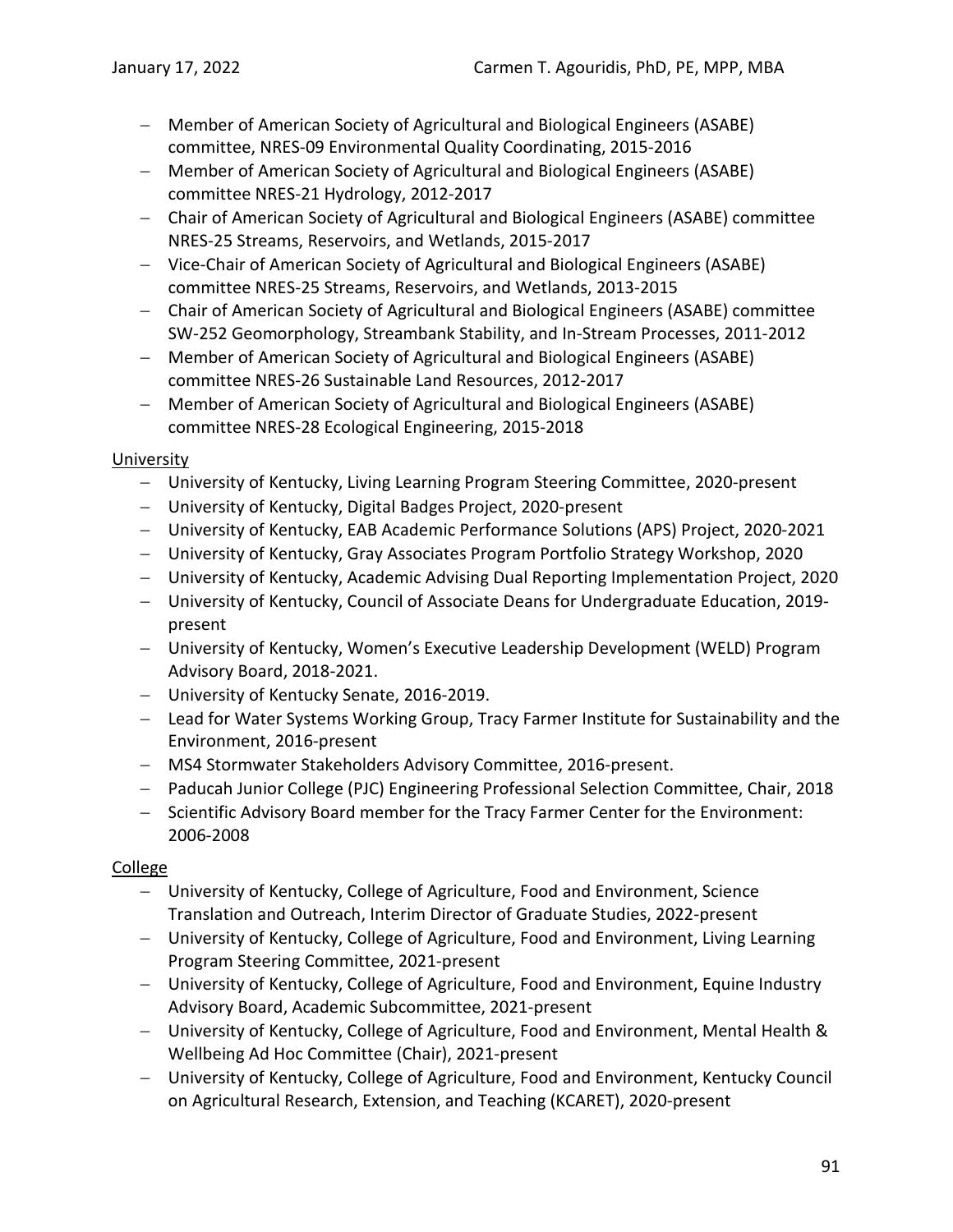- − University of Kentucky, College of Agriculture, Food and Environment, Agriculture Science Center North Building Emergency Coordinator, 2020-present
- − University of Kentucky, College of Agriculture, Food and Environment, Faculty Mentoring Program, 2020-2021
- − University of Kentucky, College of Agriculture, Food and Environment, GEN 100 Issues in Agriculture, Food and Environment Review (Self-Study Author), 2020
- − University of Kentucky, College of Agriculture, Food and Environment, Executive and Operations Council, 2019-present
- − University of Kentucky, College of Agriculture, Food and Environment, Undergraduate Curriculum Committee (Chair), 2019-present
- − University of Kentucky, College of Agriculture, Food and Environment, Graduate Curriculum Committee (Chair), 2019-present
- − University of Kentucky, College of Agriculture, Food and Environment, Post-midterm Withdraw Committee (Chair), 2019-present
- − University of Kentucky, College of Agriculture, Food and Environment, Outdoor Learning Spaces Committee (Chair), 2019-present
- − University of Kentucky, College of Agriculture, Food and Environment, Beef Task Force, 2019-2020
- − University of Kentucky, College of Agriculture, Food and Environment, Appointment, Promotion, and Tenure Committee, 2018-2020
- − University of Kentucky, College of Agriculture, Food and Environment, Faculty Council Member, 2017-2019
- − University of Kentucky, Department of Forestry Program Review (Bachelor's Degree in Forestry, Master's Degree in Forestry, Forestry Research, and Forestry Extension), 2015
- − Member of Charles E. Barnhart Fund for Excellence Award Committee, 2013-2015
- − Member of the Department of Landscape Architecture Faculty Search Committee, 2012- 2013
- − Steering Committee for the BS Program in Natural Resources and Environmental Science (NRES) in the College of Agriculture, 2012-2015
- − Member of the Forestry Department Stream and Riparian Ecology Faculty Search Committee, 2011-2012
- − Steering Committee of the Environment and Natural Resources Initiative
- − Member of Natural Resource Initiative Planning Committee, College of Agriculture, University of Kentucky, 2007
- − Member of Distinguished Lecture Series on Natural Resource Conservation at University of Kentucky: Environmental Systems 600, 2001-2002

## Departmental

- − Member Department of Biosystems and Agricultural Engineering Academic Showcase Planning Committee, 2018-2019
- − Member of the Department of Biosystems and Agricultural Engineering Chair Search Committee, 2017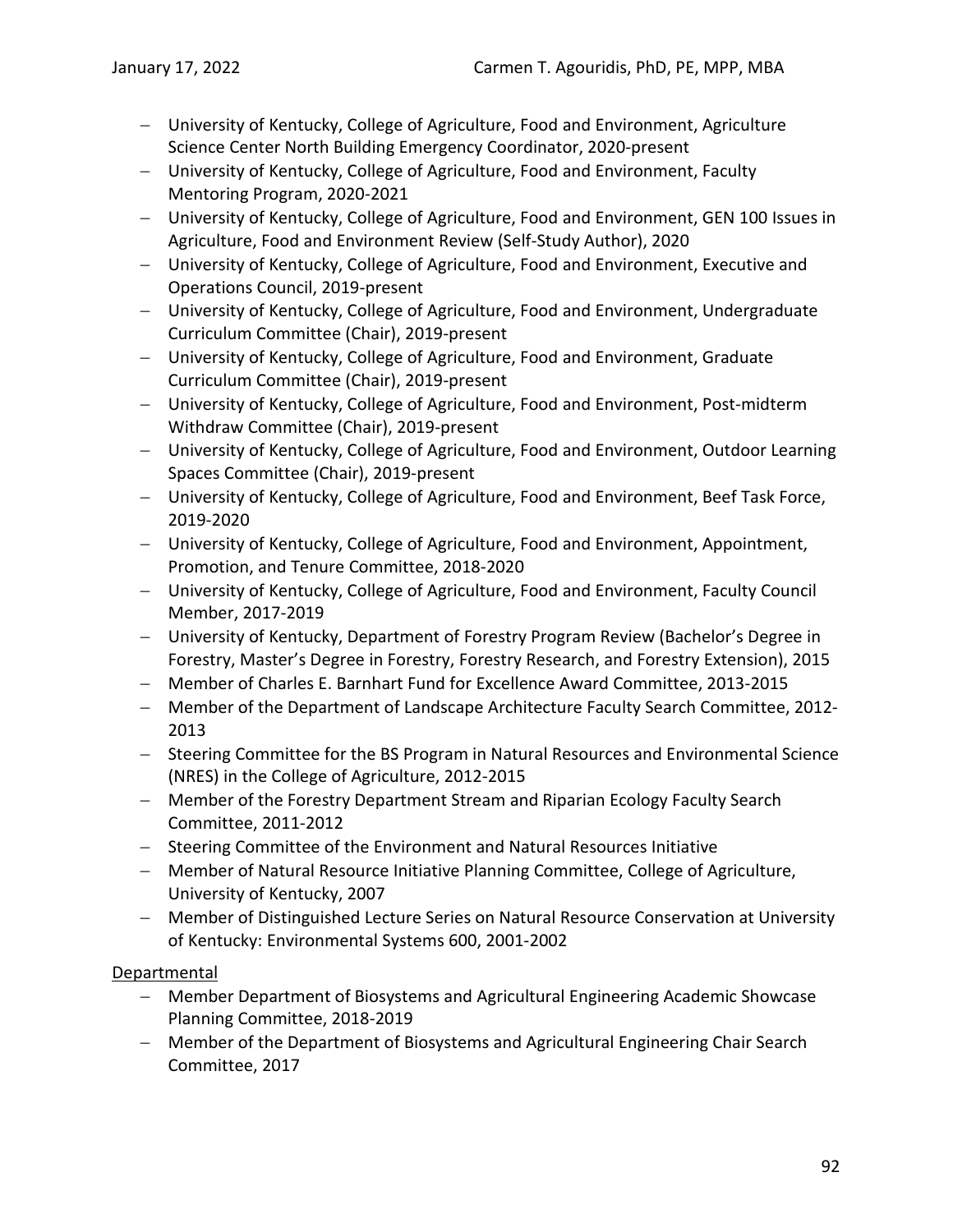- − Chair of Department of Biosystems and Agricultural Engineering Research and Graduate Studies Committee, 2013-present
- − Member of Department of Biosystems and Agricultural Engineering Research and Graduate Studies Committee, 2011-2013
- − Chair of Department of Biosystems and Agricultural Engineering Social Committee, 2014-2018
- − Chair of Department of Biosystems and Agricultural Engineering Student Recruitment and Outreach Committee, 2010-2011
- − Member of Department of Biosystems and Agricultural Engineering Student Recruitment and Outreach Committee, 2013-2015
- − Chair of Department of Biosystems and Agricultural Engineering Food Engineer Search Committee, 2013-2014
- − Member of Department of Biosystems and Agricultural Engineering Seminar Committee, 2011-2013
- − Member of the Biosystems and Agricultural Engineering Department Chair Search Committee, 2011-2012
- − Member of the Biosystems and Agricultural Engineering Energy Efficiency Faculty Search Committee, 2010-2011
- − Chair of Department of Biosystems and Agricultural Engineering Undergraduate and Curriculum Course Committee, 2011-2013
- − Member of Department of Biosystems and Agricultural Engineering Undergraduate Curriculum and Course Committee, 2010-2011
- − Member of Department of Biosystems and Agricultural Engineering Larry W. Turner Young Extension Professional Award Fundraising Committee
- − Chair of Department of Biosystems and Agricultural Engineering Alumni and Development Committee, 2007-2008
- − Member of Department of Biosystems and Agricultural Engineering Alumni and Development Committee, 2009-2010
- − Member of College of Agriculture Strategic Plan Committee at the University of Kentucky, 2003-2004
- − Member of Alumni and Development Committee for University of Kentucky Biosystems and Agricultural Engineering Department, 2003-2004
- − Graduate Student Representative for University of Kentucky Biosystems and Agricultural Engineering Department Chair Search Committee, 2001-2002
- − Co-Chair Graduate Student Committee for University of Kentucky Biosystems and Agricultural Engineering Departmental Retreat, 2001
- − Member of Graduate Student Selection Committee for University of Kentucky Biosystems and Agricultural Engineering Department, 2000-2001
- − Member of Computer Committee for University of Kentucky Biosystems and Agricultural Engineering Department, 2001-2003
- − Member of Research Committee for University of Kentucky Biosystems and Agricultural Engineering Department, 2001-2003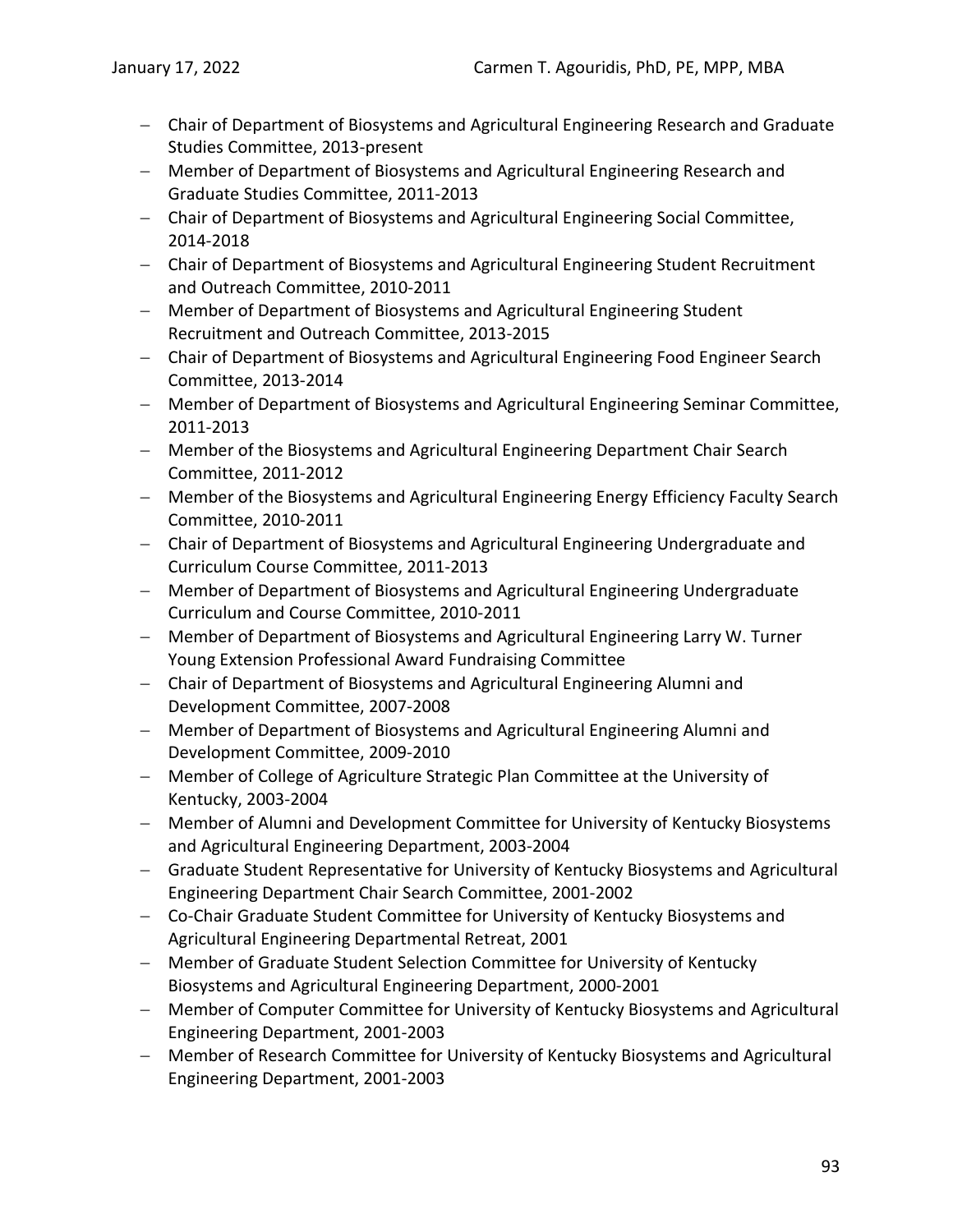− Member of Social Committee for University of Kentucky Biosystems and Agricultural Engineering Department, 2002-2003

### Regional

- − AgIDEA Representative, University of Kentucky, College of Agriculture, Food and Environment, 2019-present
- − Southern Academic Program Section Representative for the University of Kentucky, College of Agriculture, Food and Environment, 2019-present
- − Partner for 2014, 2016, and 2108 Southeast Stream Restoration Conferences, *EcoStream*
- − Member of Wetlands Working Group (sponsored by Kentucky Department for Natural Resources, led by Deputy Commissioner Larry Arnett), 2008-2009
- − Member of Conference Steering Committee for the 2009 Mid-Atlantic Stream Restoration Conference
- − Partner for 2008 Stream Restoration in the Southeast: Accomplishments and Opportunities Conference
- − Member of Conference Steering Committee for the 2007 Mid-Atlantic Stream Restoration Conference, Cumberland, MD, November 6-8
- − Partner for 2006 Stream Restoration in the Southeast: Accomplishments and Opportunities Conference, Charlotte, NC, October 2-5

### *Other Service*

- − Judge for the University of Kentucky Global Health Case Competition, 2021
- − Judge for Environmental Services/Natural Resource Systems at the 2016 State FFA Agriscience Fair, Lexington, KY, June 8
- − Faculty Panelist for the 2016 University of Kentucky Engineering Girl Day, February 26.
- − Lead Organizer, 2018 5<sup>th</sup> Annual Water Week, University of Kentucky, Tracy Farmer Institute for Sustainability and the Environment, October 15-19
- − Lead Organizer, 2017 4<sup>th</sup> Annual Water Week, University of Kentucky, Tracy Farmer Institute for Sustainability and the Environment, October 7-13
- − Lead Organizer, 2016 3rd Annual Water Week, University of Kentucky, Tracy Farmer Institute for Sustainability and the Environment, October 10-14
- − Lead Organizer, 2015 2<sup>nd</sup> Annual Water Week, University of Kentucky, Tracy Farmer Institute for Sustainability and the Environment, October 19-23
- − ASABE Social Media Champion, 2014
- − Co-Organizer, 2014 1<sup>st</sup> Annual Water Week, University of Kentucky, Tracy Farmer Institute for Sustainability and the Environment, September 15-19
	- − Lead Photo Contest and Scavenger Hunt
- − Co-Organizer, 2014 K Week Event, College of Agriculture, Food and Environment Environmental Programs, August 26
- − Advisor for BAE Connections, the Biosystems and Agricultural Engineering departmental newsletter, 2013-2015
- − Panelist for the University of Kentucky Landscape Architecture Design Week 2014, 'Live and Learn Outdoors', September 10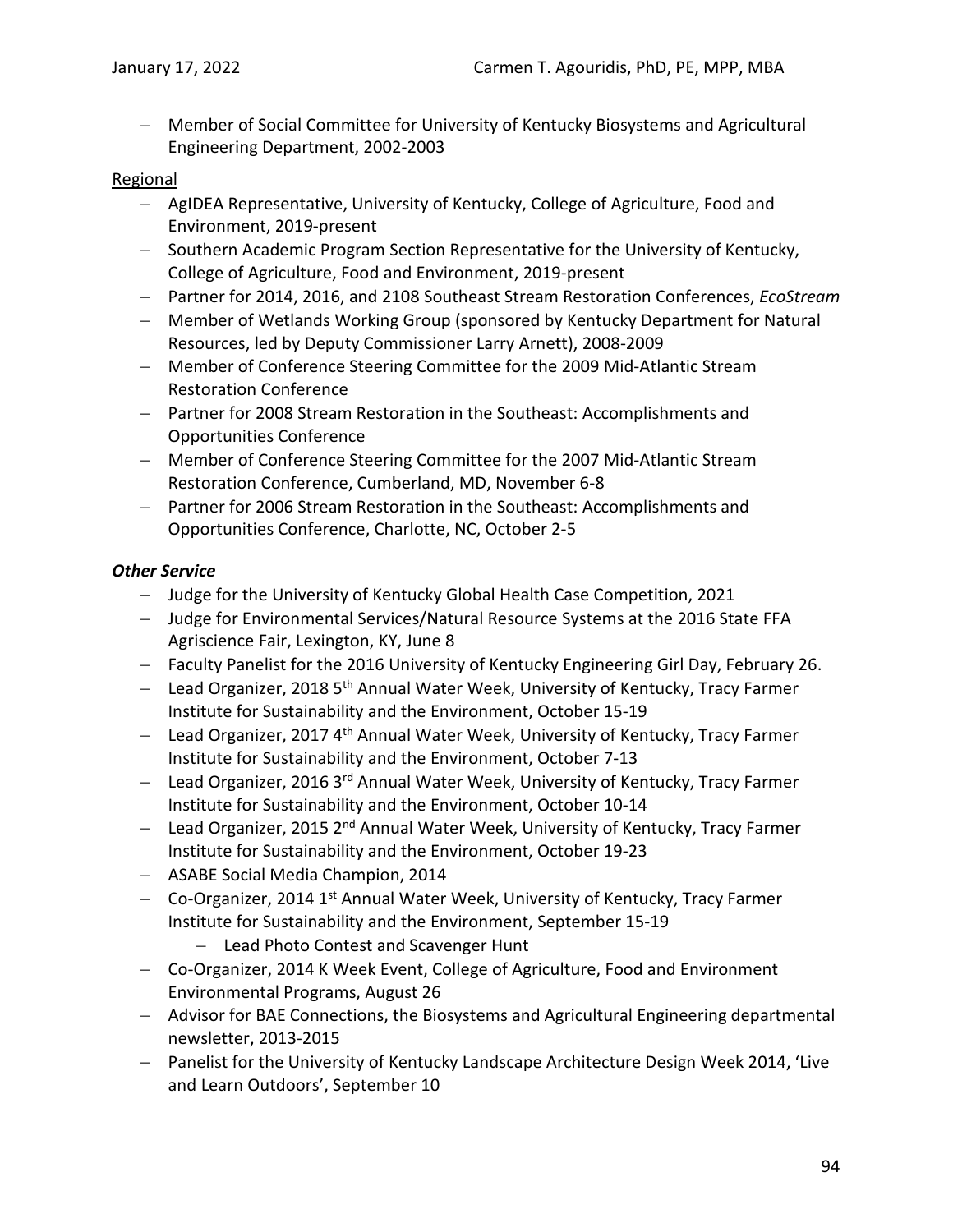- − Judge for Bioethics Essay Contest at 2014 ASABE and CSBE/SCGAB Annual International Meeting, Montreal, Quebec Canada, July 13-16
- − Moderator Session 309 Environmental Considerations of Resource Extraction at 2014 ASABE and CSBE/SCGAB Annual International Meeting, Montreal, Quebec Canada, July 13-16
- − Co-Moderator Session 335 Geomorphology, Streambank Stability, and In-stream Processes at 2014 ASABE and CSBE/SCGAB Annual International Meeting, Montreal, Quebec Canada, July 13-16
- − Judge for Environmental Services/Natural Resource Systems at the 2014 State FFA Agriscience Fair, Lexington, KY, June 11
- − Organizer and Design Participant for the Coldstream EPA Consent Decree Project, Vegetation Design Charrette, March 13, 2014
- − Panelist for 2014 Green Greek Panel on Sustainability, University of Kentucky, March 12
- − Reviewer for the University of Kentucky Oswald Research and Creativity Program, 2013
- − Managed BAE departmental booth at UK Sustainability Showcase Big Blue Goes Green at UK Student Center, October 9, 2013.
- − BAE XStream Team hosted a booth at the Lexington-Fayette Urban County Government H2O Expo at Jacobson Park, Lexington, KY, August 10, 2013
- − Hosted the Monitoring Training for MS4s with the Kentucky Division of Water, Lexington, KY, August 1, 2013
- − Moderator Session 236 Geomorphology, Streambank Stability, and In-stream Processes at the American Society of Agricultural and Biological Engineers Annual International Meeting in Kansas City, MO, July 21-24, 2013
- − Study participant for University of Kentucky College of Agriculture, Department of Community and Leadership Development, Defining the Act of Effective College Teaching grant, 2013
- − Developed University of Kentucky, BAE Ecosystem Restoration booth for Stream Restoration in the Southeast: Innovations for Ecology conference in Wilmington, NC, October 15-18, 2012
- − Volunteer for the 2011 Cane Run Watershed Festival at Castlewood Park, Lexington, KY, August 12
- − Provided tour of Guy Cove Stream Restoration Project. 2011. Tour for Montana Tribal Colleges as part of a Natural Resources Exchange Program, June 7.
- − Conducted site visit and stream assessment (data collection and report) for McCreary County Park (requested by McCreary County Extension Agent for Ag and Natural Resources and Kentucky Division of Water)
- − Editorial board member for the journal Water
- − Developed tour posters for Appalachian Regional Reforestation Initiative Conference, Starfire Mined Land Reclamation Research Project, Prestonsburg, Kentucky, August 4-6, 2009.
- − Demonstration of rainfall data collection and analysis for Montessori Middle School of Kentucky, September 19, 2007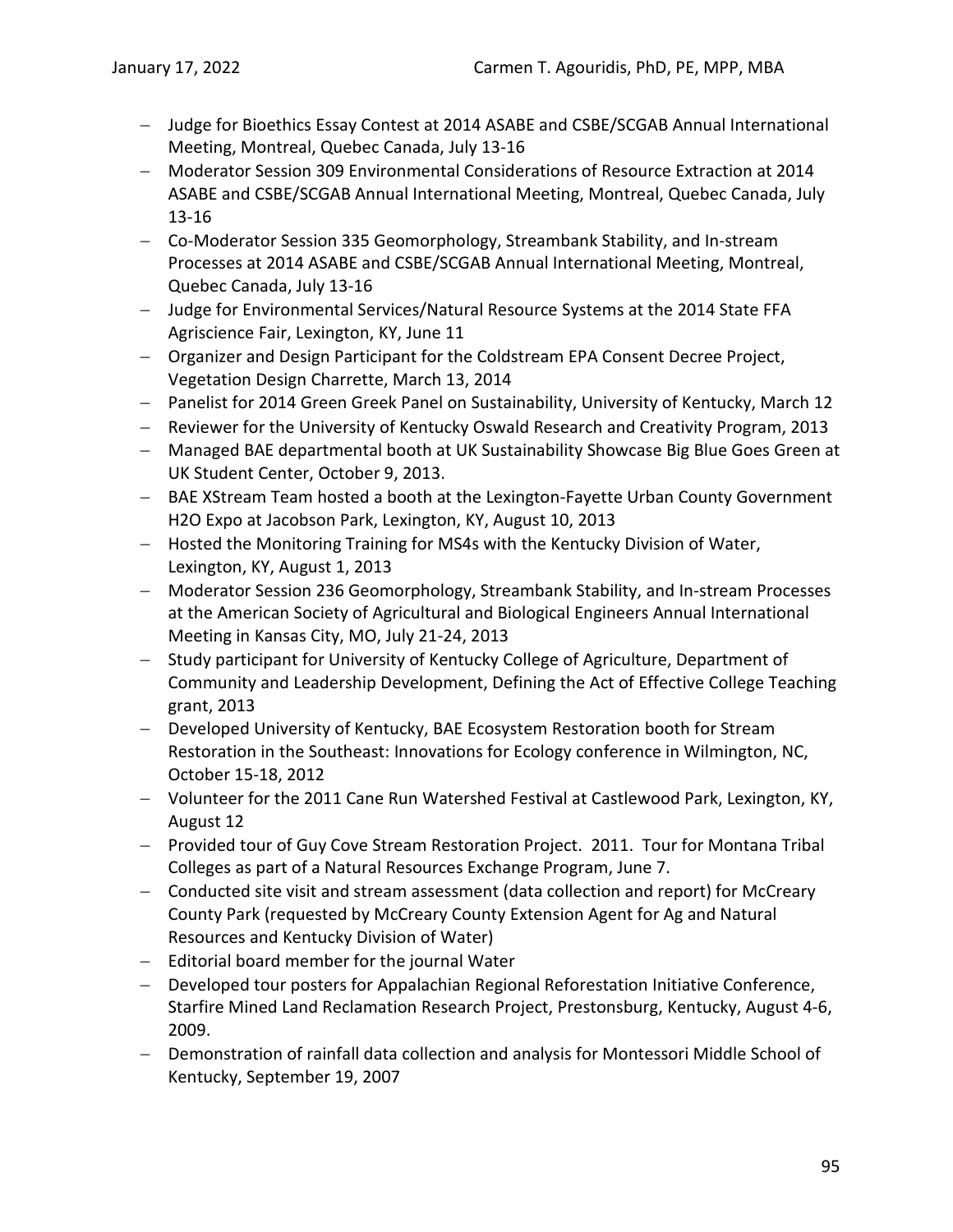- − UK Dairy Site Visit for Stream Restoration Consultation for Steve Higgins, August 21, 2007
- − Organized and hosted AutoCAD Use for Stream Monitoring and 3-D Stream Restoration, Lexington, KY, March 12-16, 2007
- − Developed tour booklet for Appalachian Regional Reforestation Initiative Statement of Mutual Intent Signing Ceremony, Hazard, KY, November 3, 2006
- − Served as judge for the 2006 Kentucky 4-H State Communications Day, Electric Demonstration Projects, July 8
- − Coordinated and conducted Environmental Tour: Stream Restoration for 2006 Southeast Regional Rally, University of Kentucky, April 7
- − Interview for U.S. Department of the Interior ARRI Partnerships video, February 10
- − Sponsor for 2006 Workshop on the Eastern and Western Kentucky Headwater Stream Functional Assessment Protocol conducted by the US Army Corps of Engineers (Louisville District), January 27
- − Advisor to Senior Design Capstone Project Development of a Multi-port Isokinetic Sampler, 2005-2006
- − Developed tour booklet for Animal Waste Management Research Unit USDA-ARS tour of the University of Kentucky Animal Research Center, October 18, 2004
- − Nelson County Tour of Woodford County Animal Research Center: presented riparian research to approx. 55 attendees, September 10, 2004
- − Kentucky Association of Conservation Districts Tour of Woodford County Animal Research Center: presented riparian research to approx. 50 July 18, 2004
- − Crew leader for 6th annual Reforest the Bluegrass held at Veterans Park in Lexington, Kentucky April 17, 2004
- − Developed tour booklet and participated in tour for Washington Congressional Staff of Mining Reclamation Research to approx. 45 April 14-16, 2004
- − Oregon Seed Industry Tour of Woodford County Animal Research Center: presented riparian research to approx. 20 attendees, April 12, 2004
- − Developed tour materials and participated in tour for stream restoration on head-ofhollow fills in Robinson Forest to approx. 15 attendees, March 11, 2004
- − Meeting with Peabody Coal to discuss methods of carbon sequestration. Kentucky Office of Surface Mining, Frankfort, Kentucky, December 19, 2003
- − Assisted in preparation of materials for Lexington Fayette Urban County Government working session regarding environmental issues associated with relocating a stockyard, June 19, 2003
- − Developed tour booklet and participated in tour of the University of Kentucky's Animal Research Center for Dr. Joseph Jen, Under Secretary for Research, Education, and Economics, United States Department of Agriculture and Dawn Riley, Director of Legislative and Intergovernmental Affairs Research, Education, and Economics, United States Department of Agriculture, May 21-22, 2003 - provided presentation on Ph.D. dissertation research project
- − Moderated Natural Science Session at the National Undergraduate Research Conference at the University of Kentucky, March 16, 2001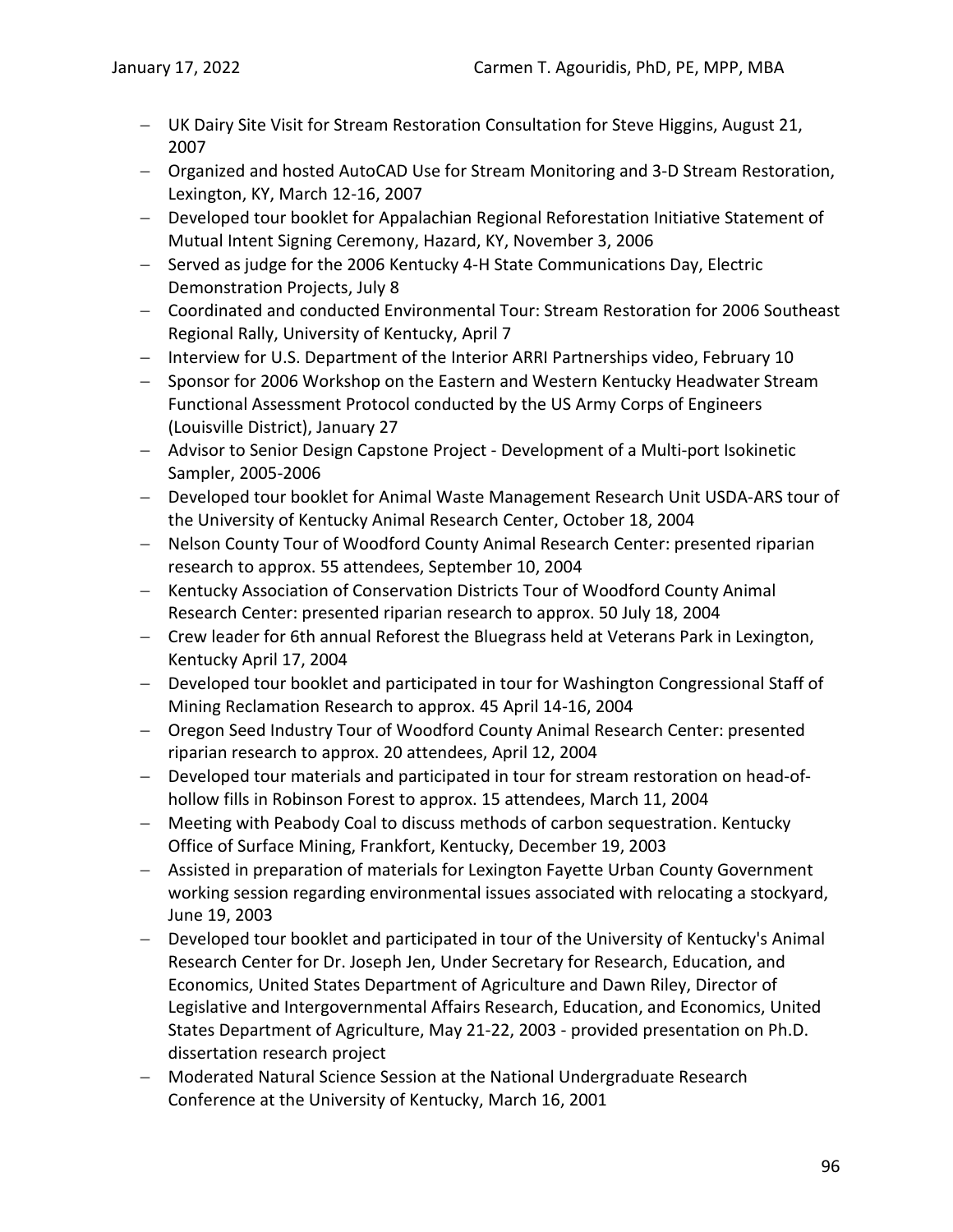- − Developed tour booklet and participated in tour of the University of Kentucky's Animal Research Center for Dr. Wendy Baldwin, the University of Kentucky's Vice-President of Research, March 14, 2003 - provided presentation on Ph.D. dissertation research project
- Developed tour booklet and participated in tour of the University of Kentucky's Animal Research Center for Dr. Colien Hefferan, Administrator of Cooperative State Research, Education, and Extension Service (CSREES), United States Department of Agriculture and Dawn Riley, Director of Legislative and Intergovernmental Affairs Research, Education, and Economics, United States Department of Agriculture, October 11, 2002 - provided presentation on Ph.D. dissertation research project
	- **Developed tour booklet and participated in tour of the University of Kentucky's** Animal Research Center for Dr. Nancy Cox, the College of Agriculture's Associate Dean for Research and Associate Director of the Agricultural Experiment Station, September 26, 2002
	- **Provided presentation on Ph.D. dissertation research project**
- − Co-developer of Fall 2002 issue of University of Kentucky Department of Biosystems and Agricultural Engineering BAE Link
- − Co-developer of Fundamentals of Engineering Exam Review Sessions at the University of Kentucky Department of Biosystems and Agricultural Engineering, 2002
- − Co-developer of Alpha Epsilon Kentucky Omega Chapter web site at University of Kentucky Department of Biosystems and Agricultural Engineering BAE Link, 2002
- − BAE 775 Seminar: Developed poster and demonstration project for undergraduate recruitment, 2001
- − Kentucky State Fair, University of Kentucky College of Agricultural, Biosystems and Agricultural Engineering Booth: Created booth poster, 2001)
- − Varsity Visit Speaker, University of Tennessee, Knoxville, TN, 1999
- − Judge, 4-H Petroleum Power Project, 1998

## **MEDIA COVERAGE**

## *National/International*

## Al Jazeera (English), Earthrise

− *Mountaintop Renewal: Restoring Forests in the Mine-Blasted Appalachian Mountaintops of Eastern Kentucky*, October 2, 2013. http://www.aljazeera.com/programmes/earthrise/2013/09/mountaintop-renewal-

2013927154944723475.html

# MidAmerica Farmer Grower

− *KYH2O podcast entertaining way to learn about water resources*. March 2019. http://www.mafg.net/NewsDetail.aspx?NewsID=6728

## Popular Mechanics

− *How to Reclaim Land Damaged by Coal Mining*. May 5, 2010. http://www.popularmechanics.com/science/energy/coal-oil-gas/coal-mining-slidereclamation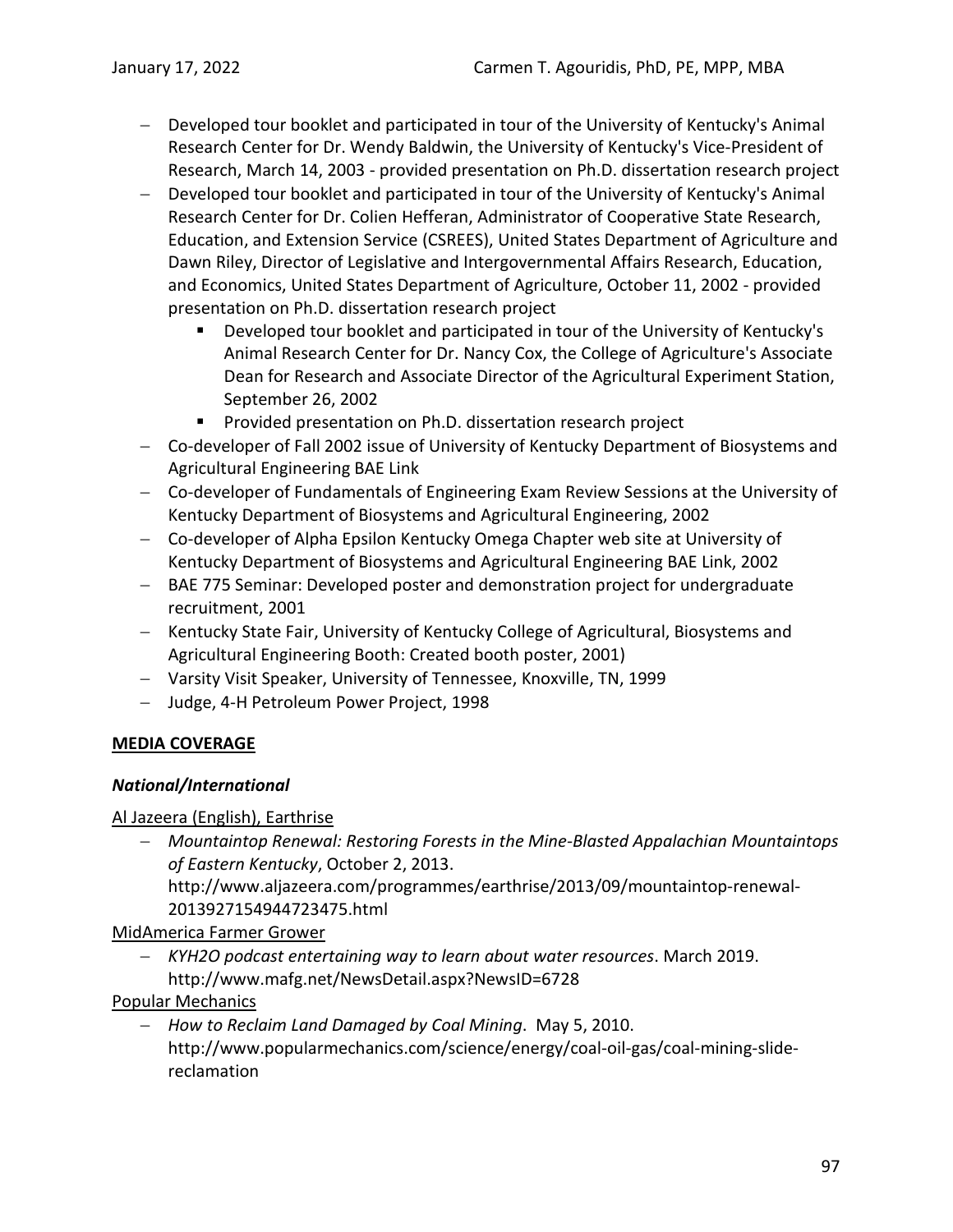## The Economist

− *Appalachia Terraforming: Restoring Streams and Forests in Coal Country*. February 3, 2012. http://www.economist.com/blogs/democracyinamerica/2012/02/coal

### TSI NNNN Bursa (Turkey)

− *Amerika'nın en önemli iki üniversitesinden akademisyenler, dünya genelinde 4 ülkeyi kapsayan araştırma gezisi için Bursa'nın Orhangazi ilçesine geldi* (Professors from two important universities of United States of America are conducting a field trip which covers 4 countries in the world, come to Bursa, Orhangazi), May 31, 2013. http://www.sondakika.com/haber/haber-iznik-golunde-inceleme-4685879/

## [USGS] United States Geological Survey

− *Welcome to StreamStats: Kentucky*  http://water.usgs.gov/osw/streamstats/kentucky.html Bluegrass Regional Curves from the following publication: Brockman, R.A., **C.T. Agouridis**, S.R. Workman, L. Ormsbee, and A.W. Fogle. 2012. Bankfull Regional Curves for the Bluegrass Region of Kentucky. Journal of the American Water Resources Association 42(2): 391-406. doi: 10.1111/j.1752-1688.2011.00621.x (*jif*: 1.782)

## *Regional/State*

## Kentucky Life (on KET)

− Program 2215. 2017. Interviewed by Doug Flynn at the National Farm Machinery Show (17:11 to 18:14). https://www.ket.org/episode/kkyli\_002215/

## Lexington Herald-Leader

− *Reforesting the Mountaintop*. May 29, 2005.

## Lex Go Green Radio

− Episode 21: Watersheds, Part 1. https://soundcloud.com/user-350784731/lexgogreenep-21-watersheds-3

## *University of Kentucky*

## Kentucky Kernel

- − *UK fraternity hosts book drive for local charity organization*. February 20, 2018. http://www.kykernel.com/features/uk-fraternity-hosts-book-drive-for-local-charityorganization/article\_0df20744-165a-11e8-a7f7-775484bc17a8.html
- − *UK Water Week offers cash prizes for students' photographs.* August 29, 2014. http://kykernel.com/2014/08/29/uk-water-week-offers-cash-prizes-for-studentsphotographs/

### From the Woods Kentucky

- − Master Naturalist (episode 22), February 4, 2019. https://forestry.ca.uky.edu/episode-22-master-naturalist
- − Citizen Science (episode 15), December 6, 2018. https://forestry.ca.uky.edu/episode-15 citizen-science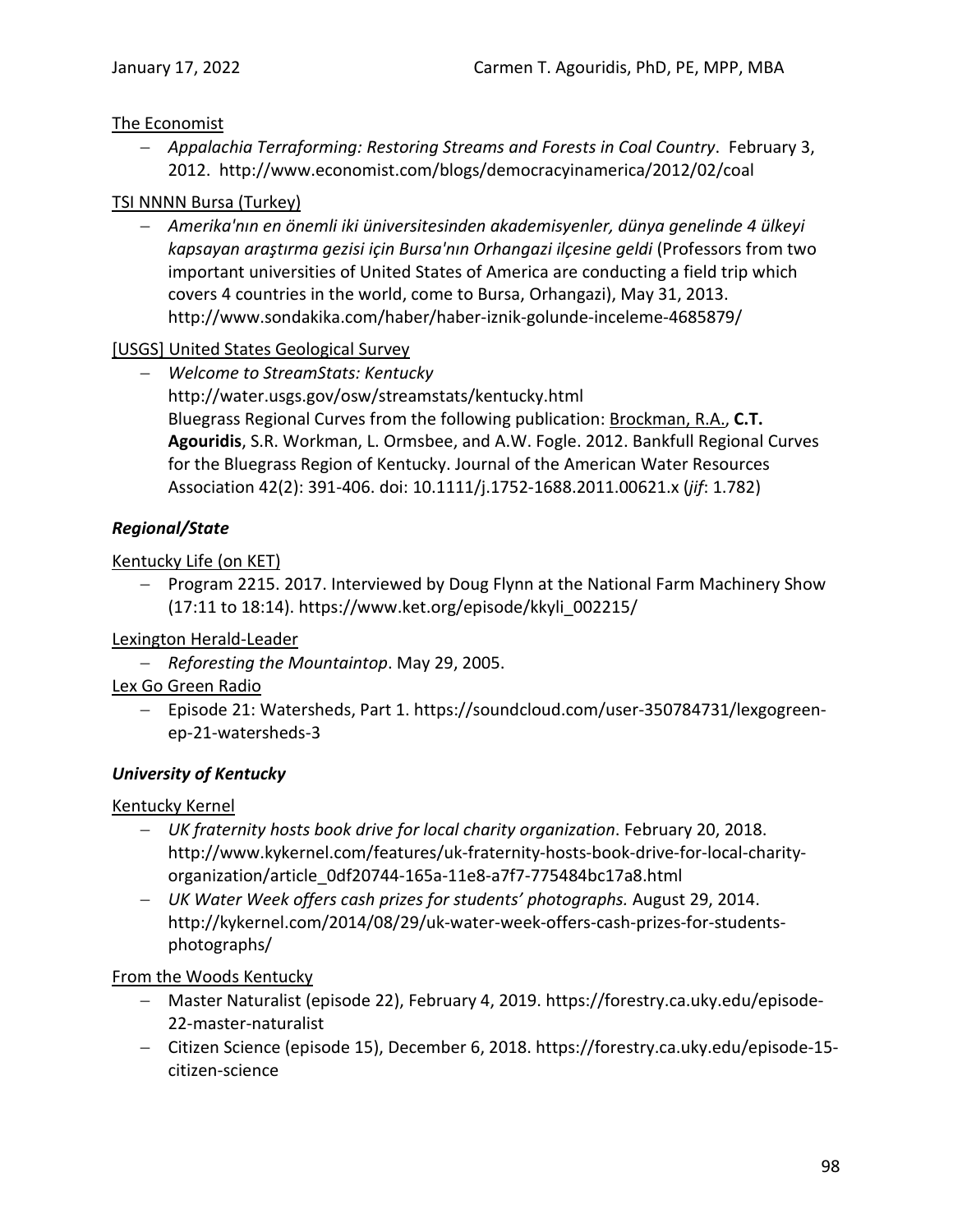## UK Healthcare Blog: Clinical Ops

− *Butterfly gardens beautify UK Healthcare Campus*. October 8, 2015 http://ukhealthcare.net/clinical-ops/2015/10/08/butterfly-gardens-beautify-ukhealthcare-campus/

### UK Information Technology Services

− Customers of ITS, Carmen Agouridis, Ph.D., P.E. September 12, 2018. https://www.uky.edu/its/customers/carmen-agouridis-phd-pe

### University of Kentucky College of Agriculture, Food and Environment News (UK AgNews)

- − *UK stream restoration project to improve water quality, provide outdoor classroom for students*. August 19, 2019. https://news.ca.uky.edu/article/uk-stream-restorationproject-improve-water-quality-provide-outdoor-classroom-students
- − *Belle C. Gunn First-Year Program welcomes freshman with tenacity, curiosity and passion*. October 14, 2019. https://news.ca.uky.edu/article/belle-c-gunn-first-yearprogram-welcomes-freshmen-tenacity-curiosity-and-passion
- − *Responses to UK survey will help protect water resources*. March 28, 2019. https://news.ca.uky.edu/article/responses-uk-survey-will-help-protect-water-resources
- − *KYH2O podcast entertaining way to learn about water resources*. February 26, 2019. https://news.ca.uky.edu/article/kyh2o-podcast-entertaining-way-learn-about-waterresources
- − *Registration for UK's Expanding Your Horizons conference open*. February 22, 2019. https://news.ca.uky.edu/article/registration-uk%E2%80%99s-expanding-your-horizonsconference-open
- − *UK students sought as STEM leaders for Expanding Your Horizons conference.* November 27, 2018. https://news.ca.uky.edu/article/uk-students-sought-stem-leaders-expandingyour-horizons-conference
- − *UK Water Week 2018 Focuses on Community Engagement*. October 3, 2018. https://news.ca.uky.edu/article/uk-water-week-2018-focuses-community-engagement
- − *Kentucky Master Naturalist Design Competition Open to UK Students*. September 25, 2018. http://news.ca.uky.edu/article/kentucky-master-naturalist-program-holds-designcompetition
- − *Increased awareness, engagement are goals of Backyard Streams program*. August 31, 2018. https://news.ca.uky.edu/article/increased-awareness-engagement-are-goalsbackyard-streams-program
- − *Become a Project WET educator through UK Water Week workshop*. September 13, 2017. http://news.ca.uky.edu/article/become-project-wet-educator-through-uk-waterweek-workshop
- − *Out of the Box, into the Future*. May 11, 2017. http://news.ca.uky.edu/article/out-boxfuture
- − *Bee happy: Eight graders plant native wildflowers in Cane Run*. October 15, 2015. *watershed*http://news.ca.uky.edu/article/bee-happy-eighth-graders-plant-nativewildflowers-cane-run-watershed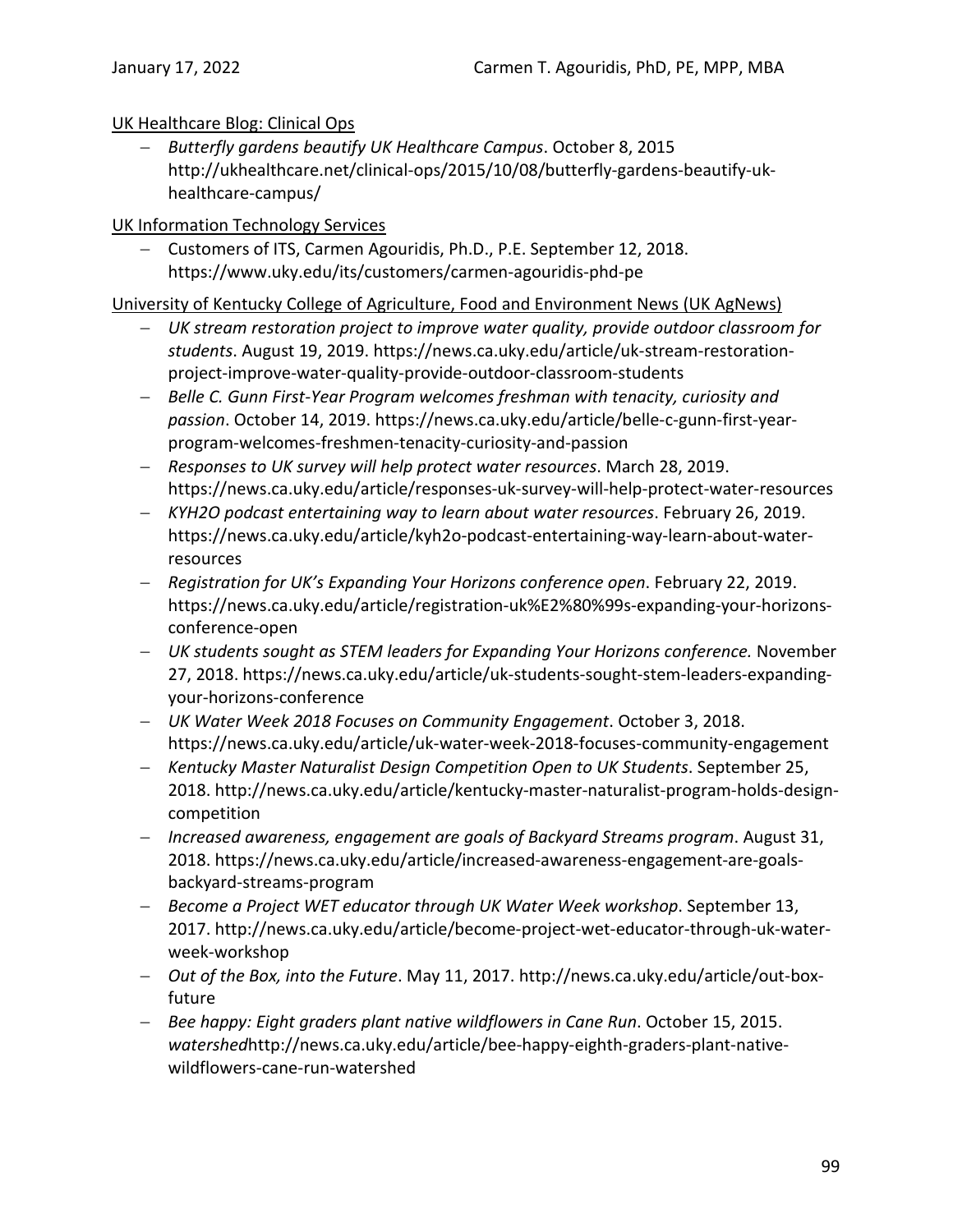University of Kentucky, College of Agriculture, "The m*agazine*".

- − *Tune in to Water*, Vol 21(1), 2019.
- − *Kentucky Master Naturalists*, Vol 20 (2), 2019.
- − *Waste Potential,* Spring 2014
- − *Restoring Kentucky's Streams*, Summer 2009
- − *Bringing Back the Forest*, Fall 2008

University of Kentucky, College of Agriculture, Natural Resources and Environmental Science **Newsletter** 

− *Faculty Highlight: Dr. Carmen Agouridis*. Fall 2012. http://www2.ca.uky.edu/nresfiles/newsletters/NRES\_Newsletter\_Fall\_2012.pdf

University of Kentucky, College of Engineering

− *Carmen Agouridis* Faculty Spotlight. March 21, 2018. https://www.engr.uky.edu/spotlights/faculty/carmen-agouridis

### University of Kentucky, College of Engineering, Quadrangle

- − *Stream Restoration Project Unites Classroom Instruction with Real-Life Bioenvironmental Engineering,* Spring 2013.
- − *Engineering Away Damage to Kentucky's Stream,* Winter 2010. http://quadrangle.engineering.uky.edu/2010/03/engineering-away-damage-tokentuckys-streams/

### University of Kentucky, UKNow

- − UK's James B. Beam Institute prioritizing environmental stewardship. September 14, 2020. https://uknow.uky.edu/campus-news/uk-s-james-b-beam-institute-prioritizingenvironmental-stewardship
- − *Kentucky Climate Consortium empowers Kentuckians to be environmental stewards*. January 28, 2020. https://uknow.uky.edu/research/kentucky-climate-consortiumempowers-kentuckians-be-environmental-stewards and https://www.youtube.com/watch?v=xfXQGiZ5QZQ
- − *Registration for UK's Expanding Your Horizons conference open*. March 28, 2019. https://uknow.uky.edu/uk-happenings/registration-open-uk-s-expanding-your-horizonsconference
- − *Kentucky Master Naturalist Design Competition Open to UK Students*. October 5, 2018. http://uknow.uky.edu/student-and-academic-life/kentucky-master-naturalist-designcompetition-open-uk-

students?j=74459&sfmc\_sub=122677952&l=17878\_HTML&u=1998746&mid=10966798 &jb=0

- − *Expanding Your Horizons Conference Returns to UK*. March 22, 2018. https://uknow.uky.edu/uk-happenings/expanding-your-horizons-conference-returns-uk
- − *Book drive at UK to benefit International Book Project*. February 2, 2018. https://uknow.uky.edu/student-life/book-drive-uk-benefit-international-book-project
- − *UK Water Week 2017 overflows with events Oct. 7-13*. September 20, 2017. https://uknow.uky.edu/campus-news/uk-water-week-2017-overflows-events-oct-7-13